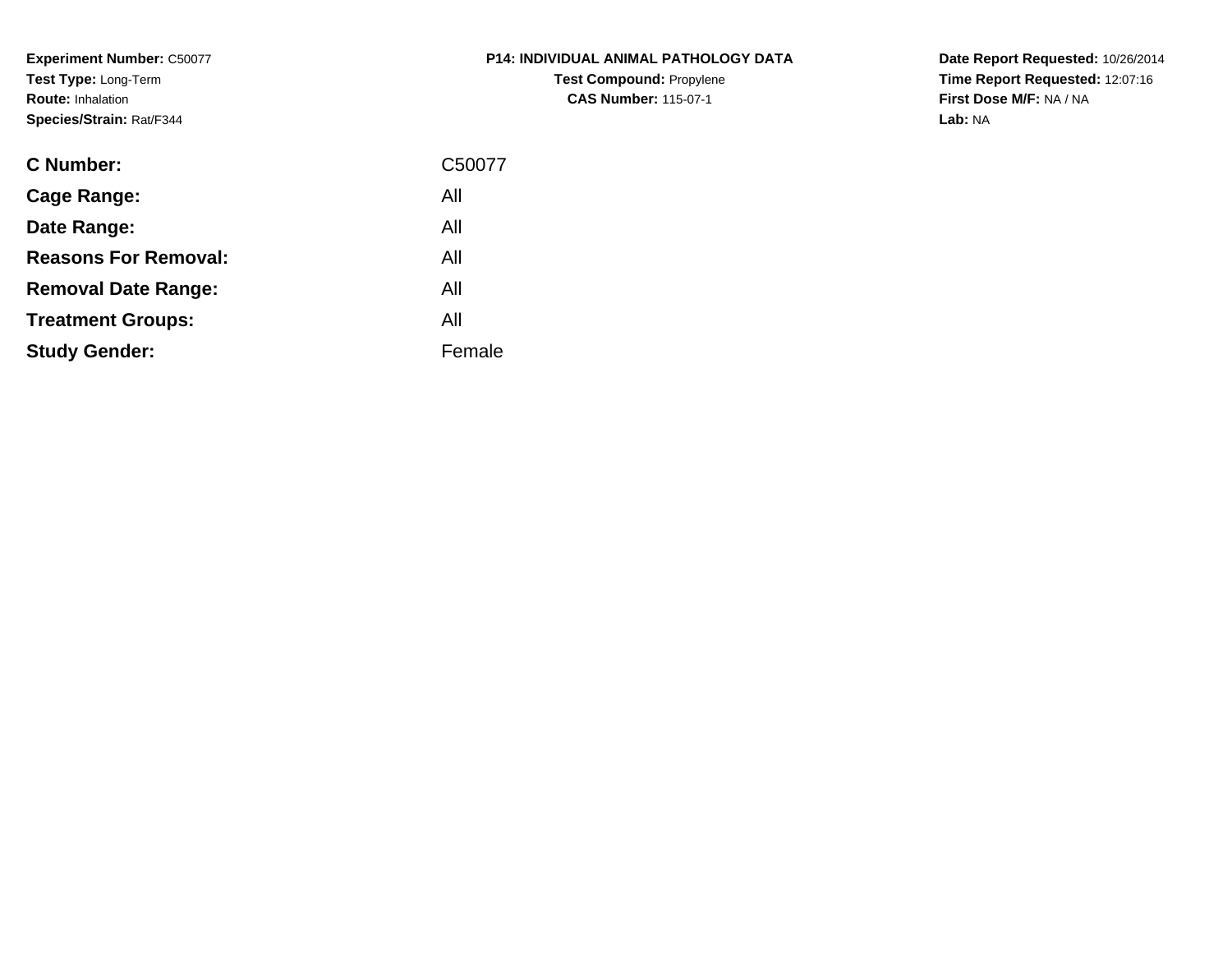**Test Type:** Long-Term

**Route:** Inhalation

**Species/Strain:** Rat/F344

### **P14: INDIVIDUAL ANIMAL PATHOLOGY DATATest Compound:** Propylene**CAS Number:** 115-07-1

| <b>ANIMAL ID: 1 001</b> | <b>TRT#: 1</b>           | <b>SEX: Female</b>              | DAY ON TEST: |  |
|-------------------------|--------------------------|---------------------------------|--------------|--|
|                         | DOSE: 1 PPM              | <b>DISP: Terminal Sacrifice</b> | HISTO:       |  |
| <b>OBSERVATIONS</b>     |                          |                                 |              |  |
| Brain                   |                          | Gliosis                         |              |  |
| Kidney                  | Pelvis                   | Mineralization                  |              |  |
|                         |                          | Nephropathy                     |              |  |
|                         | Tubule                   | Pigmentation, Nos               |              |  |
| Liver                   |                          | Cytoplasmic Change, Basophilic  |              |  |
| Mammary gland           |                          | Fibroadenoma                    |              |  |
| Nasal cavity            |                          | Hyperplasia, Epithelial         |              |  |
| Ovary                   |                          | Cyst, Nos                       |              |  |
| Pancreas                |                          | Inflammation, Acute/Chronic     |              |  |
| Pituitary gland         |                          | Adenoma, Nos                    |              |  |
| PRIMARY CAUSE OF DEATH  | $\overline{\phantom{a}}$ |                                 |              |  |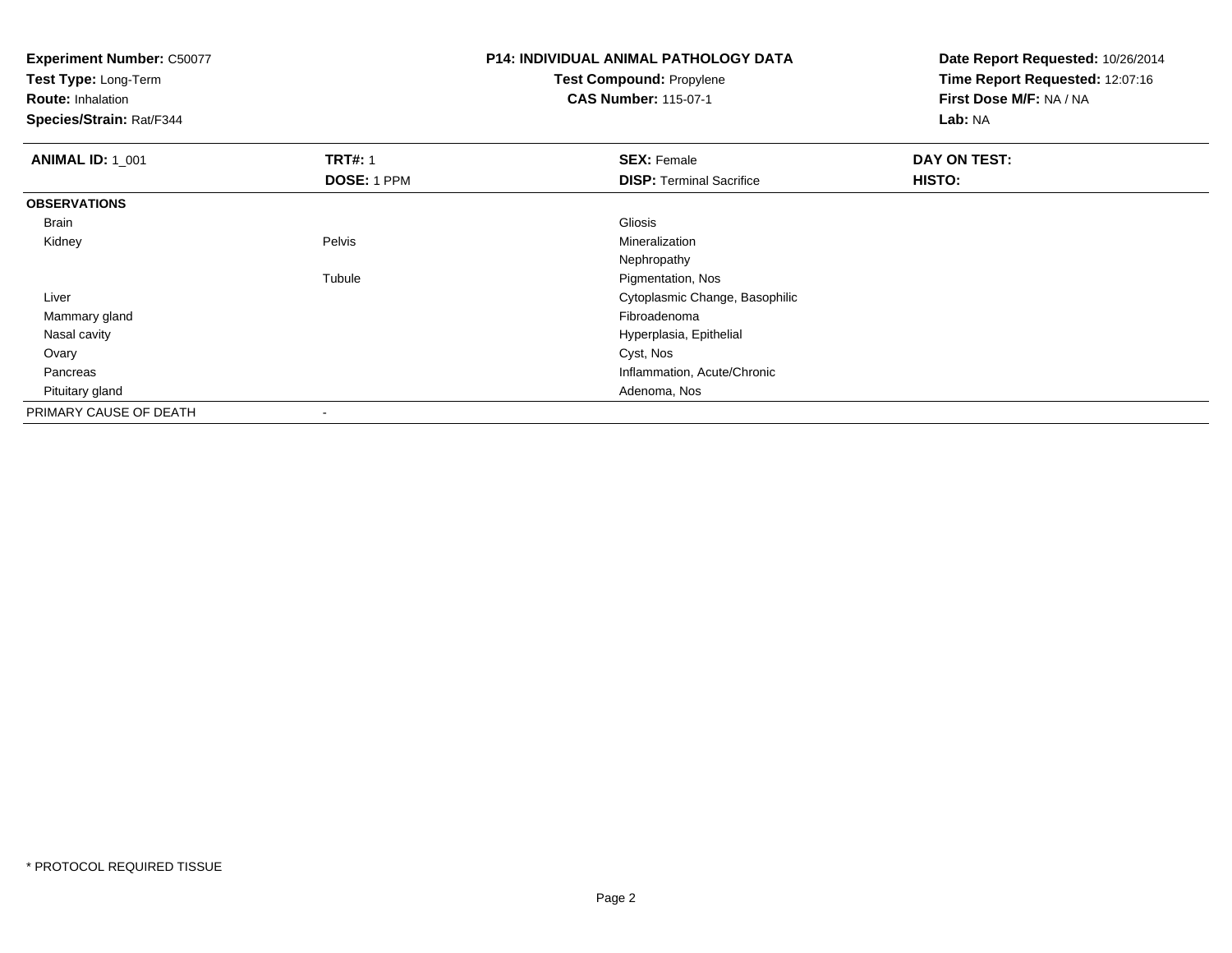| <b>Experiment Number: C50077</b><br>Test Type: Long-Term<br><b>Route: Inhalation</b><br>Species/Strain: Rat/F344 |                    | <b>P14: INDIVIDUAL ANIMAL PATHOLOGY DATA</b><br><b>Test Compound: Propylene</b><br><b>CAS Number: 115-07-1</b> | Date Report Requested: 10/26/2014<br>Time Report Requested: 12:07:16<br>First Dose M/F: NA / NA<br>Lab: NA |
|------------------------------------------------------------------------------------------------------------------|--------------------|----------------------------------------------------------------------------------------------------------------|------------------------------------------------------------------------------------------------------------|
| <b>ANIMAL ID: 1_002</b>                                                                                          | <b>TRT#: 1</b>     | <b>SEX: Female</b>                                                                                             | DAY ON TEST:                                                                                               |
|                                                                                                                  | <b>DOSE: 1 PPM</b> | <b>DISP: Terminal Sacrifice</b>                                                                                | HISTO:                                                                                                     |
| <b>OBSERVATIONS</b>                                                                                              |                    |                                                                                                                |                                                                                                            |
| Kidney                                                                                                           |                    | Nephropathy                                                                                                    |                                                                                                            |
|                                                                                                                  | Tubule             | Pigmentation, Nos                                                                                              |                                                                                                            |
| Larynx                                                                                                           |                    | Inflammation, Nos                                                                                              |                                                                                                            |
| Liver                                                                                                            |                    | Cytoplasmic Change, Basophilic                                                                                 |                                                                                                            |
|                                                                                                                  |                    | Inflammation, Focal                                                                                            |                                                                                                            |
| Mammary gland                                                                                                    |                    | Hyperplasia, Nos                                                                                               |                                                                                                            |
| Nasal cavity                                                                                                     |                    | Inflammation, Nos                                                                                              |                                                                                                            |
| Pituitary gland                                                                                                  |                    | Adenoma, Nos                                                                                                   |                                                                                                            |
| Thyroid                                                                                                          |                    | Hyperplasia, Follicular Cell                                                                                   |                                                                                                            |
| PRIMARY CAUSE OF DEATH                                                                                           |                    |                                                                                                                |                                                                                                            |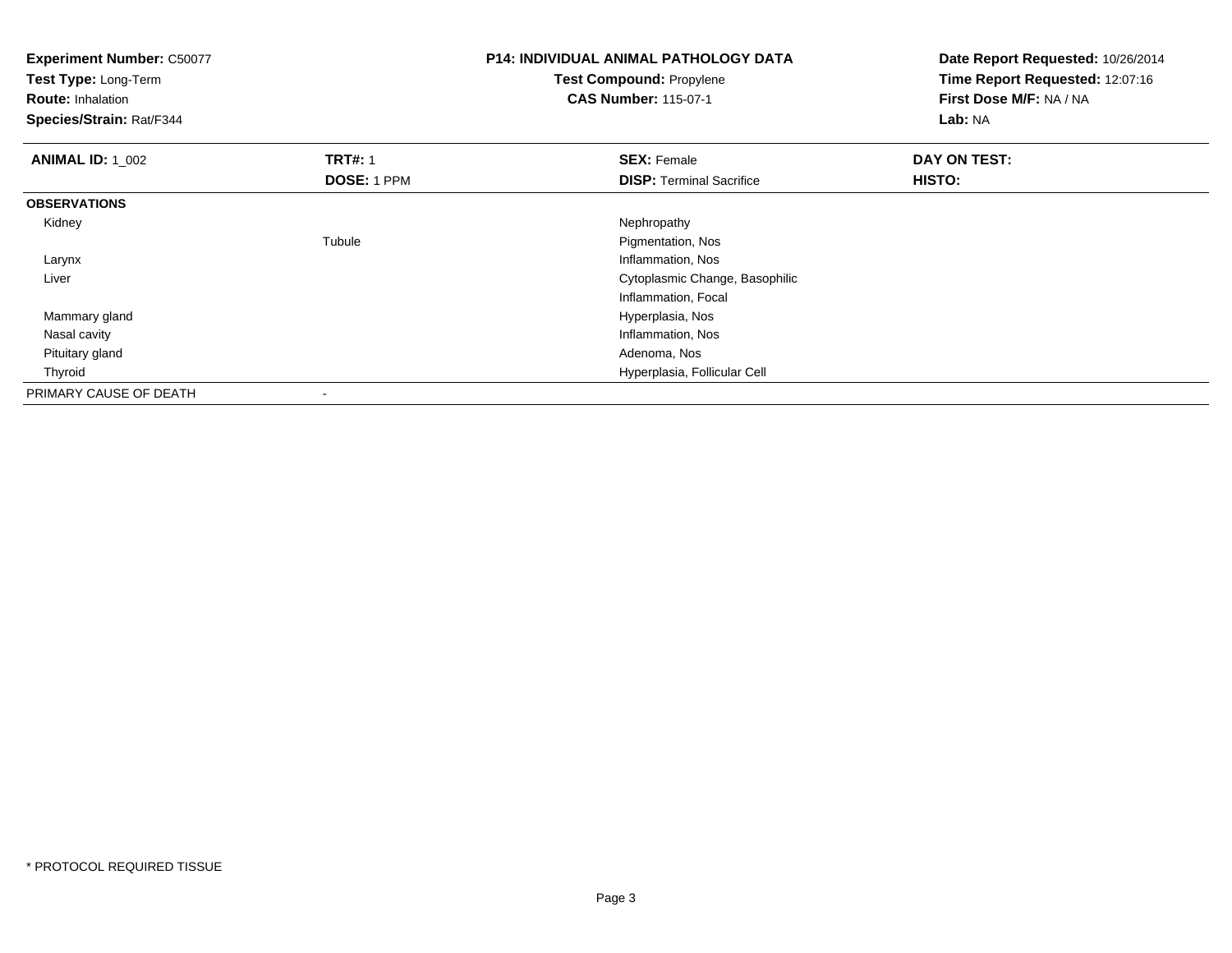**Experiment Number:** C50077**Test Type:** Long-Term**Route:** Inhalation **Species/Strain:** Rat/F344**P14: INDIVIDUAL ANIMAL PATHOLOGY DATATest Compound:** Propylene**CAS Number:** 115-07-1**Date Report Requested:** 10/26/2014**Time Report Requested:** 12:07:16**First Dose M/F:** NA / NA**Lab:** NA**ANIMAL ID: 1\_003 TRT#:** 1 **SEX:** Female **DAY ON TEST: DOSE:** 1 PPM**DISP:** Terminal Sacrifice **HISTO: OBSERVATIONS** Adrenal glandCortex Nos **Hyperplasia, Focal**<br>
Nephropathy Kidneyy the control of the control of the control of the control of the control of the control of the control of the control of the control of the control of the control of the control of the control of the control of the contro Tubule Pigmentation, Nos Liver Cytoplasmic Change, Basophilic Lung Inflammation, Granulomatous Mammary glandd Galactocele and the control of the control of the control of the Galactocele and the Galactocele Pituitary gland Cyst, Nos Hyperplasia, Focal Thymus Degeneration, Cystic Trachea Metaplasia, Squamous PRIMARY CAUSE OF DEATH-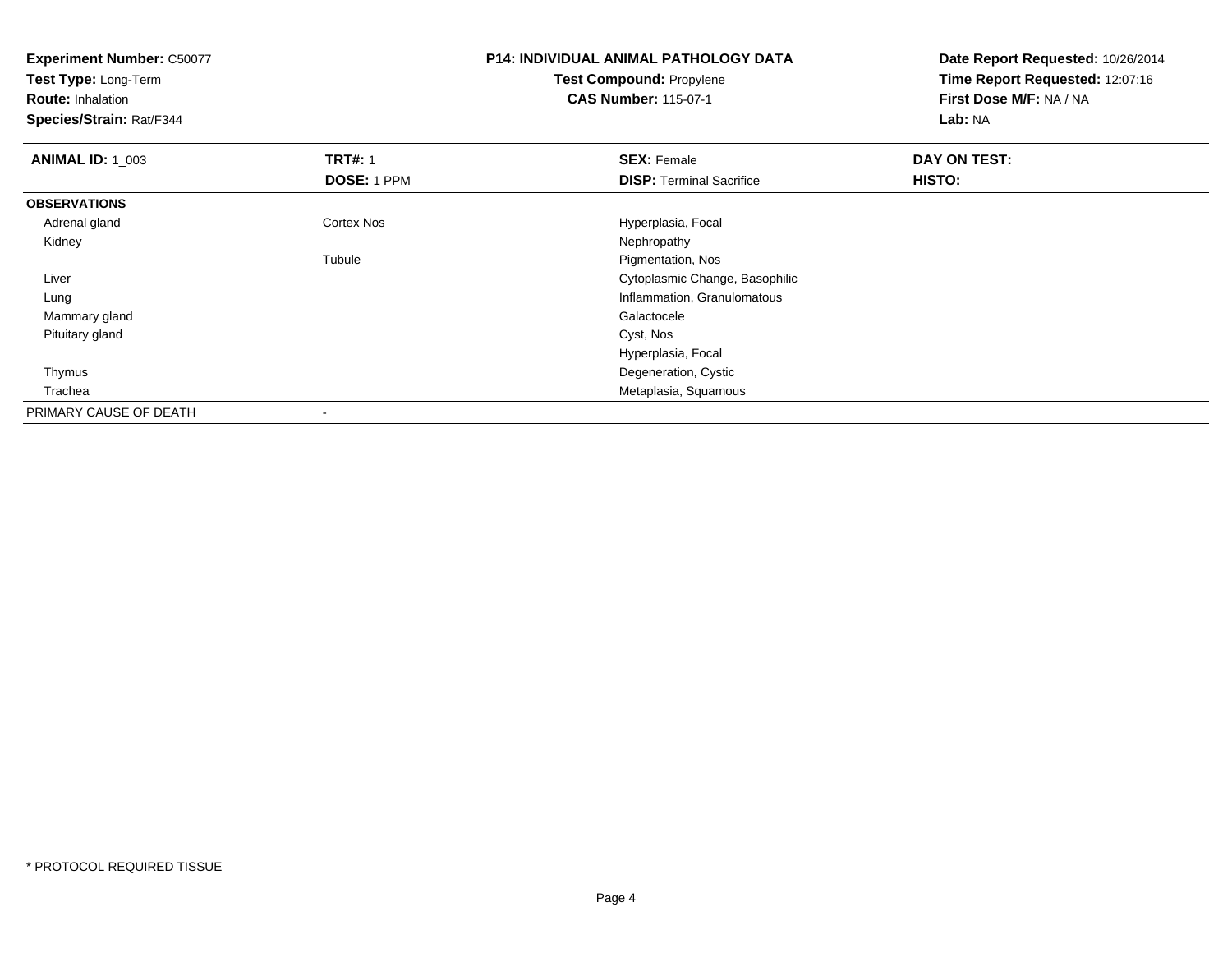**Test Type:** Long-Term

**Route:** Inhalation

**Species/Strain:** Rat/F344

### **P14: INDIVIDUAL ANIMAL PATHOLOGY DATATest Compound:** Propylene

**CAS Number:** 115-07-1

| <b>ANIMAL ID: 1_004</b> | <b>TRT#: 1</b>           | <b>SEX: Female</b>              | DAY ON TEST: |
|-------------------------|--------------------------|---------------------------------|--------------|
|                         | DOSE: 1 PPM              | <b>DISP:</b> Moribund Sacrifice | HISTO:       |
| <b>OBSERVATIONS</b>     |                          |                                 |              |
| Heart                   |                          | Fibrosis                        |              |
| Kidney                  | Pelvis                   | Mineralization                  |              |
|                         |                          | Nephropathy                     |              |
|                         | Tubule                   | Pigmentation, Nos               |              |
| Larynx                  |                          | Inflammation, Nos               |              |
| Liver                   |                          | Necrosis, Focal                 |              |
| Mammary gland           |                          | Fibroadenoma                    |              |
|                         |                          | Hyperplasia, Nos                |              |
| Ovary                   |                          | Atrophy, Nos                    |              |
| Pituitary gland         |                          | Adenoma, Nos                    |              |
| Stomach                 |                          | Hyperplasia, Epithelial         |              |
| Trachea                 |                          | Inflammation, Nos               |              |
| Uterus                  | Endometrium              | Hyperplasia, Nos                |              |
|                         |                          | Inflammation, Suppurative       |              |
| PRIMARY CAUSE OF DEATH  | $\overline{\phantom{a}}$ |                                 |              |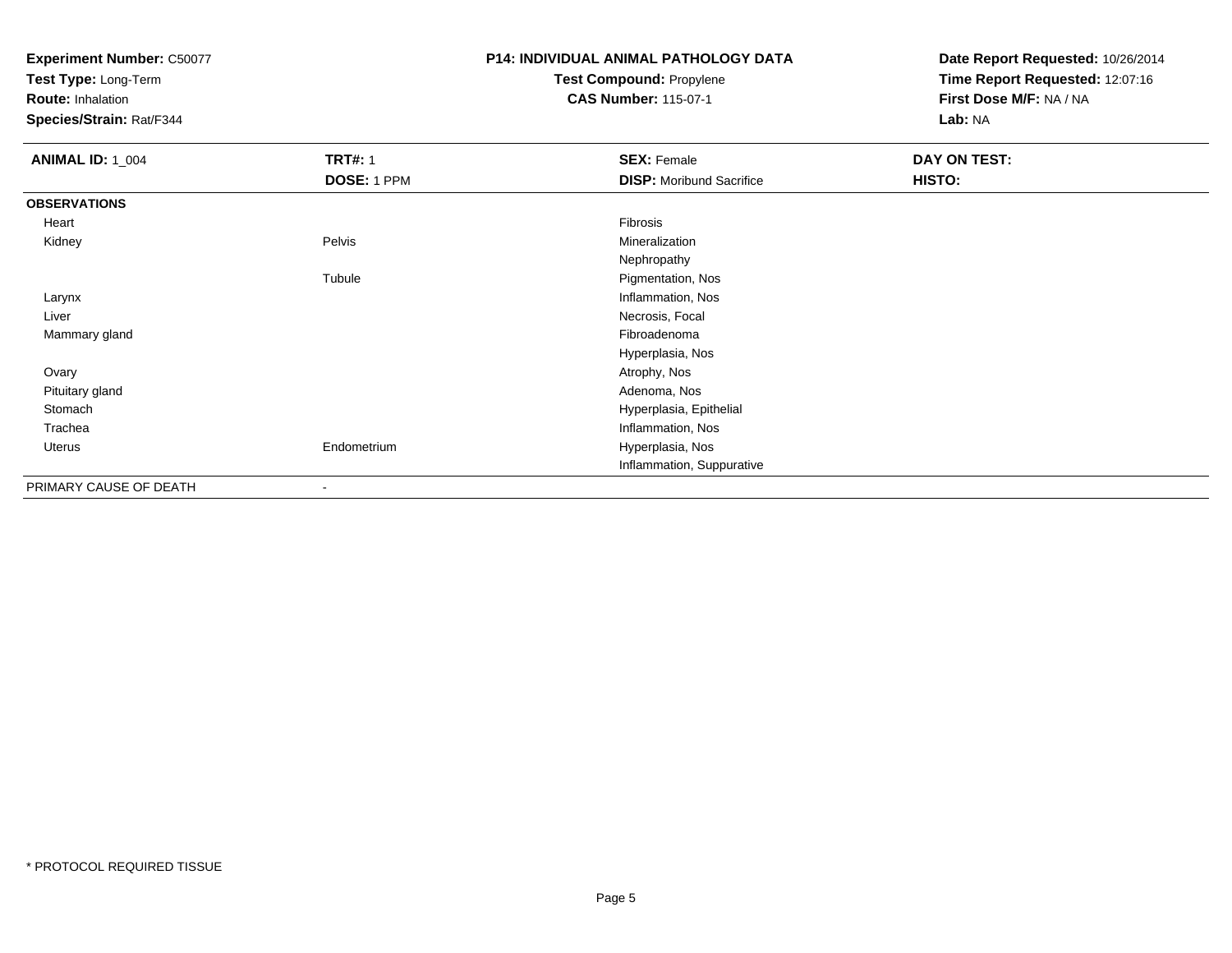**Test Type:** Long-Term

**Route:** Inhalation

**Species/Strain:** Rat/F344

### **P14: INDIVIDUAL ANIMAL PATHOLOGY DATATest Compound:** Propylene**CAS Number:** 115-07-1

| <b>ANIMAL ID: 1_005</b> | <b>TRT#: 1</b>   | <b>SEX: Female</b>              | DAY ON TEST: |  |
|-------------------------|------------------|---------------------------------|--------------|--|
|                         | DOSE: 1 PPM      | <b>DISP: Terminal Sacrifice</b> | HISTO:       |  |
| <b>OBSERVATIONS</b>     |                  |                                 |              |  |
| Adrenal gland           | Cortex Nos       | Hyperplasia, Focal              |              |  |
| Kidney                  |                  | Nephropathy                     |              |  |
|                         | Tubule           | Pigmentation, Nos               |              |  |
| Liver                   | <b>Bile Duct</b> | Hyperplasia, Nos                |              |  |
| Mammary gland           |                  | Hyperplasia, Nos                |              |  |
| Nasal cavity            |                  | Inflammation, Suppurative       |              |  |
| Pituitary gland         |                  | Cyst, Nos                       |              |  |
|                         |                  | Hyperplasia, Focal              |              |  |
| Thyroid                 |                  | Hyperplasia, C Cell             |              |  |
| Trachea                 |                  | Inflammation, Nos               |              |  |
| Uterus                  | Endometrium      | Hyperplasia, Nos                |              |  |
| PRIMARY CAUSE OF DEATH  |                  |                                 |              |  |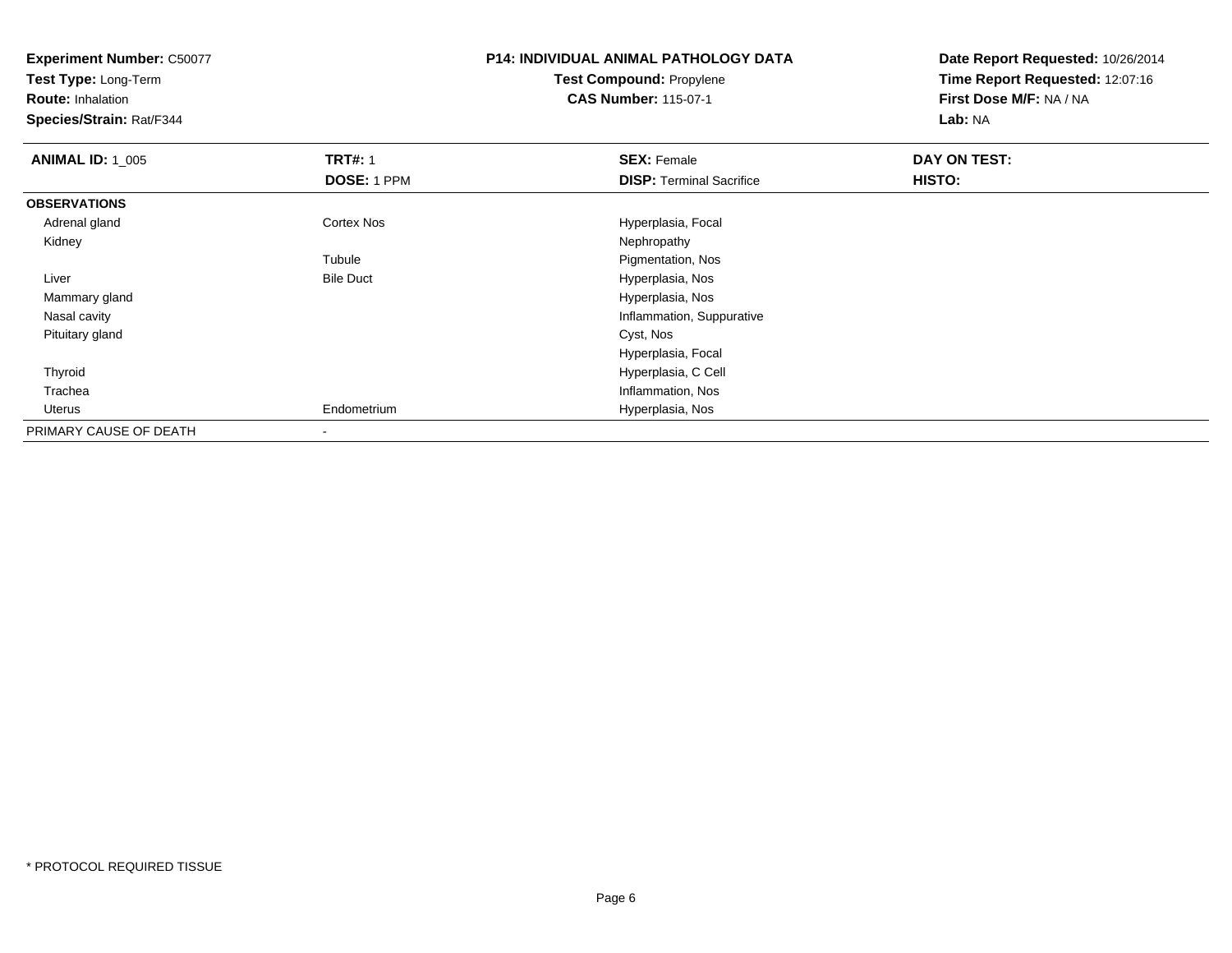**Test Type:** Long-Term

**Route:** Inhalation

**Species/Strain:** Rat/F344

### **P14: INDIVIDUAL ANIMAL PATHOLOGY DATATest Compound:** Propylene

**CAS Number:** 115-07-1

| <b>ANIMAL ID: 1_006</b> | <b>TRT#: 1</b> | <b>SEX: Female</b>              | DAY ON TEST: |  |
|-------------------------|----------------|---------------------------------|--------------|--|
|                         | DOSE: 1 PPM    | <b>DISP:</b> Terminal Sacrifice | HISTO:       |  |
| <b>OBSERVATIONS</b>     |                |                                 |              |  |
| Adrenal gland           |                | Angiectasis                     |              |  |
|                         |                | Degeneration, Lipoid            |              |  |
|                         | Cortex Nos     | Hyperplasia, Focal              |              |  |
| Heart                   |                | Inflammation, Acute/Chronic     |              |  |
| Kidney                  |                | Nephropathy                     |              |  |
|                         | Tubule         | Pigmentation, Nos               |              |  |
| Liver                   |                | Cytoplasmic Change, Basophilic  |              |  |
| Mammary gland           |                | Hyperplasia, Nos                |              |  |
| Nasal cavity            |                | Hyperplasia, Epithelial         |              |  |
| Pituitary gland         |                | Hyperplasia, Focal              |              |  |
| PRIMARY CAUSE OF DEATH  | -              |                                 |              |  |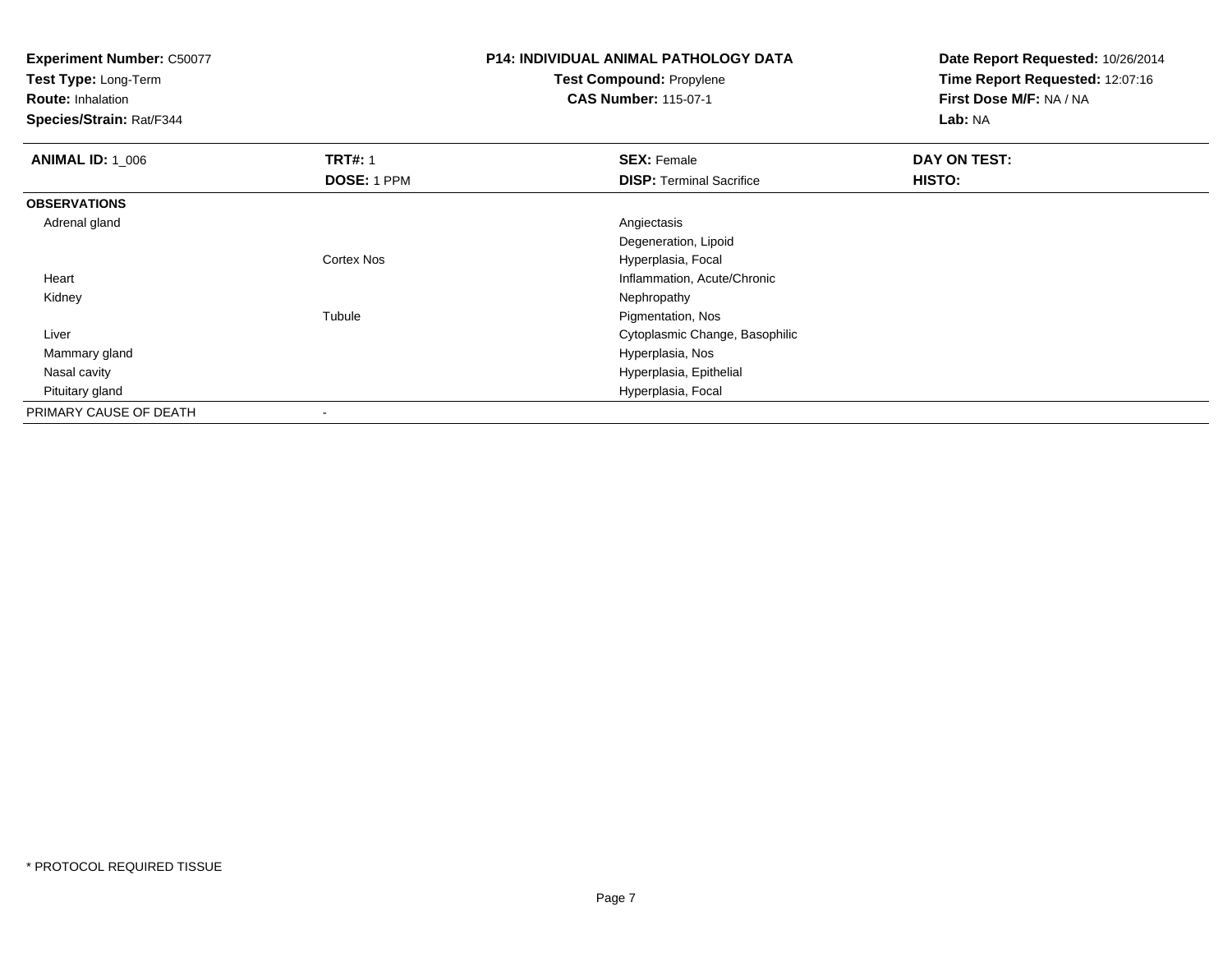| <b>Experiment Number: C50077</b><br>Test Type: Long-Term<br><b>Route: Inhalation</b><br>Species/Strain: Rat/F344 |                     | <b>P14: INDIVIDUAL ANIMAL PATHOLOGY DATA</b><br>Test Compound: Propylene<br><b>CAS Number: 115-07-1</b> | Date Report Requested: 10/26/2014<br>Time Report Requested: 12:07:16<br>First Dose M/F: NA / NA<br>Lab: NA |
|------------------------------------------------------------------------------------------------------------------|---------------------|---------------------------------------------------------------------------------------------------------|------------------------------------------------------------------------------------------------------------|
| <b>ANIMAL ID: 1_007</b>                                                                                          | <b>TRT#: 1</b>      | <b>SEX: Female</b>                                                                                      | DAY ON TEST:                                                                                               |
|                                                                                                                  | DOSE: 1 PPM         | <b>DISP: Terminal Sacrifice</b>                                                                         | HISTO:                                                                                                     |
| <b>OBSERVATIONS</b>                                                                                              |                     |                                                                                                         |                                                                                                            |
| Kidney                                                                                                           |                     | Nephropathy                                                                                             |                                                                                                            |
|                                                                                                                  | Tubule              | Pigmentation, Nos                                                                                       |                                                                                                            |
| Larynx                                                                                                           |                     | Inflammation, Nos                                                                                       |                                                                                                            |
| Liver                                                                                                            |                     | Cytoplasmic Change, Basophilic                                                                          |                                                                                                            |
| Lung                                                                                                             |                     | Hemorrhage                                                                                              |                                                                                                            |
|                                                                                                                  |                     | Leukocytosis, Nos                                                                                       |                                                                                                            |
| Lymph node                                                                                                       |                     | Inflammation, Acute/Chronic                                                                             |                                                                                                            |
| Pituitary gland                                                                                                  |                     | Adenoma, Nos                                                                                            |                                                                                                            |
| Unspecified                                                                                                      | Multiple Organs Nos | Leukemia, Mononuclear Cell                                                                              |                                                                                                            |
| PRIMARY CAUSE OF DEATH                                                                                           |                     |                                                                                                         |                                                                                                            |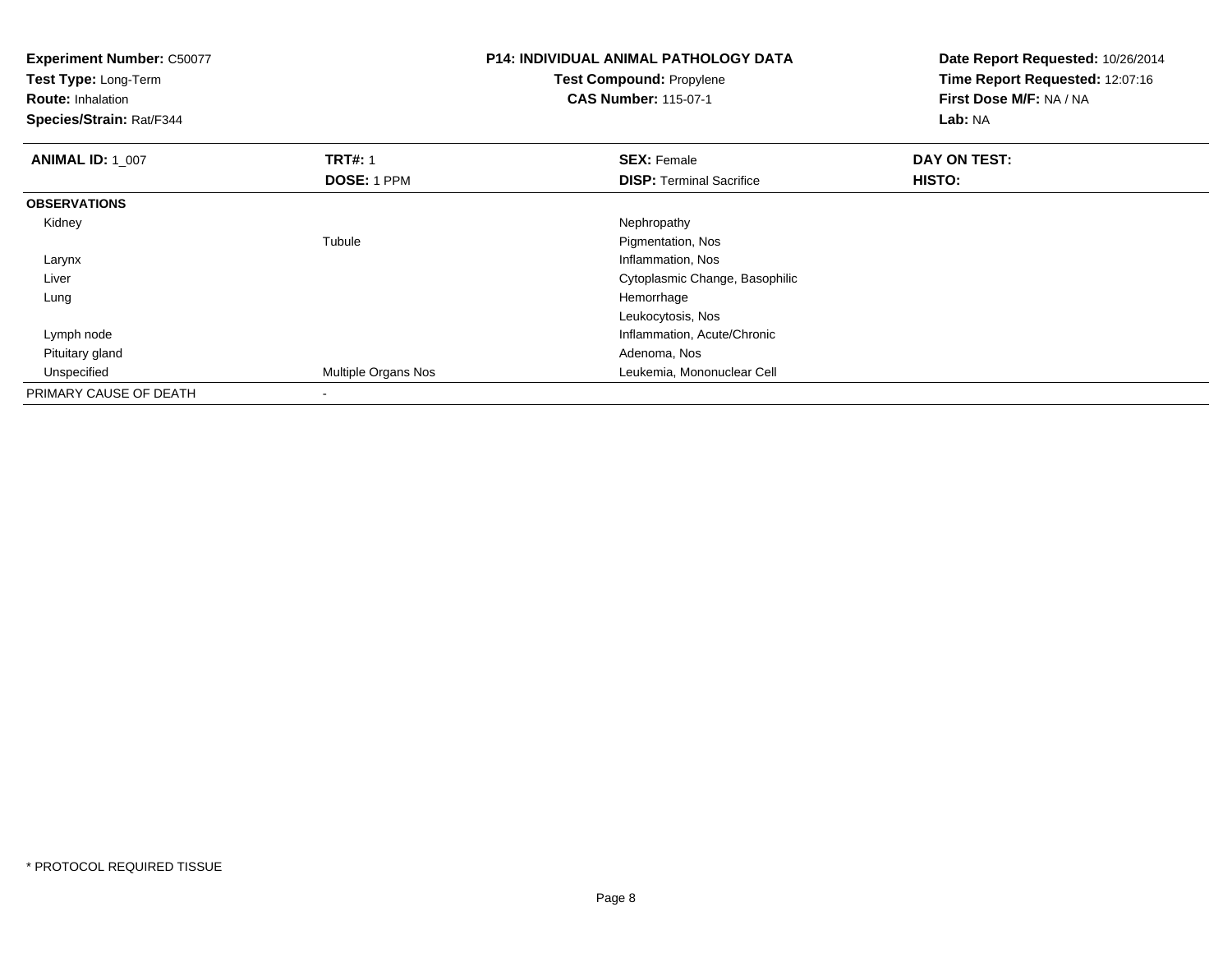**Test Type:** Long-Term

**Route:** Inhalation

**Species/Strain:** Rat/F344

### **P14: INDIVIDUAL ANIMAL PATHOLOGY DATATest Compound:** Propylene**CAS Number:** 115-07-1

| <b>ANIMAL ID: 1_008</b> | <b>TRT#: 1</b>      | <b>SEX: Female</b>               | <b>DAY ON TEST:</b> |  |
|-------------------------|---------------------|----------------------------------|---------------------|--|
|                         | DOSE: 1 PPM         | <b>DISP: Terminal Sacrifice</b>  | <b>HISTO:</b>       |  |
| <b>OBSERVATIONS</b>     |                     |                                  |                     |  |
| Adrenal gland           | Medulla             | Hyperplasia, Nos                 |                     |  |
| Kidney                  |                     | Nephropathy                      |                     |  |
|                         | Tubule              | Pigmentation, Nos                |                     |  |
| Larynx                  |                     | Inflammation, Nos                |                     |  |
| Liver                   |                     | Cytoplasmic Change, Basophilic   |                     |  |
|                         | <b>Bile Duct</b>    | Hyperplasia, Nos                 |                     |  |
| Mammary gland           |                     | Hyperplasia, Nos                 |                     |  |
| Pituitary gland         |                     | Cyst, Nos                        |                     |  |
| Thymus                  |                     | Degeneration, Cystic             |                     |  |
| Thyroid                 |                     | C-Cell Carcinoma                 |                     |  |
| Unspecified             | Multiple Organs Nos | Leukemia, Mononuclear Cell       |                     |  |
| Uterus                  |                     | <b>Endometrial Stromal Polyp</b> |                     |  |
|                         | Endometrium         | Hyperplasia, Nos                 |                     |  |
| PRIMARY CAUSE OF DEATH  |                     |                                  |                     |  |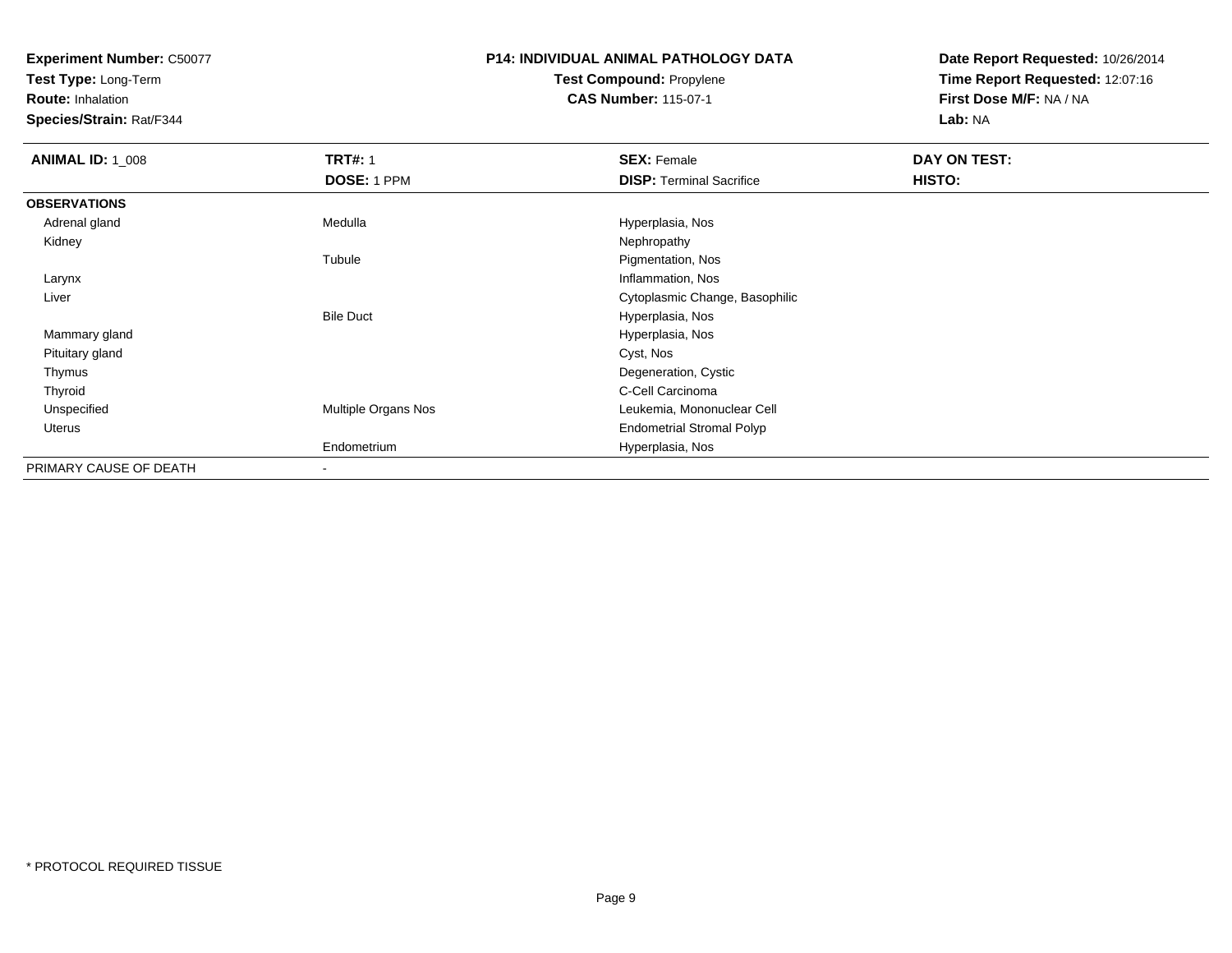| <b>Experiment Number: C50077</b><br>Test Type: Long-Term<br><b>Route: Inhalation</b><br>Species/Strain: Rat/F344 |                    | <b>P14: INDIVIDUAL ANIMAL PATHOLOGY DATA</b><br><b>Test Compound: Propylene</b><br><b>CAS Number: 115-07-1</b> | Date Report Requested: 10/26/2014<br>Time Report Requested: 12:07:16<br>First Dose M/F: NA / NA<br>Lab: NA |
|------------------------------------------------------------------------------------------------------------------|--------------------|----------------------------------------------------------------------------------------------------------------|------------------------------------------------------------------------------------------------------------|
| <b>ANIMAL ID: 1_009</b>                                                                                          | <b>TRT#: 1</b>     | <b>SEX: Female</b>                                                                                             | DAY ON TEST:                                                                                               |
|                                                                                                                  | <b>DOSE: 1 PPM</b> | <b>DISP: Terminal Sacrifice</b>                                                                                | HISTO:                                                                                                     |
| <b>OBSERVATIONS</b>                                                                                              |                    |                                                                                                                |                                                                                                            |
| Adrenal gland                                                                                                    | <b>Cortex Nos</b>  | Hyperplasia, Focal                                                                                             |                                                                                                            |
| Kidney                                                                                                           |                    | Nephropathy                                                                                                    |                                                                                                            |
|                                                                                                                  | Tubule             | Pigmentation, Nos                                                                                              |                                                                                                            |
| Liver                                                                                                            |                    | Cytoplasmic Change, Basophilic                                                                                 |                                                                                                            |
| Nasal cavity                                                                                                     |                    | Inflammation, Nos                                                                                              |                                                                                                            |
|                                                                                                                  |                    | Metaplasia, Squamous                                                                                           |                                                                                                            |
| Pituitary gland                                                                                                  |                    | Adenoma, Nos                                                                                                   |                                                                                                            |
| Trachea                                                                                                          |                    | Inflammation, Nos                                                                                              |                                                                                                            |
| PRIMARY CAUSE OF DEATH                                                                                           |                    |                                                                                                                |                                                                                                            |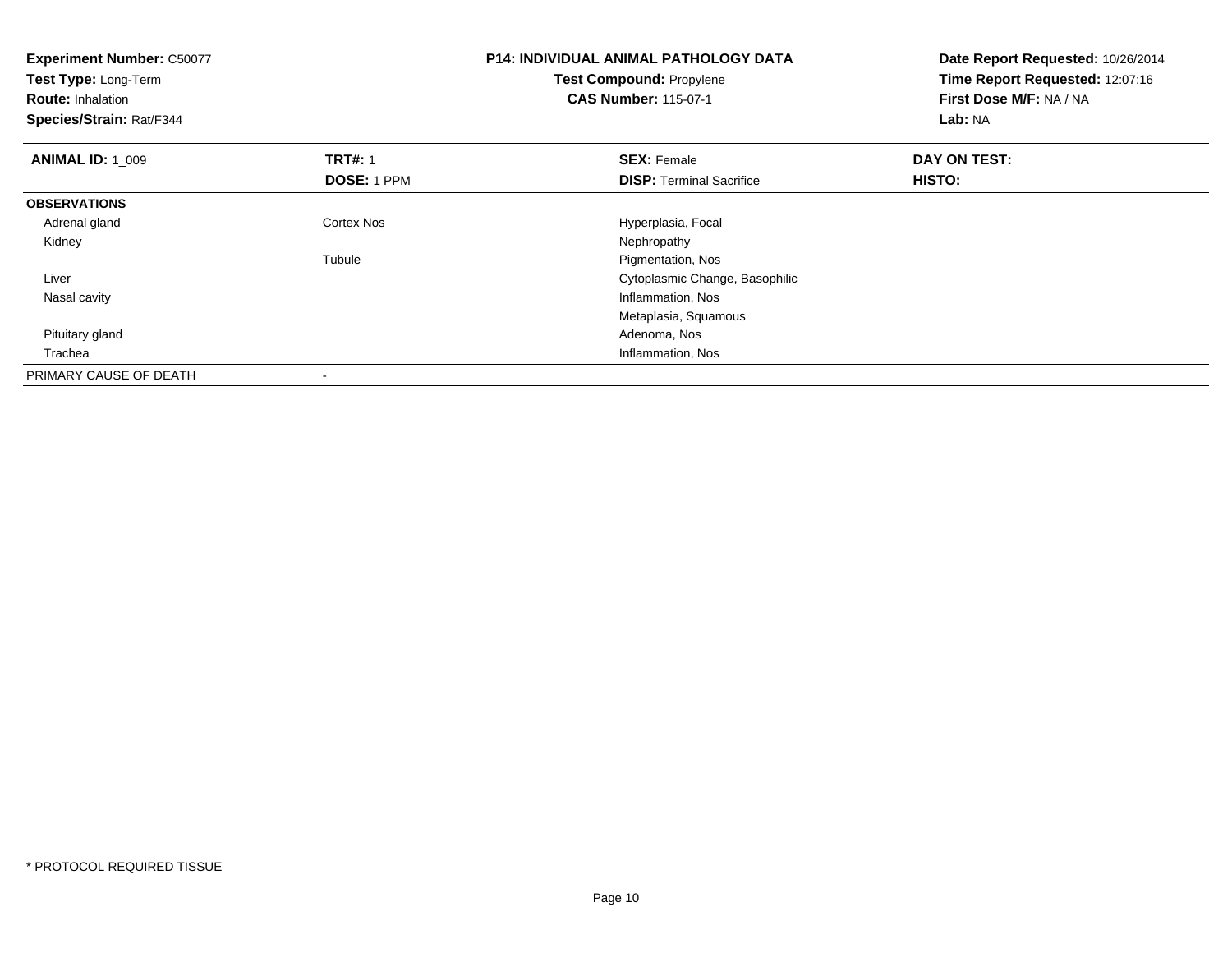| <b>Experiment Number: C50077</b><br>Test Type: Long-Term<br><b>Route: Inhalation</b><br>Species/Strain: Rat/F344 |                    | <b>P14: INDIVIDUAL ANIMAL PATHOLOGY DATA</b><br>Test Compound: Propylene<br><b>CAS Number: 115-07-1</b> | Date Report Requested: 10/26/2014<br>Time Report Requested: 12:07:16<br>First Dose M/F: NA / NA<br>Lab: NA |
|------------------------------------------------------------------------------------------------------------------|--------------------|---------------------------------------------------------------------------------------------------------|------------------------------------------------------------------------------------------------------------|
| <b>ANIMAL ID: 1 010</b>                                                                                          | <b>TRT#: 1</b>     | <b>SEX: Female</b>                                                                                      | DAY ON TEST:                                                                                               |
|                                                                                                                  | <b>DOSE: 1 PPM</b> | <b>DISP: Natural Death</b>                                                                              | <b>HISTO:</b>                                                                                              |
| <b>OBSERVATIONS</b>                                                                                              |                    |                                                                                                         |                                                                                                            |
| Eye                                                                                                              | Nasolacrimal Duct  | Inflammation, Suppurative                                                                               |                                                                                                            |
| Heart                                                                                                            |                    | Fibrosis                                                                                                |                                                                                                            |
|                                                                                                                  |                    | Thrombus, Mural                                                                                         |                                                                                                            |
| Liver                                                                                                            |                    | Degeneration, Nos                                                                                       |                                                                                                            |
|                                                                                                                  |                    | Necrosis, Nos                                                                                           |                                                                                                            |
| Lung                                                                                                             |                    | Leukocytosis, Nos                                                                                       |                                                                                                            |
| Mammary gland                                                                                                    |                    | Galactocele                                                                                             |                                                                                                            |
| PRIMARY CAUSE OF DEATH                                                                                           |                    |                                                                                                         |                                                                                                            |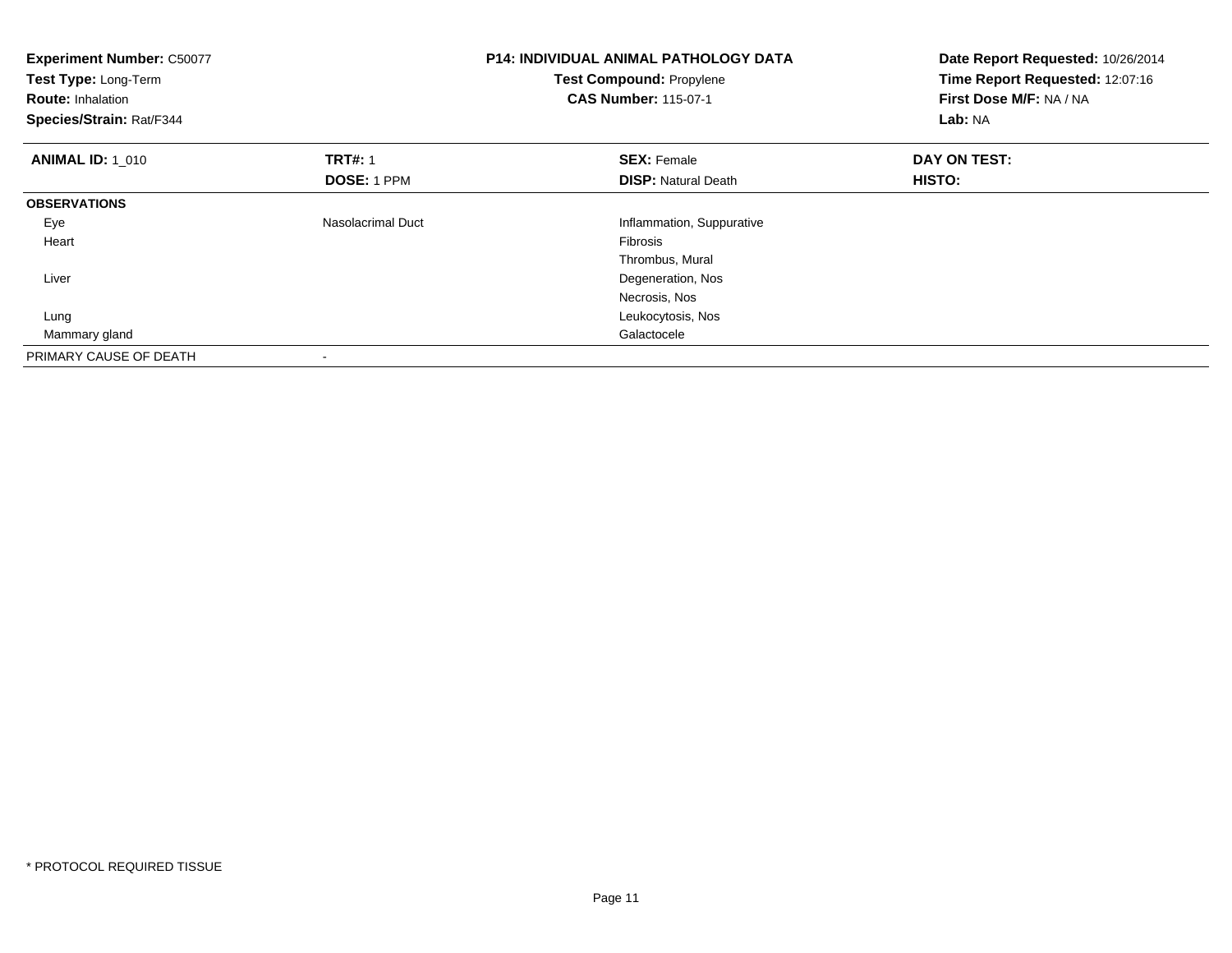| <b>Experiment Number: C50077</b><br>Test Type: Long-Term<br><b>Route: Inhalation</b><br>Species/Strain: Rat/F344 |                    | <b>P14: INDIVIDUAL ANIMAL PATHOLOGY DATA</b><br>Test Compound: Propylene<br><b>CAS Number: 115-07-1</b> | Date Report Requested: 10/26/2014<br>Time Report Requested: 12:07:16<br>First Dose M/F: NA / NA<br>Lab: NA |
|------------------------------------------------------------------------------------------------------------------|--------------------|---------------------------------------------------------------------------------------------------------|------------------------------------------------------------------------------------------------------------|
| <b>ANIMAL ID: 1_011</b>                                                                                          | <b>TRT#: 1</b>     | <b>SEX: Female</b>                                                                                      | DAY ON TEST:                                                                                               |
|                                                                                                                  | <b>DOSE: 1 PPM</b> | <b>DISP:</b> Terminal Sacrifice                                                                         | <b>HISTO:</b>                                                                                              |
| <b>OBSERVATIONS</b>                                                                                              |                    |                                                                                                         |                                                                                                            |
| Adrenal gland                                                                                                    | <b>Cortex Nos</b>  | Hyperplasia, Focal                                                                                      |                                                                                                            |
| Kidney                                                                                                           |                    | Nephropathy                                                                                             |                                                                                                            |
|                                                                                                                  | Tubule             | Pigmentation, Nos                                                                                       |                                                                                                            |
| Larynx                                                                                                           |                    | Inflammation, Suppurative                                                                               |                                                                                                            |
| Liver                                                                                                            |                    | Cytoplasmic Change, Basophilic                                                                          |                                                                                                            |
|                                                                                                                  |                    | Neoplastic Nodule                                                                                       |                                                                                                            |
| Nasal cavity                                                                                                     |                    | Foreign Body, Nos                                                                                       |                                                                                                            |
|                                                                                                                  |                    | Inflammation, Suppurative                                                                               |                                                                                                            |
| PRIMARY CAUSE OF DEATH                                                                                           |                    |                                                                                                         |                                                                                                            |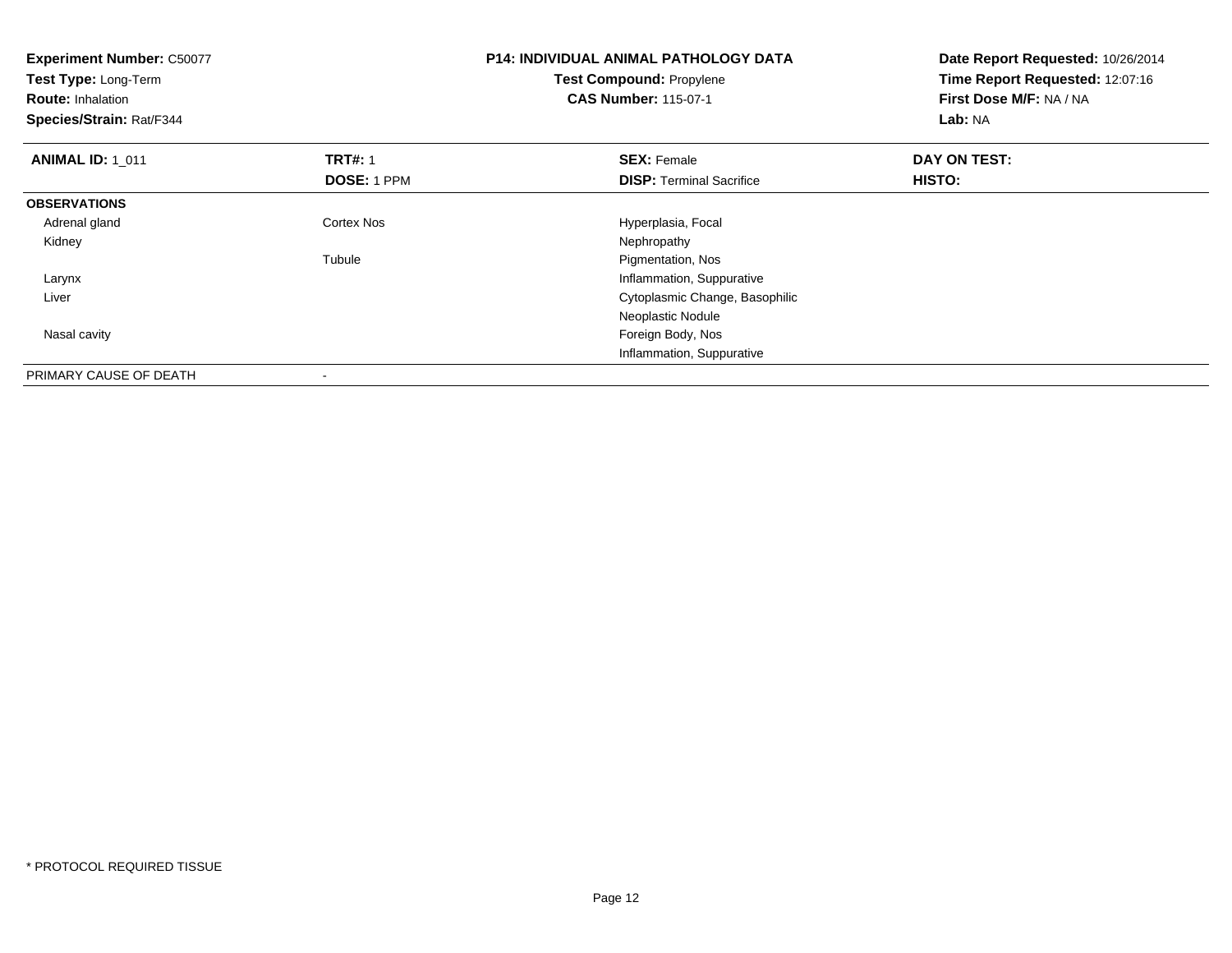**Test Type:** Long-Term

**Route:** Inhalation

**Species/Strain:** Rat/F344

### **P14: INDIVIDUAL ANIMAL PATHOLOGY DATATest Compound:** Propylene**CAS Number:** 115-07-1

| <b>ANIMAL ID: 1 012</b> | <b>TRT#: 1</b>   | <b>SEX: Female</b>              | DAY ON TEST: |  |
|-------------------------|------------------|---------------------------------|--------------|--|
|                         | DOSE: 1 PPM      | <b>DISP: Terminal Sacrifice</b> | HISTO:       |  |
| <b>OBSERVATIONS</b>     |                  |                                 |              |  |
| Heart                   |                  | Inflammation, Acute/Chronic     |              |  |
| Kidney                  | Pelvis           | Mineralization                  |              |  |
|                         | Tubule           | Pigmentation, Nos               |              |  |
| Liver                   |                  | Cytoplasmic Change, Basophilic  |              |  |
|                         | <b>Bile Duct</b> | Hyperplasia, Nos                |              |  |
| Lymph node              |                  | Inflammation, Acute/Chronic     |              |  |
| Mammary gland           |                  | Hyperplasia, Nos                |              |  |
| Nasal cavity            |                  | Inflammation, Suppurative       |              |  |
|                         |                  | Metaplasia, Squamous            |              |  |
| Pituitary gland         |                  | Adenoma, Nos                    |              |  |
| PRIMARY CAUSE OF DEATH  |                  |                                 |              |  |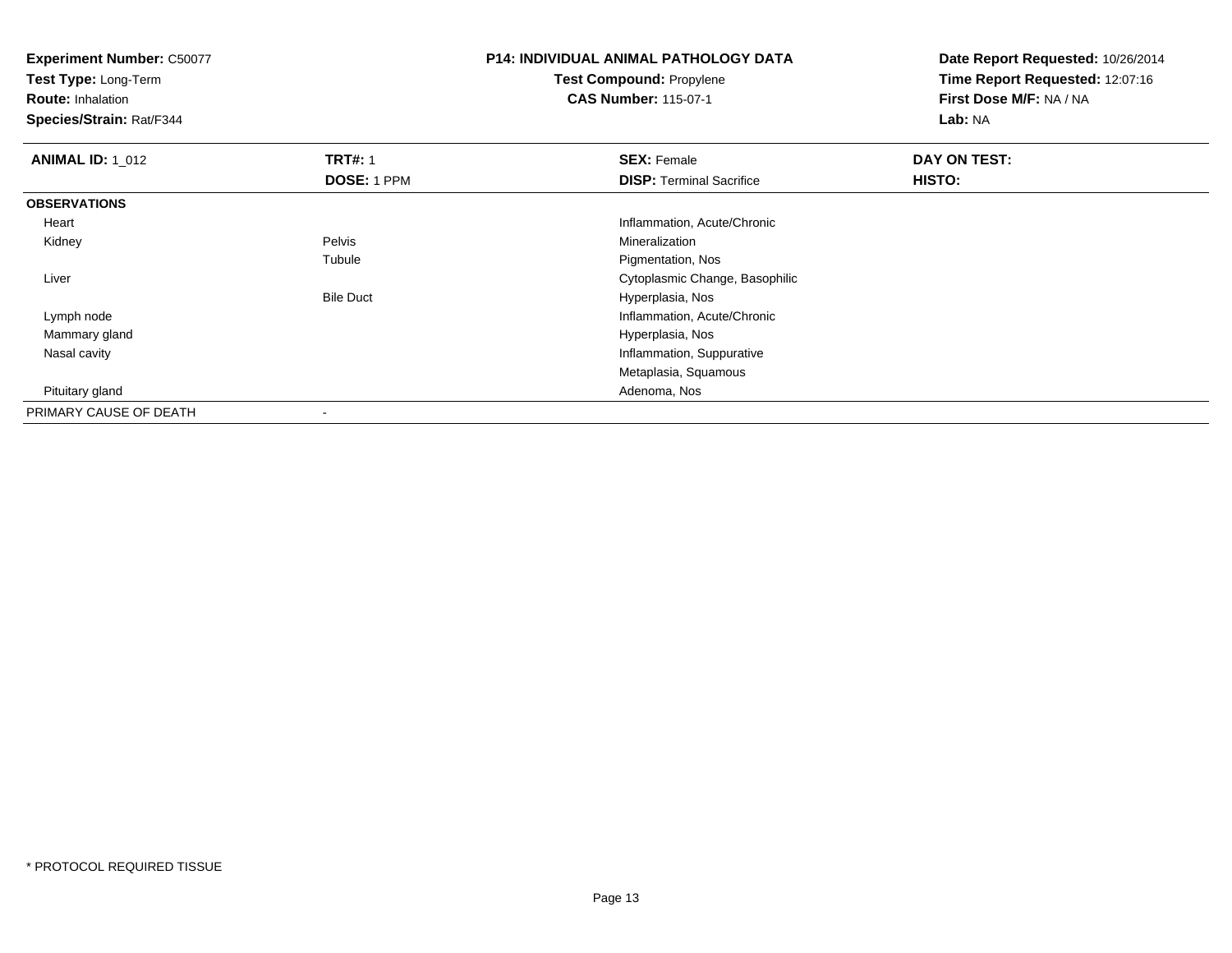**Test Type:** Long-Term

**Route:** Inhalation

**Species/Strain:** Rat/F344

# **P14: INDIVIDUAL ANIMAL PATHOLOGY DATATest Compound:** Propylene

**CAS Number:** 115-07-1

| <b>ANIMAL ID: 1_013</b> | <b>TRT#: 1</b>        | <b>SEX: Female</b>              | DAY ON TEST: |  |
|-------------------------|-----------------------|---------------------------------|--------------|--|
|                         | DOSE: 1 PPM           | <b>DISP:</b> Moribund Sacrifice | HISTO:       |  |
| <b>OBSERVATIONS</b>     |                       |                                 |              |  |
| Adrenal gland           |                       | Degeneration, Lipoid            |              |  |
| Bone marrow             |                       | Fibrosis                        |              |  |
| Kidney                  |                       | Nephropathy                     |              |  |
|                         | Tubule                | Pigmentation, Nos               |              |  |
| Larynx                  |                       | Inflammation, Nos               |              |  |
|                         |                       | Metaplasia, Squamous            |              |  |
| Liver                   |                       | Degeneration, Nos               |              |  |
|                         |                       | Hematopoiesis                   |              |  |
|                         | <b>Bile Duct</b>      | Hyperplasia, Nos                |              |  |
|                         |                       | Necrosis, Nos                   |              |  |
| Nasal cavity            |                       | Thrombosis, Nos                 |              |  |
| Peritoneum              | Peritoneal Cavity Nos | Necrosis, Fat                   |              |  |
| Pituitary gland         |                       | Cyst, Nos                       |              |  |
|                         |                       | Hyperplasia, Focal              |              |  |
| Spleen                  |                       | Hematopoiesis                   |              |  |
| Stomach                 |                       | Hyperplasia, Epithelial         |              |  |
|                         |                       | Inflammation, Nos               |              |  |
| Unspecified             | Multiple Organs Nos   | Leukemia, Mononuclear Cell      |              |  |
| Uterus                  | Endometrium           | Hyperplasia, Cystic             |              |  |
| PRIMARY CAUSE OF DEATH  | $\sim$                |                                 |              |  |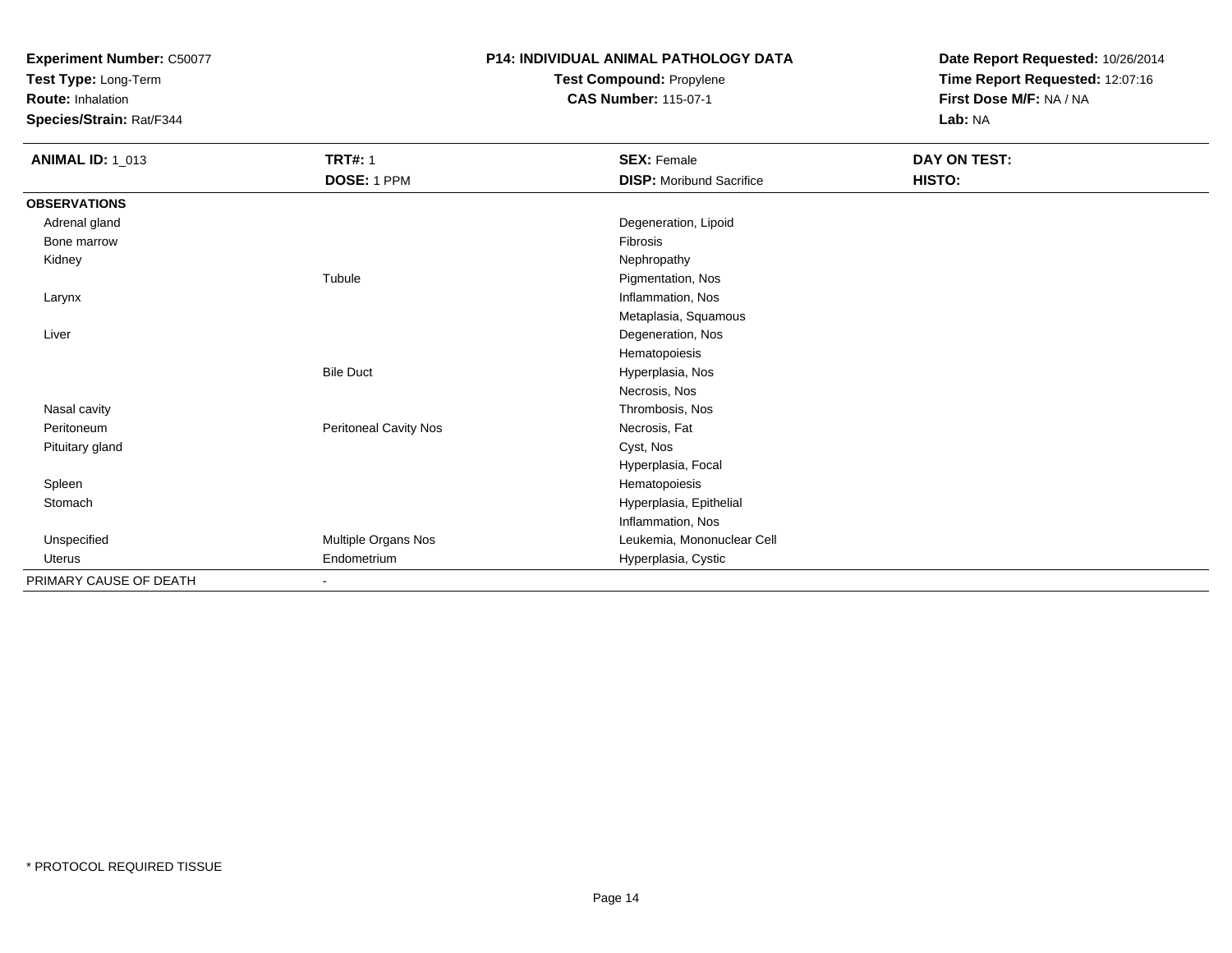| <b>Experiment Number: C50077</b><br>Test Type: Long-Term<br><b>CAS Number: 115-07-1</b><br><b>Route: Inhalation</b><br>Species/Strain: Rat/F344 |                     | <b>P14: INDIVIDUAL ANIMAL PATHOLOGY DATA</b><br><b>Test Compound: Propylene</b> | Date Report Requested: 10/26/2014<br>Time Report Requested: 12:07:16<br>First Dose M/F: NA / NA<br>Lab: NA |
|-------------------------------------------------------------------------------------------------------------------------------------------------|---------------------|---------------------------------------------------------------------------------|------------------------------------------------------------------------------------------------------------|
| <b>ANIMAL ID: 1 014</b>                                                                                                                         | <b>TRT#: 1</b>      | <b>SEX: Female</b>                                                              | DAY ON TEST:                                                                                               |
|                                                                                                                                                 | <b>DOSE: 1 PPM</b>  | <b>DISP:</b> Moribund Sacrifice                                                 | <b>HISTO:</b>                                                                                              |
| <b>OBSERVATIONS</b>                                                                                                                             |                     |                                                                                 |                                                                                                            |
| Kidney                                                                                                                                          |                     | Nephropathy                                                                     |                                                                                                            |
|                                                                                                                                                 | Tubule              | Pigmentation, Nos                                                               |                                                                                                            |
| Lung                                                                                                                                            |                     | Fibrosis, Focal                                                                 |                                                                                                            |
|                                                                                                                                                 |                     | Thrombosis, Nos                                                                 |                                                                                                            |
| Unspecified                                                                                                                                     | Multiple Organs Nos | Leukemia, Mononuclear Cell                                                      |                                                                                                            |
| PRIMARY CAUSE OF DEATH                                                                                                                          |                     |                                                                                 |                                                                                                            |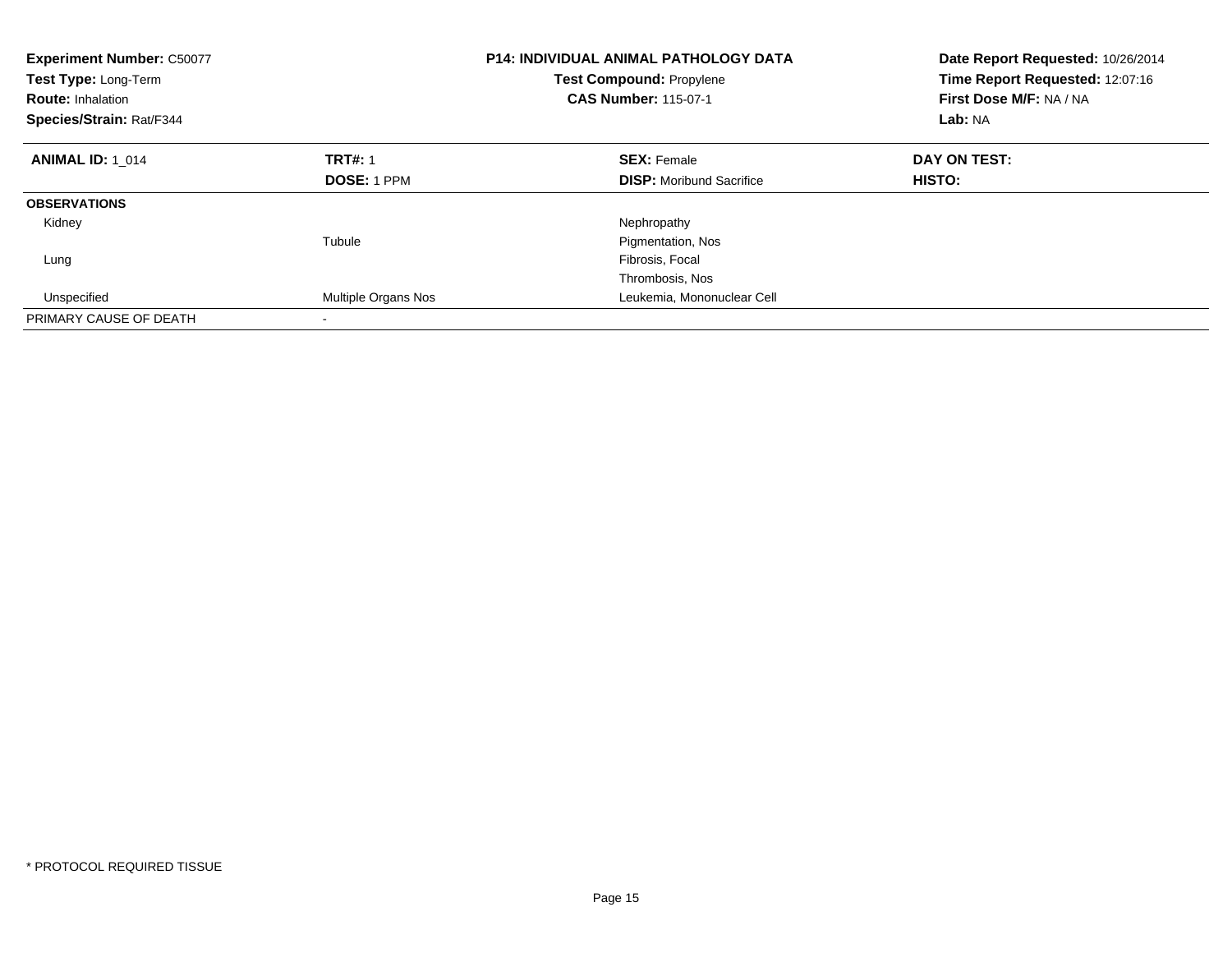**Test Type:** Long-Term

**Route:** Inhalation

**Species/Strain:** Rat/F344

### **P14: INDIVIDUAL ANIMAL PATHOLOGY DATATest Compound:** Propylene**CAS Number:** 115-07-1

| <b>ANIMAL ID: 1_015</b> | <b>TRT#: 1</b>      | <b>SEX: Female</b>         | DAY ON TEST: |  |
|-------------------------|---------------------|----------------------------|--------------|--|
|                         | DOSE: 1 PPM         | <b>DISP: Natural Death</b> | HISTO:       |  |
| <b>OBSERVATIONS</b>     |                     |                            |              |  |
| Intestine Large         | Colon               | Inflammation, Suppurative  |              |  |
| Kidney                  |                     | Nephropathy                |              |  |
|                         | Tubule              | Pigmentation, Nos          |              |  |
| Liver                   |                     | Degeneration, Lipoid       |              |  |
|                         | Centrilobular       | Degeneration, Nos          |              |  |
|                         |                     | Necrosis, Central          |              |  |
| Mammary gland           |                     | Hyperplasia, Nos           |              |  |
| Nasal cavity            |                     | Inflammation, Suppurative  |              |  |
|                         |                     | Metaplasia, Squamous       |              |  |
|                         |                     | Thrombosis, Nos            |              |  |
| Unspecified             | Multiple Organs Nos | Leukemia, Mononuclear Cell |              |  |
| PRIMARY CAUSE OF DEATH  |                     |                            |              |  |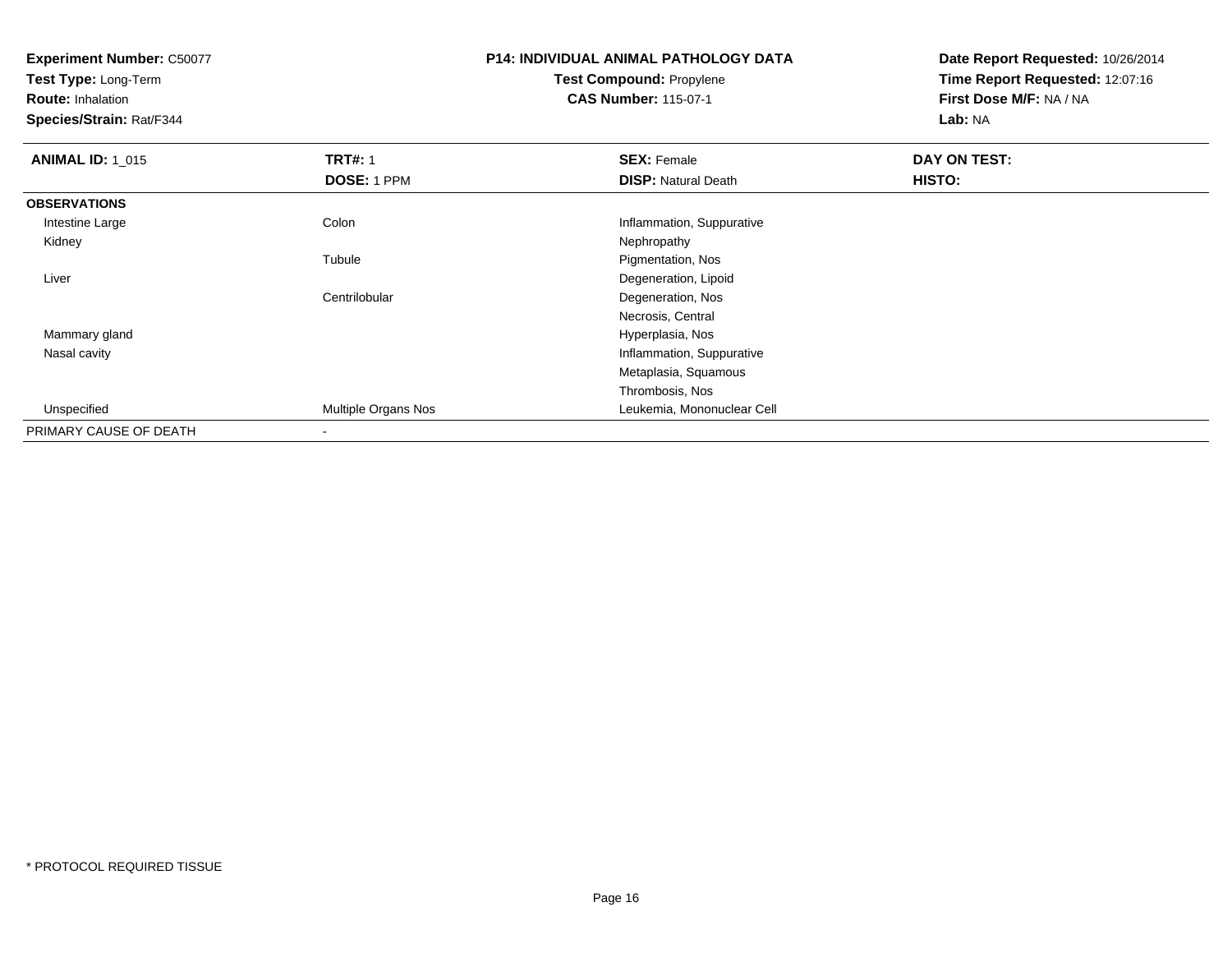| <b>Experiment Number: C50077</b><br>Test Type: Long-Term<br><b>Route: Inhalation</b><br>Species/Strain: Rat/F344 |                    | <b>P14: INDIVIDUAL ANIMAL PATHOLOGY DATA</b><br><b>Test Compound: Propylene</b><br><b>CAS Number: 115-07-1</b> | Date Report Requested: 10/26/2014<br>Time Report Requested: 12:07:16<br>First Dose M/F: NA / NA<br>Lab: NA |
|------------------------------------------------------------------------------------------------------------------|--------------------|----------------------------------------------------------------------------------------------------------------|------------------------------------------------------------------------------------------------------------|
| <b>ANIMAL ID: 1 016</b>                                                                                          | <b>TRT#: 1</b>     | <b>SEX: Female</b>                                                                                             | DAY ON TEST:                                                                                               |
|                                                                                                                  | <b>DOSE: 1 PPM</b> | <b>DISP:</b> Moribund Sacrifice                                                                                | <b>HISTO:</b>                                                                                              |
| <b>OBSERVATIONS</b>                                                                                              |                    |                                                                                                                |                                                                                                            |
| Intestine Large                                                                                                  | Rectum             | Endometrial Stromal Sarcoma, Invasive                                                                          |                                                                                                            |
| Pituitary gland                                                                                                  |                    | Hyperplasia, Nos                                                                                               |                                                                                                            |
| Uterus                                                                                                           |                    | <b>Endometrial Stromal Sarcoma</b>                                                                             |                                                                                                            |
| Vagina                                                                                                           |                    | Endometrial Stromal Sarcoma, Invasive                                                                          |                                                                                                            |
| PRIMARY CAUSE OF DEATH                                                                                           |                    |                                                                                                                |                                                                                                            |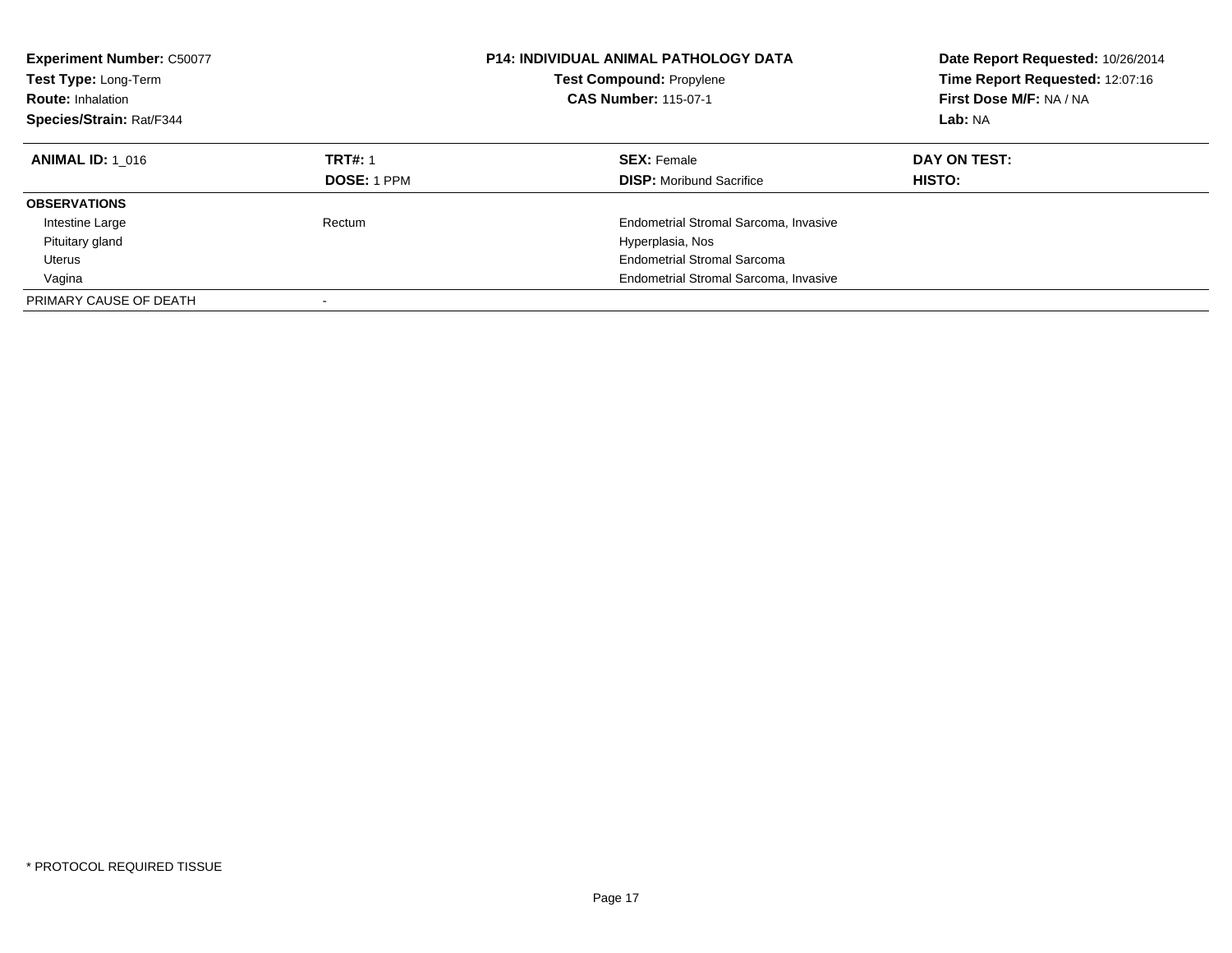| <b>Experiment Number: C50077</b><br>Test Type: Long-Term<br><b>Route: Inhalation</b><br>Species/Strain: Rat/F344 |                | <b>P14: INDIVIDUAL ANIMAL PATHOLOGY DATA</b><br>Test Compound: Propylene<br><b>CAS Number: 115-07-1</b> | Date Report Requested: 10/26/2014<br>Time Report Requested: 12:07:16<br>First Dose M/F: NA / NA<br>Lab: NA |
|------------------------------------------------------------------------------------------------------------------|----------------|---------------------------------------------------------------------------------------------------------|------------------------------------------------------------------------------------------------------------|
| <b>ANIMAL ID: 1 017</b>                                                                                          | <b>TRT#: 1</b> | <b>SEX: Female</b>                                                                                      | DAY ON TEST:                                                                                               |
|                                                                                                                  | DOSE: 1 PPM    | <b>DISP:</b> Terminal Sacrifice                                                                         | <b>HISTO:</b>                                                                                              |
| <b>OBSERVATIONS</b>                                                                                              |                |                                                                                                         |                                                                                                            |
| Kidney                                                                                                           |                | Nephropathy                                                                                             |                                                                                                            |
|                                                                                                                  | Tubule         | Pigmentation, Nos                                                                                       |                                                                                                            |
| Liver                                                                                                            |                | Cytoplasmic Change, Basophilic                                                                          |                                                                                                            |
|                                                                                                                  |                | Degeneration, Cystic                                                                                    |                                                                                                            |
|                                                                                                                  |                | Degeneration, Lipoid                                                                                    |                                                                                                            |
| Mammary gland                                                                                                    |                | Hyperplasia, Nos                                                                                        |                                                                                                            |
| Pituitary gland                                                                                                  |                | Angiectasis                                                                                             |                                                                                                            |
| PRIMARY CAUSE OF DEATH                                                                                           |                |                                                                                                         |                                                                                                            |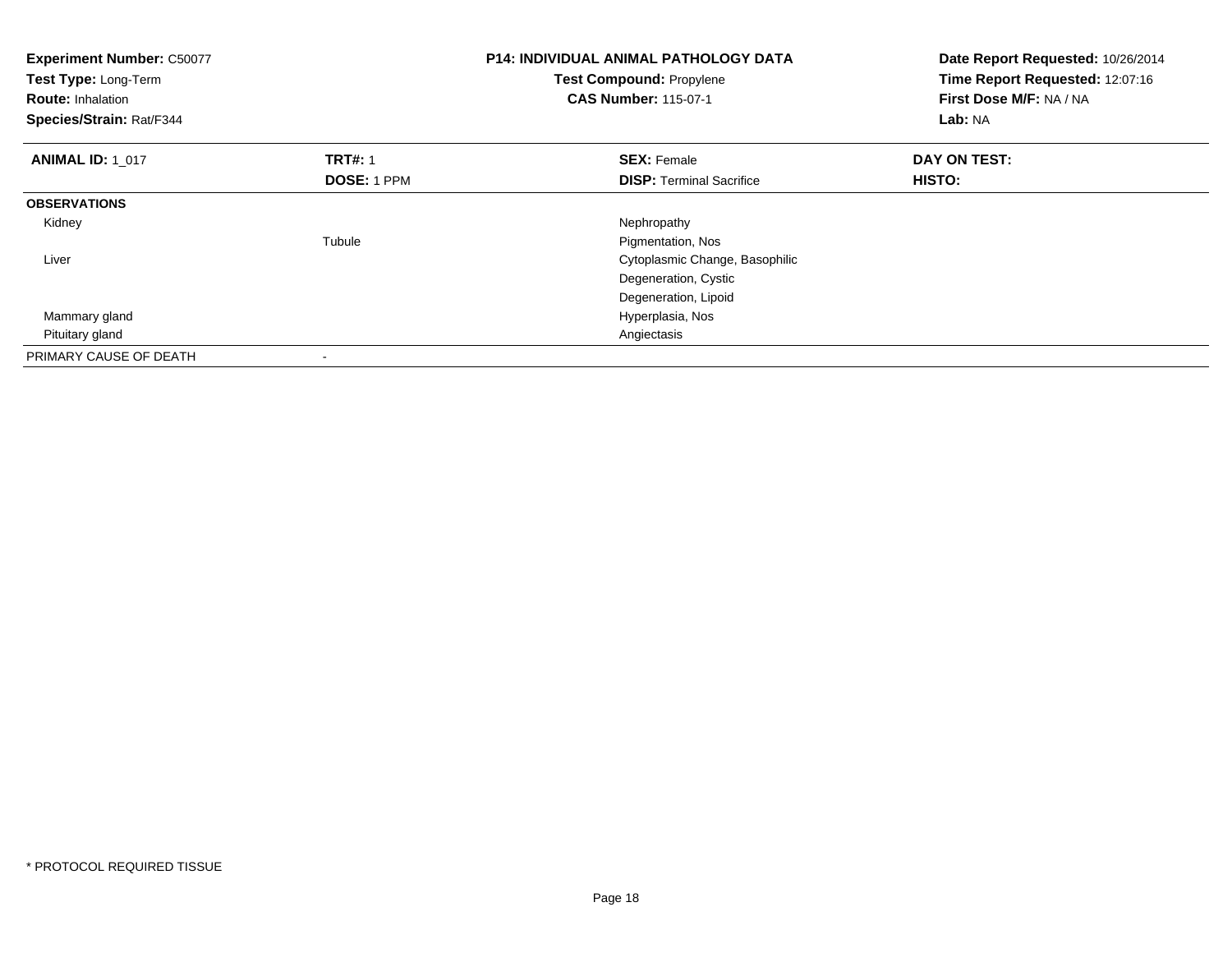**Test Type:** Long-Term

**Route:** Inhalation

**Species/Strain:** Rat/F344

# **P14: INDIVIDUAL ANIMAL PATHOLOGY DATATest Compound:** Propylene

**CAS Number:** 115-07-1

| <b>ANIMAL ID: 1_018</b> | <b>TRT#: 1</b>      | <b>SEX: Female</b>              | DAY ON TEST: |  |
|-------------------------|---------------------|---------------------------------|--------------|--|
|                         | DOSE: 1 PPM         | <b>DISP:</b> Moribund Sacrifice | HISTO:       |  |
| <b>OBSERVATIONS</b>     |                     |                                 |              |  |
| Adrenal gland           |                     | Pigmentation, Nos               |              |  |
| Bone marrow             |                     | Fibrosis                        |              |  |
| Kidney                  |                     | Pigmentation, Nos               |              |  |
| Liver                   |                     | Degeneration, Nos               |              |  |
|                         |                     | Pigmentation, Nos               |              |  |
| Lymph node              |                     | Congestion, Nos                 |              |  |
|                         |                     | Hematopoiesis                   |              |  |
|                         |                     | Necrosis, Nos                   |              |  |
| Oral mucosa             | Palate Nos          | Hyperplasia, Epithelial         |              |  |
|                         | Palate Nos          | Inflammation, Suppurative       |              |  |
| Ovary                   |                     | Atrophy, Nos                    |              |  |
| Pancreas                |                     | Atrophy, Focal                  |              |  |
| Stomach                 |                     | Hyperplasia, Epithelial         |              |  |
|                         |                     | Inflammation, Nos               |              |  |
|                         |                     | Ulcer, Nos                      |              |  |
| Unspecified             | Multiple Organs Nos | Leukemia, Mononuclear Cell      |              |  |
| PRIMARY CAUSE OF DEATH  | $\blacksquare$      |                                 |              |  |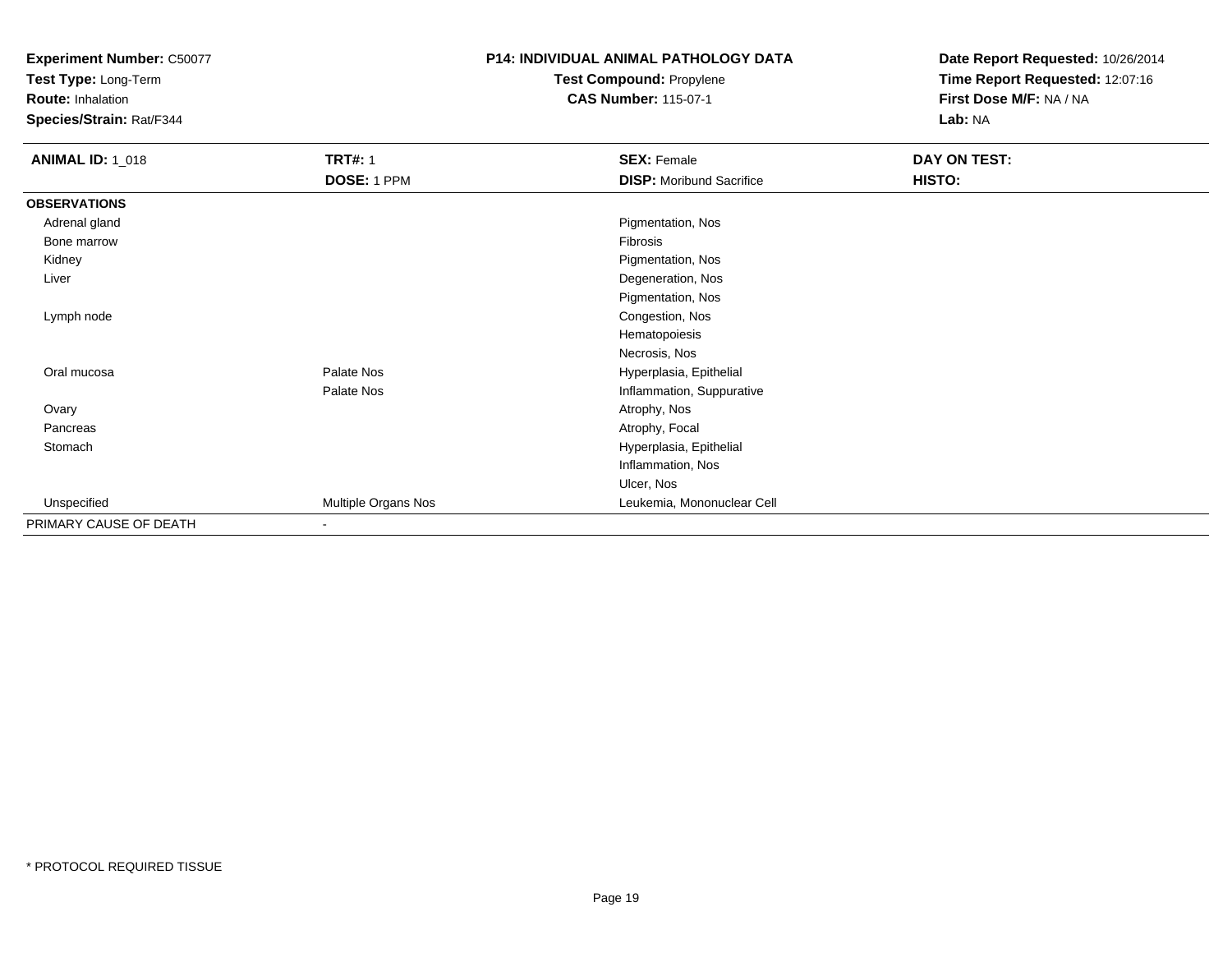**Test Type:** Long-Term

**Route:** Inhalation

**Species/Strain:** Rat/F344

# **P14: INDIVIDUAL ANIMAL PATHOLOGY DATATest Compound:** Propylene

**CAS Number:** 115-07-1

| <b>ANIMAL ID: 1_019</b> | <b>TRT#: 1</b><br>DOSE: 1 PPM | <b>SEX: Female</b><br><b>DISP:</b> Natural Death | DAY ON TEST:<br>HISTO: |
|-------------------------|-------------------------------|--------------------------------------------------|------------------------|
| <b>OBSERVATIONS</b>     |                               |                                                  |                        |
| Kidney                  |                               | Nephropathy                                      |                        |
|                         |                               | Nephrosis, Hydro                                 |                        |
|                         | Tubule                        | Pigmentation, Nos                                |                        |
| Larynx                  |                               | Inflammation, Suppurative                        |                        |
| Liver                   |                               | Cytoplasmic Change, Basophilic                   |                        |
| Mammary gland           |                               | Hyperplasia, Nos                                 |                        |
| Pituitary gland         |                               | Adenoma, Nos                                     |                        |
| Spleen                  |                               | Hematopoiesis                                    |                        |
| Unspecified             | <b>Multiple Organs Nos</b>    | Endometrial Stromal Sarcoma, Invasive            |                        |
| Uterus                  |                               | <b>Endometrial Stromal Sarcoma</b>               |                        |
|                         |                               | Inflammation, Suppurative                        |                        |
| PRIMARY CAUSE OF DEATH  | ۰                             |                                                  |                        |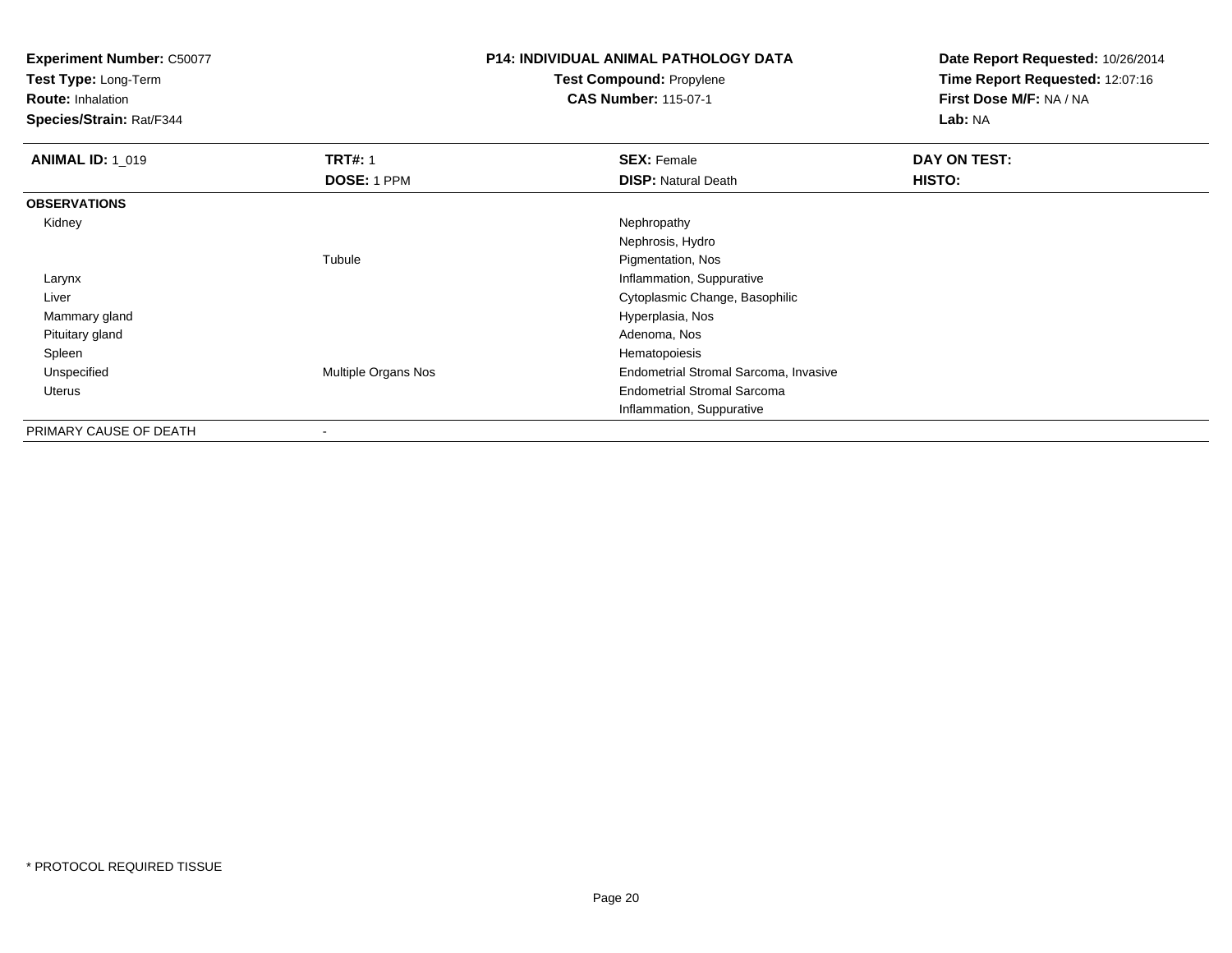**Test Type:** Long-Term

**Route:** Inhalation

**Species/Strain:** Rat/F344

### **P14: INDIVIDUAL ANIMAL PATHOLOGY DATATest Compound:** Propylene**CAS Number:** 115-07-1

| <b>ANIMAL ID: 1_020</b> | <b>TRT#: 1</b>      | <b>SEX: Female</b>              | DAY ON TEST: |  |
|-------------------------|---------------------|---------------------------------|--------------|--|
|                         | DOSE: 1 PPM         | <b>DISP:</b> Moribund Sacrifice | HISTO:       |  |
| <b>OBSERVATIONS</b>     |                     |                                 |              |  |
| Adrenal gland           | <b>Cortex Nos</b>   | Hyperplasia, Focal              |              |  |
| <b>Brain</b>            |                     | Malacia                         |              |  |
|                         |                     | Pigmentation, Nos               |              |  |
| Heart                   |                     | Dilatation, Nos                 |              |  |
|                         |                     | Thrombus, Mural                 |              |  |
| Kidney                  | Pelvis              | Mineralization                  |              |  |
|                         |                     | Nephropathy                     |              |  |
|                         | Tubule              | Pigmentation, Nos               |              |  |
| Larynx                  |                     | Inflammation, Suppurative       |              |  |
| Liver                   |                     | Degeneration, Nos               |              |  |
|                         | <b>Bile Duct</b>    | Hyperplasia, Nos                |              |  |
| Lung                    |                     | Alveolar/Bronchiolar Adenoma    |              |  |
|                         |                     | Hemorrhage                      |              |  |
| Mammary gland           |                     | Hyperplasia, Nos                |              |  |
| Thyroid                 |                     | Hyperplasia, C Cell             |              |  |
| Unspecified             | Multiple Organs Nos | Leukemia, Mononuclear Cell      |              |  |
| PRIMARY CAUSE OF DEATH  |                     |                                 |              |  |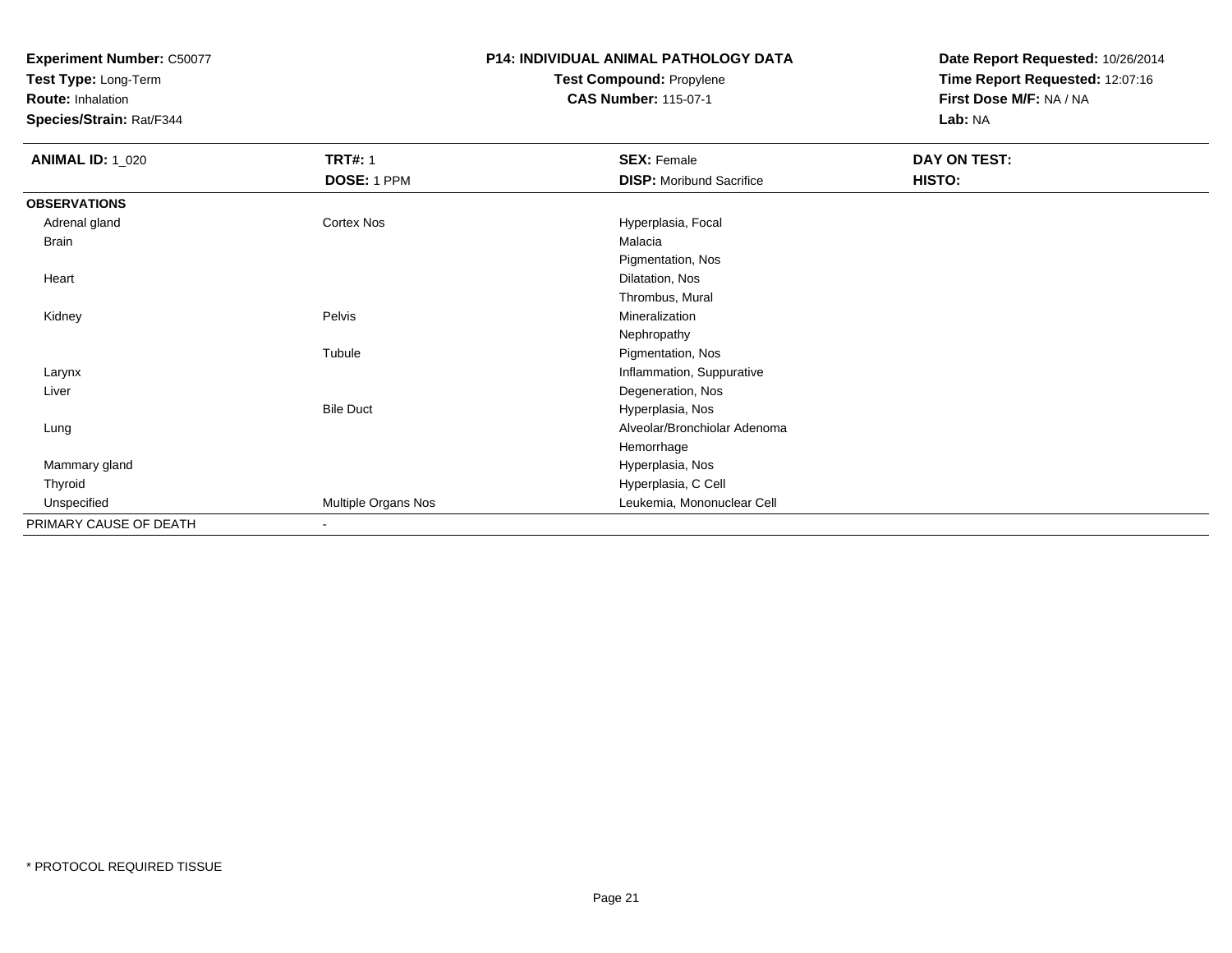| <b>Experiment Number: C50077</b><br>Test Type: Long-Term<br><b>Route: Inhalation</b><br>Species/Strain: Rat/F344 |                          | <b>P14: INDIVIDUAL ANIMAL PATHOLOGY DATA</b><br><b>Test Compound: Propylene</b><br><b>CAS Number: 115-07-1</b> | Date Report Requested: 10/26/2014<br>Time Report Requested: 12:07:16<br>First Dose M/F: NA / NA<br>Lab: NA |  |
|------------------------------------------------------------------------------------------------------------------|--------------------------|----------------------------------------------------------------------------------------------------------------|------------------------------------------------------------------------------------------------------------|--|
| <b>ANIMAL ID: 1_021</b>                                                                                          | <b>TRT#: 1</b>           | <b>SEX: Female</b>                                                                                             | DAY ON TEST:                                                                                               |  |
|                                                                                                                  | <b>DOSE: 1 PPM</b>       | <b>DISP:</b> Terminal Sacrifice                                                                                | <b>HISTO:</b>                                                                                              |  |
| <b>OBSERVATIONS</b>                                                                                              |                          |                                                                                                                |                                                                                                            |  |
| Kidney                                                                                                           | Pelvis                   | Mineralization                                                                                                 |                                                                                                            |  |
|                                                                                                                  |                          | Nephropathy                                                                                                    |                                                                                                            |  |
|                                                                                                                  | Tubule                   | Pigmentation, Nos                                                                                              |                                                                                                            |  |
| Larynx                                                                                                           |                          | Inflammation, Nos                                                                                              |                                                                                                            |  |
| Nasal cavity                                                                                                     |                          | Metaplasia, Squamous                                                                                           |                                                                                                            |  |
| Ovary                                                                                                            |                          | Cyst, Nos                                                                                                      |                                                                                                            |  |
| Pituitary gland                                                                                                  |                          | Adenoma, Nos                                                                                                   |                                                                                                            |  |
| Thyroid                                                                                                          |                          | C-Cell Carcinoma                                                                                               |                                                                                                            |  |
| PRIMARY CAUSE OF DEATH                                                                                           | $\overline{\phantom{a}}$ |                                                                                                                |                                                                                                            |  |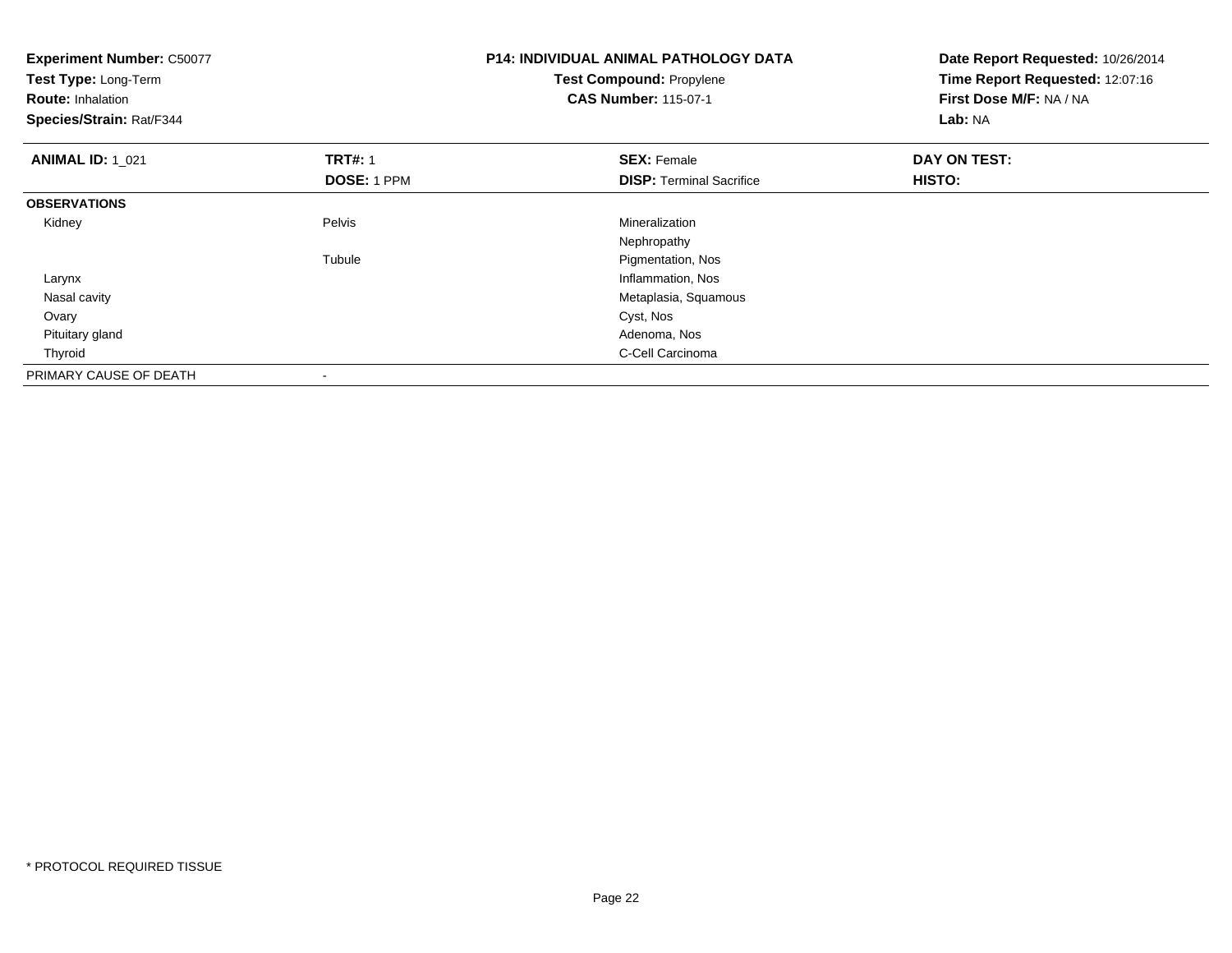**Test Type:** Long-Term

**Route:** Inhalation

**Species/Strain:** Rat/F344

# **P14: INDIVIDUAL ANIMAL PATHOLOGY DATATest Compound:** Propylene

**CAS Number:** 115-07-1

| <b>ANIMAL ID: 1 022</b> | <b>TRT#: 1</b>   | <b>SEX: Female</b>              | DAY ON TEST: |  |
|-------------------------|------------------|---------------------------------|--------------|--|
|                         | DOSE: 1 PPM      | <b>DISP: Terminal Sacrifice</b> | HISTO:       |  |
| <b>OBSERVATIONS</b>     |                  |                                 |              |  |
| Kidney                  |                  | Nephropathy                     |              |  |
|                         | Tubule           | Pigmentation, Nos               |              |  |
| Liver                   |                  | Cytoplasmic Change, Basophilic  |              |  |
|                         | <b>Bile Duct</b> | Hyperplasia, Nos                |              |  |
| Lung                    |                  | Hemorrhage                      |              |  |
| Nasal cavity            |                  | Metaplasia, Squamous            |              |  |
| Oral mucosa             |                  | Squamous Cell Papilloma         |              |  |
| Ovary                   |                  | Atrophy, Nos                    |              |  |
| Pituitary gland         |                  | Adenoma, Nos                    |              |  |
| Thyroid                 |                  | Follicular-Cell Adenoma         |              |  |
| PRIMARY CAUSE OF DEATH  |                  |                                 |              |  |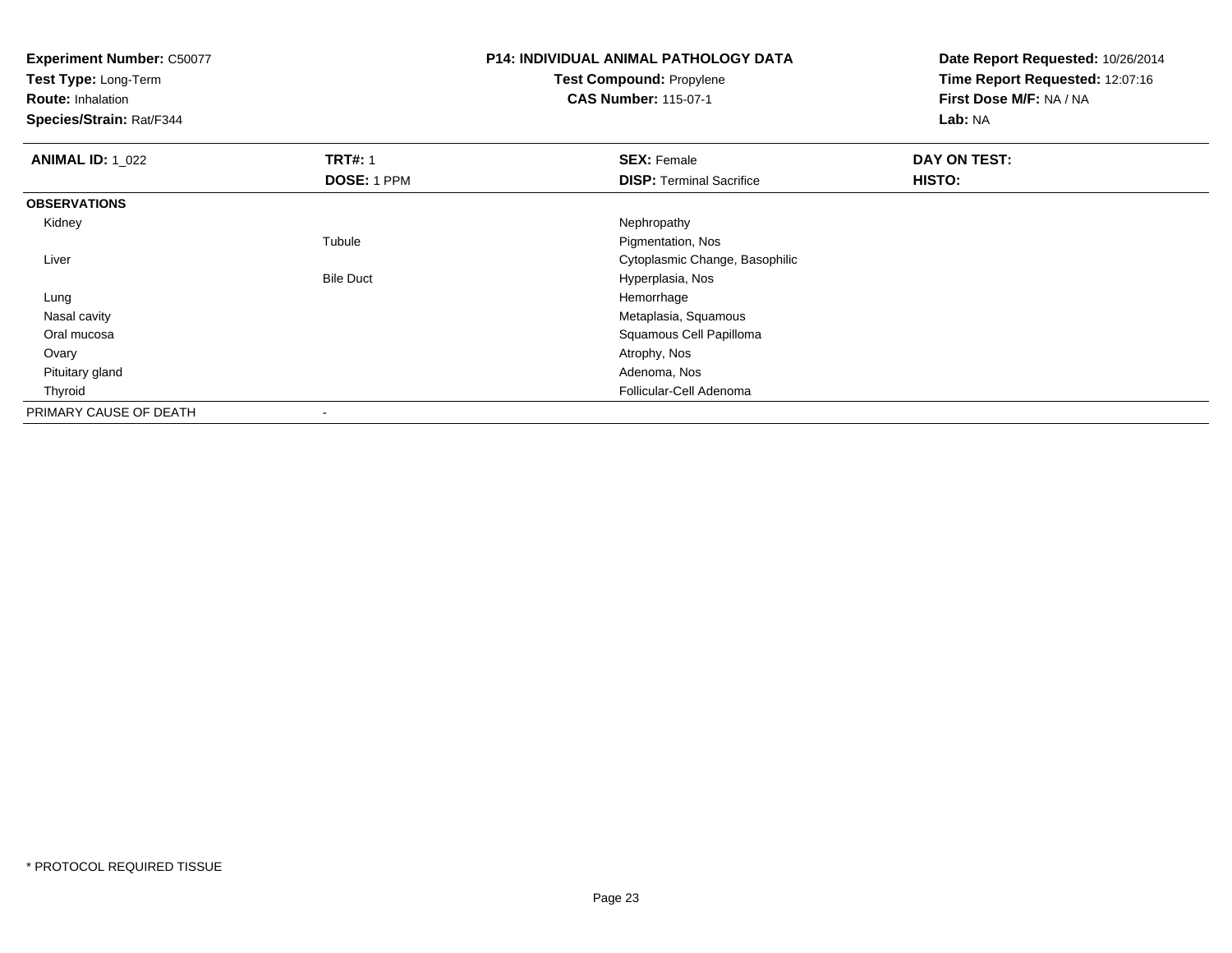**Test Type:** Long-Term

**Route:** Inhalation

**Species/Strain:** Rat/F344

# **P14: INDIVIDUAL ANIMAL PATHOLOGY DATATest Compound:** Propylene

**CAS Number:** 115-07-1

| <b>ANIMAL ID: 1_023</b> | <b>TRT#: 1</b> | <b>SEX: Female</b>              | DAY ON TEST: |
|-------------------------|----------------|---------------------------------|--------------|
|                         | DOSE: 1 PPM    | <b>DISP: Terminal Sacrifice</b> | HISTO:       |
| <b>OBSERVATIONS</b>     |                |                                 |              |
| Adrenal gland           |                | Degeneration, Lipoid            |              |
| Heart                   |                | Fibrosis                        |              |
|                         |                | Inflammation, Acute/Chronic     |              |
| Kidney                  |                | Nephropathy                     |              |
|                         | Tubule         | Pigmentation, Nos               |              |
| Liver                   |                | Cytoplasmic Change, Basophilic  |              |
| Lymph node              |                | Inflammation, Acute/Chronic     |              |
| Mammary gland           |                | Fibroadenoma                    |              |
| Nasal cavity            |                | Inflammation, Suppurative       |              |
|                         |                | Metaplasia, Nos                 |              |
| Pituitary gland         |                | Adenoma, Nos                    |              |
| PRIMARY CAUSE OF DEATH  |                |                                 |              |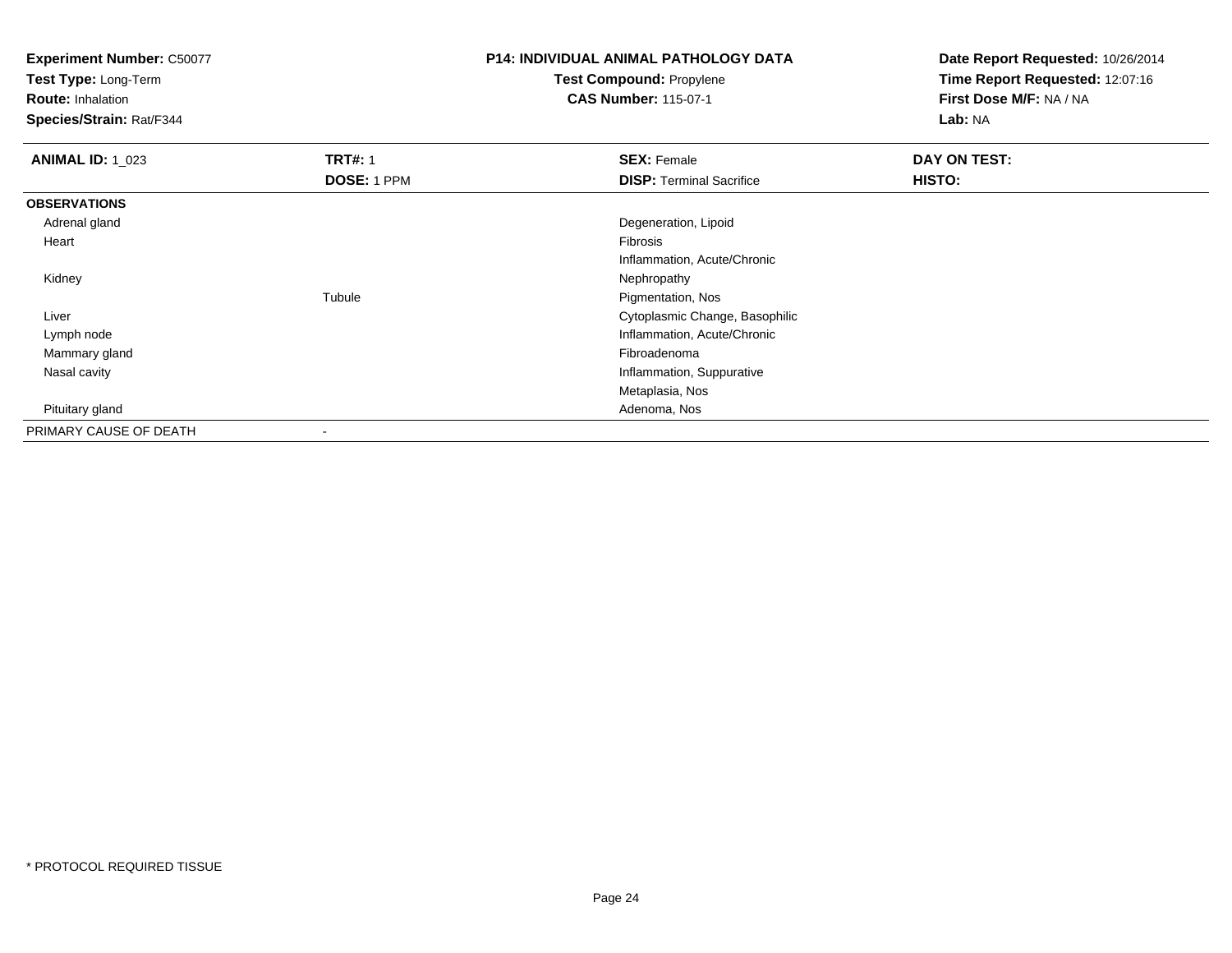| <b>Experiment Number: C50077</b><br>Test Type: Long-Term<br><b>Route: Inhalation</b><br>Species/Strain: Rat/F344 |                     | <b>P14: INDIVIDUAL ANIMAL PATHOLOGY DATA</b><br>Test Compound: Propylene<br><b>CAS Number: 115-07-1</b> | Date Report Requested: 10/26/2014<br>Time Report Requested: 12:07:16<br>First Dose M/F: NA / NA<br>Lab: NA |
|------------------------------------------------------------------------------------------------------------------|---------------------|---------------------------------------------------------------------------------------------------------|------------------------------------------------------------------------------------------------------------|
| <b>ANIMAL ID: 1 024</b>                                                                                          | <b>TRT#: 1</b>      | <b>SEX: Female</b>                                                                                      | DAY ON TEST:                                                                                               |
|                                                                                                                  | <b>DOSE: 1 PPM</b>  | <b>DISP:</b> Natural Death                                                                              | HISTO:                                                                                                     |
| <b>OBSERVATIONS</b>                                                                                              |                     |                                                                                                         |                                                                                                            |
| <b>Brain</b>                                                                                                     |                     | Hemorrhage                                                                                              |                                                                                                            |
| Heart                                                                                                            |                     | Fibrosis                                                                                                |                                                                                                            |
|                                                                                                                  |                     | Thrombus, Mural                                                                                         |                                                                                                            |
| Liver                                                                                                            |                     | Degeneration, Nos                                                                                       |                                                                                                            |
| Lung                                                                                                             |                     | Leukocytosis, Nos                                                                                       |                                                                                                            |
| Mammary gland                                                                                                    |                     | Hyperplasia, Nos                                                                                        |                                                                                                            |
| Unspecified                                                                                                      | Multiple Organs Nos | Leukemia, Mononuclear Cell                                                                              |                                                                                                            |
| PRIMARY CAUSE OF DEATH                                                                                           |                     |                                                                                                         |                                                                                                            |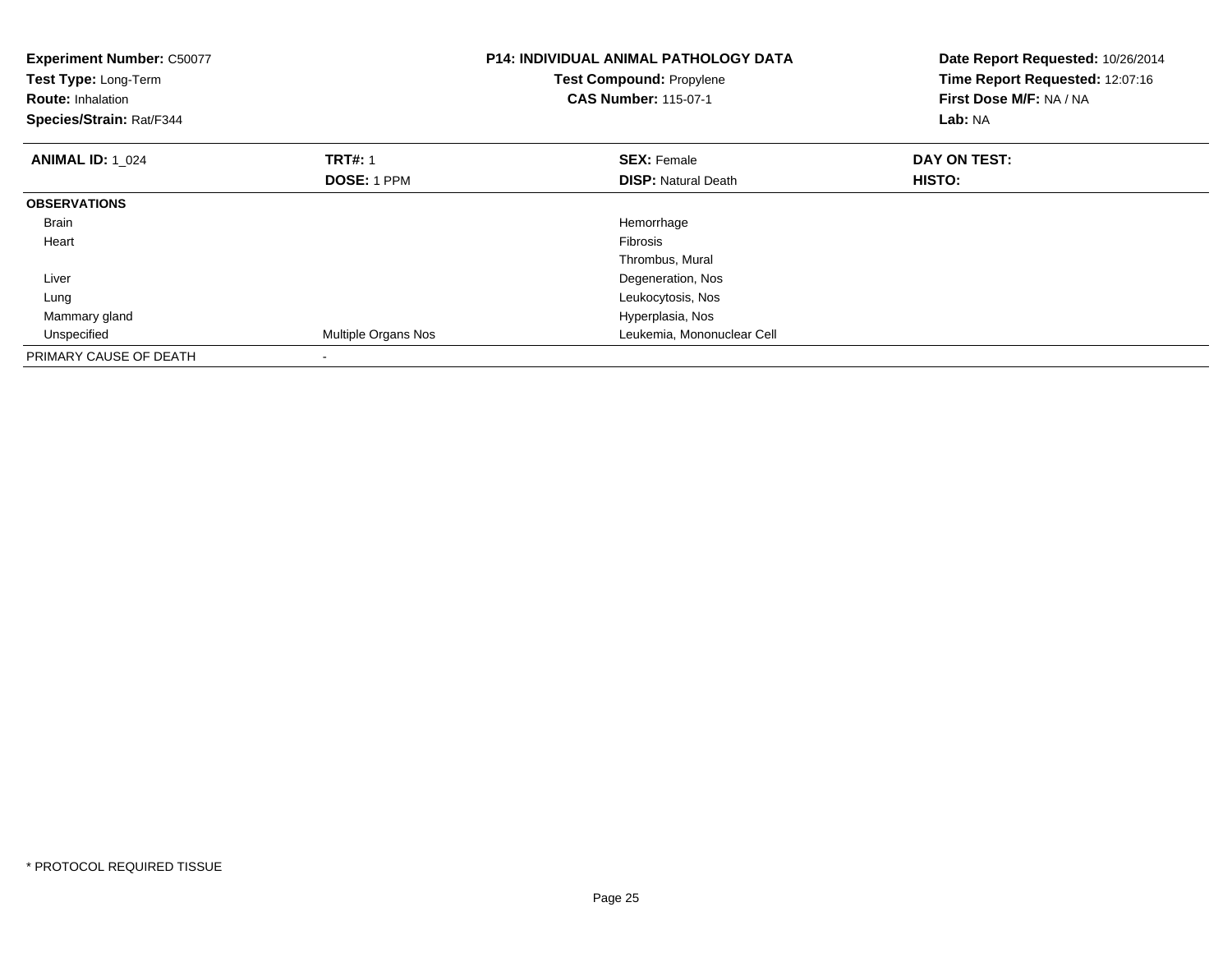**Test Type:** Long-Term

**Route:** Inhalation

**Species/Strain:** Rat/F344

# **P14: INDIVIDUAL ANIMAL PATHOLOGY DATATest Compound:** Propylene

**CAS Number:** 115-07-1

| <b>ANIMAL ID: 1_025</b> | <b>TRT#: 1</b> | <b>SEX: Female</b>               | DAY ON TEST: |
|-------------------------|----------------|----------------------------------|--------------|
|                         | DOSE: 1 PPM    | <b>DISP: Terminal Sacrifice</b>  | HISTO:       |
| <b>OBSERVATIONS</b>     |                |                                  |              |
| Adrenal gland           | Cortex Nos     | Hyperplasia, Focal               |              |
| Kidney                  | Pelvis         | Mineralization                   |              |
|                         |                | Nephropathy                      |              |
|                         | Tubule         | Pigmentation, Nos                |              |
| Larynx                  |                | Inflammation, Suppurative        |              |
| Liver                   |                | Cytoplasmic Change, Basophilic   |              |
|                         |                | Degeneration, Lipoid             |              |
|                         |                | Inflammation, Focal              |              |
| Lung                    |                | Hyperplasia, Alveolar Epithelium |              |
| Lymph node              |                | Inflammation, Acute/Chronic      |              |
| Mammary gland           |                | Galactocele                      |              |
| Nasal cavity            |                | Hyperplasia, Epithelial          |              |
|                         |                | Inflammation, Suppurative        |              |
| Ovary                   |                | Atrophy, Nos                     |              |
| Pituitary gland         |                | Adenoma, Nos                     |              |
| Trachea                 |                | Inflammation, Nos                |              |
| Uterus                  | Endometrium    | Hyperplasia, Nos                 |              |
|                         |                | Leiomyosarcoma                   |              |
| PRIMARY CAUSE OF DEATH  | ٠              |                                  |              |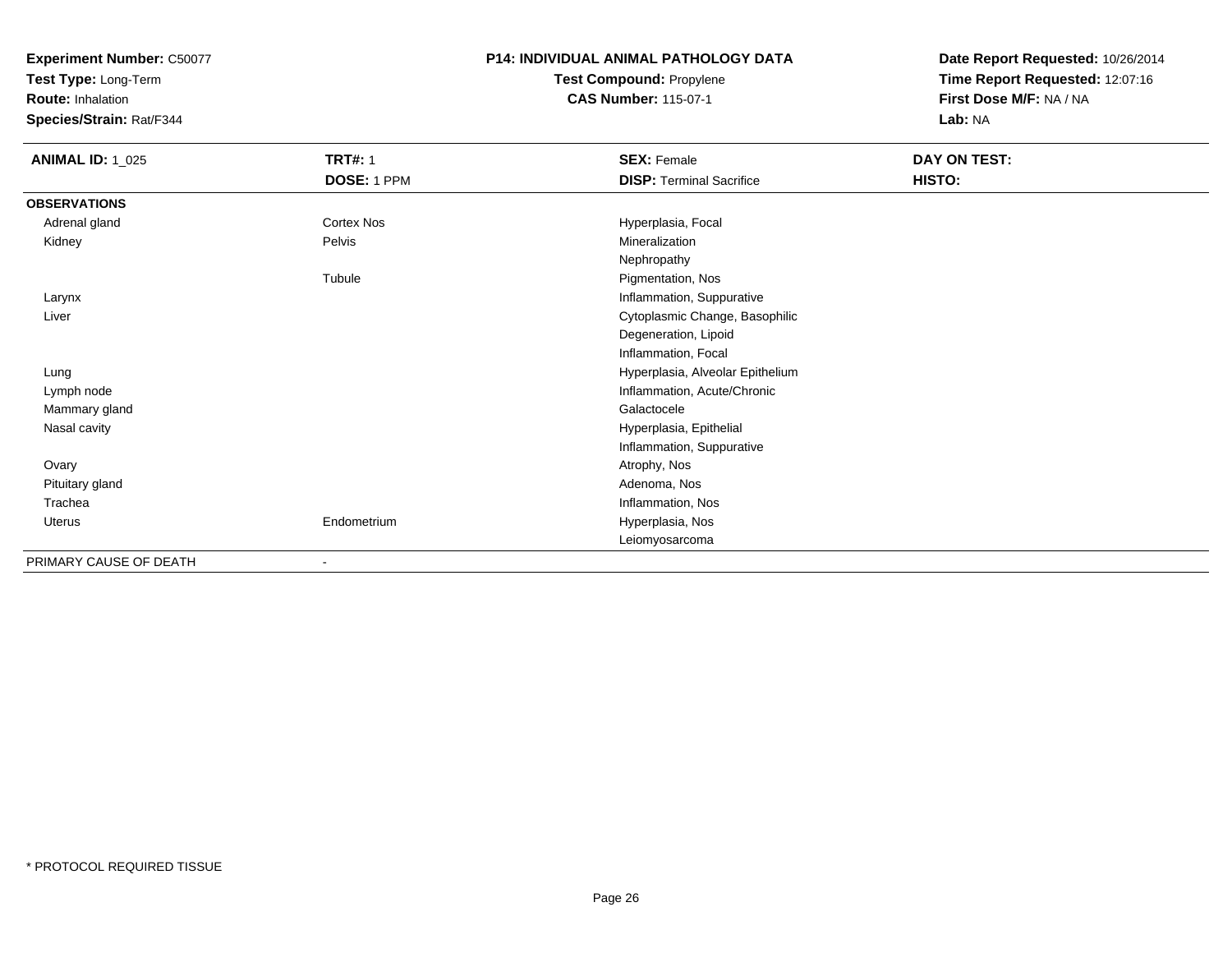| <b>Experiment Number: C50077</b><br>Test Type: Long-Term<br><b>Route: Inhalation</b><br>Species/Strain: Rat/F344 |                | <b>P14: INDIVIDUAL ANIMAL PATHOLOGY DATA</b><br><b>Test Compound: Propylene</b><br><b>CAS Number: 115-07-1</b> | Date Report Requested: 10/26/2014<br>Time Report Requested: 12:07:16<br>First Dose M/F: NA / NA<br>Lab: NA |
|------------------------------------------------------------------------------------------------------------------|----------------|----------------------------------------------------------------------------------------------------------------|------------------------------------------------------------------------------------------------------------|
| <b>ANIMAL ID: 1_026</b>                                                                                          | <b>TRT#: 1</b> | <b>SEX: Female</b>                                                                                             | DAY ON TEST:                                                                                               |
|                                                                                                                  | DOSE: 1 PPM    | <b>DISP: Terminal Sacrifice</b>                                                                                | HISTO:                                                                                                     |
| <b>OBSERVATIONS</b>                                                                                              |                |                                                                                                                |                                                                                                            |
| Adrenal gland                                                                                                    | Cortex Nos     | Hyperplasia, Focal                                                                                             |                                                                                                            |
| Kidney                                                                                                           | Pelvis         | Mineralization                                                                                                 |                                                                                                            |
|                                                                                                                  |                | Nephropathy                                                                                                    |                                                                                                            |
|                                                                                                                  | Tubule         | Pigmentation, Nos                                                                                              |                                                                                                            |
| Lung                                                                                                             |                | Congestion, Nos                                                                                                |                                                                                                            |
| Nasal cavity                                                                                                     |                | Hyperplasia, Epithelial                                                                                        |                                                                                                            |
| Pancreas                                                                                                         |                | Atrophy, Focal                                                                                                 |                                                                                                            |
| Pituitary gland                                                                                                  |                | Cyst, Nos                                                                                                      |                                                                                                            |
|                                                                                                                  |                | Hyperplasia, Focal                                                                                             |                                                                                                            |
| PRIMARY CAUSE OF DEATH                                                                                           | $\,$           |                                                                                                                |                                                                                                            |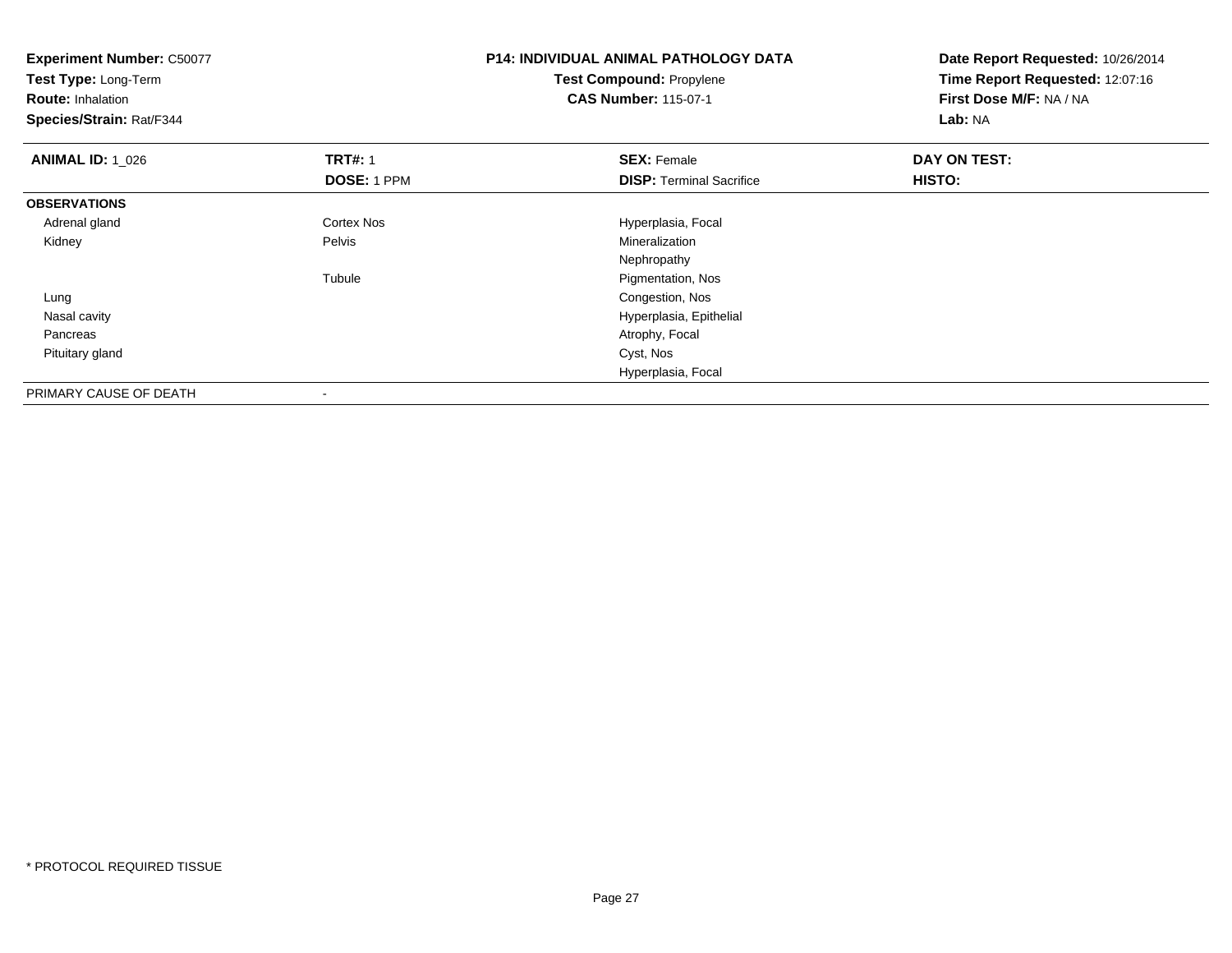**Test Type:** Long-Term

**Route:** Inhalation

**Species/Strain:** Rat/F344

### **P14: INDIVIDUAL ANIMAL PATHOLOGY DATATest Compound:** Propylene**CAS Number:** 115-07-1

| <b>ANIMAL ID: 1_027</b> | <b>TRT#: 1</b>           | <b>SEX: Female</b>               | DAY ON TEST: |  |
|-------------------------|--------------------------|----------------------------------|--------------|--|
|                         | DOSE: 1 PPM              | <b>DISP: Terminal Sacrifice</b>  | HISTO:       |  |
| <b>OBSERVATIONS</b>     |                          |                                  |              |  |
| Adrenal gland           | Cortex Nos               | Hyperplasia, Focal               |              |  |
| Eye                     | <b>Nasolacrimal Duct</b> | Inflammation, Suppurative        |              |  |
| Kidney                  |                          | Nephropathy                      |              |  |
|                         | Tubule                   | Pigmentation, Nos                |              |  |
| Liver                   |                          | Inflammation, Focal              |              |  |
| Lung                    |                          | Hyperplasia, Alveolar Epithelium |              |  |
| Lymph node              |                          | Hyperplasia, Nos                 |              |  |
| Ovary                   |                          | Cyst, Nos                        |              |  |
| Pituitary gland         |                          | Cyst, Nos                        |              |  |
| Thyroid                 |                          | Hyperplasia, C Cell              |              |  |
| Uterus                  |                          | <b>Endometrial Stromal Polyp</b> |              |  |
| PRIMARY CAUSE OF DEATH  |                          |                                  |              |  |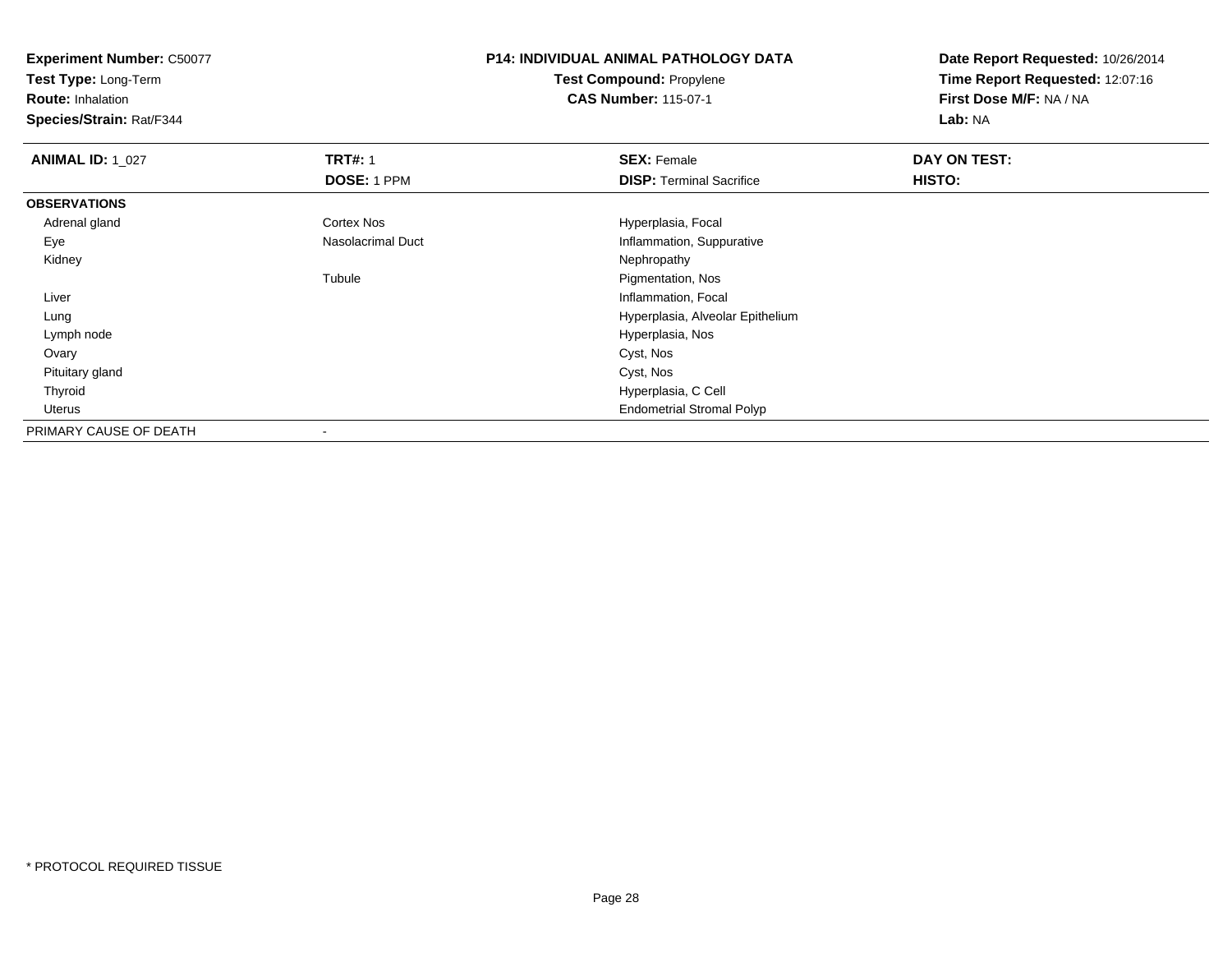**Test Type:** Long-Term

**Route:** Inhalation

**Species/Strain:** Rat/F344

# **P14: INDIVIDUAL ANIMAL PATHOLOGY DATATest Compound:** Propylene

**CAS Number:** 115-07-1

| <b>ANIMAL ID: 1 028</b> | <b>TRT#: 1</b>      | <b>SEX: Female</b>               | DAY ON TEST: |  |
|-------------------------|---------------------|----------------------------------|--------------|--|
|                         | DOSE: 1 PPM         | <b>DISP: Terminal Sacrifice</b>  | HISTO:       |  |
| <b>OBSERVATIONS</b>     |                     |                                  |              |  |
| Adrenal gland           |                     | Degeneration, Lipoid             |              |  |
|                         | Cortex Nos          | Hyperplasia, Focal               |              |  |
| Kidney                  |                     | Nephropathy                      |              |  |
|                         | Tubule              | Pigmentation, Nos                |              |  |
| Larynx                  |                     | Inflammation, Suppurative        |              |  |
| Liver                   | <b>Bile Duct</b>    | Hyperplasia, Nos                 |              |  |
|                         |                     | Neoplastic Nodule                |              |  |
| Pancreas                |                     | Atrophy, Focal                   |              |  |
| Pituitary gland         |                     | Cyst, Nos                        |              |  |
| Thyroid                 |                     | Hyperplasia, C Cell              |              |  |
| Unspecified             | Multiple Organs Nos | Leukemia, Mononuclear Cell       |              |  |
| Uterus                  |                     | <b>Endometrial Stromal Polyp</b> |              |  |
| PRIMARY CAUSE OF DEATH  |                     |                                  |              |  |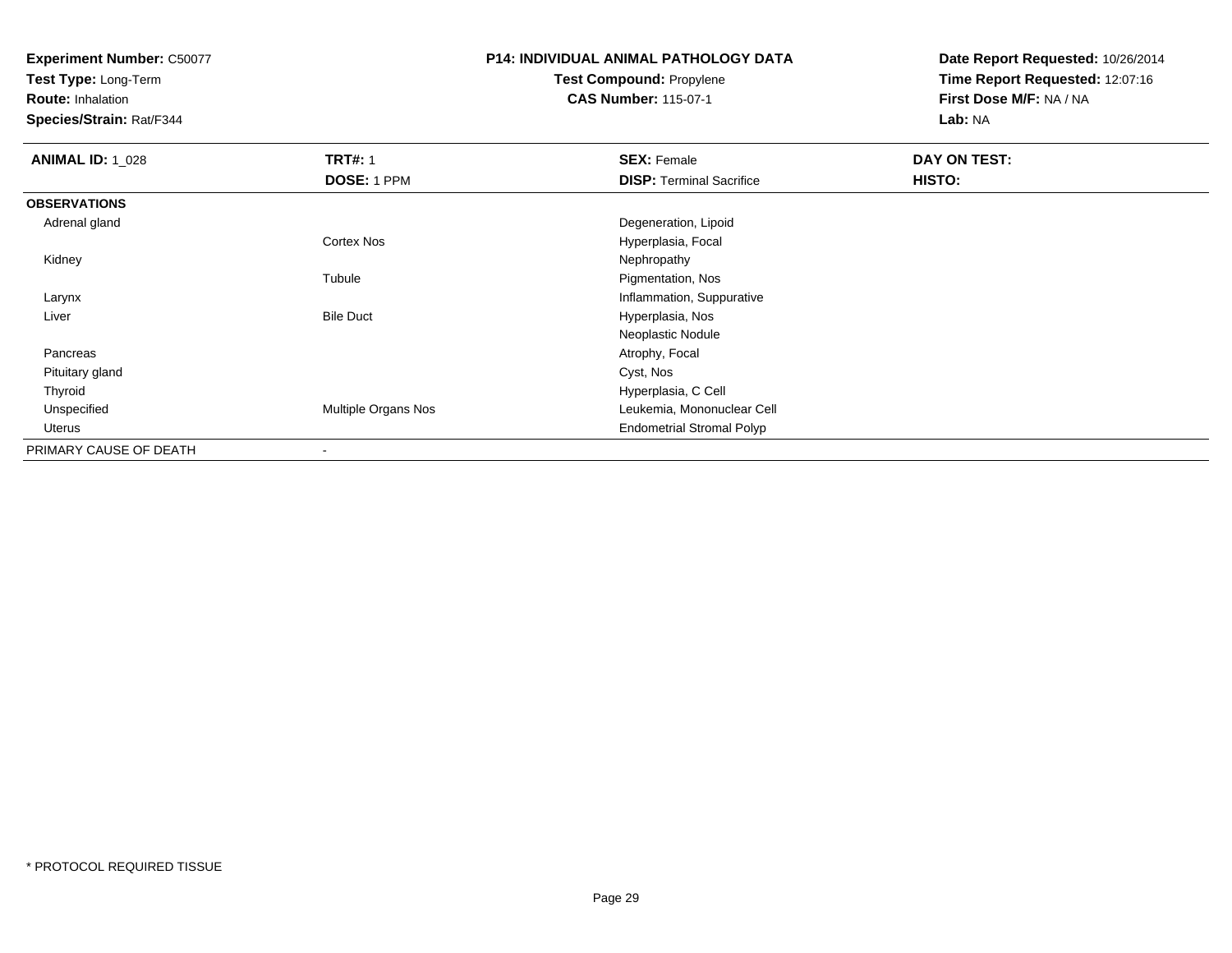**Test Type:** Long-Term

**Route:** Inhalation

**Species/Strain:** Rat/F344

# **P14: INDIVIDUAL ANIMAL PATHOLOGY DATATest Compound:** Propylene

**CAS Number:** 115-07-1

| <b>ANIMAL ID: 1_029</b> | <b>TRT#: 1</b>           | <b>SEX: Female</b>               | <b>DAY ON TEST:</b> |  |
|-------------------------|--------------------------|----------------------------------|---------------------|--|
|                         | DOSE: 1 PPM              | <b>DISP: Terminal Sacrifice</b>  | HISTO:              |  |
| <b>OBSERVATIONS</b>     |                          |                                  |                     |  |
| Heart                   |                          | Fibrosis                         |                     |  |
| Kidney                  | Pelvis                   | Mineralization                   |                     |  |
|                         | Tubule                   | Pigmentation, Nos                |                     |  |
| Larynx                  |                          | Inflammation, Nos                |                     |  |
| Liver                   |                          | Cytoplasmic Change, Basophilic   |                     |  |
|                         | <b>Bile Duct</b>         | Hyperplasia, Nos                 |                     |  |
| Lung                    |                          | Hyperplasia, Lymphoid            |                     |  |
| Mammary gland           |                          | Fibroadenoma                     |                     |  |
|                         |                          | Hyperplasia, Nos                 |                     |  |
| Ovary                   |                          | Atrophy, Nos                     |                     |  |
| Pituitary gland         |                          | Cyst, Nos                        |                     |  |
|                         |                          | Hyperplasia, Focal               |                     |  |
| Thyroid                 |                          | Hyperplasia, C Cell              |                     |  |
| Uterus                  |                          | <b>Endometrial Stromal Polyp</b> |                     |  |
| PRIMARY CAUSE OF DEATH  | $\overline{\phantom{a}}$ |                                  |                     |  |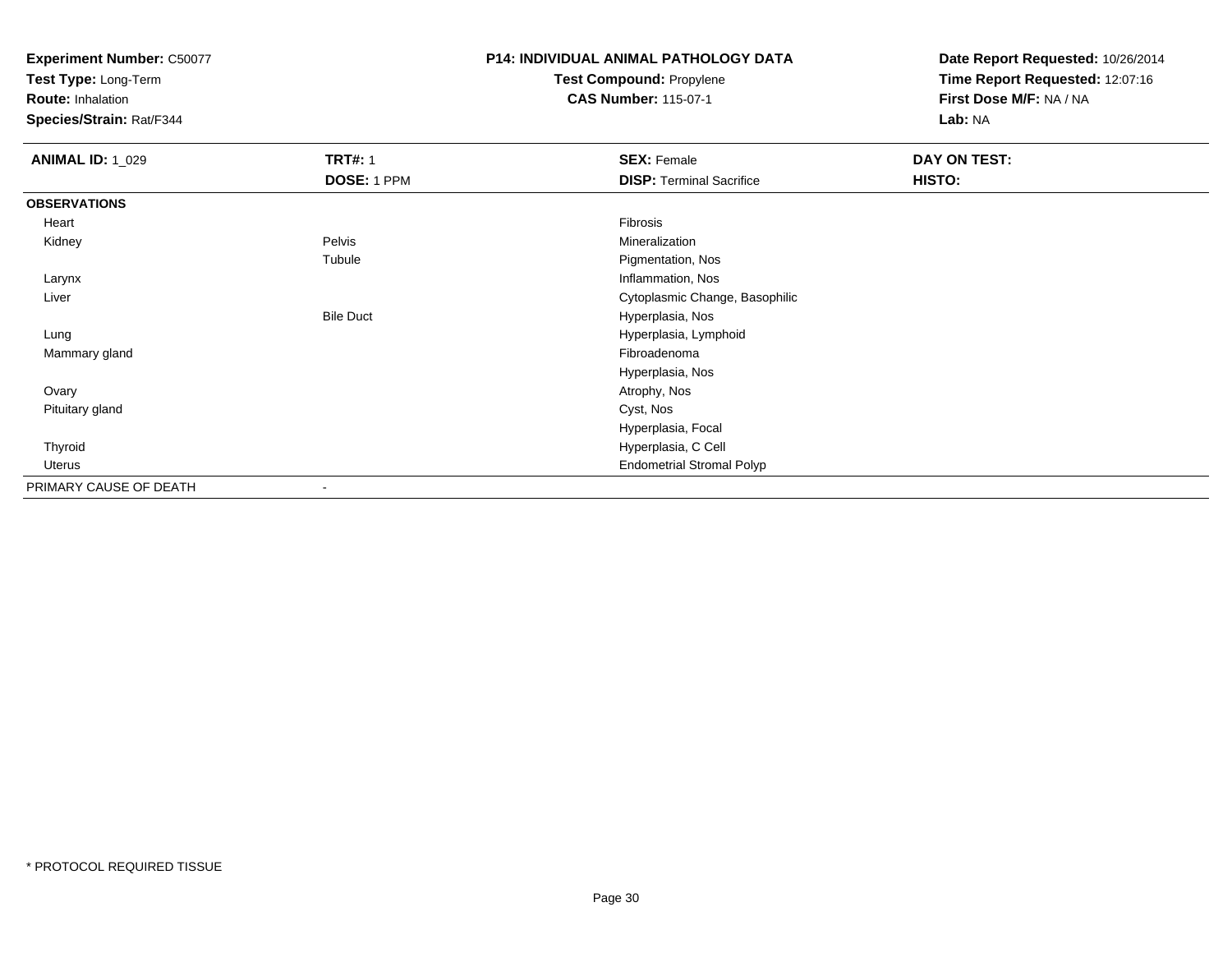**Test Type:** Long-Term

**Route:** Inhalation

**Species/Strain:** Rat/F344

### **P14: INDIVIDUAL ANIMAL PATHOLOGY DATATest Compound:** Propylene**CAS Number:** 115-07-1

| <b>ANIMAL ID: 1_030</b> | <b>TRT#: 1</b>   | <b>SEX: Female</b>              | DAY ON TEST: |  |
|-------------------------|------------------|---------------------------------|--------------|--|
|                         | DOSE: 1 PPM      | <b>DISP: Terminal Sacrifice</b> | HISTO:       |  |
| <b>OBSERVATIONS</b>     |                  |                                 |              |  |
| Adrenal gland           | Medulla          | Hyperplasia, Nos                |              |  |
| Kidney                  |                  | Nephropathy                     |              |  |
|                         | Tubule           | Pigmentation, Nos               |              |  |
| Liver                   |                  | Cytoplasmic Change, Basophilic  |              |  |
|                         |                  | Hematopoiesis                   |              |  |
|                         | <b>Bile Duct</b> | Hyperplasia, Nos                |              |  |
| Lung                    |                  | Inflammation, Interstitial      |              |  |
|                         |                  | Pigmentation, Nos               |              |  |
| Lymph node              |                  | Congestion, Nos                 |              |  |
|                         |                  | Fibrosis                        |              |  |
|                         |                  | Inflammation, Acute/Chronic     |              |  |
| Mammary gland           |                  | Hyperplasia, Nos                |              |  |
| Spleen                  |                  | Hematopoiesis                   |              |  |
| Uterus                  |                  | Dilatation, Nos                 |              |  |
|                         | Endometrium      | Hyperplasia, Cystic             |              |  |
| PRIMARY CAUSE OF DEATH  |                  |                                 |              |  |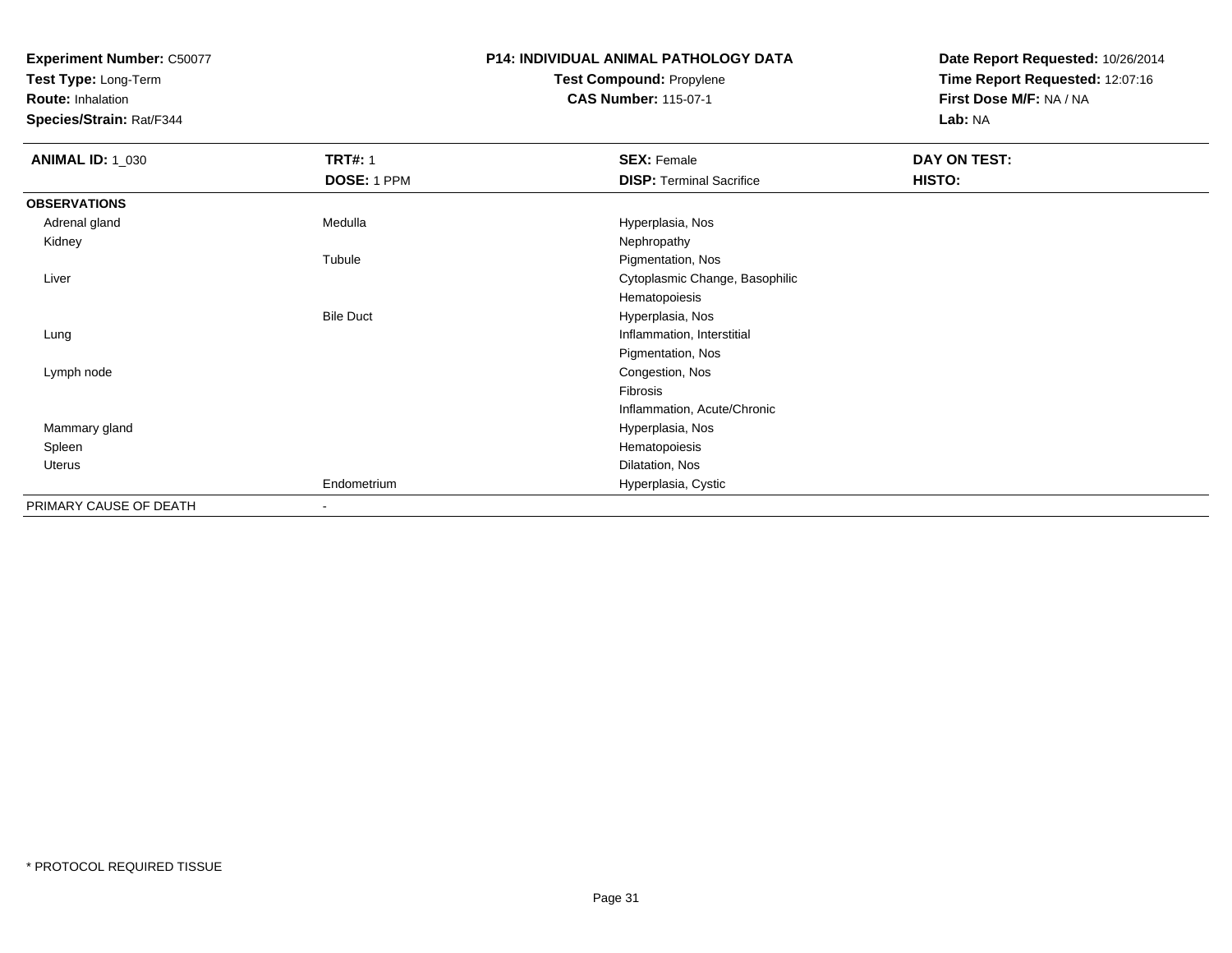**Test Type:** Long-Term

**Route:** Inhalation

**Species/Strain:** Rat/F344

# **P14: INDIVIDUAL ANIMAL PATHOLOGY DATATest Compound:** Propylene

**CAS Number:** 115-07-1

| <b>ANIMAL ID: 1_031</b> | <b>TRT#: 1</b> | <b>SEX: Female</b>              | DAY ON TEST: |
|-------------------------|----------------|---------------------------------|--------------|
|                         | DOSE: 1 PPM    | <b>DISP: Terminal Sacrifice</b> | HISTO:       |
| <b>OBSERVATIONS</b>     |                |                                 |              |
| Adrenal gland           |                | Degeneration, Lipoid            |              |
| Heart                   |                | Fibrosis                        |              |
| Kidney                  |                | Nephropathy                     |              |
|                         | Tubule         | Pigmentation, Nos               |              |
| Larynx                  |                | Inflammation, Nos               |              |
| Liver                   |                | Cytoplasmic Change, Basophilic  |              |
| Lung                    |                | Congestion, Nos                 |              |
| Lymph node              |                | Inflammation, Acute/Chronic     |              |
| Mammary gland           |                | Galactocele                     |              |
| Pituitary gland         |                | Adenoma, Nos                    |              |
| PRIMARY CAUSE OF DEATH  |                |                                 |              |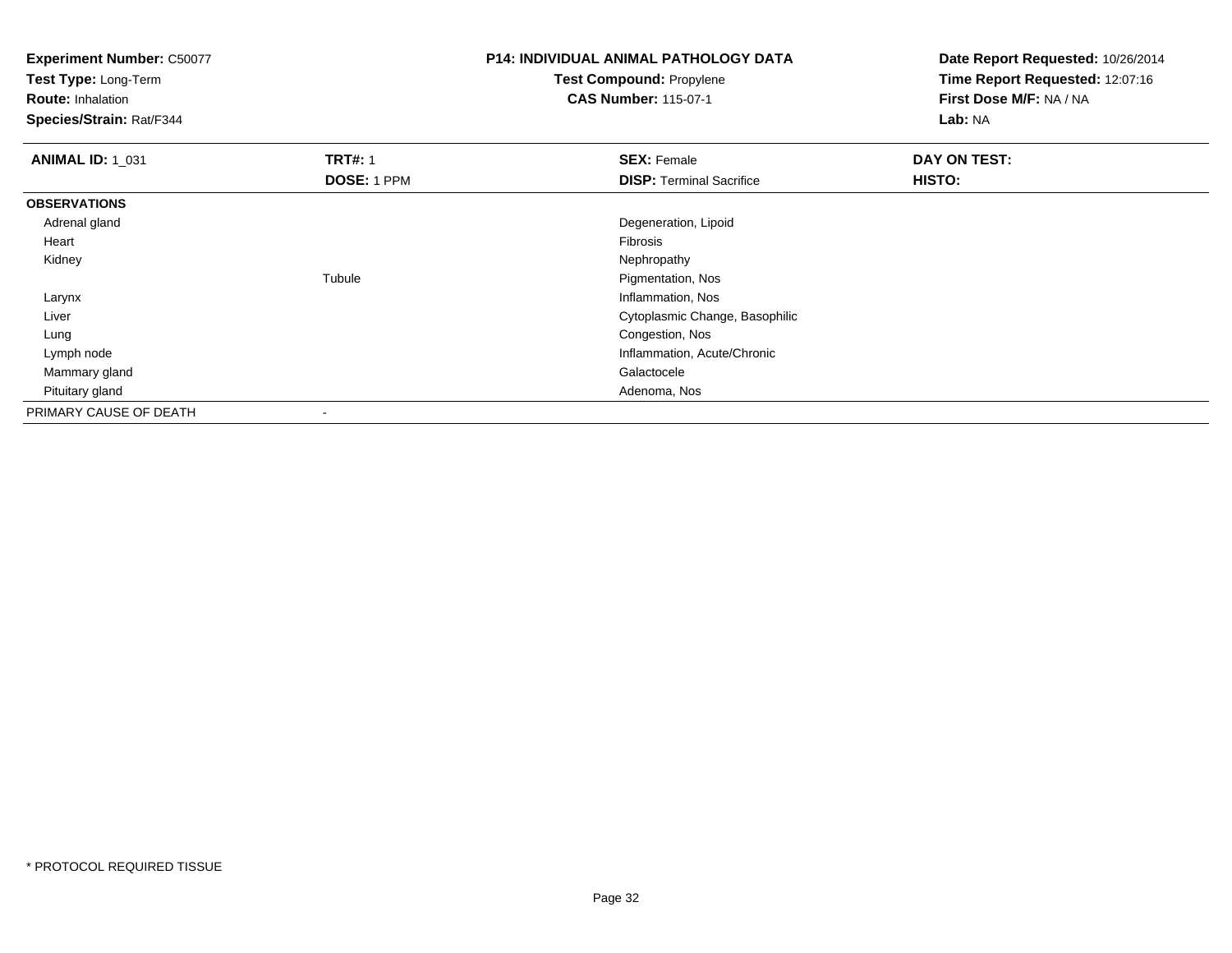**Test Type:** Long-Term

**Route:** Inhalation

**Species/Strain:** Rat/F344

# **P14: INDIVIDUAL ANIMAL PATHOLOGY DATATest Compound:** Propylene

**CAS Number:** 115-07-1

| <b>ANIMAL ID: 1_032</b> | <b>TRT#: 1</b>             | <b>SEX: Female</b>             | DAY ON TEST: |
|-------------------------|----------------------------|--------------------------------|--------------|
|                         | DOSE: 1 PPM                | <b>DISP: Natural Death</b>     | HISTO:       |
| <b>OBSERVATIONS</b>     |                            |                                |              |
| Bone marrow             |                            | Fibrosis                       |              |
| Heart                   |                            | Fibrosis                       |              |
| Kidney                  |                            | Nephropathy                    |              |
|                         | Tubule                     | Pigmentation, Nos              |              |
| Liver                   |                            | Cytoplasmic Change, Basophilic |              |
|                         | Centrilobular              | Degeneration, Nos              |              |
| Mammary gland           |                            | Hyperplasia, Nos               |              |
| Nasal cavity            |                            | Hyperplasia, Epithelial        |              |
|                         |                            | Inflammation, Suppurative      |              |
|                         |                            | Metaplasia, Squamous           |              |
| Unspecified             | <b>Multiple Organs Nos</b> | Leukemia, Mononuclear Cell     |              |
| PRIMARY CAUSE OF DEATH  |                            |                                |              |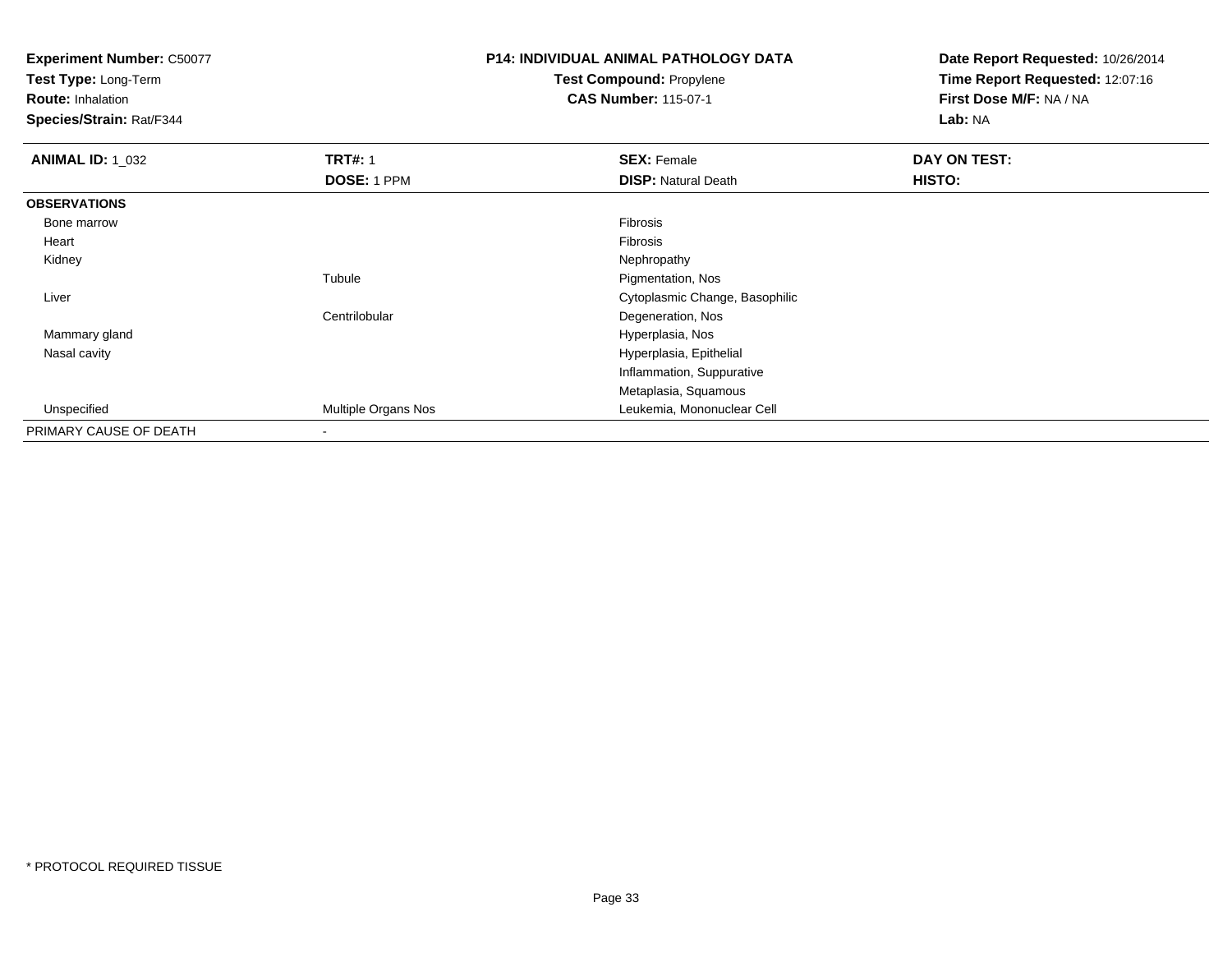| <b>Experiment Number: C50077</b><br>Test Type: Long-Term<br><b>Route: Inhalation</b><br>Species/Strain: Rat/F344 |                   | <b>P14: INDIVIDUAL ANIMAL PATHOLOGY DATA</b><br><b>Test Compound: Propylene</b><br><b>CAS Number: 115-07-1</b> | Date Report Requested: 10/26/2014<br>Time Report Requested: 12:07:16<br>First Dose M/F: NA / NA<br>Lab: NA |  |
|------------------------------------------------------------------------------------------------------------------|-------------------|----------------------------------------------------------------------------------------------------------------|------------------------------------------------------------------------------------------------------------|--|
| <b>ANIMAL ID: 1 033</b>                                                                                          | <b>TRT#: 1</b>    | <b>SEX: Female</b>                                                                                             | DAY ON TEST:                                                                                               |  |
|                                                                                                                  | DOSE: 1 PPM       | <b>DISP:</b> Moribund Sacrifice                                                                                | HISTO:                                                                                                     |  |
| <b>OBSERVATIONS</b>                                                                                              |                   |                                                                                                                |                                                                                                            |  |
| Adrenal gland                                                                                                    | <b>Cortex Nos</b> | Hyperplasia, Focal                                                                                             |                                                                                                            |  |
| Kidney                                                                                                           |                   | Nephropathy                                                                                                    |                                                                                                            |  |
|                                                                                                                  | Tubule            | Pigmentation, Nos                                                                                              |                                                                                                            |  |
| Pituitary gland                                                                                                  |                   | Adenoma, Nos                                                                                                   |                                                                                                            |  |
| Stomach                                                                                                          |                   | Hyperplasia, Epithelial                                                                                        |                                                                                                            |  |
| PRIMARY CAUSE OF DEATH                                                                                           |                   |                                                                                                                |                                                                                                            |  |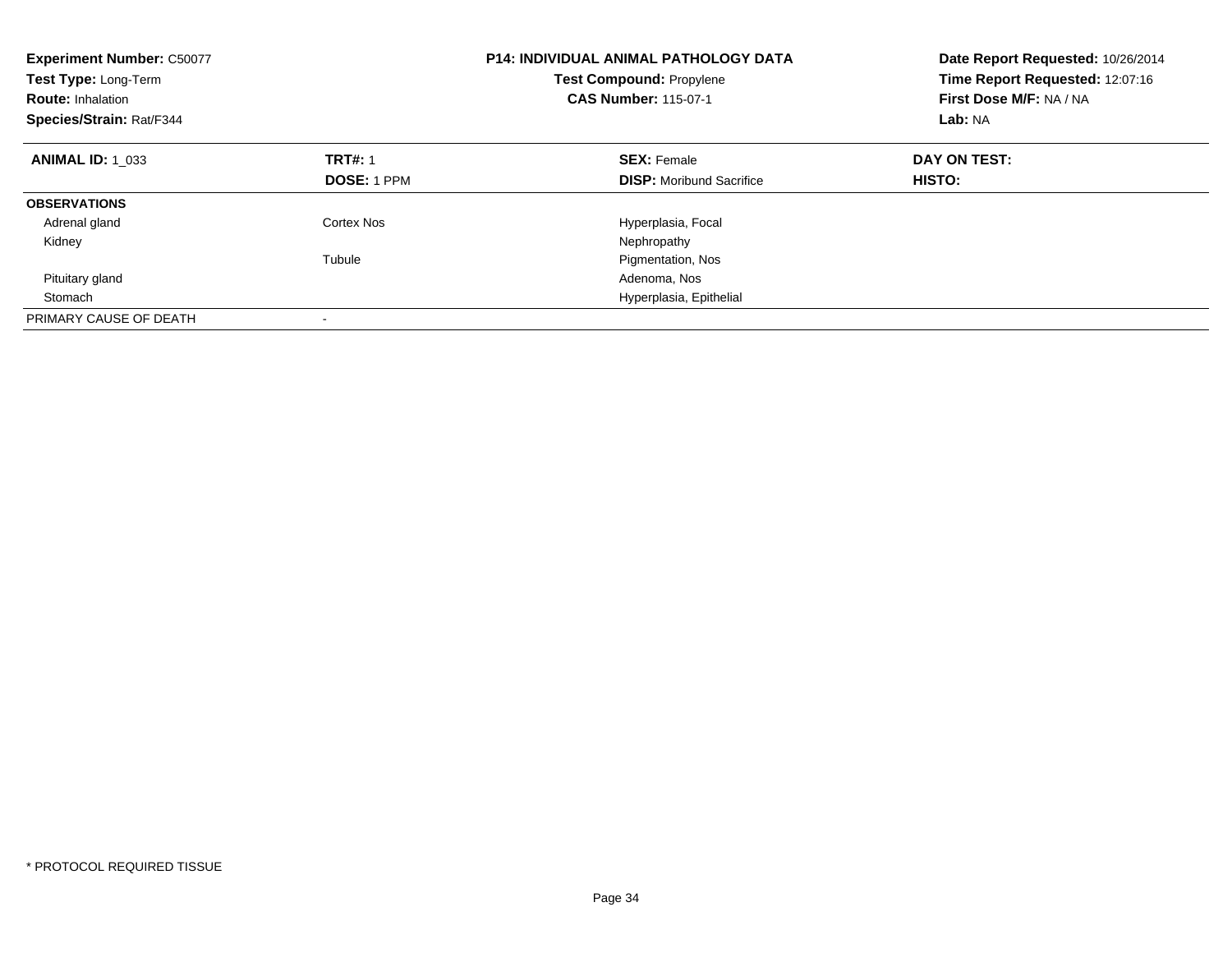**Test Type:** Long-Term

**Route:** Inhalation

**Species/Strain:** Rat/F344

# **P14: INDIVIDUAL ANIMAL PATHOLOGY DATATest Compound:** Propylene

**CAS Number:** 115-07-1

| <b>ANIMAL ID: 1_034</b> | <b>TRT#: 1</b>           | <b>SEX: Female</b>              | DAY ON TEST: |  |
|-------------------------|--------------------------|---------------------------------|--------------|--|
|                         | DOSE: 1 PPM              | <b>DISP: Terminal Sacrifice</b> | HISTO:       |  |
| <b>OBSERVATIONS</b>     |                          |                                 |              |  |
| Adrenal gland           |                          | Degeneration, Lipoid            |              |  |
| Kidney                  |                          | Nephropathy                     |              |  |
|                         | Tubule                   | Pigmentation, Nos               |              |  |
| Liver                   |                          | Cytoplasmic Change, Basophilic  |              |  |
|                         | <b>Bile Duct</b>         | Hyperplasia, Nos                |              |  |
| Lung                    |                          | Congestion, Nos                 |              |  |
| Mammary gland           |                          | Fibroadenoma                    |              |  |
|                         |                          | Hyperplasia, Nos                |              |  |
| Pancreas                |                          | Atrophy, Focal                  |              |  |
| Pituitary gland         |                          | Angiectasis                     |              |  |
|                         |                          | Cyst, Nos                       |              |  |
| Uterus                  | Endometrium              | Hyperplasia, Cystic             |              |  |
| PRIMARY CAUSE OF DEATH  | $\overline{\phantom{a}}$ |                                 |              |  |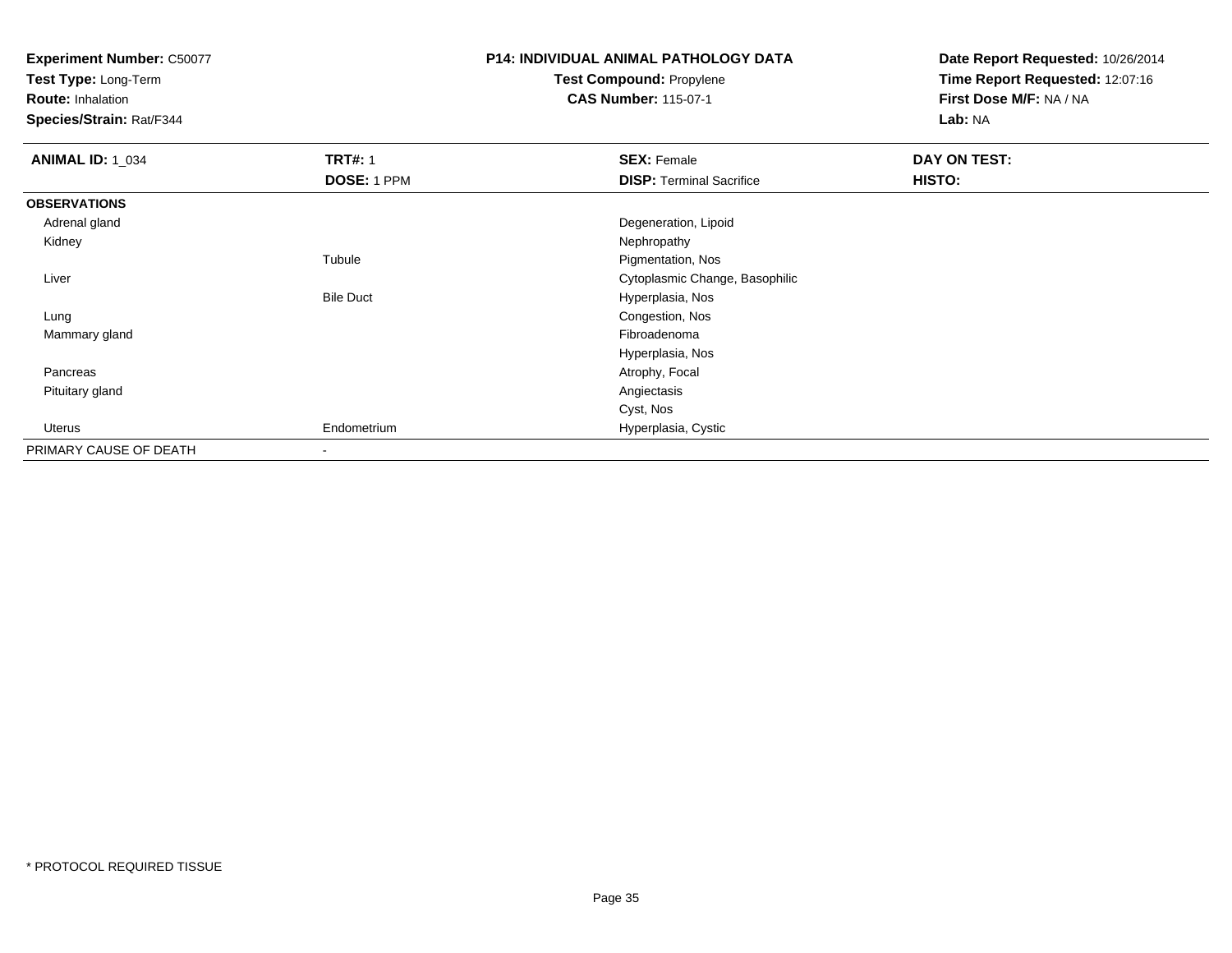**Test Type:** Long-Term

**Route:** Inhalation

**Species/Strain:** Rat/F344

# **P14: INDIVIDUAL ANIMAL PATHOLOGY DATATest Compound:** Propylene

**CAS Number:** 115-07-1

| <b>ANIMAL ID: 1_035</b> | <b>TRT#: 1</b>      | <b>SEX: Female</b>              | DAY ON TEST: |  |
|-------------------------|---------------------|---------------------------------|--------------|--|
|                         | DOSE: 1 PPM         | <b>DISP:</b> Moribund Sacrifice | HISTO:       |  |
| <b>OBSERVATIONS</b>     |                     |                                 |              |  |
| Adrenal gland           |                     | <b>Cortical Adenoma</b>         |              |  |
|                         |                     | Degeneration, Lipoid            |              |  |
| Heart                   |                     | Thrombus, Mural                 |              |  |
| Kidney                  |                     | Nephropathy                     |              |  |
|                         | Tubule              | Pigmentation, Nos               |              |  |
| Lymph node              |                     | Lymphangiectasis                |              |  |
| Mammary gland           |                     | Fibroadenoma                    |              |  |
| Nasal cavity            |                     | Inflammation, Suppurative       |              |  |
| Pituitary gland         |                     | Adenoma, Nos                    |              |  |
| Unspecified             | Multiple Organs Nos | Leukemia, Mononuclear Cell      |              |  |
| PRIMARY CAUSE OF DEATH  | ۰                   |                                 |              |  |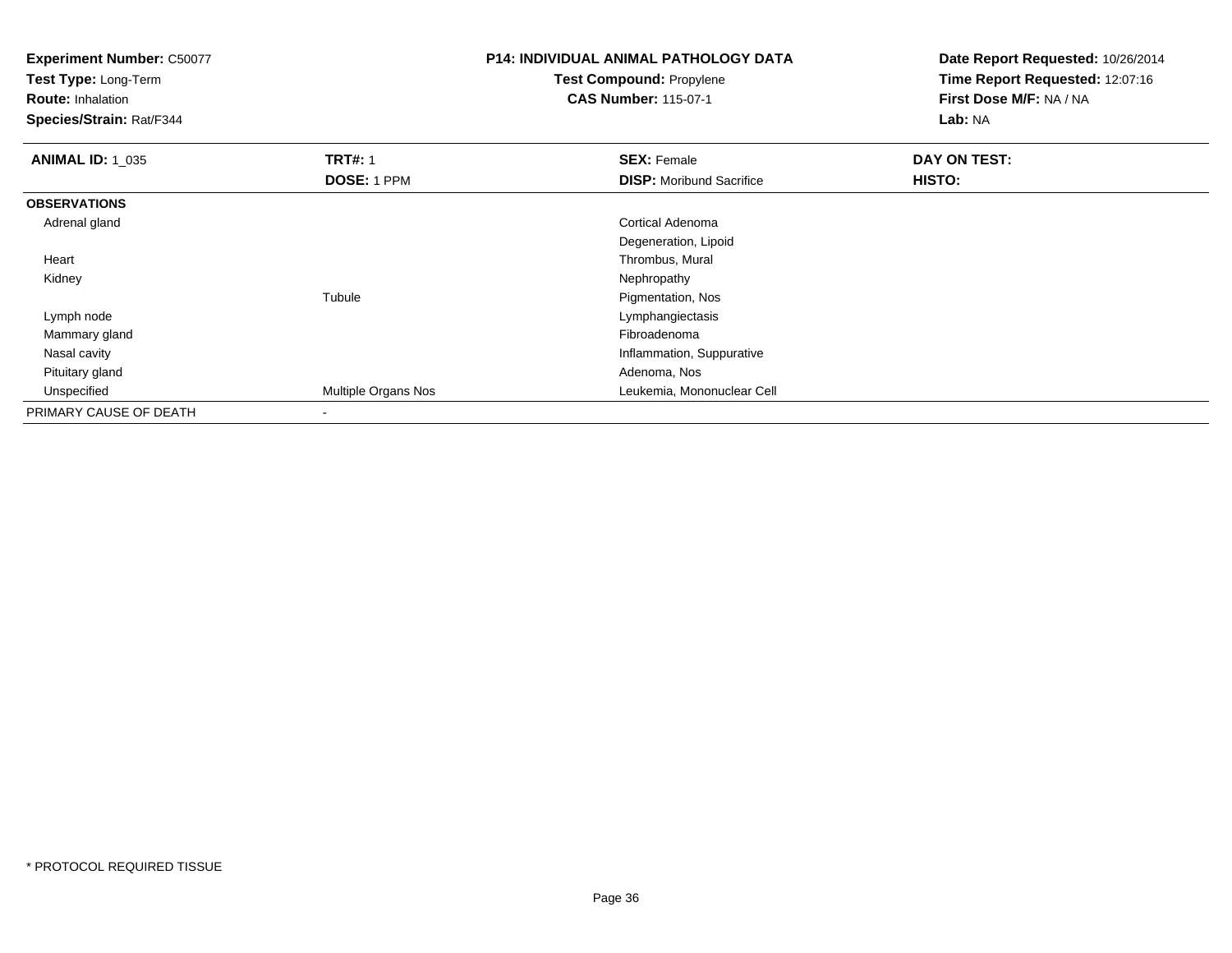| <b>Experiment Number: C50077</b><br>Test Type: Long-Term<br><b>Route: Inhalation</b><br>Species/Strain: Rat/F344 |                    | <b>P14: INDIVIDUAL ANIMAL PATHOLOGY DATA</b><br>Date Report Requested: 10/26/2014<br>Time Report Requested: 12:07:16<br><b>Test Compound: Propylene</b><br>First Dose M/F: NA / NA<br><b>CAS Number: 115-07-1</b><br>Lab: NA |              |
|------------------------------------------------------------------------------------------------------------------|--------------------|------------------------------------------------------------------------------------------------------------------------------------------------------------------------------------------------------------------------------|--------------|
| <b>ANIMAL ID: 1_036</b>                                                                                          | <b>TRT#: 1</b>     | <b>SEX: Female</b>                                                                                                                                                                                                           | DAY ON TEST: |
|                                                                                                                  | <b>DOSE: 1 PPM</b> | <b>DISP:</b> Moribund Sacrifice                                                                                                                                                                                              | HISTO:       |
| <b>OBSERVATIONS</b>                                                                                              |                    |                                                                                                                                                                                                                              |              |
| Adrenal gland                                                                                                    |                    | Pheochromocytoma                                                                                                                                                                                                             |              |
| Kidney                                                                                                           |                    | Nephropathy                                                                                                                                                                                                                  |              |
|                                                                                                                  | Tubule             | Pigmentation, Nos                                                                                                                                                                                                            |              |
| Larynx                                                                                                           |                    | Inflammation, Suppurative                                                                                                                                                                                                    |              |
| Mammary gland                                                                                                    |                    | Hyperplasia, Nos                                                                                                                                                                                                             |              |
| Pituitary gland                                                                                                  |                    | Adenoma, Nos                                                                                                                                                                                                                 |              |
| Stomach                                                                                                          |                    | Hyperplasia, Epithelial                                                                                                                                                                                                      |              |
| PRIMARY CAUSE OF DEATH                                                                                           |                    |                                                                                                                                                                                                                              |              |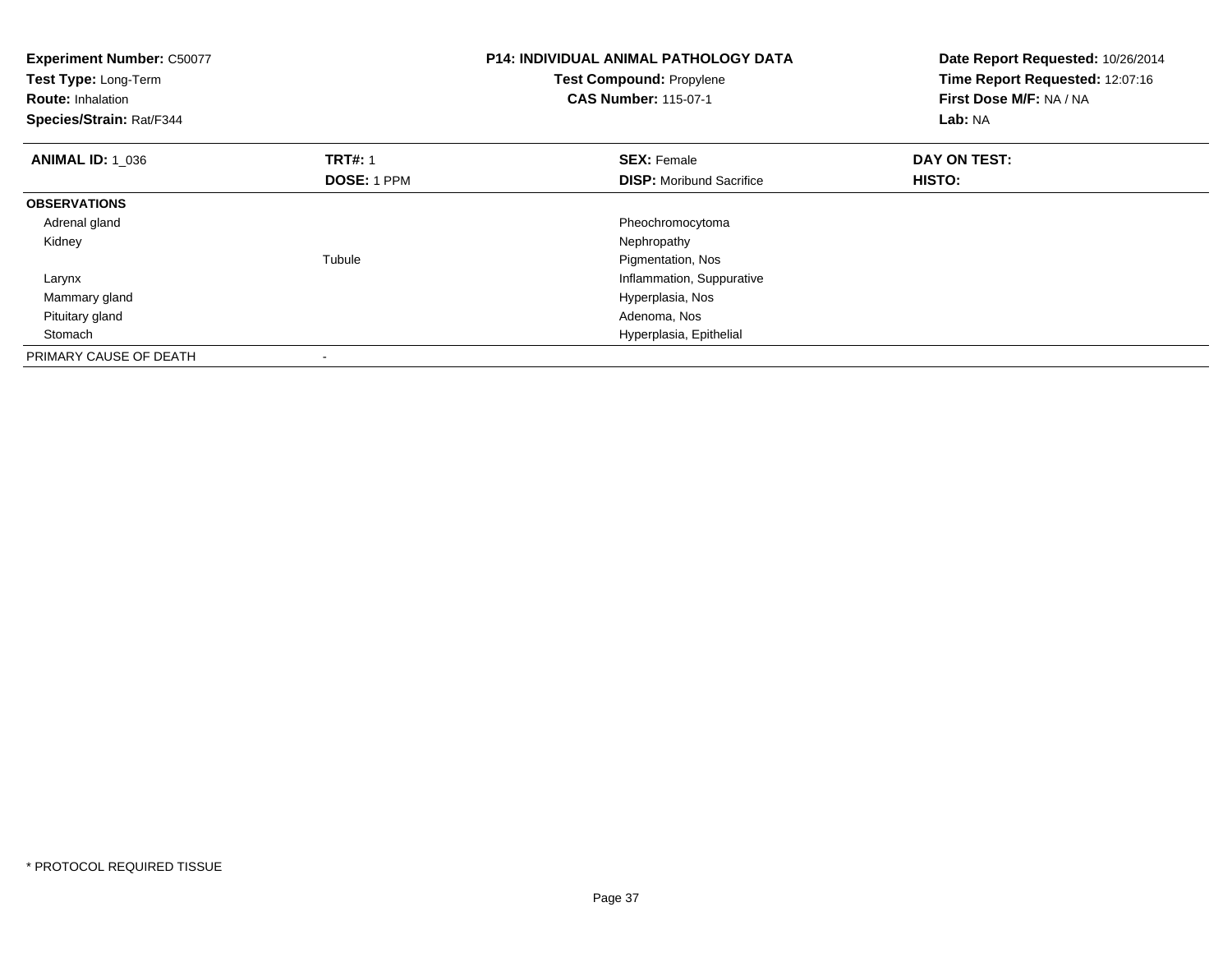| <b>Experiment Number: C50077</b><br>Test Type: Long-Term<br><b>Route: Inhalation</b><br>Species/Strain: Rat/F344 |                | <b>P14: INDIVIDUAL ANIMAL PATHOLOGY DATA</b><br>Date Report Requested: 10/26/2014<br>Time Report Requested: 12:07:16<br>Test Compound: Propylene<br>First Dose M/F: NA / NA<br><b>CAS Number: 115-07-1</b><br>Lab: NA |              |
|------------------------------------------------------------------------------------------------------------------|----------------|-----------------------------------------------------------------------------------------------------------------------------------------------------------------------------------------------------------------------|--------------|
| <b>ANIMAL ID: 1_037</b>                                                                                          | <b>TRT#: 1</b> | <b>SEX: Female</b>                                                                                                                                                                                                    | DAY ON TEST: |
|                                                                                                                  | DOSE: 1 PPM    | <b>DISP:</b> Terminal Sacrifice                                                                                                                                                                                       | HISTO:       |
| <b>OBSERVATIONS</b>                                                                                              |                |                                                                                                                                                                                                                       |              |
| Brain                                                                                                            |                | Hemorrhage                                                                                                                                                                                                            |              |
| Kidney                                                                                                           |                | Nephropathy                                                                                                                                                                                                           |              |
|                                                                                                                  | Tubule         | Pigmentation, Nos                                                                                                                                                                                                     |              |
| Larynx                                                                                                           |                | Inflammation, Suppurative                                                                                                                                                                                             |              |
| Liver                                                                                                            |                | Cytoplasmic Change, Basophilic                                                                                                                                                                                        |              |
|                                                                                                                  |                | Degeneration, Lipoid                                                                                                                                                                                                  |              |
| Mammary gland                                                                                                    |                | Hyperplasia, Nos                                                                                                                                                                                                      |              |
| Nasal cavity                                                                                                     |                | Hyperplasia, Epithelial                                                                                                                                                                                               |              |
| Pituitary gland                                                                                                  |                | Adenoma, Nos                                                                                                                                                                                                          |              |
| PRIMARY CAUSE OF DEATH                                                                                           |                |                                                                                                                                                                                                                       |              |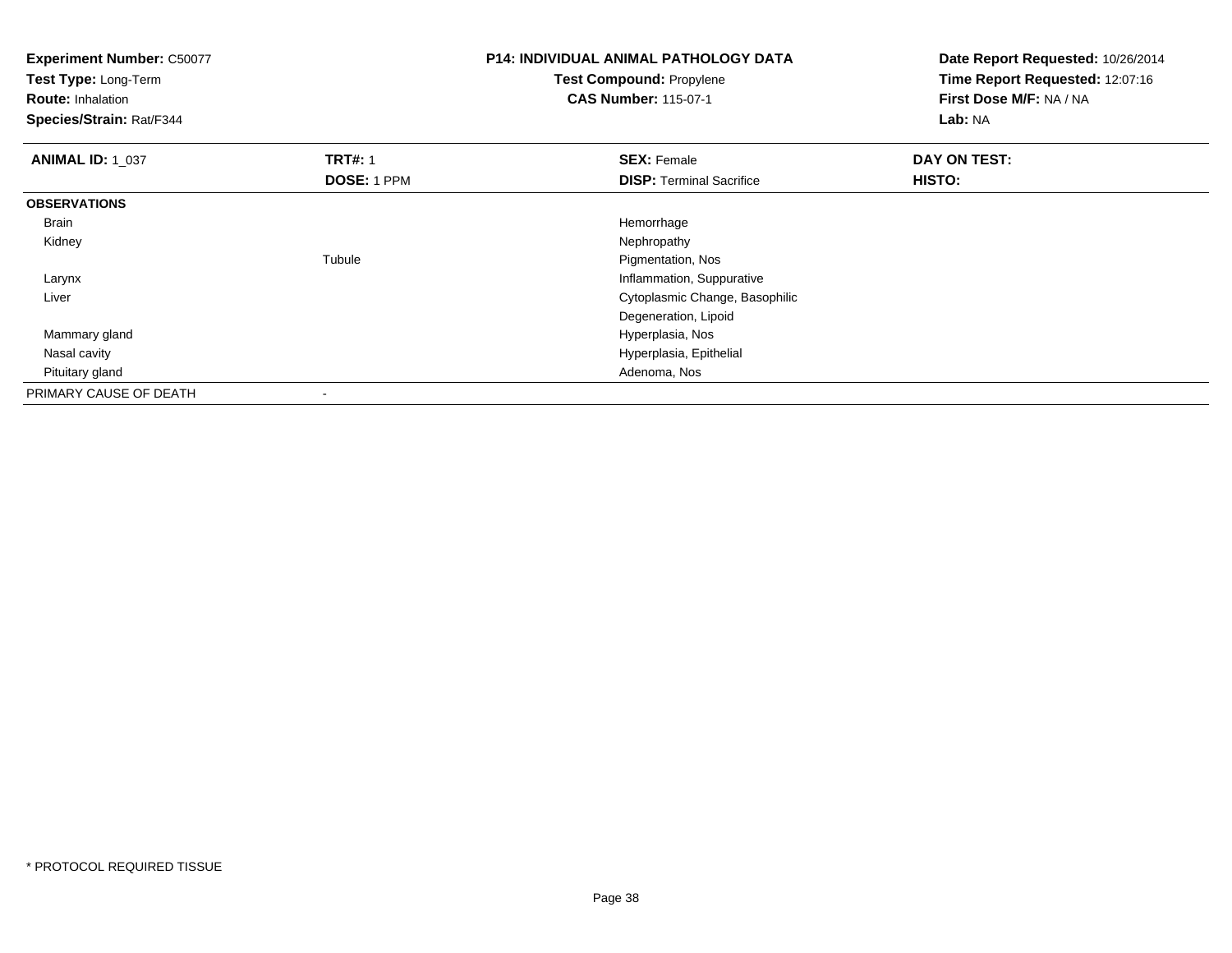**Test Type:** Long-Term

**Route:** Inhalation

**Species/Strain:** Rat/F344

# **P14: INDIVIDUAL ANIMAL PATHOLOGY DATATest Compound:** Propylene

**CAS Number:** 115-07-1

| <b>ANIMAL ID: 1_038</b> | <b>TRT#: 1</b>           | <b>SEX: Female</b>               | DAY ON TEST: |  |
|-------------------------|--------------------------|----------------------------------|--------------|--|
|                         | DOSE: 1 PPM              | <b>DISP: Terminal Sacrifice</b>  | HISTO:       |  |
| <b>OBSERVATIONS</b>     |                          |                                  |              |  |
| Adrenal gland           |                          | Cortical Adenoma                 |              |  |
| Kidney                  |                          | Nephropathy                      |              |  |
|                         | Tubule                   | Pigmentation, Nos                |              |  |
| Liver                   |                          | Degeneration, Nos                |              |  |
|                         |                          | Pigmentation, Nos                |              |  |
| Lung                    | Alveoli                  | Histiocytosis                    |              |  |
|                         |                          | Hyperplasia, Alveolar Epithelium |              |  |
| Mammary gland           |                          | Hyperplasia, Nos                 |              |  |
| Stomach                 |                          | Hyperplasia, Epithelial          |              |  |
| Unspecified             | Multiple Organs Nos      | Leukemia, Mononuclear Cell       |              |  |
| Uterus                  | Endometrium              | Hyperplasia, Cystic              |              |  |
| PRIMARY CAUSE OF DEATH  | $\overline{\phantom{a}}$ |                                  |              |  |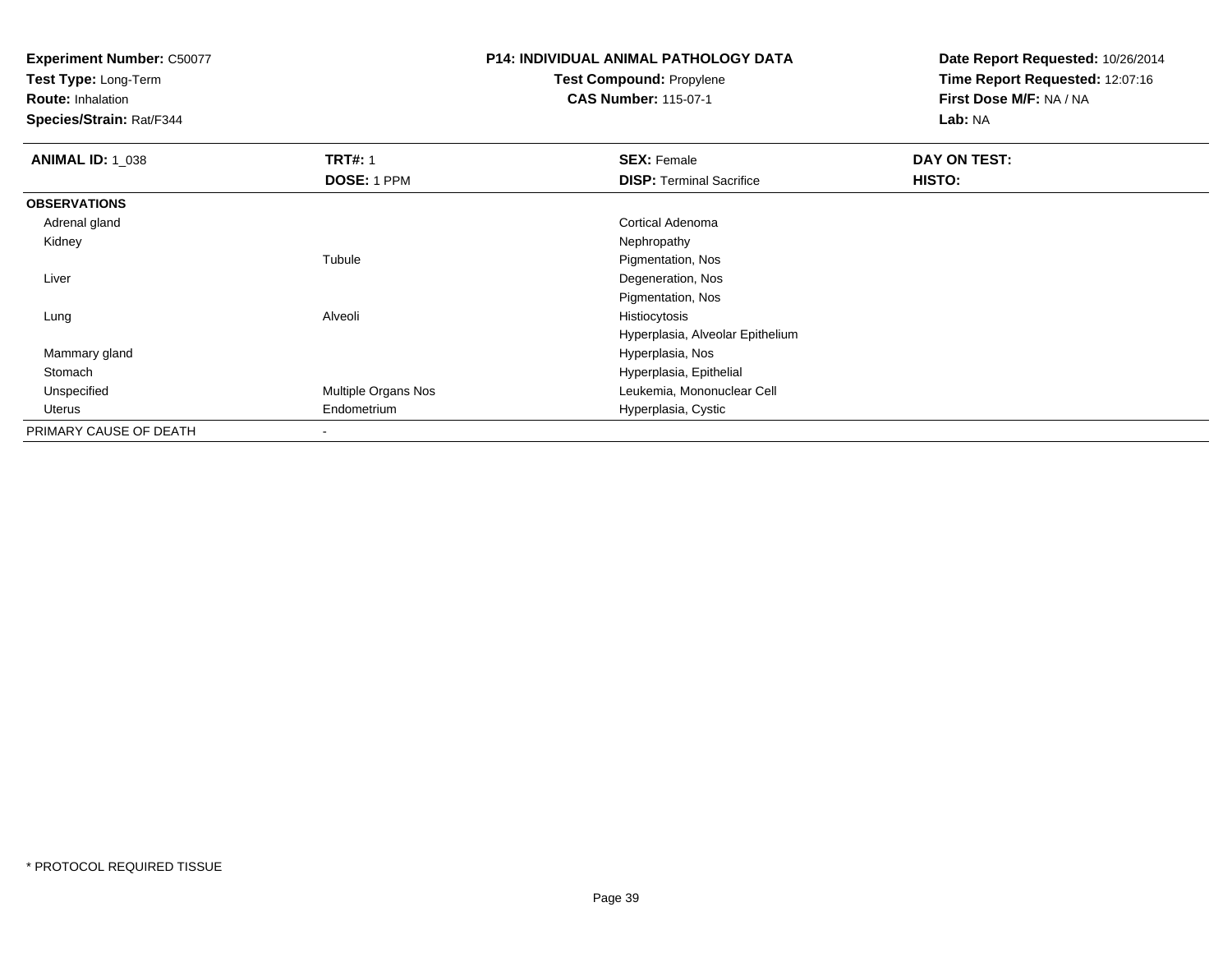**Test Type:** Long-Term

**Route:** Inhalation

**Species/Strain:** Rat/F344

#### **P14: INDIVIDUAL ANIMAL PATHOLOGY DATATest Compound:** Propylene**CAS Number:** 115-07-1

| <b>ANIMAL ID: 1_039</b> | <b>TRT#: 1</b>   | <b>SEX: Female</b>              | DAY ON TEST: |  |
|-------------------------|------------------|---------------------------------|--------------|--|
|                         | DOSE: 1 PPM      | <b>DISP: Terminal Sacrifice</b> | HISTO:       |  |
| <b>OBSERVATIONS</b>     |                  |                                 |              |  |
| Adrenal gland           | Cortex Nos       | Hyperplasia, Focal              |              |  |
| Heart                   |                  | Fibrosis                        |              |  |
| Kidney                  |                  | Nephropathy                     |              |  |
|                         | Tubule           | Pigmentation, Nos               |              |  |
| Liver                   |                  | Cytoplasmic Change, Basophilic  |              |  |
|                         |                  | Degeneration, Lipoid            |              |  |
|                         | <b>Bile Duct</b> | Hyperplasia, Nos                |              |  |
| Lung                    |                  | Congestion, Nos                 |              |  |
| Lymph node              |                  | Inflammation, Acute/Chronic     |              |  |
| Mammary gland           |                  | Galactocele                     |              |  |
| Nasal cavity            |                  | Foreign Body, Nos               |              |  |
|                         |                  | Hyperplasia, Epithelial         |              |  |
|                         |                  | Inflammation, Suppurative       |              |  |
| Thyroid                 |                  | Hyperplasia, C Cell             |              |  |
| PRIMARY CAUSE OF DEATH  |                  |                                 |              |  |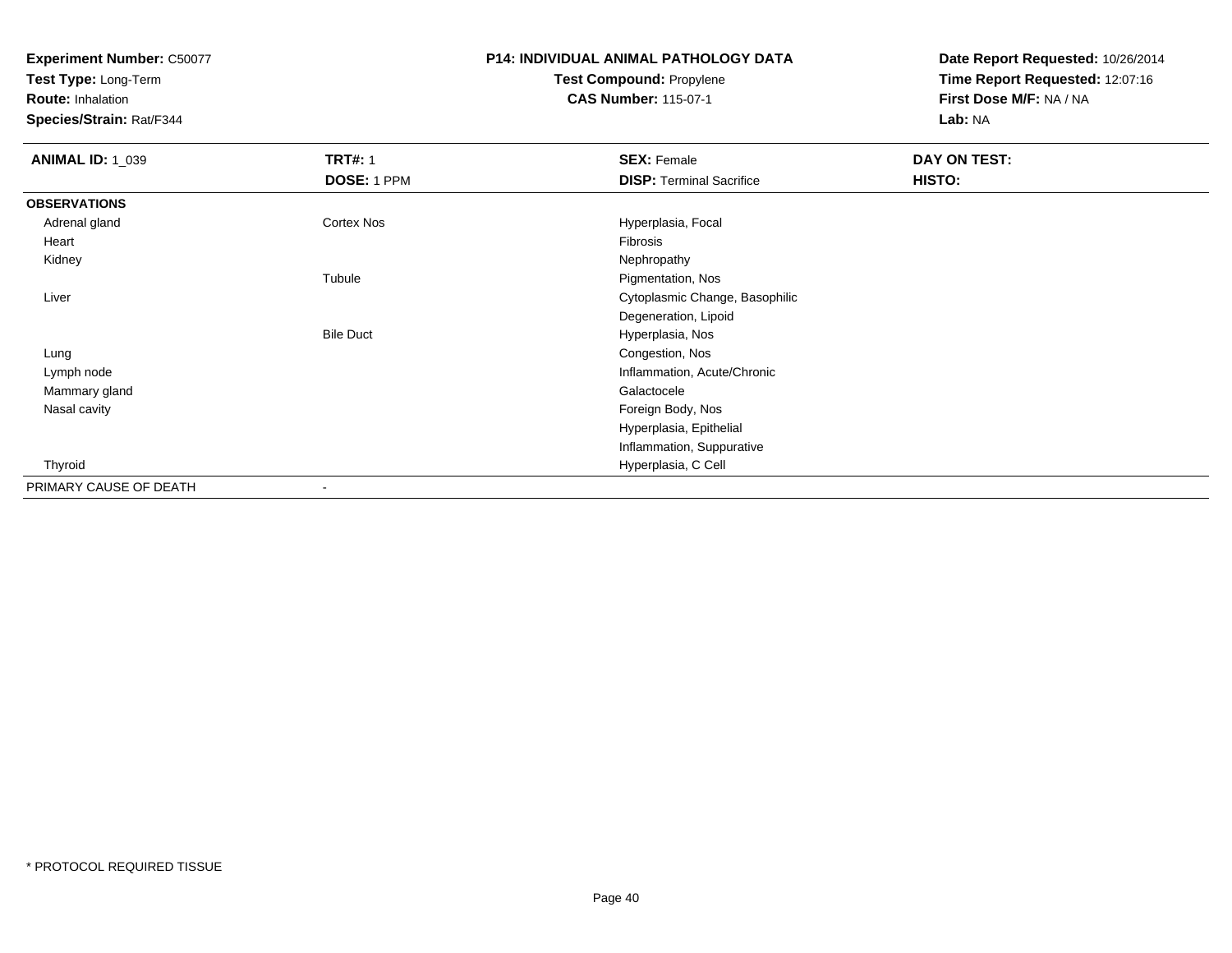| <b>Experiment Number: C50077</b><br>Test Type: Long-Term<br><b>Route: Inhalation</b><br>Species/Strain: Rat/F344 |                     | <b>P14: INDIVIDUAL ANIMAL PATHOLOGY DATA</b><br><b>Test Compound: Propylene</b><br><b>CAS Number: 115-07-1</b> | Date Report Requested: 10/26/2014<br>Time Report Requested: 12:07:16<br>First Dose M/F: NA / NA<br>Lab: NA |
|------------------------------------------------------------------------------------------------------------------|---------------------|----------------------------------------------------------------------------------------------------------------|------------------------------------------------------------------------------------------------------------|
| <b>ANIMAL ID: 1_040</b>                                                                                          | <b>TRT#: 1</b>      | <b>SEX: Female</b>                                                                                             | DAY ON TEST:                                                                                               |
|                                                                                                                  | DOSE: 1 PPM         | <b>DISP:</b> Natural Death                                                                                     | <b>HISTO:</b>                                                                                              |
| <b>OBSERVATIONS</b>                                                                                              |                     |                                                                                                                |                                                                                                            |
| Heart                                                                                                            |                     | <b>Fibrosis</b>                                                                                                |                                                                                                            |
| Kidney                                                                                                           |                     | Nephropathy                                                                                                    |                                                                                                            |
|                                                                                                                  | Tubule              | Pigmentation, Nos                                                                                              |                                                                                                            |
| Liver                                                                                                            |                     | Necrosis, Nos                                                                                                  |                                                                                                            |
| Mammary gland                                                                                                    |                     | Hyperplasia, Nos                                                                                               |                                                                                                            |
| Ovary                                                                                                            |                     | Atrophy, Nos                                                                                                   |                                                                                                            |
| Unspecified                                                                                                      | Multiple Organs Nos | Leukemia, Mononuclear Cell                                                                                     |                                                                                                            |
| PRIMARY CAUSE OF DEATH                                                                                           |                     |                                                                                                                |                                                                                                            |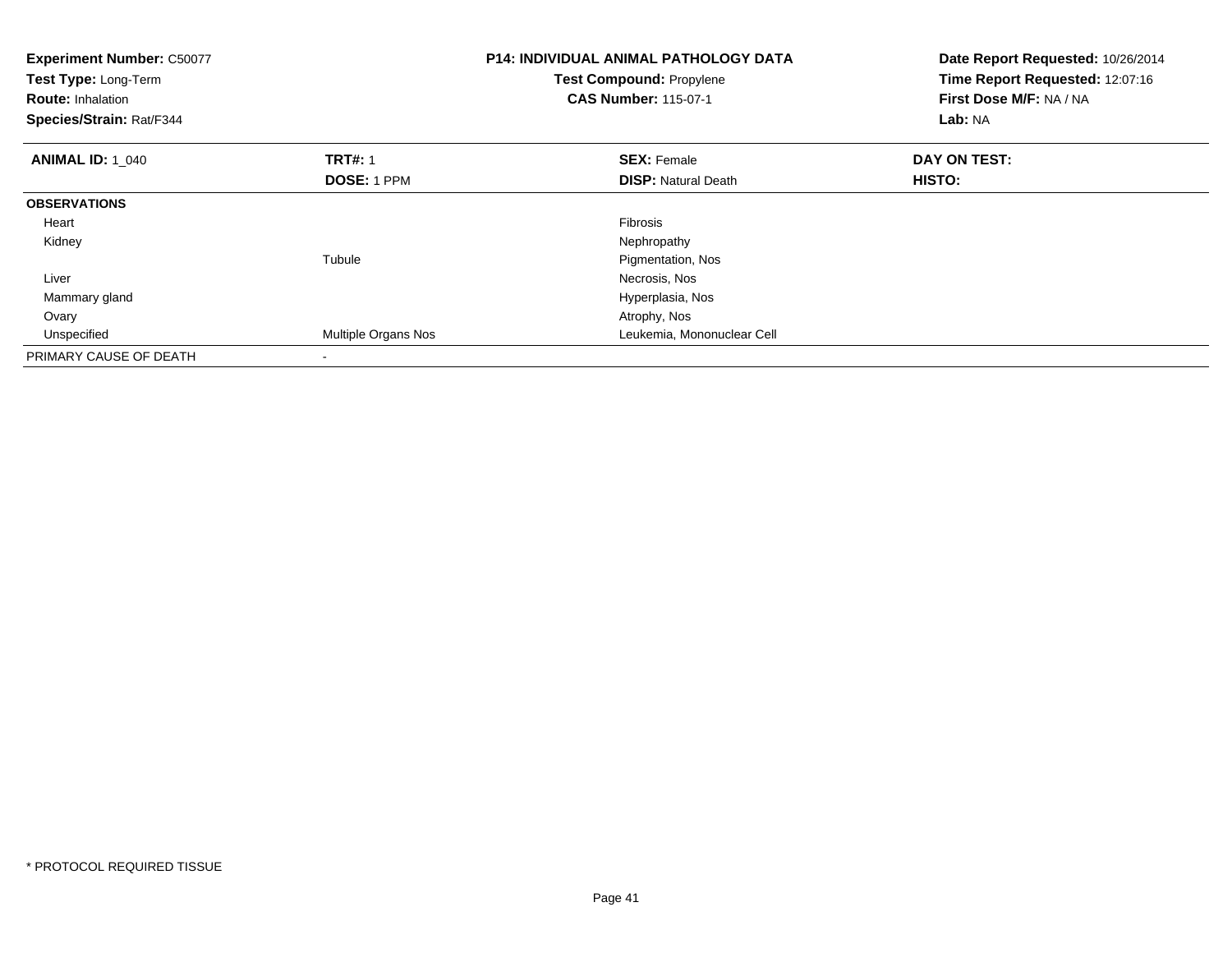| <b>Experiment Number: C50077</b><br>Test Type: Long-Term<br><b>Route: Inhalation</b><br>Species/Strain: Rat/F344 |                     | <b>P14: INDIVIDUAL ANIMAL PATHOLOGY DATA</b><br>Date Report Requested: 10/26/2014<br>Time Report Requested: 12:07:16<br><b>Test Compound: Propylene</b><br><b>CAS Number: 115-07-1</b><br>First Dose M/F: NA / NA<br>Lab: NA |               |
|------------------------------------------------------------------------------------------------------------------|---------------------|------------------------------------------------------------------------------------------------------------------------------------------------------------------------------------------------------------------------------|---------------|
| <b>ANIMAL ID: 1 041</b>                                                                                          | <b>TRT#: 1</b>      | <b>SEX: Female</b>                                                                                                                                                                                                           | DAY ON TEST:  |
|                                                                                                                  | DOSE: 1 PPM         | <b>DISP:</b> Natural Death                                                                                                                                                                                                   | <b>HISTO:</b> |
| <b>OBSERVATIONS</b>                                                                                              |                     |                                                                                                                                                                                                                              |               |
| Kidney                                                                                                           | Tubule              | Pigmentation, Nos                                                                                                                                                                                                            |               |
| Liver                                                                                                            |                     | Degeneration, Nos                                                                                                                                                                                                            |               |
|                                                                                                                  | <b>Bile Duct</b>    | Hyperplasia, Nos                                                                                                                                                                                                             |               |
| Ovary                                                                                                            |                     | Atrophy, Nos                                                                                                                                                                                                                 |               |
| Stomach                                                                                                          |                     | Hyperplasia, Epithelial                                                                                                                                                                                                      |               |
| Unspecified                                                                                                      | Multiple Organs Nos | Leukemia, Mononuclear Cell                                                                                                                                                                                                   |               |
| PRIMARY CAUSE OF DEATH                                                                                           |                     |                                                                                                                                                                                                                              |               |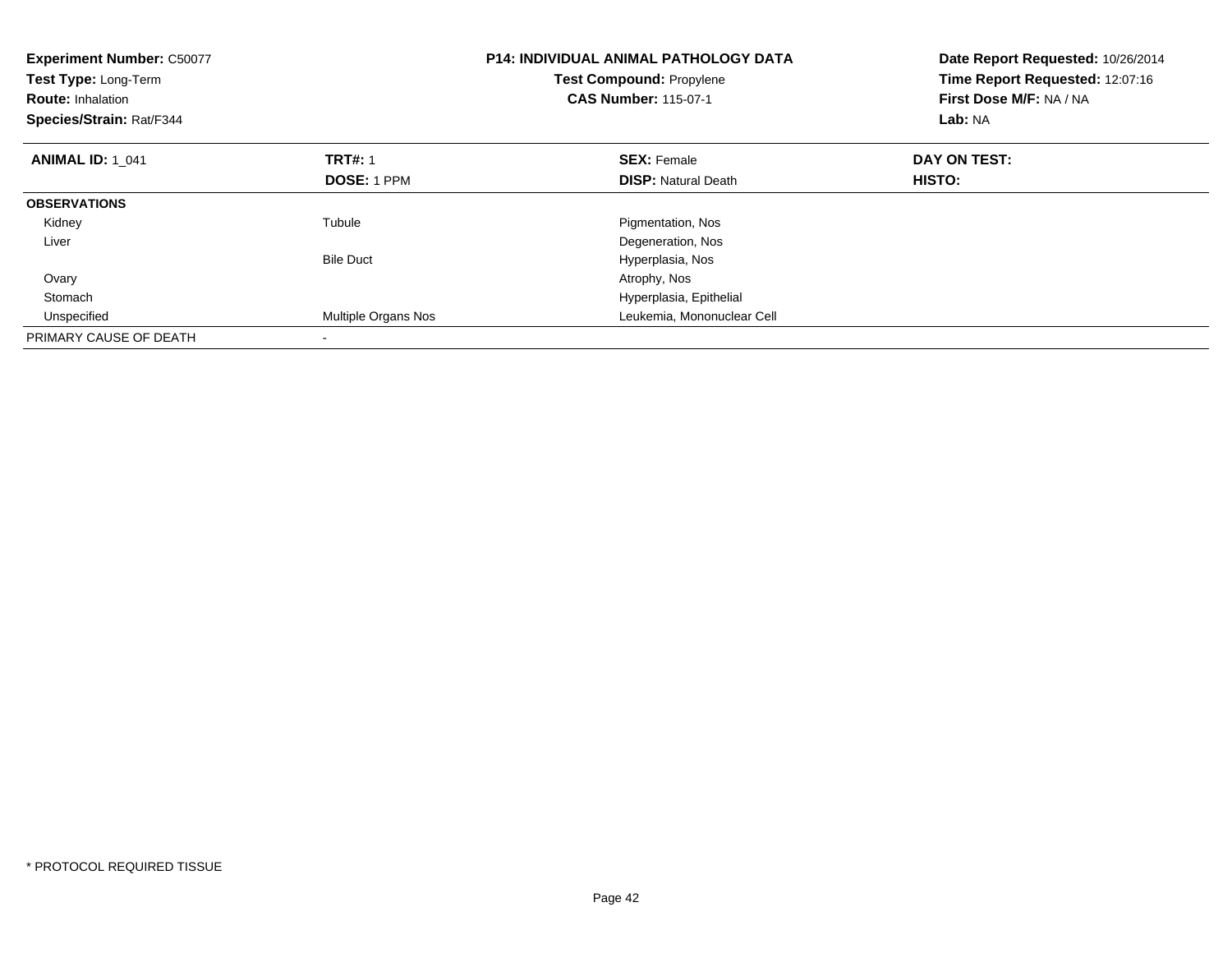| <b>Experiment Number: C50077</b><br>Test Type: Long-Term<br><b>Route: Inhalation</b><br>Species/Strain: Rat/F344 |                                      | <b>P14: INDIVIDUAL ANIMAL PATHOLOGY DATA</b><br><b>Test Compound: Propylene</b><br><b>CAS Number: 115-07-1</b> | Date Report Requested: 10/26/2014<br>Time Report Requested: 12:07:16<br>First Dose M/F: NA / NA<br>Lab: NA |
|------------------------------------------------------------------------------------------------------------------|--------------------------------------|----------------------------------------------------------------------------------------------------------------|------------------------------------------------------------------------------------------------------------|
| <b>ANIMAL ID: 1 042</b>                                                                                          | <b>TRT#: 1</b><br><b>DOSE: 1 PPM</b> | <b>SEX: Female</b><br><b>DISP:</b> Terminal Sacrifice                                                          | DAY ON TEST:<br><b>HISTO:</b>                                                                              |
| <b>OBSERVATIONS</b>                                                                                              |                                      |                                                                                                                |                                                                                                            |
| Kidney                                                                                                           |                                      | Nephropathy                                                                                                    |                                                                                                            |
|                                                                                                                  | Tubule                               | Pigmentation, Nos                                                                                              |                                                                                                            |
| Mammary gland                                                                                                    |                                      | Galactocele                                                                                                    |                                                                                                            |
| Pituitary gland                                                                                                  |                                      | Adenoma, Nos                                                                                                   |                                                                                                            |
| PRIMARY CAUSE OF DEATH                                                                                           |                                      |                                                                                                                |                                                                                                            |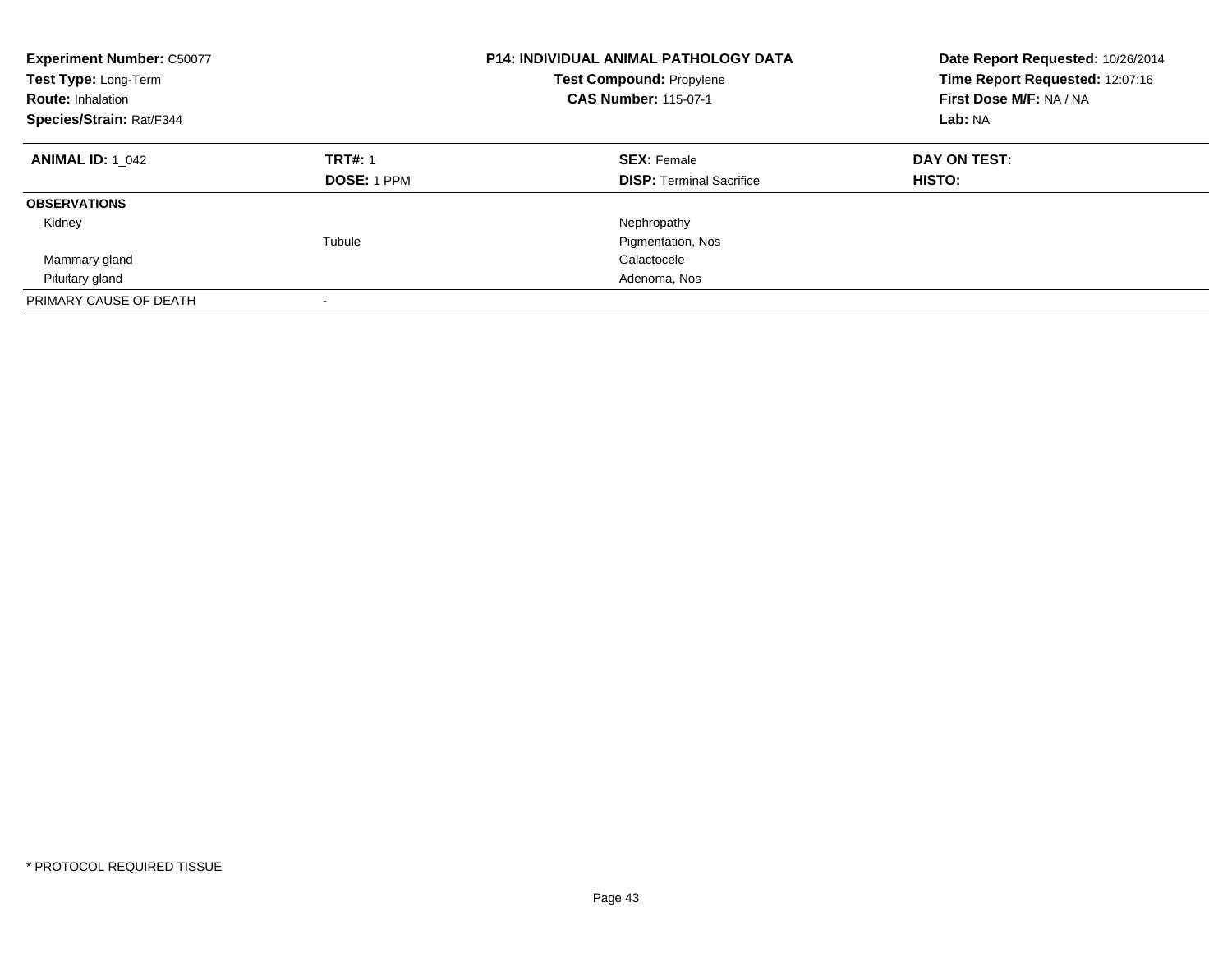| <b>Experiment Number: C50077</b><br>Test Type: Long-Term<br><b>Route: Inhalation</b><br>Species/Strain: Rat/F344 |                | <b>P14: INDIVIDUAL ANIMAL PATHOLOGY DATA</b><br>Test Compound: Propylene<br><b>CAS Number: 115-07-1</b> | Date Report Requested: 10/26/2014<br>Time Report Requested: 12:07:16<br>First Dose M/F: NA / NA<br>Lab: NA |
|------------------------------------------------------------------------------------------------------------------|----------------|---------------------------------------------------------------------------------------------------------|------------------------------------------------------------------------------------------------------------|
| <b>ANIMAL ID: 1 043</b>                                                                                          | <b>TRT#: 1</b> | <b>SEX: Female</b>                                                                                      | DAY ON TEST:                                                                                               |
|                                                                                                                  | DOSE: 1 PPM    | <b>DISP:</b> Terminal Sacrifice                                                                         | HISTO:                                                                                                     |
| <b>OBSERVATIONS</b>                                                                                              |                |                                                                                                         |                                                                                                            |
| Adrenal gland                                                                                                    |                | Cortical Adenoma                                                                                        |                                                                                                            |
| Kidney                                                                                                           |                | Nephropathy                                                                                             |                                                                                                            |
|                                                                                                                  | Tubule         | Pigmentation, Nos                                                                                       |                                                                                                            |
| Liver                                                                                                            |                | Angiectasis                                                                                             |                                                                                                            |
|                                                                                                                  |                | Cytoplasmic Change, Basophilic                                                                          |                                                                                                            |
| Mammary gland                                                                                                    |                | Hyperplasia, Nos                                                                                        |                                                                                                            |
| Pituitary gland                                                                                                  |                | Adenoma, Nos                                                                                            |                                                                                                            |
|                                                                                                                  |                | Cyst, Nos                                                                                               |                                                                                                            |
| PRIMARY CAUSE OF DEATH                                                                                           |                |                                                                                                         |                                                                                                            |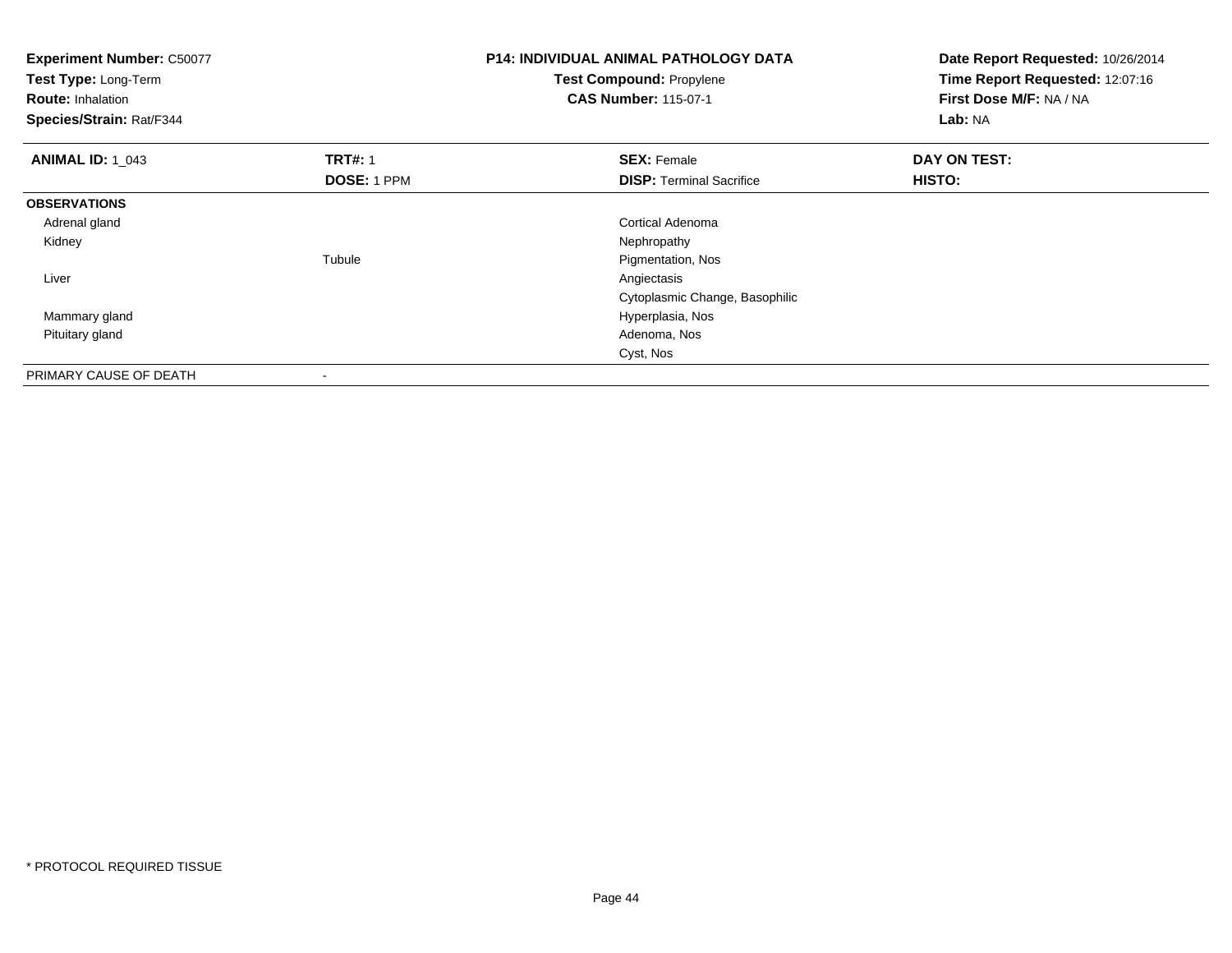**Experiment Number:** C50077**Test Type:** Long-Term**Route:** Inhalation **Species/Strain:** Rat/F344**P14: INDIVIDUAL ANIMAL PATHOLOGY DATATest Compound:** Propylene**CAS Number:** 115-07-1**Date Report Requested:** 10/26/2014**Time Report Requested:** 12:07:16**First Dose M/F:** NA / NA**Lab:** NA**ANIMAL ID: 1\_044 TRT#:** 1 **SEX:** Female **DAY ON TEST: DOSE:** 1 PPM**DISP:** Terminal Sacrifice **HISTO: OBSERVATIONS** Adrenal glandd and the contract of the contract of the contract of the contract of the contract of the contract of the contract of the contract of the contract of the contract of the contract of the contract of the contract of the cont Kidneyy the control of the control of the control of the control of the control of the control of the control of the control of the control of the control of the control of the control of the control of the control of the contro Tubule Pigmentation, Nos Liver Cytoplasmic Change, Basophilic Lung Hyperplasia, Lymphoid Mammary gland Hyperplasia, Nos Nasal cavity Hyperplasia, Epithelial Pituitary gland Cyst, Nos Hyperplasia, Focal Stomach Hyperplasia, Epithelial PRIMARY CAUSE OF DEATH-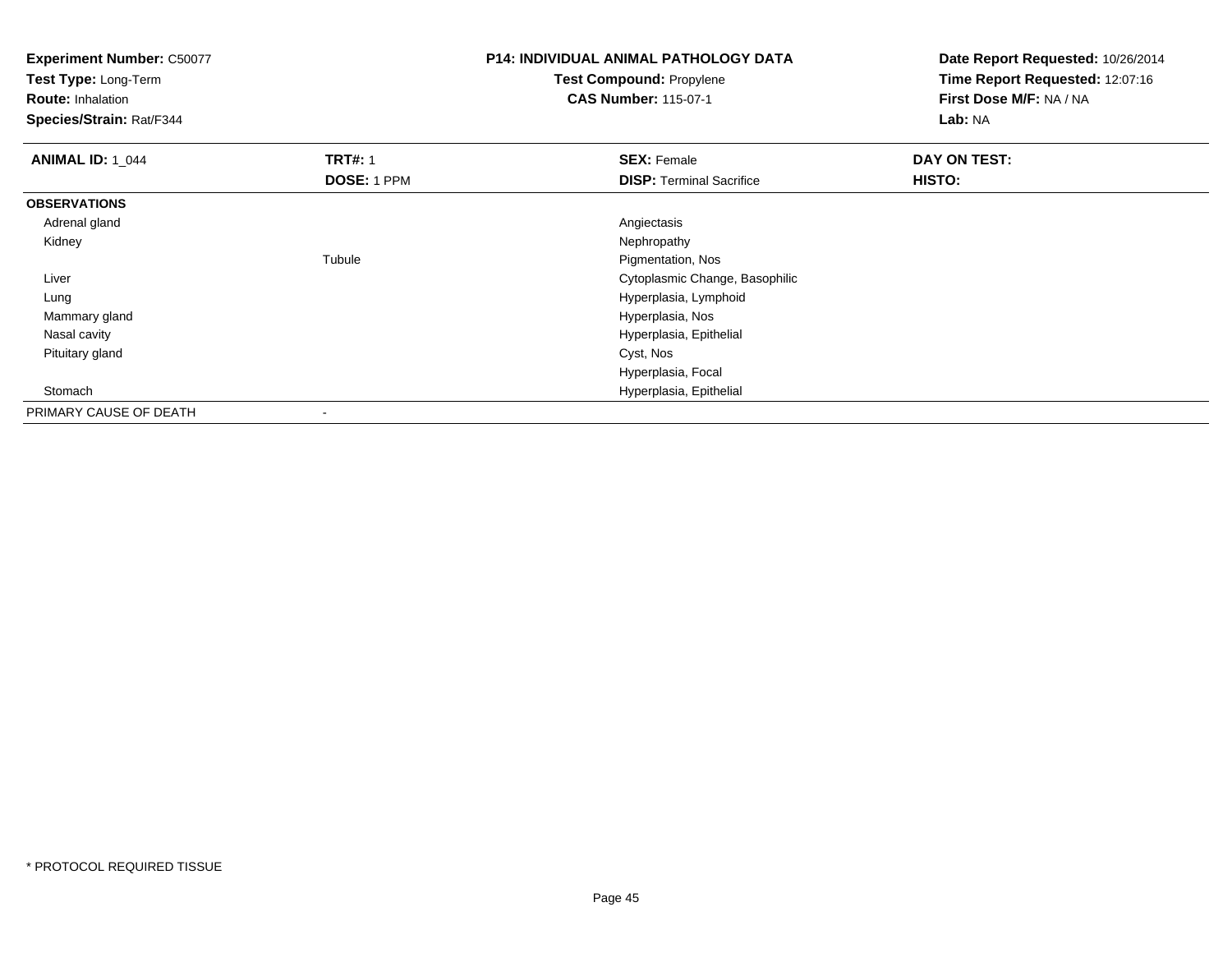| <b>Experiment Number: C50077</b><br>Test Type: Long-Term<br><b>Route: Inhalation</b><br>Species/Strain: Rat/F344 |                                      | <b>P14: INDIVIDUAL ANIMAL PATHOLOGY DATA</b><br>Test Compound: Propylene<br><b>CAS Number: 115-07-1</b> | Date Report Requested: 10/26/2014<br>Time Report Requested: 12:07:16<br>First Dose M/F: NA / NA<br>Lab: NA |
|------------------------------------------------------------------------------------------------------------------|--------------------------------------|---------------------------------------------------------------------------------------------------------|------------------------------------------------------------------------------------------------------------|
| <b>ANIMAL ID: 1_045</b>                                                                                          | <b>TRT#: 1</b><br><b>DOSE: 1 PPM</b> | <b>SEX: Female</b><br><b>DISP:</b> Terminal Sacrifice                                                   | DAY ON TEST:<br>HISTO:                                                                                     |
| <b>OBSERVATIONS</b>                                                                                              |                                      |                                                                                                         |                                                                                                            |
| Kidney                                                                                                           |                                      | Nephropathy                                                                                             |                                                                                                            |
|                                                                                                                  | Tubule                               | Pigmentation, Nos                                                                                       |                                                                                                            |
| Liver                                                                                                            |                                      | Cytoplasmic Change, Basophilic                                                                          |                                                                                                            |
|                                                                                                                  |                                      | Degeneration, Lipoid                                                                                    |                                                                                                            |
| Lung                                                                                                             |                                      | Congestion, Nos                                                                                         |                                                                                                            |
| Lymph node                                                                                                       |                                      | Hyperplasia, Nos                                                                                        |                                                                                                            |
| Mammary gland                                                                                                    |                                      | Galactocele                                                                                             |                                                                                                            |
| Pituitary gland                                                                                                  |                                      | Adenoma, Nos                                                                                            |                                                                                                            |
| PRIMARY CAUSE OF DEATH                                                                                           |                                      |                                                                                                         |                                                                                                            |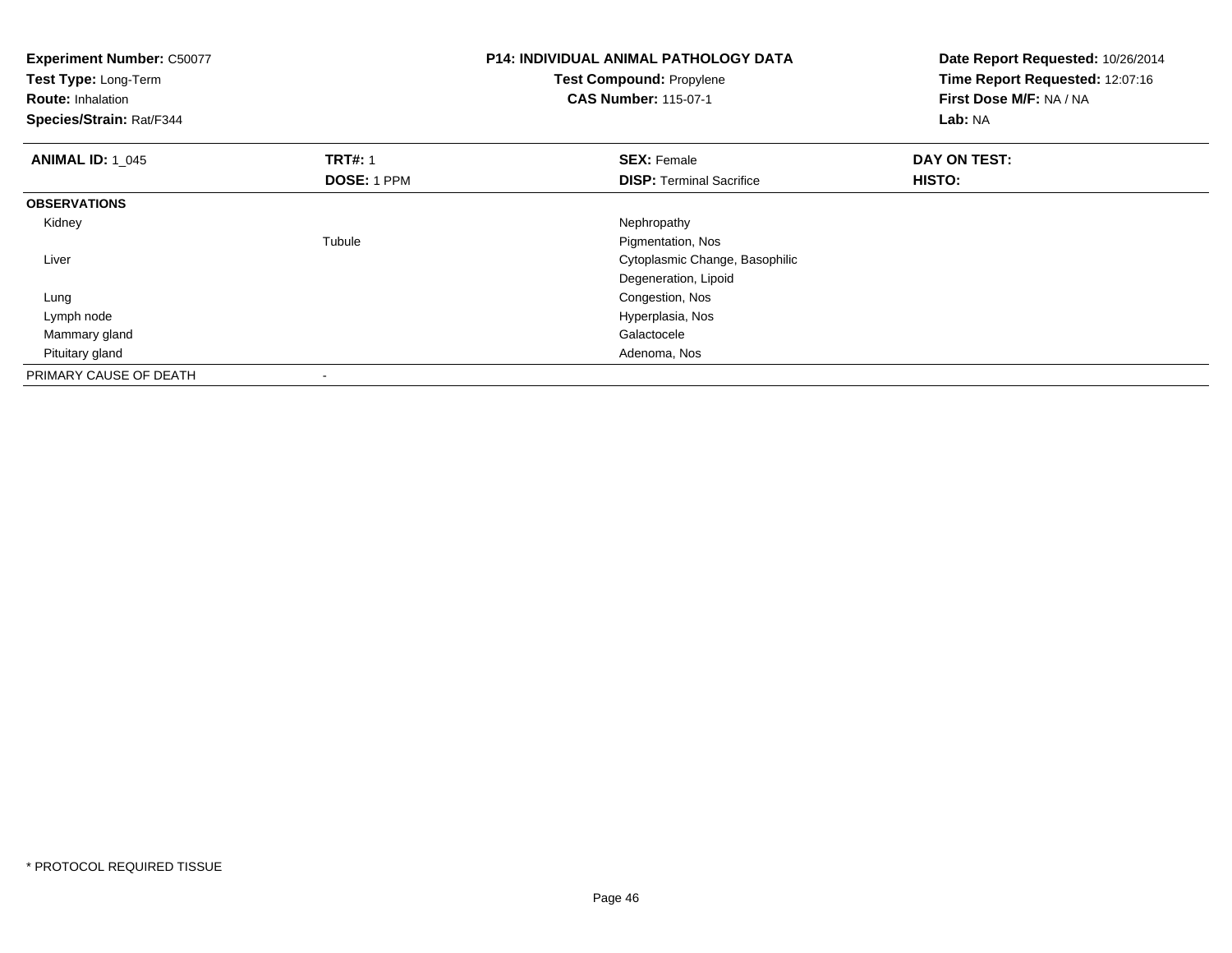**Test Type:** Long-Term

**Route:** Inhalation

**Species/Strain:** Rat/F344

#### **P14: INDIVIDUAL ANIMAL PATHOLOGY DATATest Compound:** Propylene

**CAS Number:** 115-07-1

| <b>ANIMAL ID: 1_046</b> | <b>TRT#: 1</b>      | <b>SEX: Female</b>          | DAY ON TEST: |  |
|-------------------------|---------------------|-----------------------------|--------------|--|
|                         | DOSE: 1 PPM         | <b>DISP: Natural Death</b>  | HISTO:       |  |
| <b>OBSERVATIONS</b>     |                     |                             |              |  |
| Adrenal gland           | Cortex Nos          | Hyperplasia, Focal          |              |  |
| Brain                   |                     | Hemorrhage                  |              |  |
| Kidney                  |                     | Nephrosis, Nos              |              |  |
|                         | Tubule              | Pigmentation, Nos           |              |  |
| Larynx                  |                     | Inflammation, Suppurative   |              |  |
| Liver                   | Centrilobular       | Degeneration, Nos           |              |  |
|                         |                     | Necrosis, Central           |              |  |
| Lymph node              |                     | Inflammation, Acute/Chronic |              |  |
| Mammary gland           |                     | Hyperplasia, Nos            |              |  |
| Nasal cavity            |                     | Hyperplasia, Epithelial     |              |  |
|                         |                     | Inflammation, Suppurative   |              |  |
|                         |                     | Thrombosis, Nos             |              |  |
| Stomach                 |                     | Hyperplasia, Epithelial     |              |  |
|                         |                     | Inflammation, Suppurative   |              |  |
| Thymus                  |                     | Atrophy, Nos                |              |  |
| Unspecified             | Multiple Organs Nos | Leukemia, Mononuclear Cell  |              |  |
| PRIMARY CAUSE OF DEATH  | ۰                   |                             |              |  |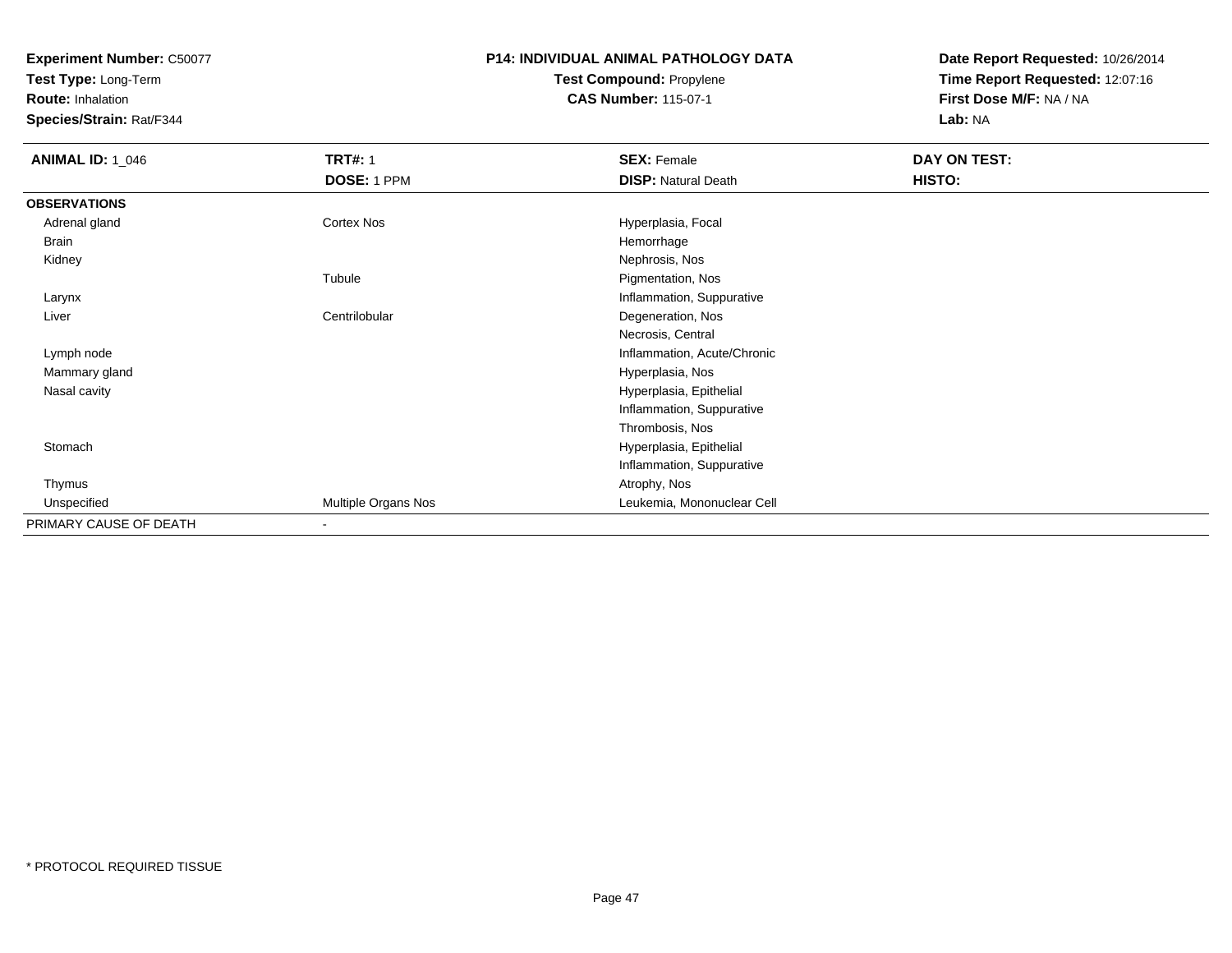**Test Type:** Long-Term

**Route:** Inhalation

**Species/Strain:** Rat/F344

# **P14: INDIVIDUAL ANIMAL PATHOLOGY DATA**

**Test Compound:** Propylene**CAS Number:** 115-07-1

| <b>ANIMAL ID: 1_047</b> | <b>TRT#: 1</b>           | <b>SEX: Female</b>         | DAY ON TEST: |
|-------------------------|--------------------------|----------------------------|--------------|
|                         | DOSE: 1 PPM              | <b>DISP: Natural Death</b> | HISTO:       |
| <b>OBSERVATIONS</b>     |                          |                            |              |
| Adrenal gland           |                          | Degeneration, Lipoid       |              |
| <b>Bone</b>             |                          | Fibrous Osteodystrophy     |              |
| Eye                     |                          | Inflammation, Suppurative  |              |
| Heart                   |                          | Degeneration, Nos          |              |
|                         |                          | Fibrosis                   |              |
| Kidney                  |                          | Nephropathy                |              |
|                         | Tubule                   | Pigmentation, Nos          |              |
| Lung                    |                          | Congestion, Nos            |              |
|                         | Alveoli                  | Histiocytosis              |              |
| Ovary                   |                          | Atrophy, Nos               |              |
| Pancreas                | Islets                   | Hyperplasia, Nos           |              |
| Parathyroid gland       |                          | Hyperplasia, Nos           |              |
| Spleen                  |                          | Hematopoiesis              |              |
| Unspecified             | Multiple Organs Nos      | Mineralization             |              |
| PRIMARY CAUSE OF DEATH  | $\overline{\phantom{a}}$ |                            |              |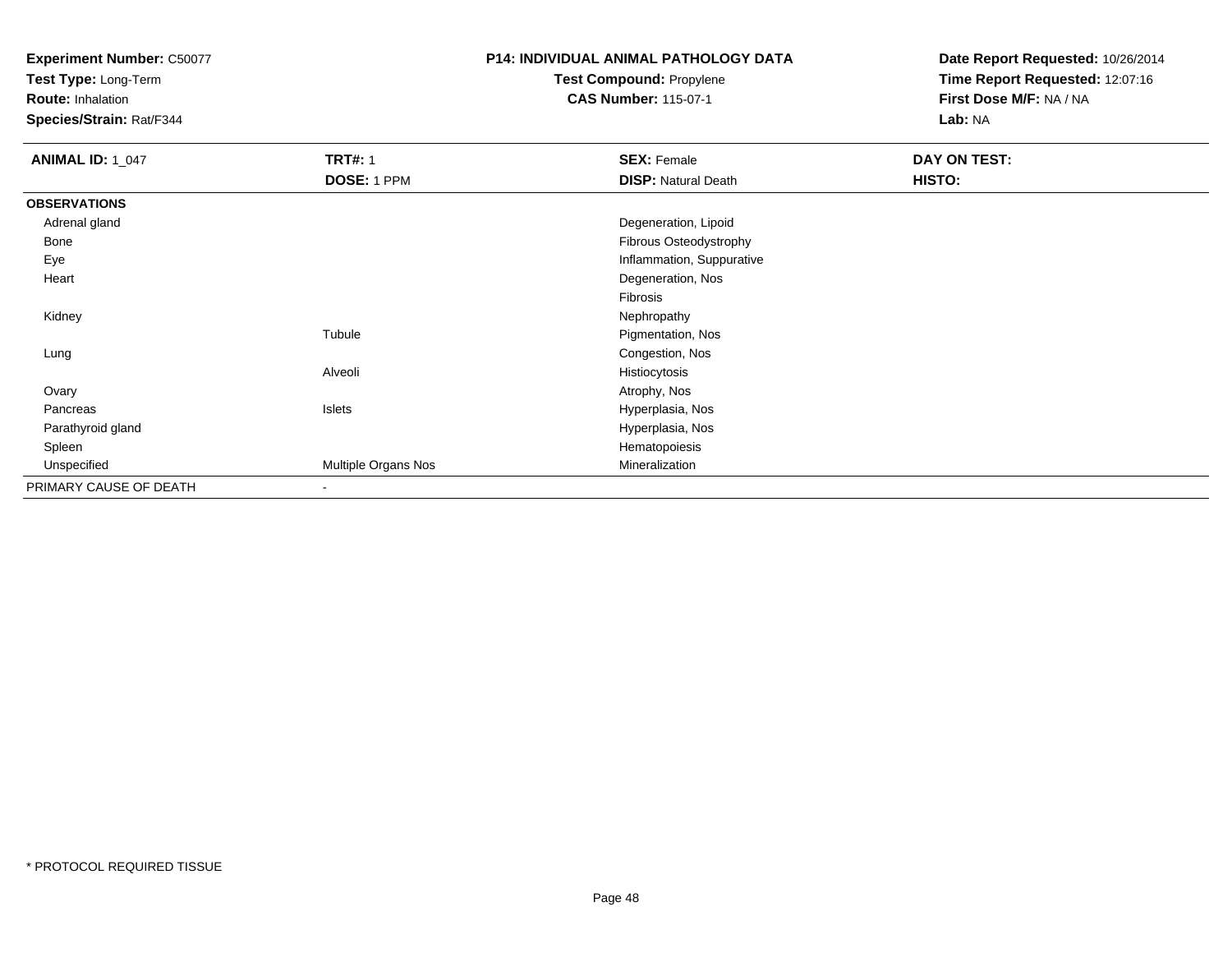**Experiment Number:** C50077**Test Type:** Long-Term**Route:** Inhalation **Species/Strain:** Rat/F344**P14: INDIVIDUAL ANIMAL PATHOLOGY DATATest Compound:** Propylene**CAS Number:** 115-07-1**Date Report Requested:** 10/26/2014**Time Report Requested:** 12:07:16**First Dose M/F:** NA / NA**Lab:** NA**ANIMAL ID: 1\_048 REX:** Female **DAY ON TEST: CONSIST: SEX:** Female **DAY ON TEST: DOSE:** 1 PPM**DISP:** Terminal Sacrifice **HISTO: OBSERVATIONS** Heartt de la constitución de la constitución de la constitución de la constitución de la constitución de la constitución Mineralization Kidneyy Pelvis Mineralization Nephropathye Pigmentation, Nos Tubule Liver Cytoplasmic Change, Basophilic Mammary gland Hyperplasia, Nos Pituitary glandd and the contract of the contract of the contract of the contract of the contract of the contract of the contract of the contract of the contract of the contract of the contract of the contract of the contract of the cont Hyperplasia, Focal Stomach Hyperplasia, Epithelial ThyroidFollicular-Cell Carcinoma

PRIMARY CAUSE OF DEATH-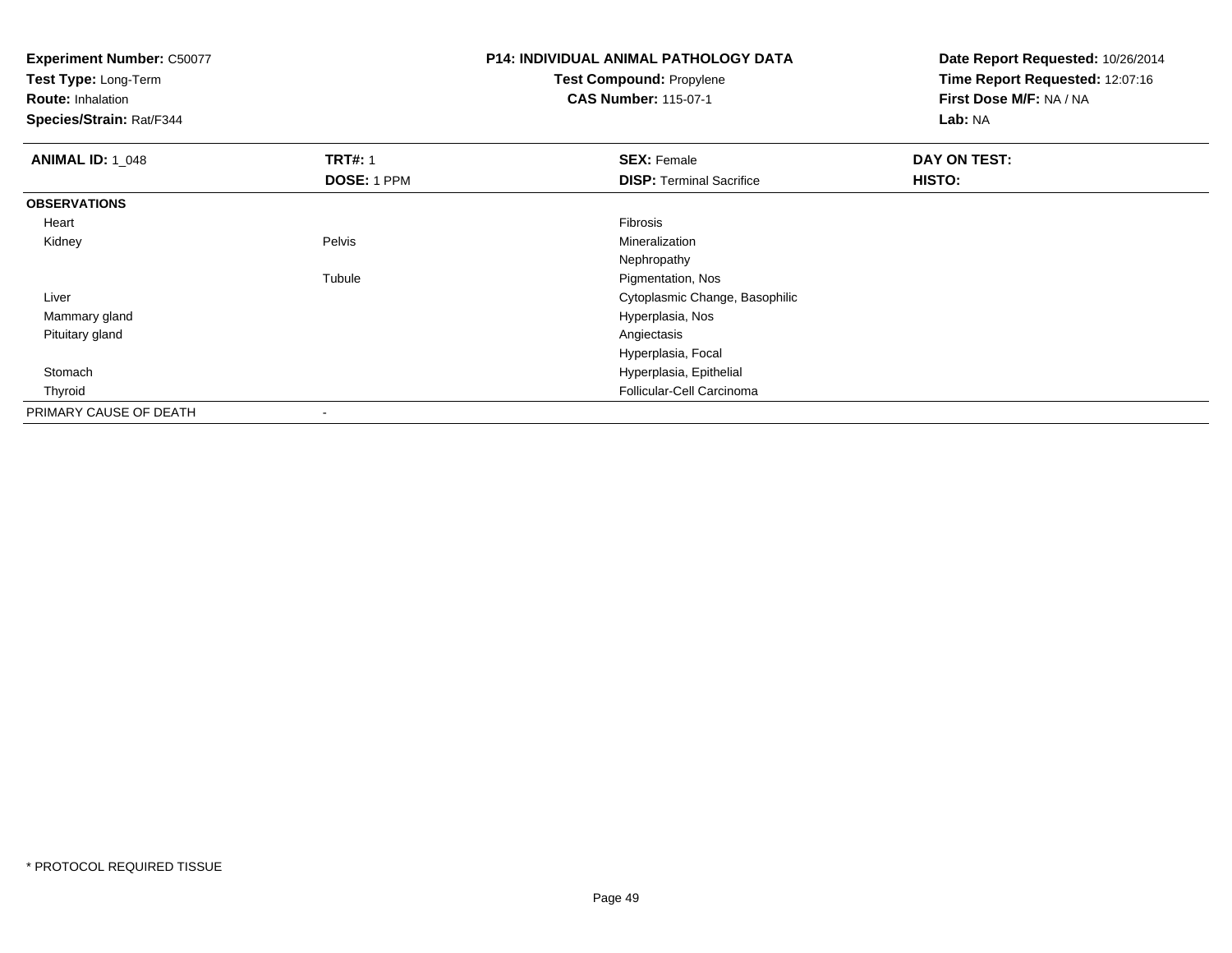**Test Type:** Long-Term

**Route:** Inhalation

**Species/Strain:** Rat/F344

# **P14: INDIVIDUAL ANIMAL PATHOLOGY DATATest Compound:** Propylene

**CAS Number:** 115-07-1

| <b>ANIMAL ID: 1_049</b> | <b>TRT#: 1</b>    | <b>SEX: Female</b>         | DAY ON TEST: |
|-------------------------|-------------------|----------------------------|--------------|
|                         | DOSE: 1 PPM       | <b>DISP: Natural Death</b> | HISTO:       |
| <b>OBSERVATIONS</b>     |                   |                            |              |
| Adrenal gland           | <b>Cortex Nos</b> | Hyperplasia, Focal         |              |
| Eye                     | Nasolacrimal Duct | Inflammation, Suppurative  |              |
| Kidney                  |                   | Nephropathy                |              |
|                         | Tubule            | Pigmentation, Nos          |              |
| Liver                   |                   | Congestion, Nos            |              |
|                         |                   | Degeneration, Lipoid       |              |
| Lung                    |                   | Congestion, Nos            |              |
|                         | Alveoli           | Histiocytosis              |              |
| Mammary gland           |                   | Hyperplasia, Nos           |              |
| Ovary                   |                   | Atrophy, Nos               |              |
| Pituitary gland         |                   | Adenoma, Nos               |              |
| Spleen                  |                   | Pigmentation, Nos          |              |
| Uterus                  |                   | Inflammation, Suppurative  |              |
| PRIMARY CAUSE OF DEATH  |                   |                            |              |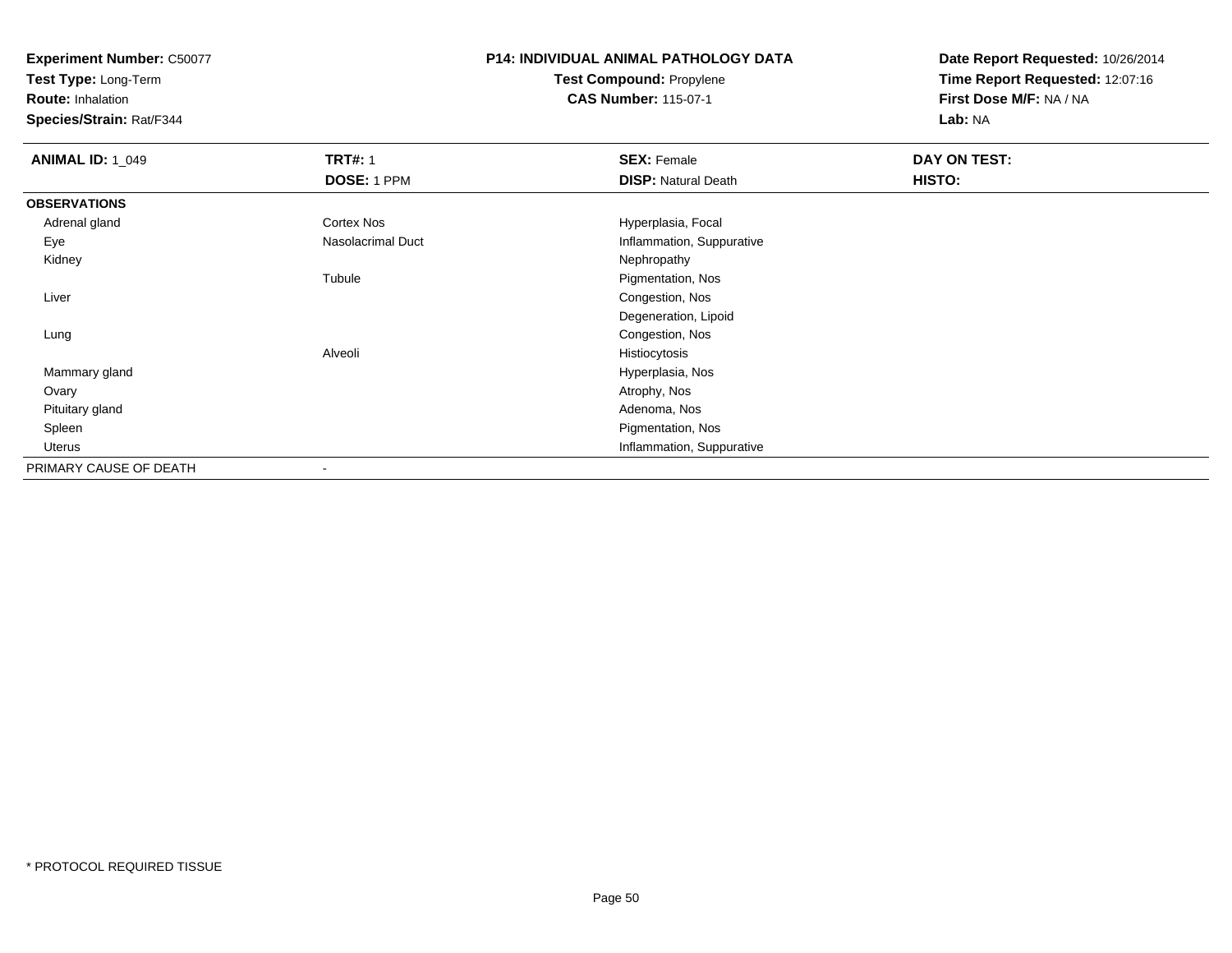**Test Type:** Long-Term

**Route:** Inhalation

**Species/Strain:** Rat/F344

#### **P14: INDIVIDUAL ANIMAL PATHOLOGY DATATest Compound:** Propylene

**CAS Number:** 115-07-1

| <b>ANIMAL ID: 1_050</b> | <b>TRT#: 1</b>             | <b>SEX: Female</b>          | DAY ON TEST: |
|-------------------------|----------------------------|-----------------------------|--------------|
|                         | DOSE: 1 PPM                | <b>DISP: Natural Death</b>  | HISTO:       |
| <b>OBSERVATIONS</b>     |                            |                             |              |
| Adrenal gland           | Cortex Nos                 | Degeneration, Lipoid        |              |
|                         | Cortex Nos                 | Hyperplasia, Focal          |              |
|                         | Cortex Nos                 | Necrosis, Nos               |              |
| Eye                     | <b>Nasolacrimal Duct</b>   | Inflammation, Suppurative   |              |
| Kidney                  | Tubule                     | Pigmentation, Nos           |              |
| Liver                   | Centrilobular              | Degeneration, Nos           |              |
|                         |                            | Leukemia, Mononuclear Cell  |              |
|                         |                            | Necrosis, Central           |              |
| Lung                    |                            | Inflammation, Interstitial  |              |
|                         |                            | Pigmentation, Nos           |              |
| Lymph node              |                            | Erythrophagocytosis         |              |
|                         |                            | Inflammation, Acute/Chronic |              |
| Mammary gland           |                            | Hyperplasia, Nos            |              |
| Nasal cavity            |                            | Inflammation, Suppurative   |              |
| Pituitary gland         |                            | Adenoma, Nos                |              |
| Unspecified             | <b>Thoracic Cavity Nos</b> | Lipoma                      |              |
| PRIMARY CAUSE OF DEATH  | ۰                          |                             |              |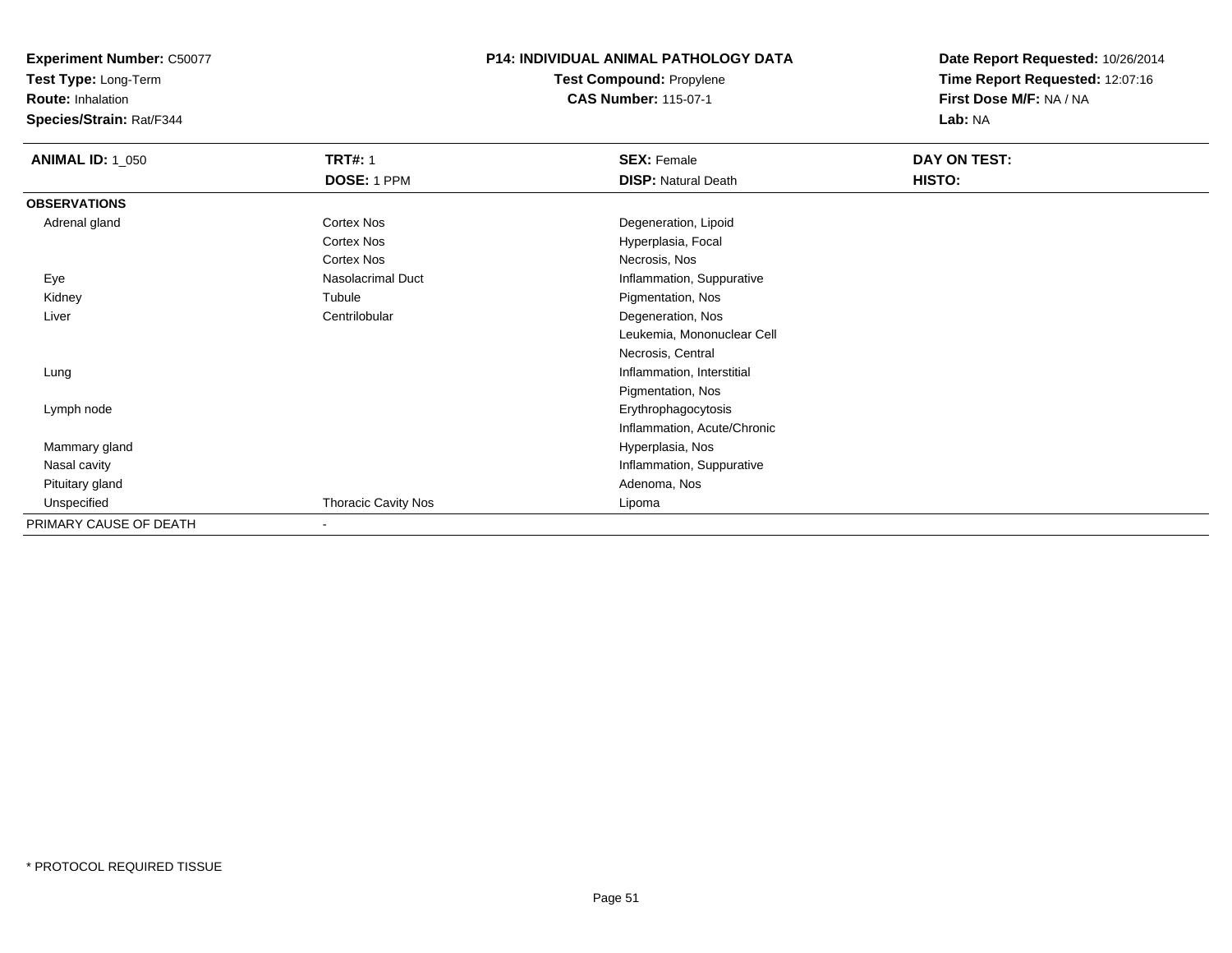**Test Type:** Long-Term

**Route:** Inhalation

**Species/Strain:** Rat/F344

# **P14: INDIVIDUAL ANIMAL PATHOLOGY DATATest Compound:** Propylene

**CAS Number:** 115-07-1

| <b>ANIMAL ID: 2 001</b> | TRT#: 2          | <b>SEX: Female</b>              | DAY ON TEST: |  |
|-------------------------|------------------|---------------------------------|--------------|--|
|                         | DOSE: 50 PPM     | <b>DISP: Terminal Sacrifice</b> | HISTO:       |  |
| <b>OBSERVATIONS</b>     |                  |                                 |              |  |
| Adrenal gland           |                  | Pheochromocytoma                |              |  |
| Kidney                  |                  | Nephropathy                     |              |  |
|                         | Tubule           | Pigmentation, Nos               |              |  |
| Liver                   |                  | Cytoplasmic Change, Basophilic  |              |  |
|                         | <b>Bile Duct</b> | Hyperplasia, Nos                |              |  |
| Lung                    |                  | Congestion, Nos                 |              |  |
| Mammary gland           |                  | Hyperplasia, Nos                |              |  |
| Ovary                   |                  | Cyst, Nos                       |              |  |
| Pituitary gland         |                  | Adenoma, Nos                    |              |  |
| Uterus                  | Endometrium      | Hyperplasia, Cystic             |              |  |
| PRIMARY CAUSE OF DEATH  | ۰                |                                 |              |  |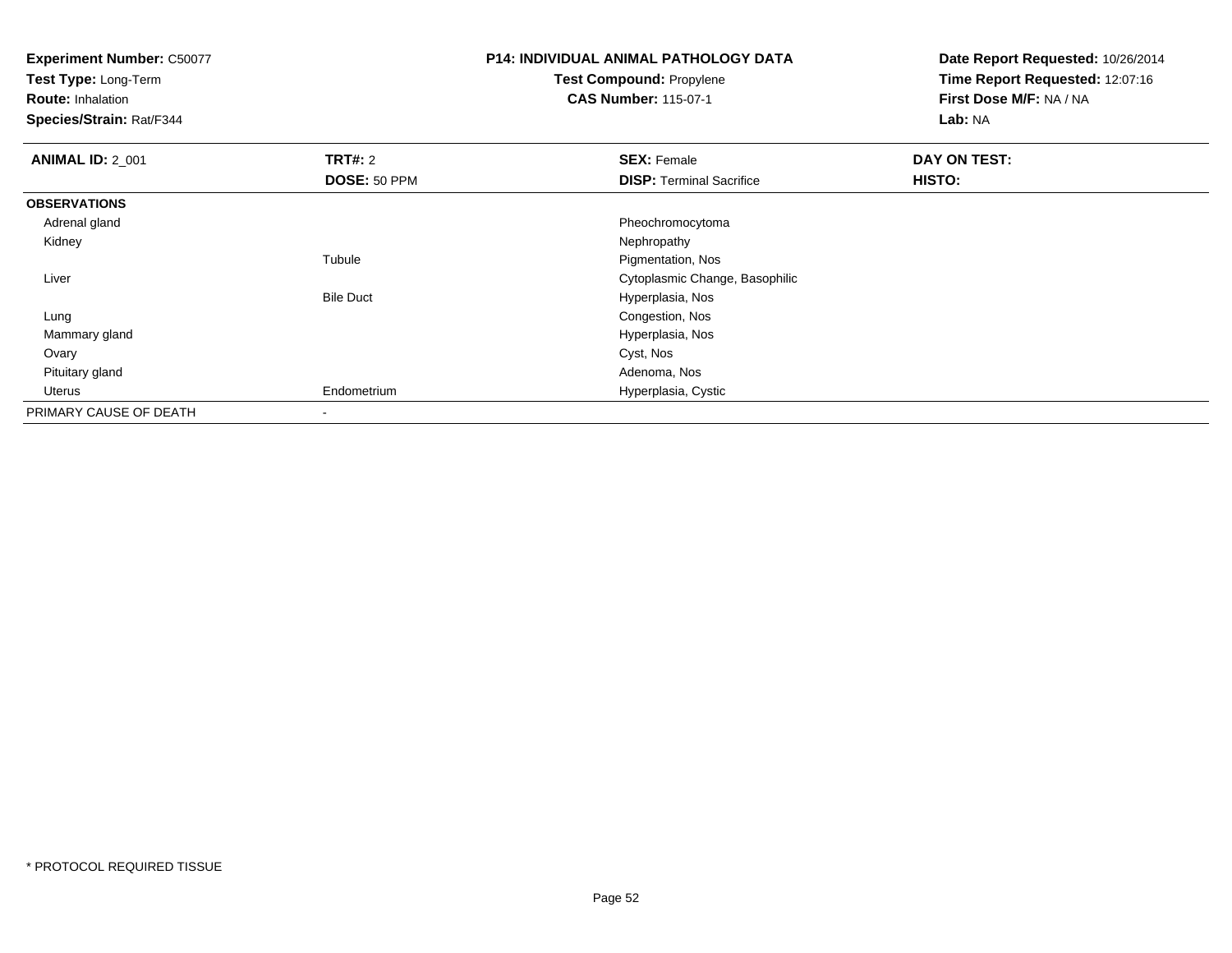| <b>Experiment Number: C50077</b><br>Test Type: Long-Term<br><b>Route: Inhalation</b><br>Species/Strain: Rat/F344 |                   | <b>P14: INDIVIDUAL ANIMAL PATHOLOGY DATA</b><br>Test Compound: Propylene<br><b>CAS Number: 115-07-1</b> | Date Report Requested: 10/26/2014<br>Time Report Requested: 12:07:16<br>First Dose M/F: NA / NA<br>Lab: NA |
|------------------------------------------------------------------------------------------------------------------|-------------------|---------------------------------------------------------------------------------------------------------|------------------------------------------------------------------------------------------------------------|
| <b>ANIMAL ID: 2 002</b>                                                                                          | <b>TRT#: 2</b>    | <b>SEX: Female</b>                                                                                      | DAY ON TEST:                                                                                               |
|                                                                                                                  | DOSE: 50 PPM      | <b>DISP: Natural Death</b>                                                                              | <b>HISTO:</b>                                                                                              |
| <b>OBSERVATIONS</b>                                                                                              |                   |                                                                                                         |                                                                                                            |
| Eye                                                                                                              | Nasolacrimal Duct | Inflammation, Suppurative                                                                               |                                                                                                            |
| Kidney                                                                                                           | Tubule            | Pigmentation, Nos                                                                                       |                                                                                                            |
| Liver                                                                                                            |                   | Cytoplasmic Change, Basophilic                                                                          |                                                                                                            |
| Lung                                                                                                             |                   | Congestion, Nos                                                                                         |                                                                                                            |
| Mammary gland                                                                                                    |                   | Fibroadenoma                                                                                            |                                                                                                            |
| Pituitary gland                                                                                                  |                   | Adenoma, Nos                                                                                            |                                                                                                            |
| Spleen                                                                                                           |                   | Pigmentation, Nos                                                                                       |                                                                                                            |
| Stomach                                                                                                          |                   | Ulcer, Nos                                                                                              |                                                                                                            |
| PRIMARY CAUSE OF DEATH                                                                                           | $\,$              |                                                                                                         |                                                                                                            |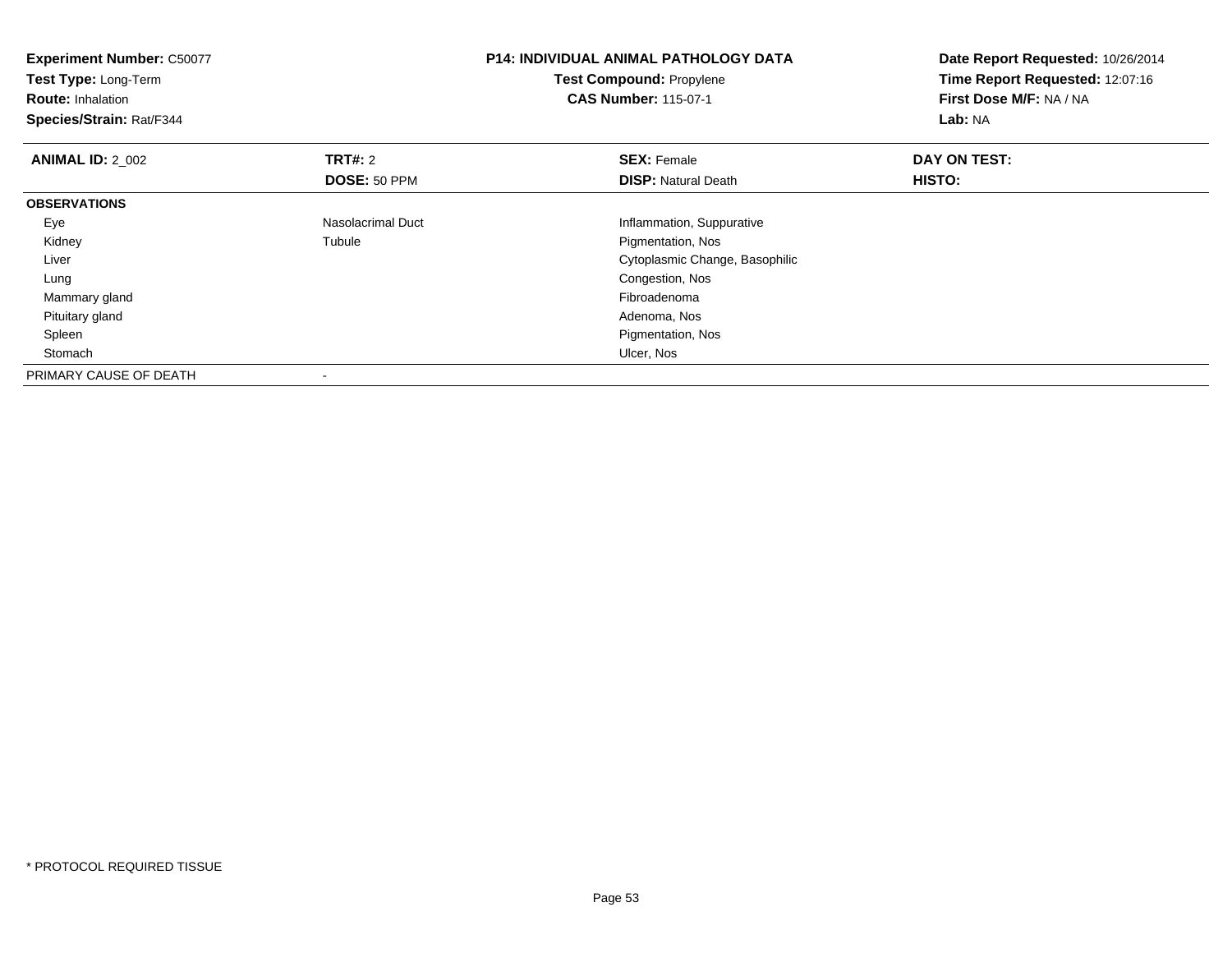**Test Type:** Long-Term

**Route:** Inhalation

**Species/Strain:** Rat/F344

# **P14: INDIVIDUAL ANIMAL PATHOLOGY DATATest Compound:** Propylene

**CAS Number:** 115-07-1

| <b>ANIMAL ID: 2_003</b> | <b>TRT#: 2</b>           | <b>SEX: Female</b>              | DAY ON TEST: |
|-------------------------|--------------------------|---------------------------------|--------------|
|                         | DOSE: 50 PPM             | <b>DISP:</b> Moribund Sacrifice | HISTO:       |
| <b>OBSERVATIONS</b>     |                          |                                 |              |
| <b>Brain</b>            |                          | Hemorrhage                      |              |
| Eye                     | Nasolacrimal Duct        | Inflammation, Suppurative       |              |
| Heart                   |                          | Fibrosis                        |              |
|                         |                          | Inflammation, Chronic           |              |
|                         | Cardiac Valve            | Inflammation, Nos               |              |
|                         | Cardiac Valve            | Thrombosis, Nos                 |              |
| Kidney                  |                          | Nephropathy                     |              |
|                         | Tubule                   | Pigmentation, Nos               |              |
| Larynx                  |                          | Inflammation, Suppurative       |              |
| Liver                   |                          | Degeneration, Nos               |              |
|                         | <b>Bile Duct</b>         | Hyperplasia, Nos                |              |
| Mammary gland           |                          | Hyperplasia, Nos                |              |
| Spleen                  |                          | Hemorrhage                      |              |
| Unspecified             | Multiple Organs Nos      | Leukemia, Mononuclear Cell      |              |
| Uterus                  | Endometrium              | Hyperplasia, Nos                |              |
| PRIMARY CAUSE OF DEATH  | $\overline{\phantom{a}}$ |                                 |              |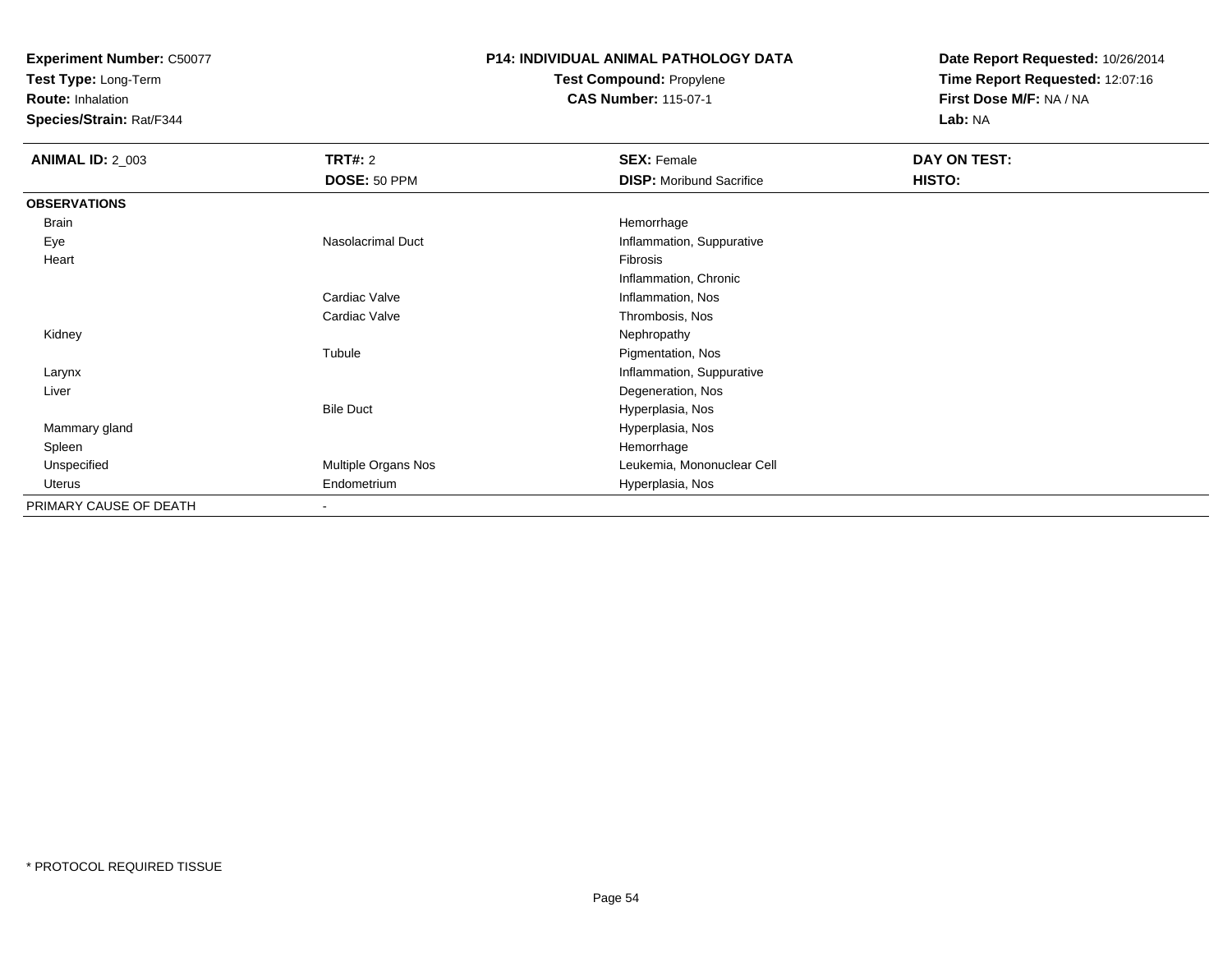**Test Type:** Long-Term

**Route:** Inhalation

**Species/Strain:** Rat/F344

# **P14: INDIVIDUAL ANIMAL PATHOLOGY DATATest Compound:** Propylene

**CAS Number:** 115-07-1

| <b>ANIMAL ID: 2_004</b> | <b>TRT#: 2</b>           | <b>SEX: Female</b>               | DAY ON TEST: |
|-------------------------|--------------------------|----------------------------------|--------------|
|                         | DOSE: 50 PPM             | <b>DISP: Terminal Sacrifice</b>  | HISTO:       |
| <b>OBSERVATIONS</b>     |                          |                                  |              |
| Kidney                  |                          | Nephropathy                      |              |
|                         | Tubule                   | Pigmentation, Nos                |              |
| Liver                   |                          | Cytoplasmic Change, Basophilic   |              |
|                         |                          | Degeneration, Lipoid             |              |
|                         | <b>Bile Duct</b>         | Hyperplasia, Nos                 |              |
| Mammary gland           |                          | Hyperplasia, Nos                 |              |
| Pancreas                |                          | Atrophy, Focal                   |              |
| Pituitary gland         |                          | Adenoma, Nos                     |              |
| Spleen                  |                          | Fibrosis, Focal                  |              |
| Unspecified             | Multiple Organs Nos      | Leukemia, Mononuclear Cell       |              |
| Uterus                  |                          | <b>Endometrial Stromal Polyp</b> |              |
| PRIMARY CAUSE OF DEATH  | $\overline{\phantom{a}}$ |                                  |              |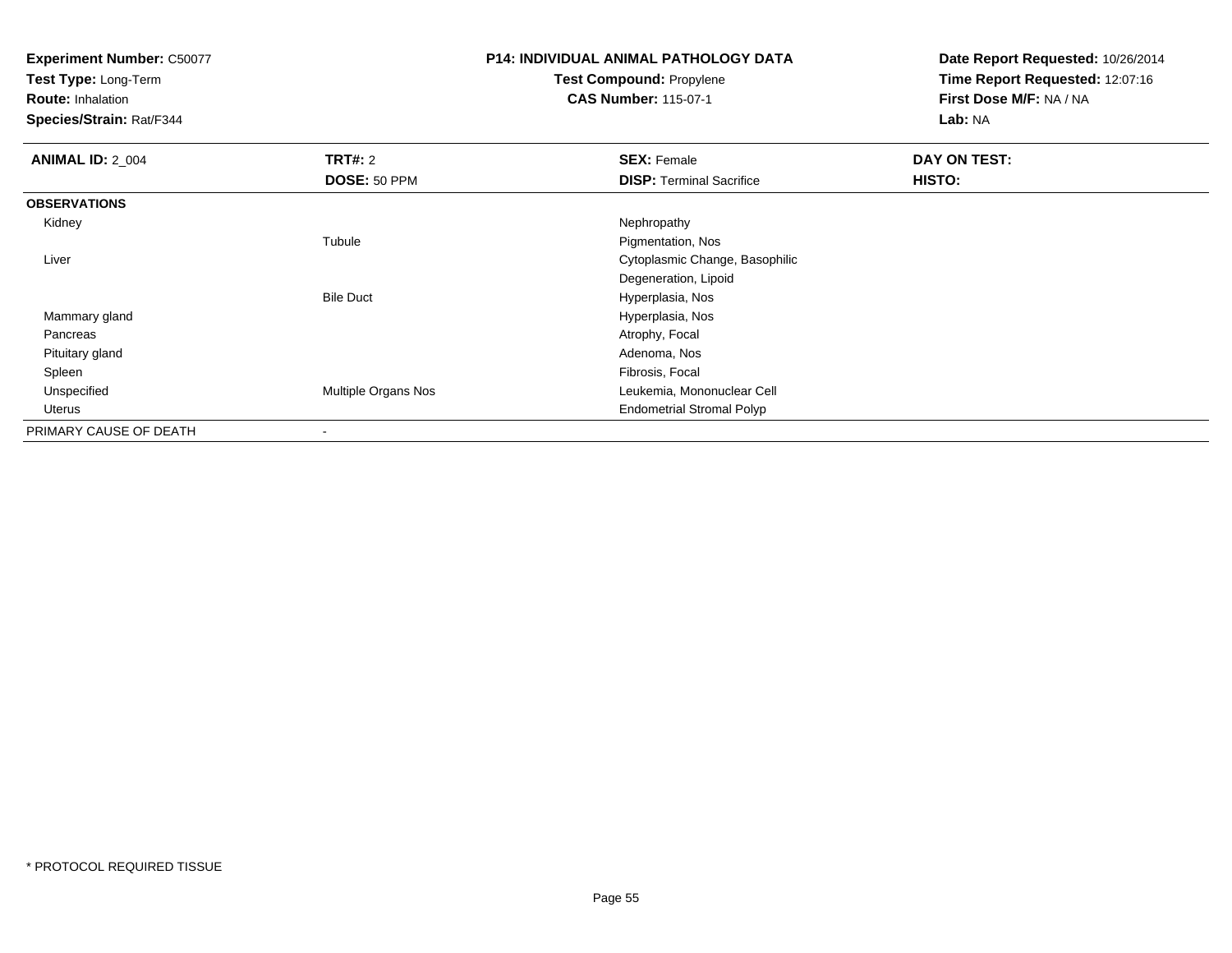| <b>Experiment Number: C50077</b><br>Test Type: Long-Term<br><b>Route: Inhalation</b><br>Species/Strain: Rat/F344 |                | <b>P14: INDIVIDUAL ANIMAL PATHOLOGY DATA</b><br>Test Compound: Propylene<br><b>CAS Number: 115-07-1</b> | Date Report Requested: 10/26/2014<br>Time Report Requested: 12:07:16<br>First Dose M/F: NA / NA<br><b>Lab: NA</b> |
|------------------------------------------------------------------------------------------------------------------|----------------|---------------------------------------------------------------------------------------------------------|-------------------------------------------------------------------------------------------------------------------|
| <b>ANIMAL ID: 2 006</b>                                                                                          | <b>TRT#: 2</b> | <b>SEX: Female</b>                                                                                      | DAY ON TEST:                                                                                                      |
|                                                                                                                  | DOSE: 50 PPM   | <b>DISP:</b> Terminal Sacrifice                                                                         | HISTO:                                                                                                            |
| <b>OBSERVATIONS</b>                                                                                              |                |                                                                                                         |                                                                                                                   |
| Kidney                                                                                                           |                | Nephropathy                                                                                             |                                                                                                                   |
|                                                                                                                  | Tubule         | Pigmentation, Nos                                                                                       |                                                                                                                   |
| Liver                                                                                                            |                | Cytoplasmic Change, Basophilic                                                                          |                                                                                                                   |
|                                                                                                                  |                | Necrosis, Focal                                                                                         |                                                                                                                   |
| Lung                                                                                                             |                | Hyperplasia, Alveolar Epithelium                                                                        |                                                                                                                   |
| Lymph node                                                                                                       |                | Hyperplasia, Nos                                                                                        |                                                                                                                   |
| Mammary gland                                                                                                    |                | Hyperplasia, Nos                                                                                        |                                                                                                                   |
| Pituitary gland                                                                                                  |                | Carcinoma, Nos                                                                                          |                                                                                                                   |
| PRIMARY CAUSE OF DEATH                                                                                           |                |                                                                                                         |                                                                                                                   |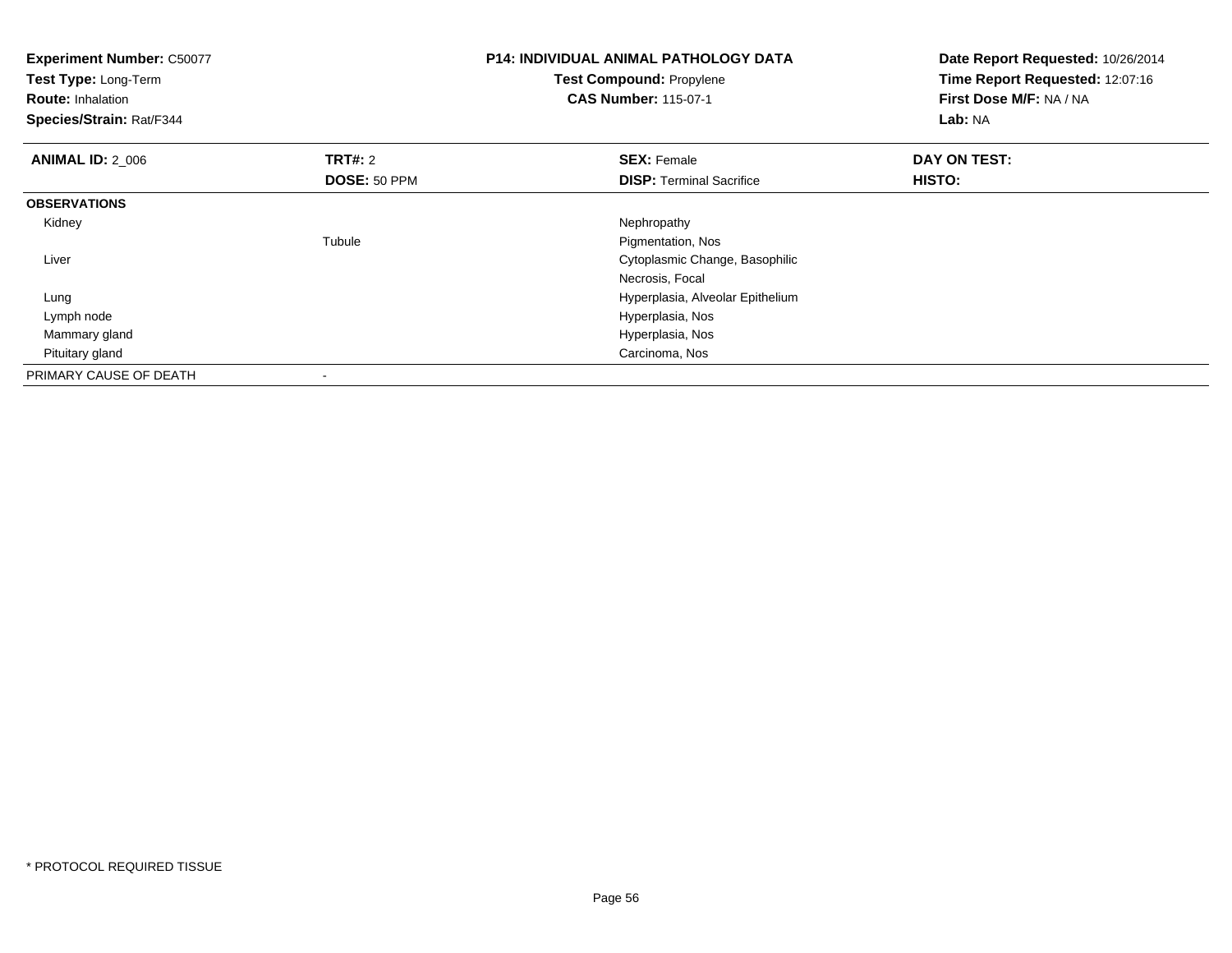**Test Type:** Long-Term

**Route:** Inhalation

**Species/Strain:** Rat/F344

# **P14: INDIVIDUAL ANIMAL PATHOLOGY DATATest Compound:** Propylene

**CAS Number:** 115-07-1

| <b>ANIMAL ID: 2_007</b> | <b>TRT#: 2</b> | <b>SEX: Female</b>               | DAY ON TEST: |  |
|-------------------------|----------------|----------------------------------|--------------|--|
|                         | DOSE: 50 PPM   | <b>DISP: Terminal Sacrifice</b>  | HISTO:       |  |
| <b>OBSERVATIONS</b>     |                |                                  |              |  |
| Adrenal gland           |                | Degeneration, Lipoid             |              |  |
| Kidney                  | Pelvis         | Mineralization                   |              |  |
|                         |                | Nephropathy                      |              |  |
|                         | Tubule         | Pigmentation, Nos                |              |  |
| Liver                   |                | Cytoplasmic Change, Basophilic   |              |  |
|                         |                | Degeneration, Lipoid             |              |  |
| Lung                    |                | Hyperplasia, Alveolar Epithelium |              |  |
|                         |                | Hyperplasia, Lymphoid            |              |  |
| Lymph node              |                | Hyperplasia, Nos                 |              |  |
| Mammary gland           |                | Hyperplasia, Nos                 |              |  |
| Pituitary gland         |                | Adenoma, Nos                     |              |  |
| PRIMARY CAUSE OF DEATH  | $\blacksquare$ |                                  |              |  |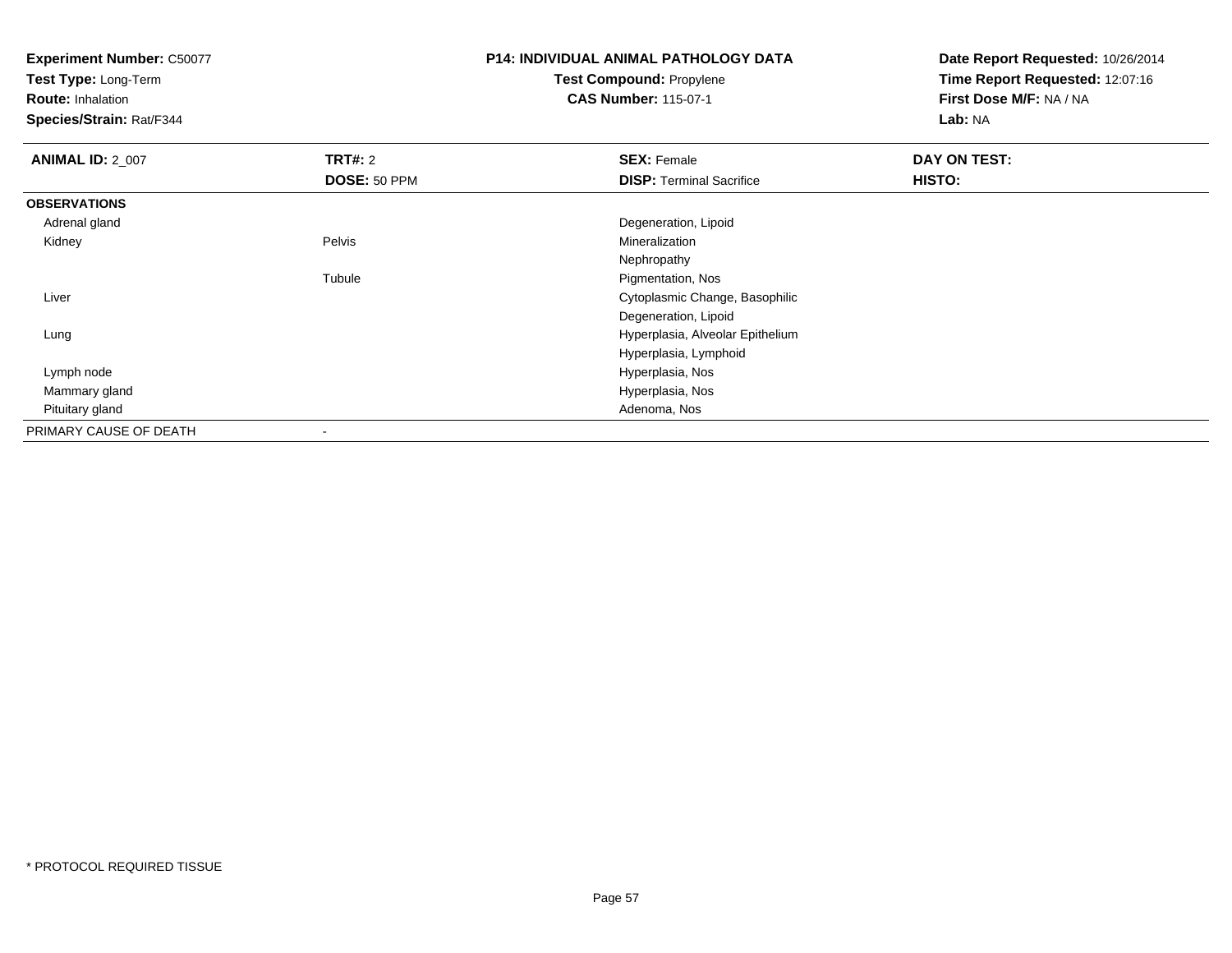**Test Type:** Long-Term

**Route:** Inhalation

**Species/Strain:** Rat/F344

# **P14: INDIVIDUAL ANIMAL PATHOLOGY DATATest Compound:** Propylene

**CAS Number:** 115-07-1

| <b>ANIMAL ID: 2_008</b> | <b>TRT#: 2</b>    | <b>SEX: Female</b>              | DAY ON TEST: |  |
|-------------------------|-------------------|---------------------------------|--------------|--|
|                         | DOSE: 50 PPM      | <b>DISP: Terminal Sacrifice</b> | HISTO:       |  |
| <b>OBSERVATIONS</b>     |                   |                                 |              |  |
| Adrenal gland           |                   | Degeneration, Lipoid            |              |  |
|                         | <b>Cortex Nos</b> | Hyperplasia, Focal              |              |  |
| Kidney                  |                   | Nephropathy                     |              |  |
|                         | Tubule            | Pigmentation, Nos               |              |  |
| Liver                   |                   | Cytoplasmic Change, Basophilic  |              |  |
| Mammary gland           |                   | Hyperplasia, Nos                |              |  |
| Nasal cavity            |                   | Hyperplasia, Epithelial         |              |  |
|                         |                   | Inflammation, Suppurative       |              |  |
|                         |                   | Metaplasia, Squamous            |              |  |
| Pituitary gland         |                   | Cyst, Nos                       |              |  |
| Unspecified             |                   | Trichoepithelioma               |              |  |
| PRIMARY CAUSE OF DEATH  |                   |                                 |              |  |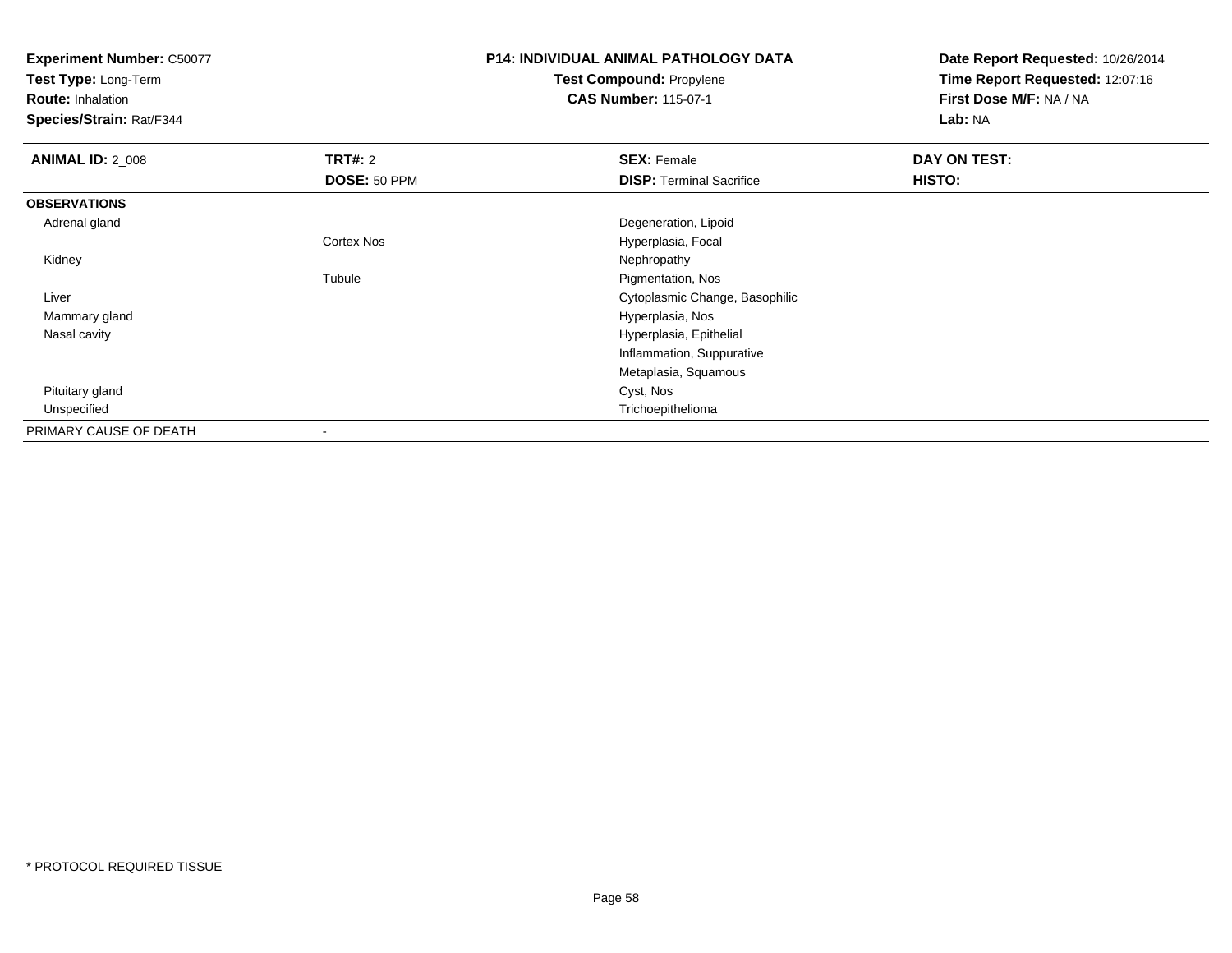**Test Type:** Long-Term

**Route:** Inhalation

**Species/Strain:** Rat/F344

# **P14: INDIVIDUAL ANIMAL PATHOLOGY DATATest Compound:** Propylene

**CAS Number:** 115-07-1

| <b>ANIMAL ID: 2 009</b> | TRT#: 2             | <b>SEX: Female</b>              | DAY ON TEST: |  |
|-------------------------|---------------------|---------------------------------|--------------|--|
|                         | DOSE: 50 PPM        | <b>DISP:</b> Terminal Sacrifice | HISTO:       |  |
| <b>OBSERVATIONS</b>     |                     |                                 |              |  |
| Heart                   |                     | Fibrosis                        |              |  |
| Kidney                  | Pelvis              | Mineralization                  |              |  |
|                         |                     | Nephropathy                     |              |  |
|                         | Tubule              | Pigmentation, Nos               |              |  |
| Larynx                  |                     | Inflammation, Suppurative       |              |  |
| Mammary gland           |                     | Hyperplasia, Nos                |              |  |
| Nasal cavity            |                     | Metaplasia, Squamous            |              |  |
| Pancreas                |                     | Atrophy, Focal                  |              |  |
| Stomach                 |                     | Hyperplasia, Epithelial         |              |  |
| Thyroid                 |                     | Hyperplasia, C Cell             |              |  |
| Unspecified             | Multiple Organs Nos | Leukemia, Mononuclear Cell      |              |  |
| PRIMARY CAUSE OF DEATH  | $\,$                |                                 |              |  |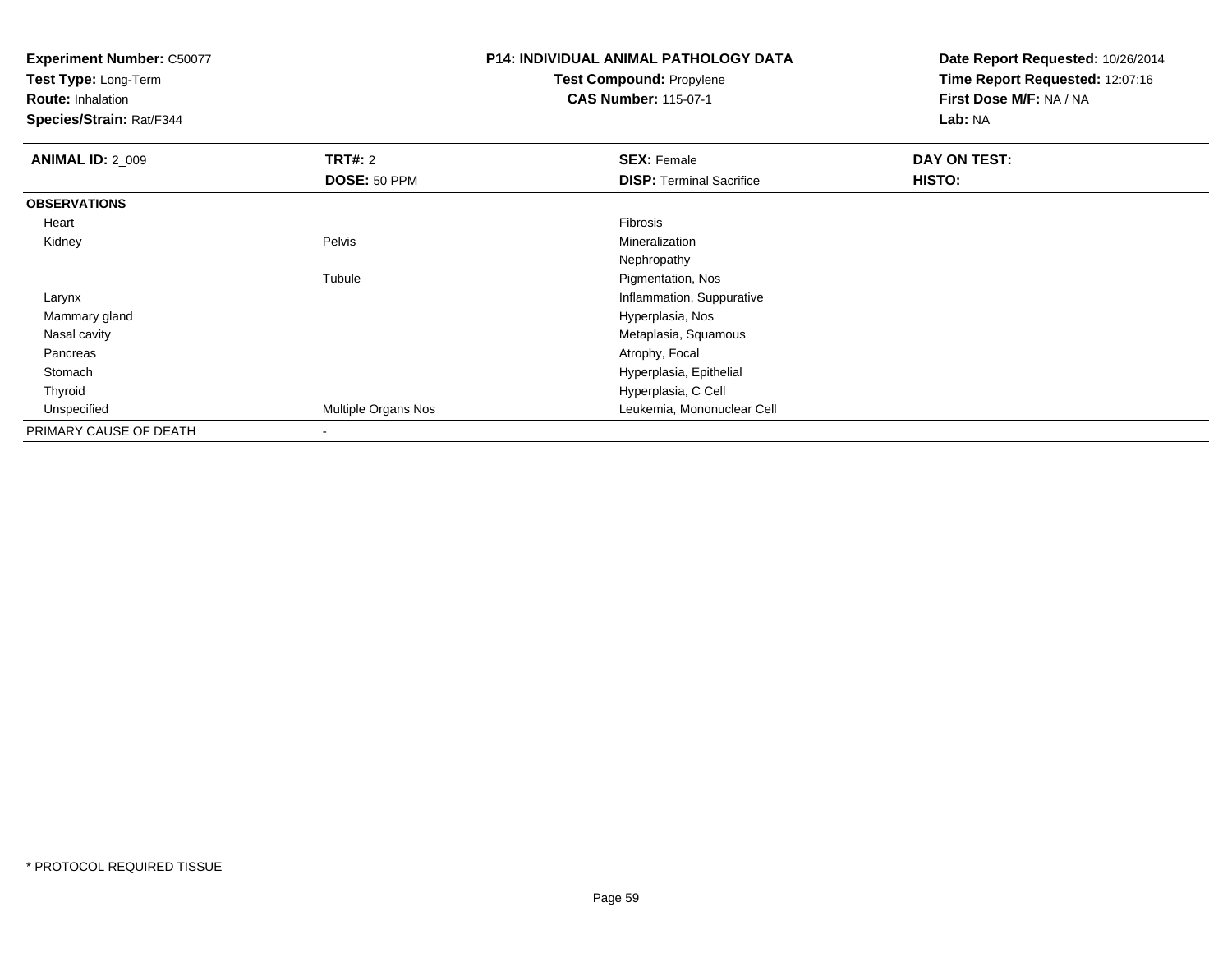**Test Type:** Long-Term

**Route:** Inhalation

**Species/Strain:** Rat/F344

# **P14: INDIVIDUAL ANIMAL PATHOLOGY DATATest Compound:** Propylene

**CAS Number:** 115-07-1

| <b>ANIMAL ID: 2_010</b> | <b>TRT#: 2</b>      | <b>SEX: Female</b>             | DAY ON TEST: |
|-------------------------|---------------------|--------------------------------|--------------|
|                         | DOSE: 50 PPM        | <b>DISP: Natural Death</b>     | HISTO:       |
| <b>OBSERVATIONS</b>     |                     |                                |              |
| Kidney                  |                     | Nephropathy                    |              |
|                         | Tubule              | Pigmentation, Nos              |              |
| Larynx                  |                     | Inflammation, Nos              |              |
| Liver                   |                     | Cytoplasmic Change, Basophilic |              |
|                         |                     | Degeneration, Nos              |              |
|                         |                     | Necrosis, Focal                |              |
| Lung                    |                     | Emphysema, Nos                 |              |
| Ovary                   |                     | Atrophy, Nos                   |              |
| Pituitary gland         |                     | Angiectasis                    |              |
|                         |                     | Pigmentation, Nos              |              |
| Unspecified             | Multiple Organs Nos | Leukemia, Mononuclear Cell     |              |
| PRIMARY CAUSE OF DEATH  | $\blacksquare$      |                                |              |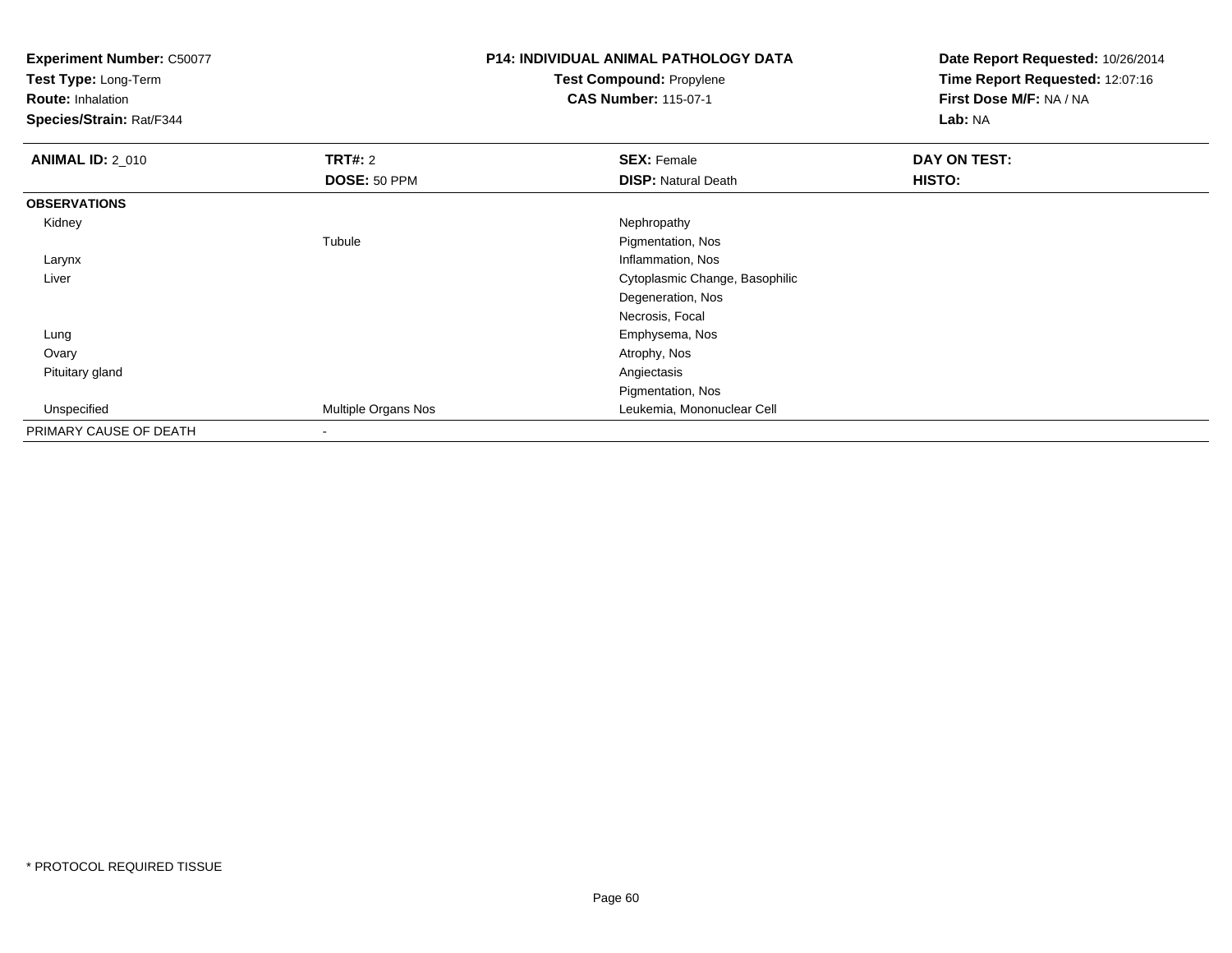**Test Type:** Long-Term

**Route:** Inhalation

**Species/Strain:** Rat/F344

# **P14: INDIVIDUAL ANIMAL PATHOLOGY DATATest Compound:** Propylene

**CAS Number:** 115-07-1

| <b>ANIMAL ID: 2_011</b> | <b>TRT#: 2</b>   | <b>SEX: Female</b>              | DAY ON TEST: |
|-------------------------|------------------|---------------------------------|--------------|
|                         | DOSE: 50 PPM     | <b>DISP: Terminal Sacrifice</b> | HISTO:       |
| <b>OBSERVATIONS</b>     |                  |                                 |              |
| Kidney                  |                  | Nephropathy                     |              |
|                         | Tubule           | Pigmentation, Nos               |              |
| Larynx                  |                  | Inflammation, Suppurative       |              |
| Liver                   |                  | Cytoplasmic Change, Basophilic  |              |
|                         |                  | Degeneration, Lipoid            |              |
|                         | <b>Bile Duct</b> | Hyperplasia, Nos                |              |
| Lung                    |                  | Congestion, Nos                 |              |
| Mammary gland           |                  | Hyperplasia, Nos                |              |
| Nasal cavity            |                  | Hyperplasia, Epithelial         |              |
|                         |                  | Inflammation, Nos               |              |
|                         |                  | Metaplasia, Squamous            |              |
| Pituitary gland         |                  | Adenoma, Nos                    |              |
| PRIMARY CAUSE OF DEATH  |                  |                                 |              |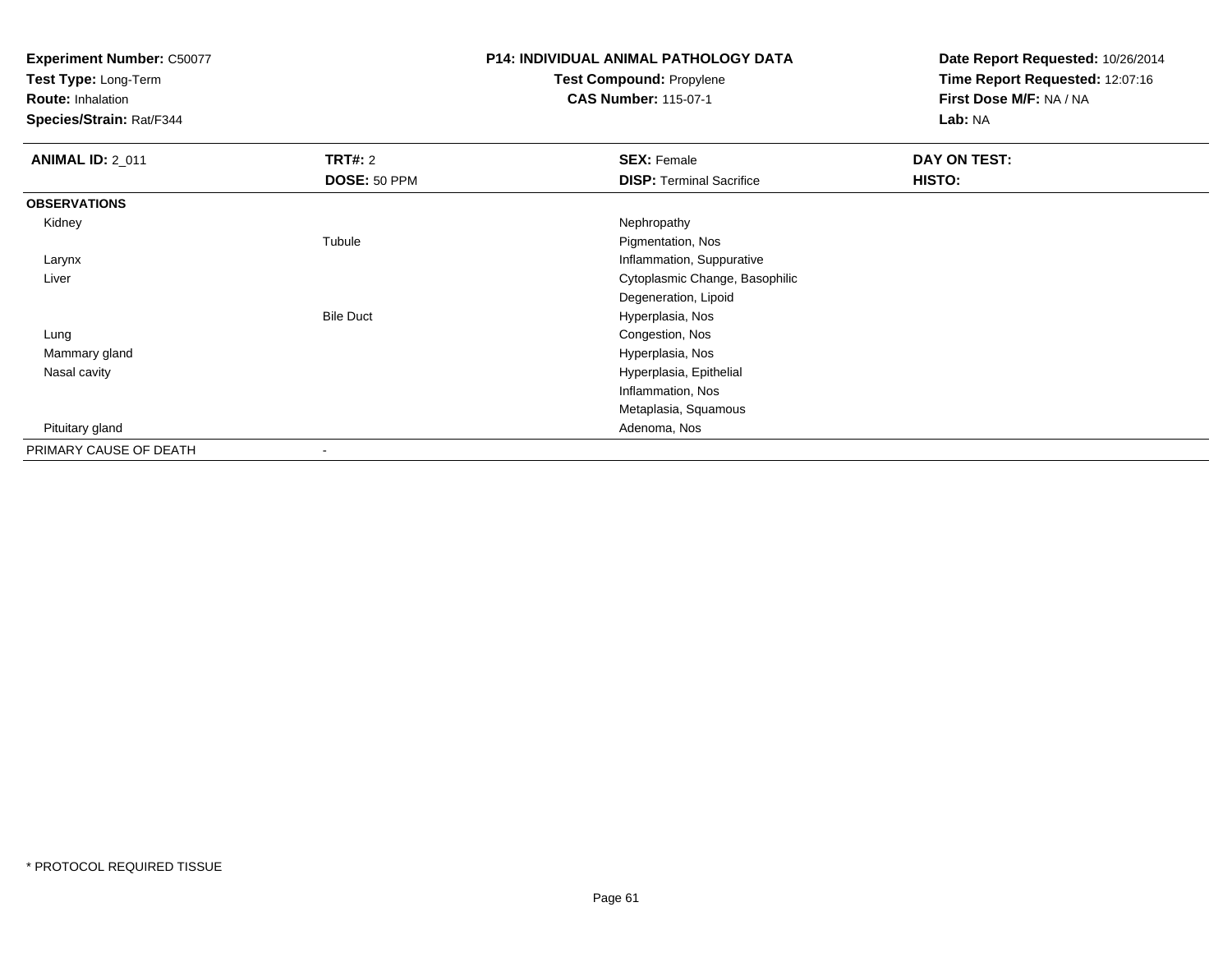| <b>Experiment Number: C50077</b><br>Test Type: Long-Term<br><b>Route: Inhalation</b><br>Species/Strain: Rat/F344 |                     | <b>P14: INDIVIDUAL ANIMAL PATHOLOGY DATA</b><br><b>Test Compound: Propylene</b><br><b>CAS Number: 115-07-1</b> | Date Report Requested: 10/26/2014<br>Time Report Requested: 12:07:16<br>First Dose M/F: NA / NA<br>Lab: NA |
|------------------------------------------------------------------------------------------------------------------|---------------------|----------------------------------------------------------------------------------------------------------------|------------------------------------------------------------------------------------------------------------|
| <b>ANIMAL ID: 2_012</b>                                                                                          | <b>TRT#: 2</b>      | <b>SEX: Female</b>                                                                                             | DAY ON TEST:                                                                                               |
|                                                                                                                  | DOSE: 50 PPM        | <b>DISP: Terminal Sacrifice</b>                                                                                | HISTO:                                                                                                     |
| <b>OBSERVATIONS</b>                                                                                              |                     |                                                                                                                |                                                                                                            |
| Intestine Large                                                                                                  | Colon               | Parasitism                                                                                                     |                                                                                                            |
| Kidney                                                                                                           |                     | Nephropathy                                                                                                    |                                                                                                            |
|                                                                                                                  | Tubule              | Pigmentation, Nos                                                                                              |                                                                                                            |
| Liver                                                                                                            |                     | Cytoplasmic Change, Basophilic                                                                                 |                                                                                                            |
| Lung                                                                                                             |                     | Congestion, Nos                                                                                                |                                                                                                            |
| Lymph node                                                                                                       |                     | Hyperplasia, Nos                                                                                               |                                                                                                            |
| Mammary gland                                                                                                    |                     | Fibroadenoma                                                                                                   |                                                                                                            |
| Pituitary gland                                                                                                  |                     | Angiectasis                                                                                                    |                                                                                                            |
| Unspecified                                                                                                      | Multiple Organs Nos | Leukemia, Mononuclear Cell                                                                                     |                                                                                                            |
| PRIMARY CAUSE OF DEATH                                                                                           |                     |                                                                                                                |                                                                                                            |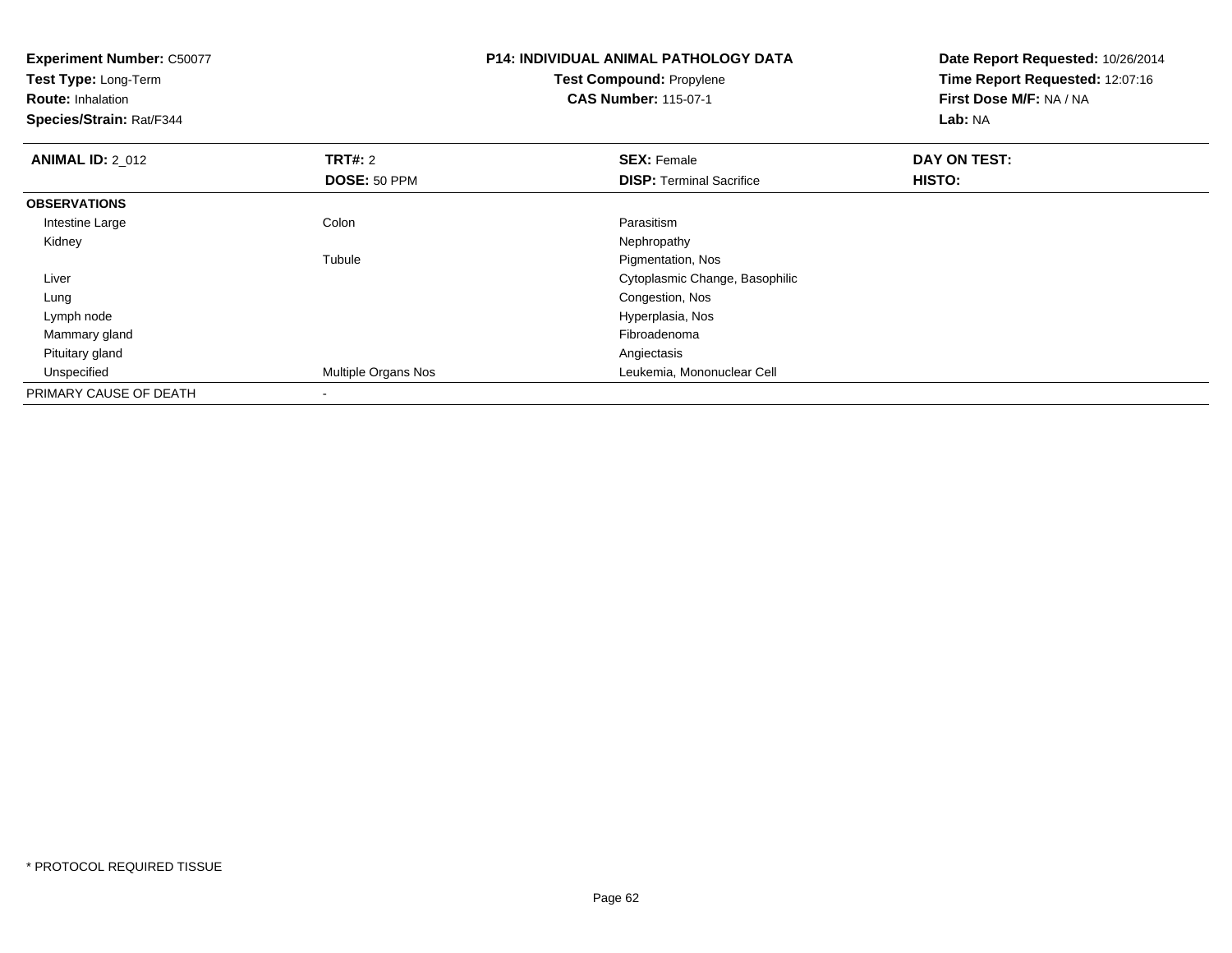**Test Type:** Long-Term

**Route:** Inhalation

**Species/Strain:** Rat/F344

#### **P14: INDIVIDUAL ANIMAL PATHOLOGY DATATest Compound:** Propylene

**CAS Number:** 115-07-1

| <b>ANIMAL ID: 2_013</b> | <b>TRT#: 2</b>           | <b>SEX: Female</b>              | DAY ON TEST: |  |
|-------------------------|--------------------------|---------------------------------|--------------|--|
|                         | DOSE: 50 PPM             | <b>DISP: Terminal Sacrifice</b> | HISTO:       |  |
| <b>OBSERVATIONS</b>     |                          |                                 |              |  |
| Adrenal gland           |                          | Degeneration, Lipoid            |              |  |
| Kidney                  | Pelvis                   | Mineralization                  |              |  |
|                         |                          | Nephropathy                     |              |  |
|                         | Tubule                   | Pigmentation, Nos               |              |  |
| Liver                   |                          | Cytoplasmic Change, Basophilic  |              |  |
|                         |                          | Regeneration, Nos               |              |  |
| Lymph node              |                          | Hyperplasia, Nos                |              |  |
| Mammary gland           |                          | Fibroadenoma                    |              |  |
|                         |                          | Hyperplasia, Nos                |              |  |
| Nasal cavity            |                          | Metaplasia, Squamous            |              |  |
| Ovary                   |                          | Atrophy, Nos                    |              |  |
| Pituitary gland         |                          | Angiectasis                     |              |  |
|                         |                          | Cyst, Nos                       |              |  |
| Salivary gland          |                          | Atrophy, Nos                    |              |  |
| Thyroid                 |                          | C-Cell Adenoma                  |              |  |
| Unspecified             | Multiple Organs Nos      | Leukemia, Mononuclear Cell      |              |  |
| Uterus                  | Endometrium              | Hyperplasia, Cystic             |              |  |
| PRIMARY CAUSE OF DEATH  | $\overline{\phantom{a}}$ |                                 |              |  |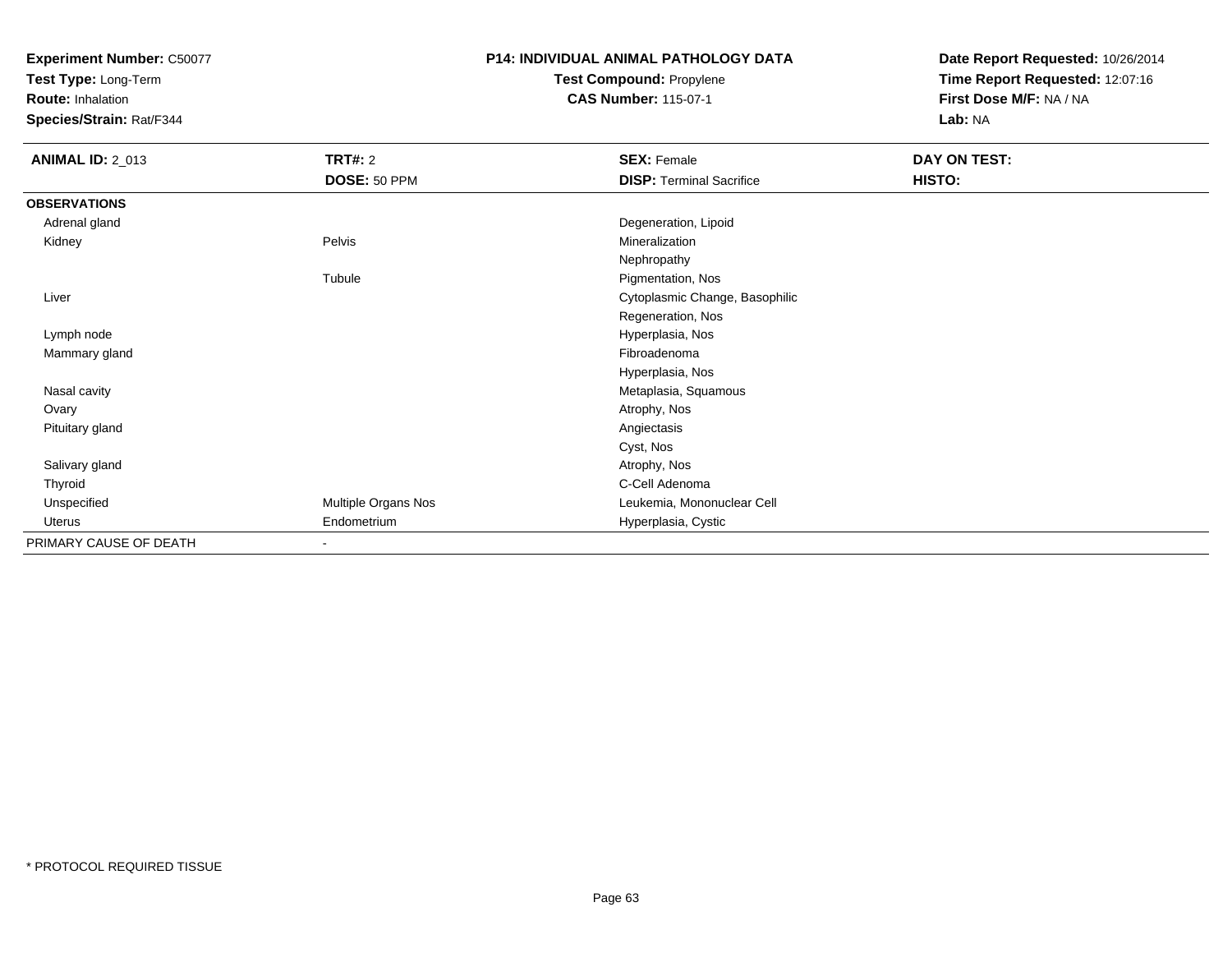| <b>Experiment Number: C50077</b><br>Test Type: Long-Term<br><b>Route: Inhalation</b><br>Species/Strain: Rat/F344 |                | <b>P14: INDIVIDUAL ANIMAL PATHOLOGY DATA</b><br>Test Compound: Propylene<br><b>CAS Number: 115-07-1</b> | Date Report Requested: 10/26/2014<br>Time Report Requested: 12:07:16<br>First Dose M/F: NA / NA<br>Lab: NA |
|------------------------------------------------------------------------------------------------------------------|----------------|---------------------------------------------------------------------------------------------------------|------------------------------------------------------------------------------------------------------------|
| <b>ANIMAL ID: 2 014</b>                                                                                          | <b>TRT#:</b> 2 | <b>SEX: Female</b>                                                                                      | DAY ON TEST:                                                                                               |
|                                                                                                                  | DOSE: 50 PPM   | <b>DISP:</b> Terminal Sacrifice                                                                         | <b>HISTO:</b>                                                                                              |
| <b>OBSERVATIONS</b>                                                                                              |                |                                                                                                         |                                                                                                            |
| Adrenal gland                                                                                                    | Cortex Nos     | Hyperplasia, Focal                                                                                      |                                                                                                            |
|                                                                                                                  | Medulla        | Hyperplasia, Nos                                                                                        |                                                                                                            |
| Heart                                                                                                            |                | Degeneration, Nos                                                                                       |                                                                                                            |
| Kidney                                                                                                           |                | Nephropathy                                                                                             |                                                                                                            |
|                                                                                                                  | Tubule         | Pigmentation, Nos                                                                                       |                                                                                                            |
| Lymph node                                                                                                       |                | Hyperplasia, Nos                                                                                        |                                                                                                            |
| Pituitary gland                                                                                                  |                | Adenoma, Nos                                                                                            |                                                                                                            |
| PRIMARY CAUSE OF DEATH                                                                                           |                |                                                                                                         |                                                                                                            |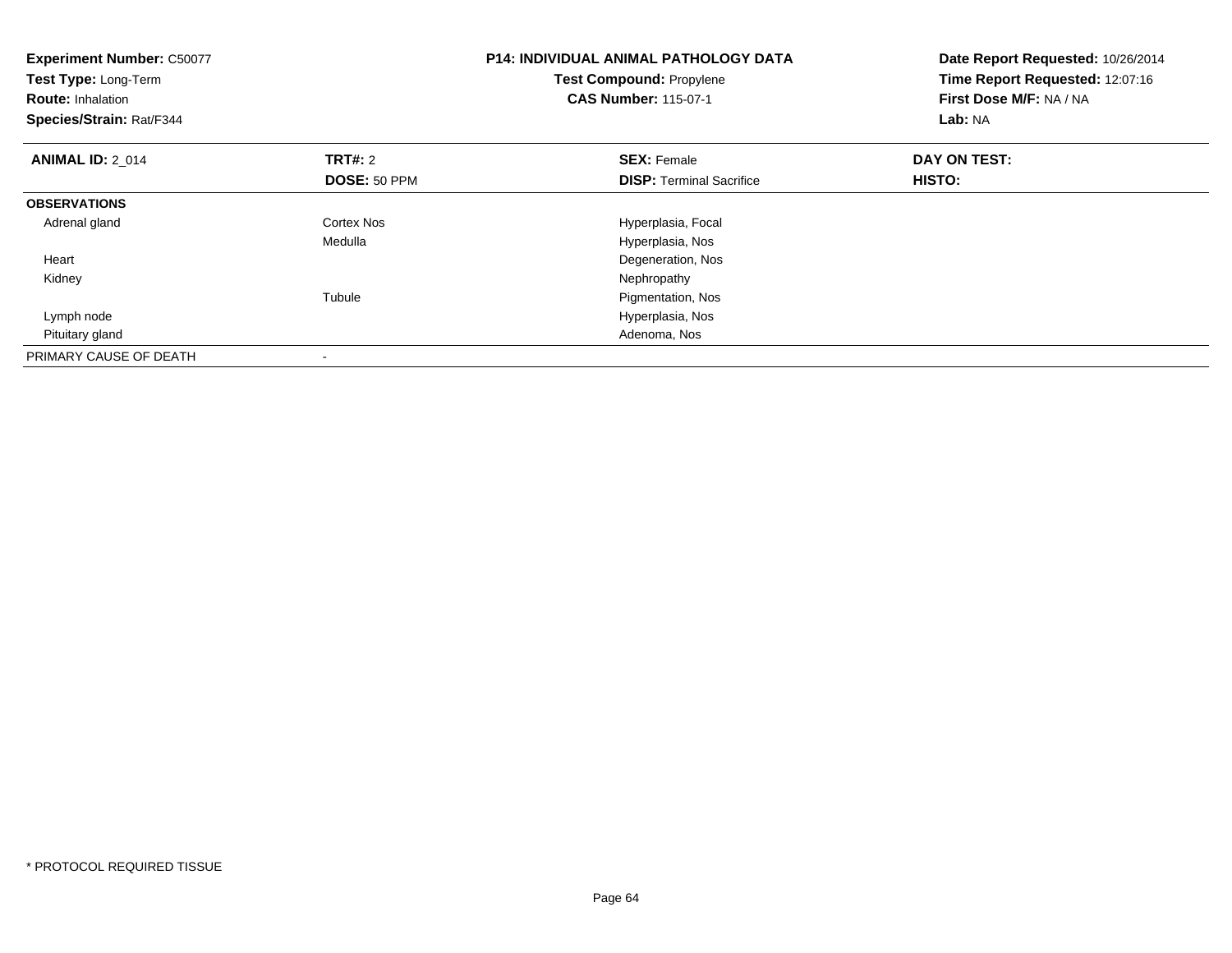**Test Type:** Long-Term

**Route:** Inhalation

**Species/Strain:** Rat/F344

# **P14: INDIVIDUAL ANIMAL PATHOLOGY DATATest Compound:** Propylene

**CAS Number:** 115-07-1

| <b>ANIMAL ID: 2_015</b> | <b>TRT#: 2</b> | <b>SEX: Female</b>              | DAY ON TEST: |  |
|-------------------------|----------------|---------------------------------|--------------|--|
|                         | DOSE: 50 PPM   | <b>DISP: Terminal Sacrifice</b> | HISTO:       |  |
| <b>OBSERVATIONS</b>     |                |                                 |              |  |
| Adrenal gland           |                | Degeneration, Lipoid            |              |  |
|                         | Cortex Nos     | Hyperplasia, Focal              |              |  |
| Kidney                  | Pelvis         | Mineralization                  |              |  |
|                         |                | Nephropathy                     |              |  |
|                         | Tubule         | Pigmentation, Nos               |              |  |
| Larynx                  |                | Inflammation, Suppurative       |              |  |
| Liver                   |                | Necrosis, Focal                 |              |  |
| Mammary gland           |                | Fibroadenoma                    |              |  |
|                         |                | Hyperplasia, Nos                |              |  |
| Nasal cavity            |                | Inflammation, Nos               |              |  |
| Ovary                   |                | Atrophy, Nos                    |              |  |
| Pituitary gland         |                | Adenoma, Nos                    |              |  |
| Uterus                  | Endometrium    | Hyperplasia, Cystic             |              |  |
| PRIMARY CAUSE OF DEATH  |                |                                 |              |  |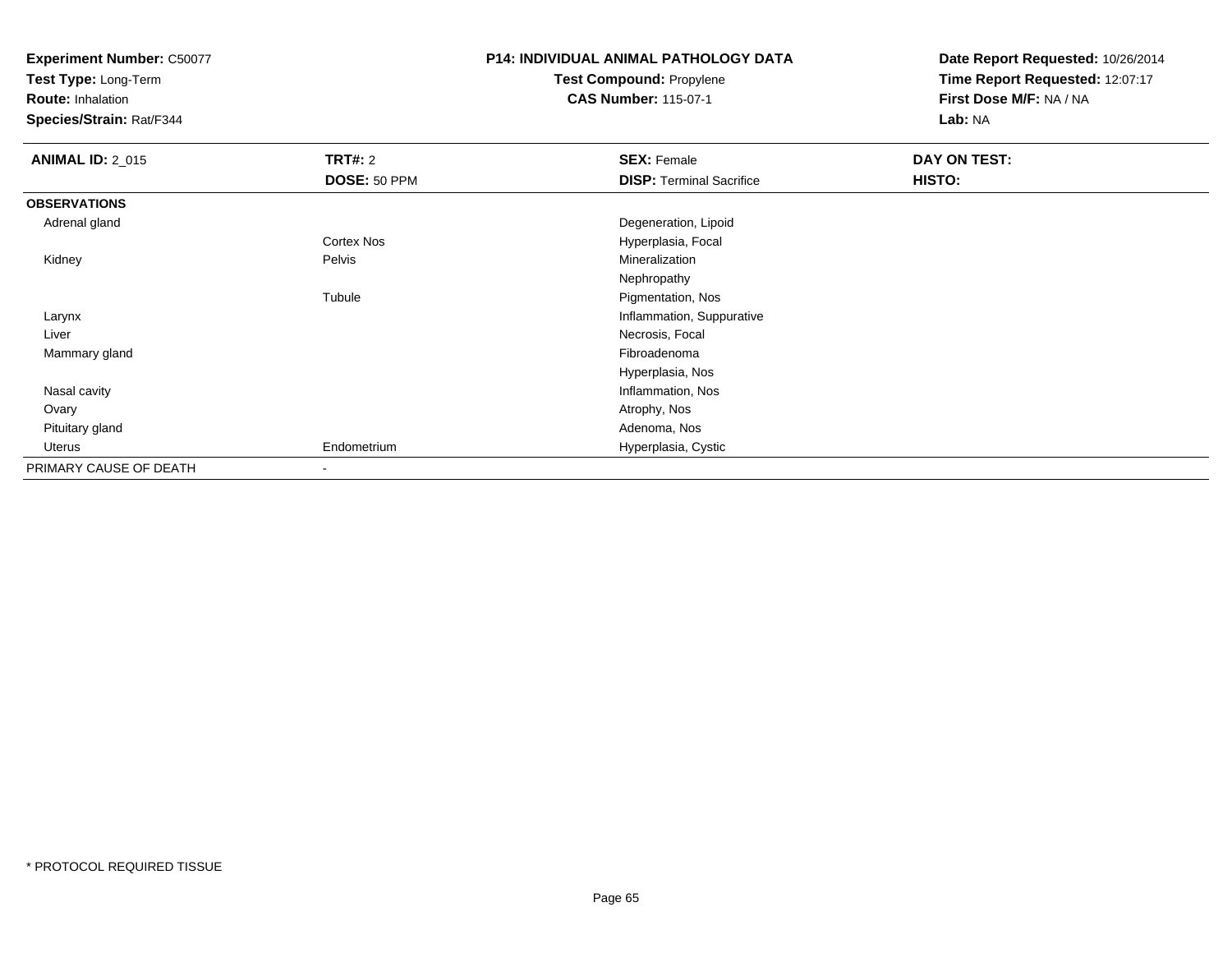| <b>Experiment Number: C50077</b><br>Test Type: Long-Term<br><b>Route: Inhalation</b><br>Species/Strain: Rat/F344 |                         | <b>P14: INDIVIDUAL ANIMAL PATHOLOGY DATA</b><br><b>Test Compound: Propylene</b><br><b>CAS Number: 115-07-1</b> | Date Report Requested: 10/26/2014<br>Time Report Requested: 12:07:17<br>First Dose M/F: NA / NA<br>Lab: NA |
|------------------------------------------------------------------------------------------------------------------|-------------------------|----------------------------------------------------------------------------------------------------------------|------------------------------------------------------------------------------------------------------------|
| <b>ANIMAL ID: 2 016</b>                                                                                          | TRT#: 2<br>DOSE: 50 PPM | <b>SEX: Female</b><br><b>DISP: Natural Death</b>                                                               | DAY ON TEST:<br>HISTO:                                                                                     |
| <b>OBSERVATIONS</b>                                                                                              |                         |                                                                                                                |                                                                                                            |
| Heart                                                                                                            |                         | Fibrosis                                                                                                       |                                                                                                            |
| Mammary gland                                                                                                    |                         | Hyperplasia, Nos                                                                                               |                                                                                                            |
| Pituitary gland                                                                                                  |                         | Hemorrhage                                                                                                     |                                                                                                            |
| PRIMARY CAUSE OF DEATH                                                                                           |                         |                                                                                                                |                                                                                                            |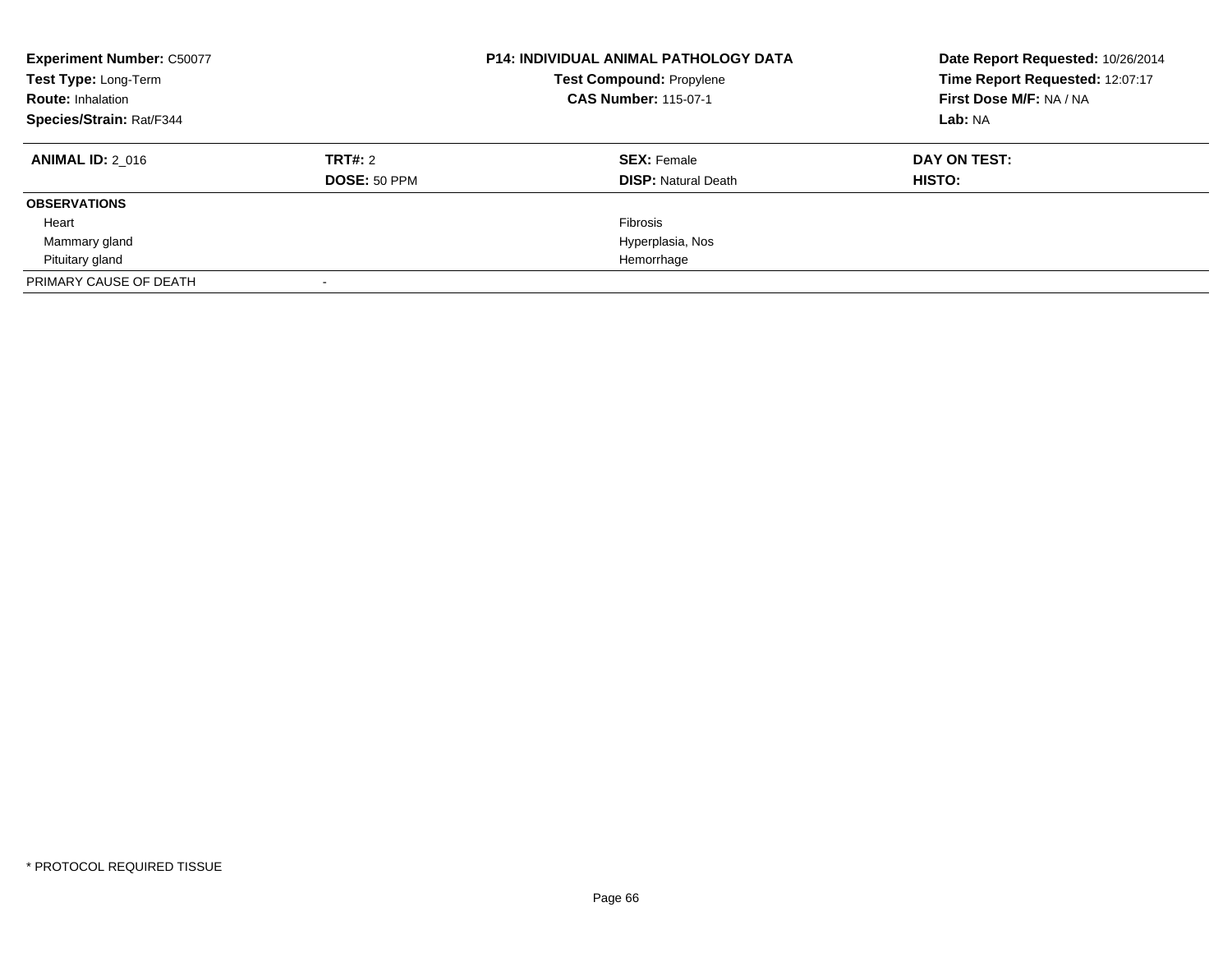**Test Type:** Long-Term

**Route:** Inhalation

**Species/Strain:** Rat/F344

#### **P14: INDIVIDUAL ANIMAL PATHOLOGY DATATest Compound:** Propylene**CAS Number:** 115-07-1

| <b>ANIMAL ID: 2_017</b> | <b>TRT#: 2</b>           | <b>SEX: Female</b>              | DAY ON TEST: |  |
|-------------------------|--------------------------|---------------------------------|--------------|--|
|                         | DOSE: 50 PPM             | <b>DISP:</b> Moribund Sacrifice | HISTO:       |  |
| <b>OBSERVATIONS</b>     |                          |                                 |              |  |
| Eye                     | Nasolacrimal Duct        | Inflammation, Suppurative       |              |  |
| Intestine Large         | Colon                    | Parasitism                      |              |  |
| Kidney                  | Tubule                   | Pigmentation, Nos               |              |  |
| Liver                   |                          | Cytoplasmic Change, Basophilic  |              |  |
|                         |                          | Leukocytosis, Nos               |              |  |
| Lung                    |                          | Fibrosarcoma, Metastatic        |              |  |
|                         |                          | Hemorrhage                      |              |  |
|                         |                          | Inflammation, Interstitial      |              |  |
| Mammary gland           |                          | Fibroadenoma                    |              |  |
| Nasal cavity            |                          | Inflammation, Suppurative       |              |  |
| Spleen                  |                          | Hematopoiesis                   |              |  |
| Thyroid                 |                          | Hyperplasia, C Cell             |              |  |
| Unspecified             | Head                     | Fibrosarcoma                    |              |  |
| PRIMARY CAUSE OF DEATH  | $\overline{\phantom{a}}$ |                                 |              |  |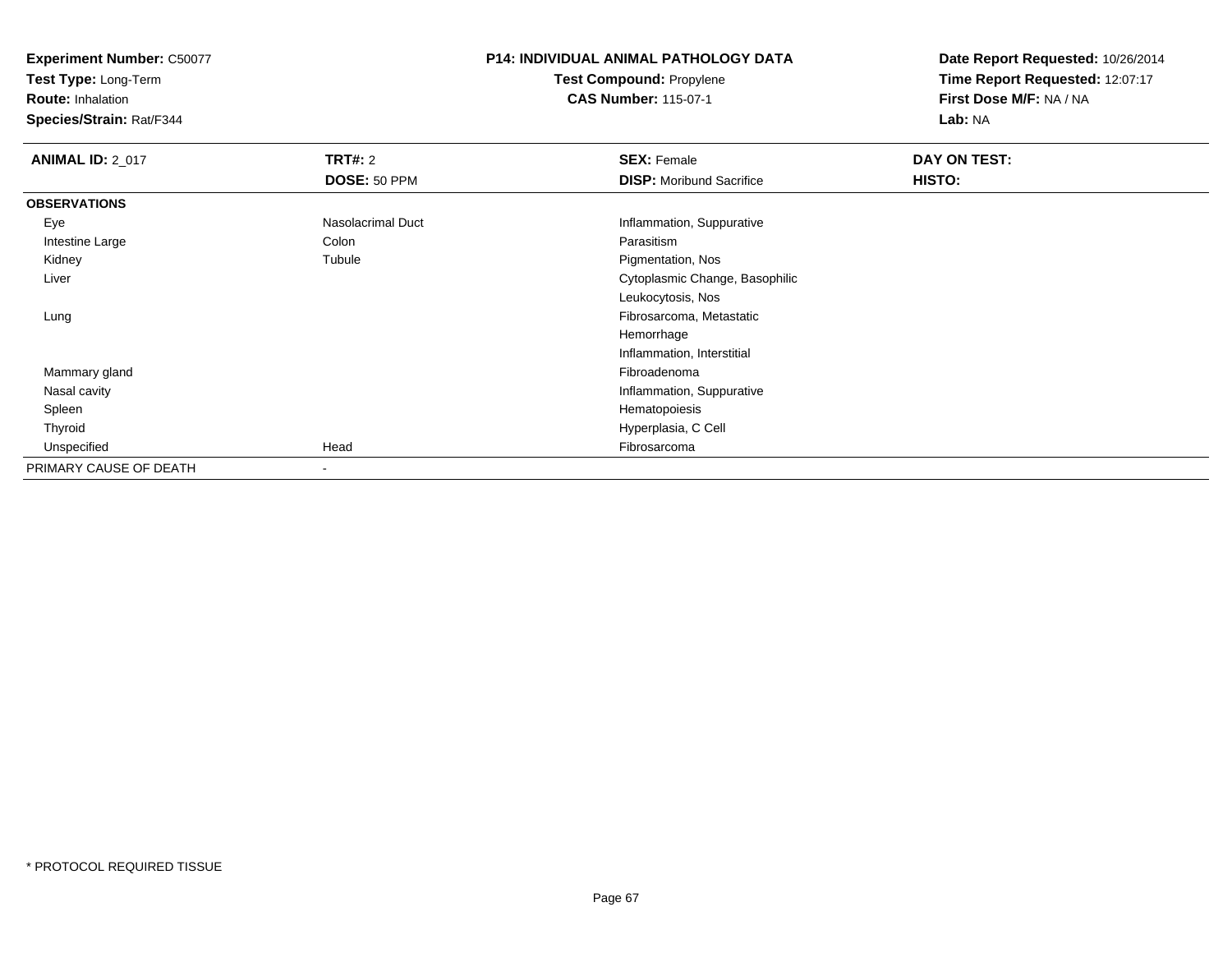| <b>Experiment Number: C50077</b><br>Test Type: Long-Term<br><b>Route: Inhalation</b><br>Species/Strain: Rat/F344 |                | <b>P14: INDIVIDUAL ANIMAL PATHOLOGY DATA</b><br>Test Compound: Propylene<br><b>CAS Number: 115-07-1</b> | Date Report Requested: 10/26/2014<br>Time Report Requested: 12:07:17<br>First Dose M/F: NA / NA<br>Lab: NA |
|------------------------------------------------------------------------------------------------------------------|----------------|---------------------------------------------------------------------------------------------------------|------------------------------------------------------------------------------------------------------------|
| <b>ANIMAL ID: 2 018</b>                                                                                          | <b>TRT#: 2</b> | <b>SEX: Female</b>                                                                                      | DAY ON TEST:                                                                                               |
|                                                                                                                  | DOSE: 50 PPM   | <b>DISP:</b> Terminal Sacrifice                                                                         | <b>HISTO:</b>                                                                                              |
| <b>OBSERVATIONS</b>                                                                                              |                |                                                                                                         |                                                                                                            |
| Heart                                                                                                            |                | <b>Fibrosis</b>                                                                                         |                                                                                                            |
| Kidney                                                                                                           |                | Nephropathy                                                                                             |                                                                                                            |
|                                                                                                                  | Tubule         | Pigmentation, Nos                                                                                       |                                                                                                            |
| Liver                                                                                                            |                | Cytoplasmic Change, Basophilic                                                                          |                                                                                                            |
| Mammary gland                                                                                                    |                | Hyperplasia, Nos                                                                                        |                                                                                                            |
| Nasal cavity                                                                                                     |                | Metaplasia, Squamous                                                                                    |                                                                                                            |
| Ovary                                                                                                            |                | Cyst, Nos                                                                                               |                                                                                                            |
| Stomach                                                                                                          |                | Hyperplasia, Epithelial                                                                                 |                                                                                                            |
| PRIMARY CAUSE OF DEATH                                                                                           |                |                                                                                                         |                                                                                                            |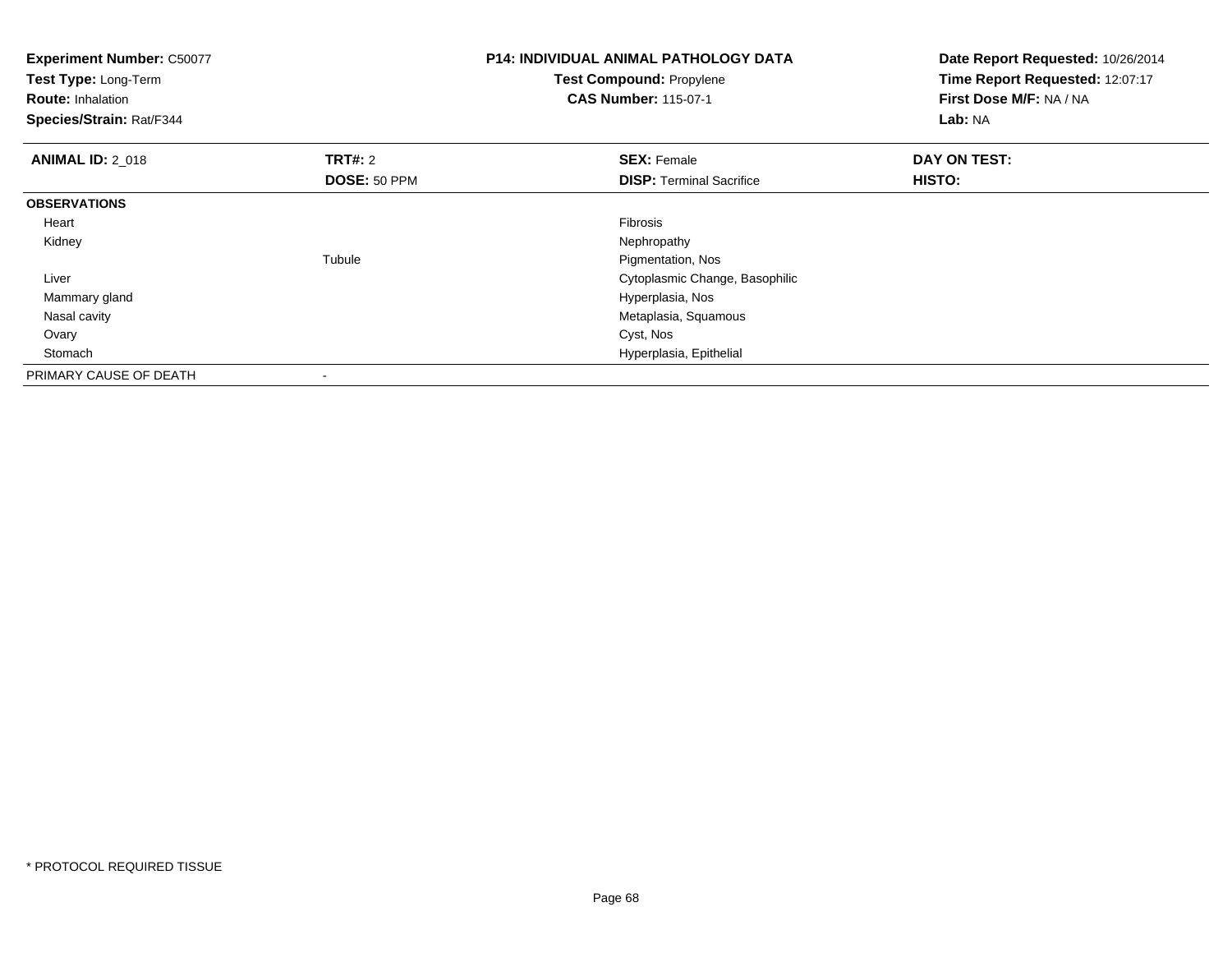| <b>Experiment Number: C50077</b><br>Test Type: Long-Term<br><b>Route: Inhalation</b><br>Species/Strain: Rat/F344 |                | <b>P14: INDIVIDUAL ANIMAL PATHOLOGY DATA</b><br><b>Test Compound: Propylene</b><br><b>CAS Number: 115-07-1</b> | Date Report Requested: 10/26/2014<br>Time Report Requested: 12:07:17<br>First Dose M/F: NA / NA<br>Lab: NA |
|------------------------------------------------------------------------------------------------------------------|----------------|----------------------------------------------------------------------------------------------------------------|------------------------------------------------------------------------------------------------------------|
| <b>ANIMAL ID: 2 019</b>                                                                                          | <b>TRT#: 2</b> | <b>SEX: Female</b>                                                                                             | DAY ON TEST:                                                                                               |
|                                                                                                                  | DOSE: 50 PPM   | <b>DISP:</b> Terminal Sacrifice                                                                                | HISTO:                                                                                                     |
| <b>OBSERVATIONS</b>                                                                                              |                |                                                                                                                |                                                                                                            |
| Adrenal gland                                                                                                    |                | Degeneration, Lipoid                                                                                           |                                                                                                            |
| Heart                                                                                                            |                | Fibrosis                                                                                                       |                                                                                                            |
| Kidney                                                                                                           |                | Nephropathy                                                                                                    |                                                                                                            |
|                                                                                                                  | Tubule         | Pigmentation, Nos                                                                                              |                                                                                                            |
| Liver                                                                                                            |                | Cytoplasmic Change, Basophilic                                                                                 |                                                                                                            |
|                                                                                                                  |                | Degeneration, Lipoid                                                                                           |                                                                                                            |
| Mammary gland                                                                                                    |                | Fibroadenoma                                                                                                   |                                                                                                            |
| PRIMARY CAUSE OF DEATH                                                                                           |                |                                                                                                                |                                                                                                            |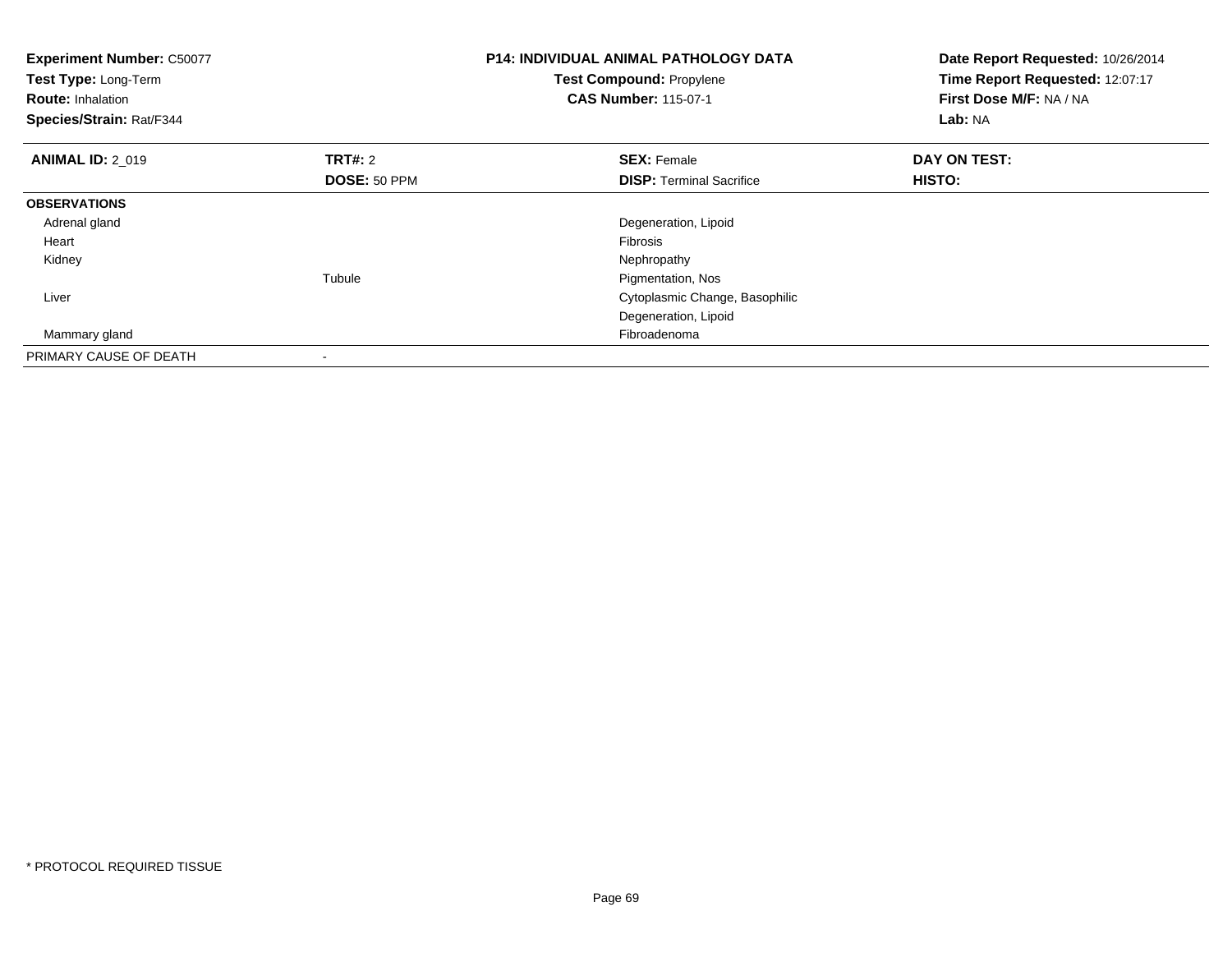| <b>Experiment Number: C50077</b><br>Test Type: Long-Term<br><b>Route: Inhalation</b><br>Species/Strain: Rat/F344 |                  | <b>P14: INDIVIDUAL ANIMAL PATHOLOGY DATA</b><br>Test Compound: Propylene<br><b>CAS Number: 115-07-1</b> | Date Report Requested: 10/26/2014<br>Time Report Requested: 12:07:17<br>First Dose M/F: NA / NA<br><b>Lab: NA</b> |
|------------------------------------------------------------------------------------------------------------------|------------------|---------------------------------------------------------------------------------------------------------|-------------------------------------------------------------------------------------------------------------------|
| <b>ANIMAL ID: 2 020</b>                                                                                          | <b>TRT#: 2</b>   | <b>SEX: Female</b>                                                                                      | DAY ON TEST:                                                                                                      |
|                                                                                                                  | DOSE: 50 PPM     | <b>DISP:</b> Terminal Sacrifice                                                                         | HISTO:                                                                                                            |
| <b>OBSERVATIONS</b>                                                                                              |                  |                                                                                                         |                                                                                                                   |
| Kidney                                                                                                           |                  | Nephropathy                                                                                             |                                                                                                                   |
|                                                                                                                  | Tubule           | Pigmentation, Nos                                                                                       |                                                                                                                   |
| Liver                                                                                                            |                  | Cytoplasmic Change, Basophilic                                                                          |                                                                                                                   |
|                                                                                                                  | <b>Bile Duct</b> | Hyperplasia, Nos                                                                                        |                                                                                                                   |
| Mammary gland                                                                                                    |                  | Hyperplasia, Nos                                                                                        |                                                                                                                   |
| Nasal cavity                                                                                                     |                  | Metaplasia, Squamous                                                                                    |                                                                                                                   |
| Ovary                                                                                                            |                  | Cyst, Nos                                                                                               |                                                                                                                   |
| Pituitary gland                                                                                                  |                  | Adenoma, Nos                                                                                            |                                                                                                                   |
| PRIMARY CAUSE OF DEATH                                                                                           |                  |                                                                                                         |                                                                                                                   |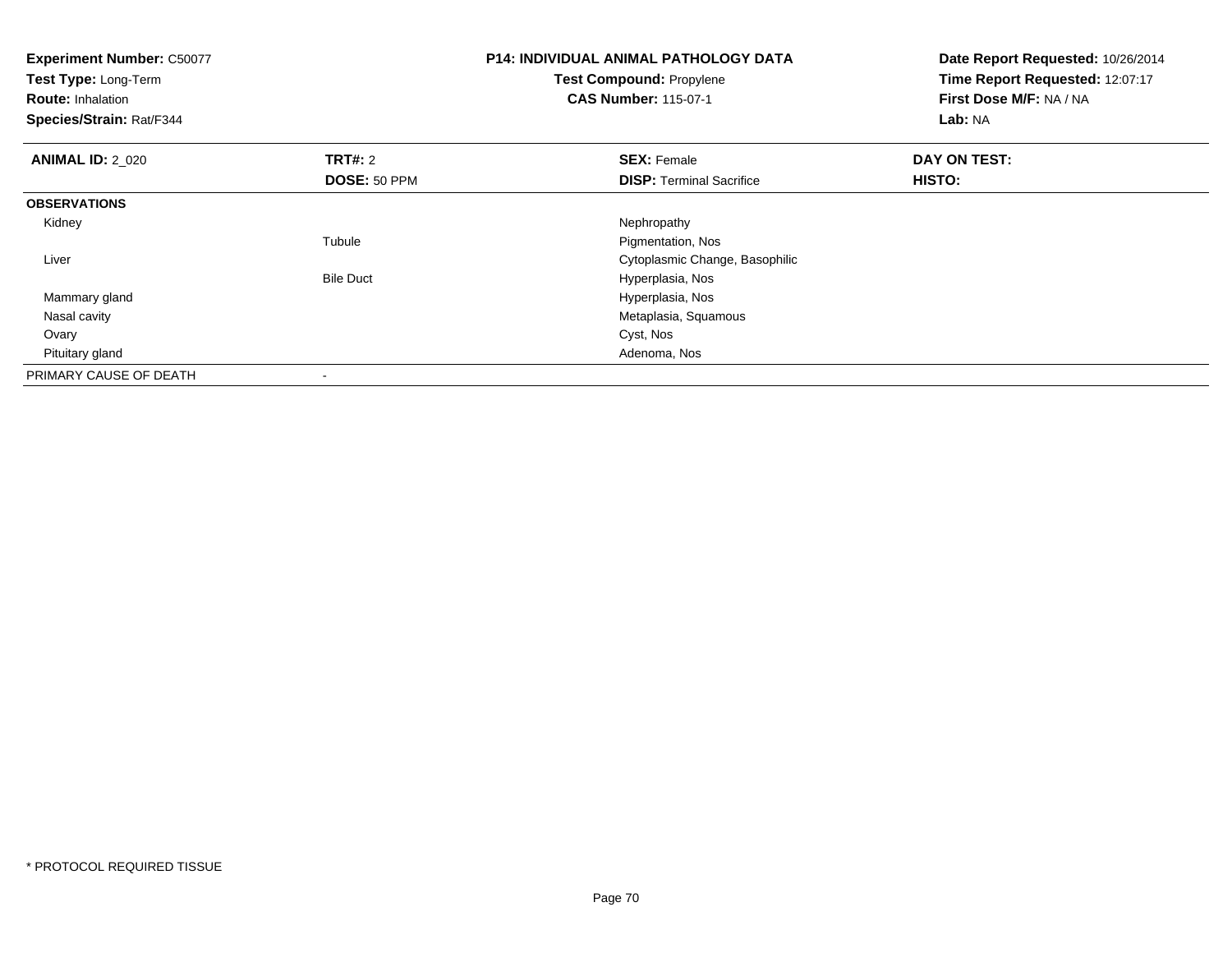**Test Type:** Long-Term

**Route:** Inhalation

**Species/Strain:** Rat/F344

#### **P14: INDIVIDUAL ANIMAL PATHOLOGY DATATest Compound:** Propylene**CAS Number:** 115-07-1

| <b>ANIMAL ID: 2_021</b> | TRT#: 2        | <b>SEX: Female</b>               | DAY ON TEST: |  |
|-------------------------|----------------|----------------------------------|--------------|--|
|                         | DOSE: 50 PPM   | <b>DISP: Terminal Sacrifice</b>  | HISTO:       |  |
| <b>OBSERVATIONS</b>     |                |                                  |              |  |
| Adrenal gland           | Cortex Nos     | Hyperplasia, Focal               |              |  |
| Heart                   |                | Fibrosis                         |              |  |
| Kidney                  |                | Nephropathy                      |              |  |
|                         | Tubule         | Pigmentation, Nos                |              |  |
| Liver                   |                | Cytoplasmic Change, Basophilic   |              |  |
|                         |                | Cytoplasmic Change, Eosinophilic |              |  |
|                         |                | Degeneration, Lipoid             |              |  |
| Mammary gland           |                | Fibroadenoma                     |              |  |
|                         |                | Hyperplasia, Nos                 |              |  |
| Nasal cavity            |                | Metaplasia, Squamous             |              |  |
| Pituitary gland         |                | Adenoma, Nos                     |              |  |
| PRIMARY CAUSE OF DEATH  | $\blacksquare$ |                                  |              |  |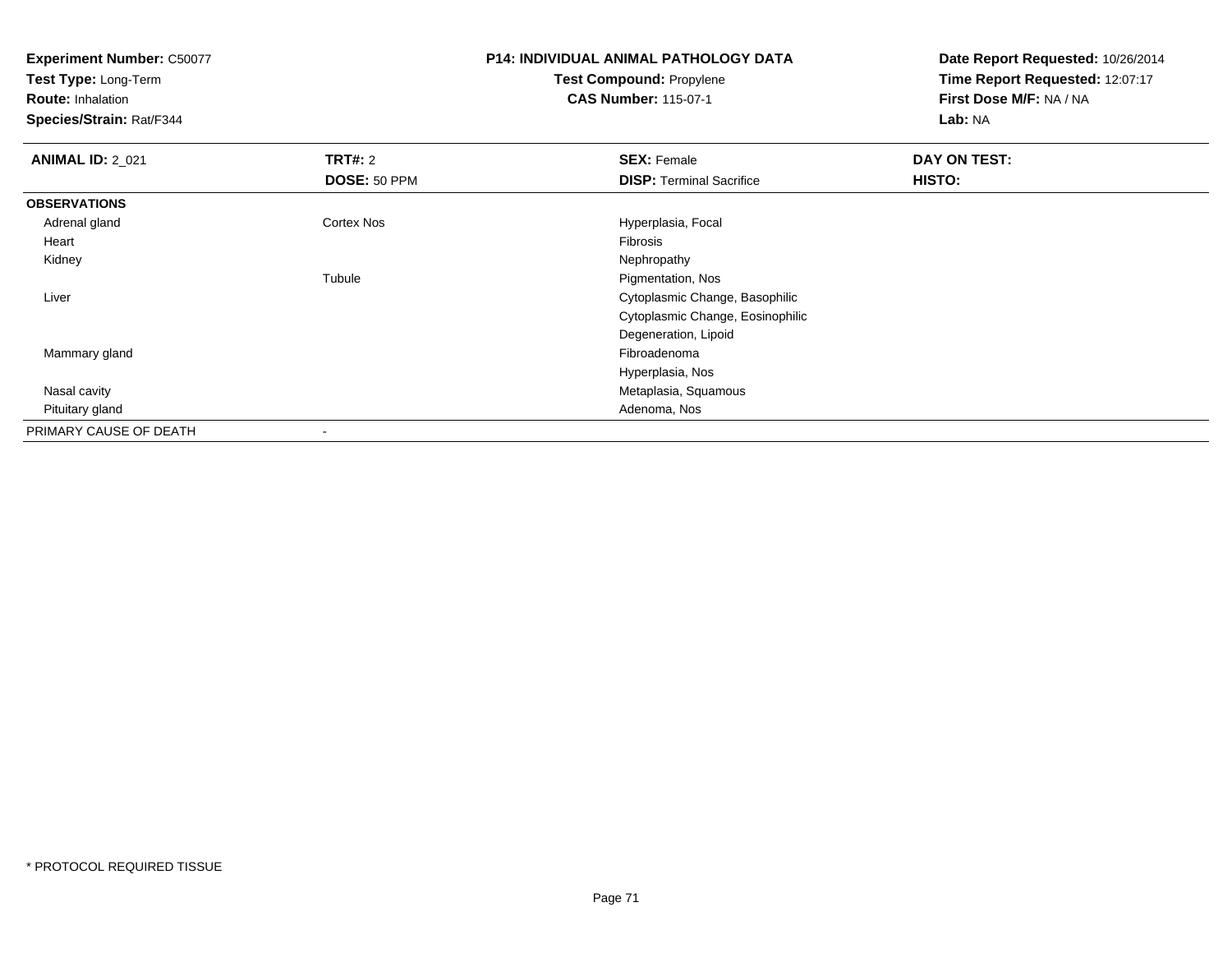**Test Type:** Long-Term

**Route:** Inhalation

**Species/Strain:** Rat/F344

# **P14: INDIVIDUAL ANIMAL PATHOLOGY DATATest Compound:** Propylene

**CAS Number:** 115-07-1

| <b>ANIMAL ID: 2 022</b> | TRT#: 2          | <b>SEX: Female</b>               | DAY ON TEST: |
|-------------------------|------------------|----------------------------------|--------------|
|                         | DOSE: 50 PPM     | <b>DISP: Terminal Sacrifice</b>  | HISTO:       |
| <b>OBSERVATIONS</b>     |                  |                                  |              |
| Adrenal gland           |                  | Degeneration, Lipoid             |              |
| Kidney                  |                  | Nephropathy                      |              |
|                         | Tubule           | Pigmentation, Nos                |              |
| Liver                   |                  | Cytoplasmic Change, Basophilic   |              |
|                         |                  | Degeneration, Lipoid             |              |
|                         | <b>Bile Duct</b> | Hyperplasia, Nos                 |              |
| Lung                    | Alveoli          | Histiocytosis                    |              |
|                         |                  | Hyperplasia, Alveolar Epithelium |              |
| Mammary gland           |                  | Adenoma, Nos                     |              |
| Nasal cavity            |                  | Metaplasia, Squamous             |              |
| Pituitary gland         |                  | Adenoma, Nos                     |              |
| PRIMARY CAUSE OF DEATH  | $\,$             |                                  |              |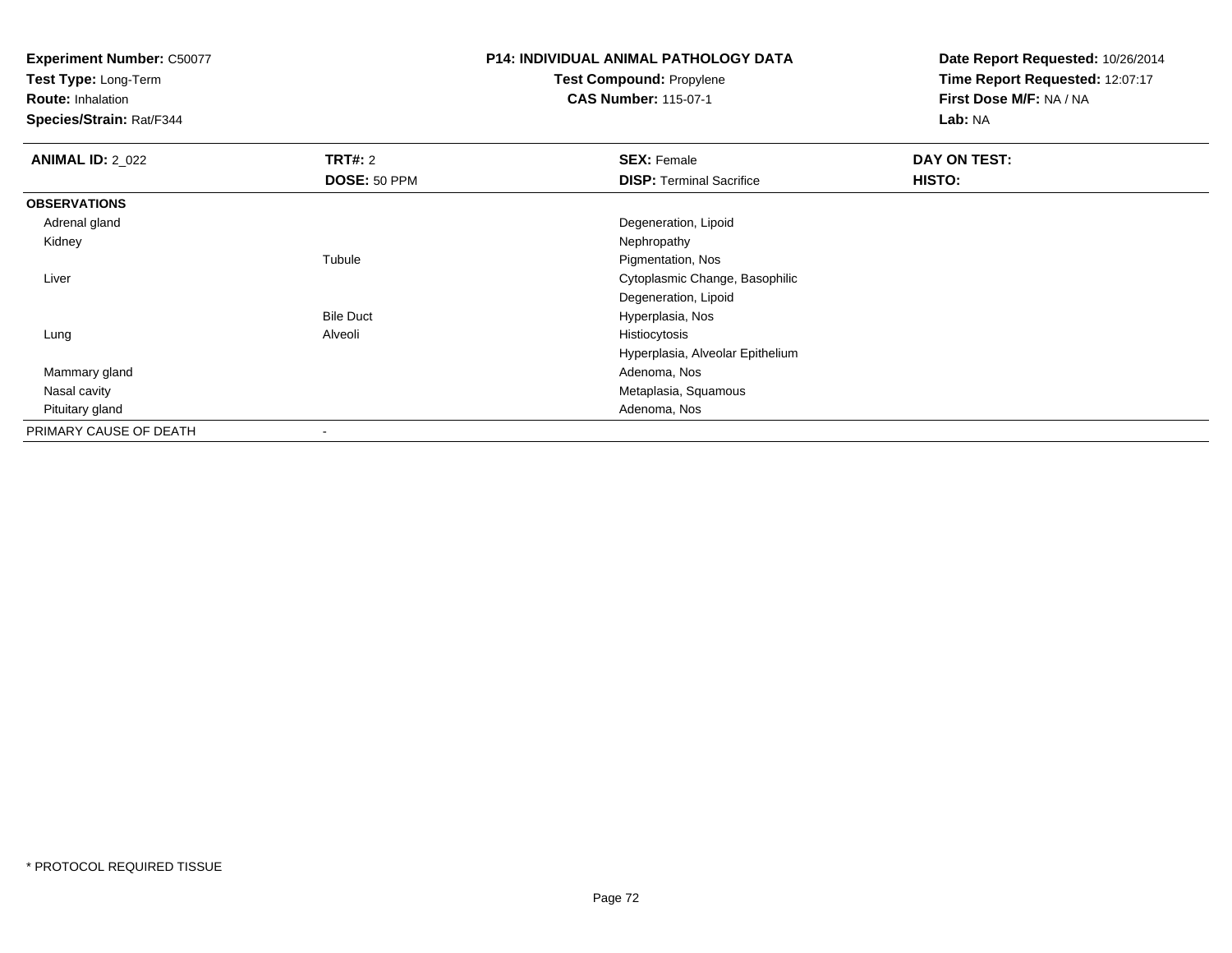**Test Type:** Long-Term

**Route:** Inhalation

**Species/Strain:** Rat/F344

## **P14: INDIVIDUAL ANIMAL PATHOLOGY DATATest Compound:** Propylene

**CAS Number:** 115-07-1

| <b>ANIMAL ID: 2_023</b> | TRT#: 2      | <b>SEX: Female</b>              | DAY ON TEST: |
|-------------------------|--------------|---------------------------------|--------------|
|                         | DOSE: 50 PPM | <b>DISP: Terminal Sacrifice</b> | HISTO:       |
| <b>OBSERVATIONS</b>     |              |                                 |              |
| Adrenal gland           |              | Degeneration, Lipoid            |              |
|                         | Cortex Nos   | Hyperplasia, Focal              |              |
| Clitoral gland          |              | Carcinoma, Nos                  |              |
| Heart                   |              | Fibrosis                        |              |
| Kidney                  |              | Nephropathy                     |              |
|                         | Tubule       | Pigmentation, Nos               |              |
| Liver                   |              | Cytoplasmic Change, Basophilic  |              |
| Lymph node              |              | Inflammation, Acute/Chronic     |              |
| Mammary gland           |              | Fibroadenoma                    |              |
|                         |              | Hyperplasia, Nos                |              |
| Nasal cavity            |              | Inflammation, Suppurative       |              |
| Pancreas                |              | Atrophy, Diffuse                |              |
| Pituitary gland         |              | Adenoma, Nos                    |              |
| Thyroid                 |              | Hyperplasia, C Cell             |              |
| PRIMARY CAUSE OF DEATH  | -            |                                 |              |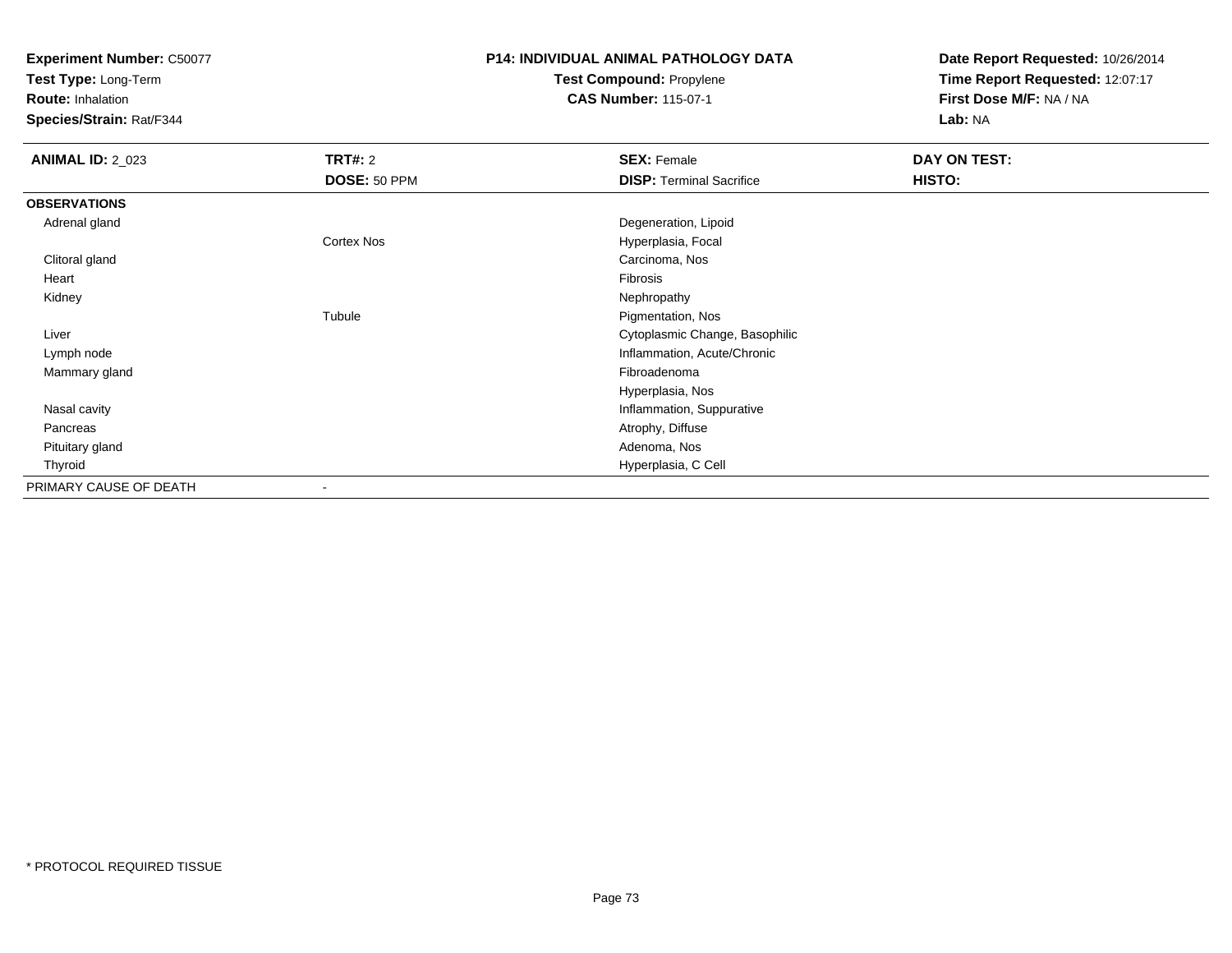**Test Type:** Long-Term

**Route:** Inhalation

**Species/Strain:** Rat/F344

### **P14: INDIVIDUAL ANIMAL PATHOLOGY DATATest Compound:** Propylene**CAS Number:** 115-07-1

| <b>ANIMAL ID: 2_024</b> | TRT#: 2      | <b>SEX: Female</b>              | DAY ON TEST:  |
|-------------------------|--------------|---------------------------------|---------------|
|                         | DOSE: 50 PPM | <b>DISP: Terminal Sacrifice</b> | <b>HISTO:</b> |
| <b>OBSERVATIONS</b>     |              |                                 |               |
| Adrenal gland           | Cortex Nos   | Hyperplasia, Focal              |               |
| Kidney                  |              | Nephropathy                     |               |
|                         | Tubule       | Pigmentation, Nos               |               |
| Larynx                  |              | Inflammation, Nos               |               |
| Liver                   |              | Cytoplasmic Change, Basophilic  |               |
| Mammary gland           |              | Adenocarcinoma, Nos             |               |
| Nasal cavity            |              | Hyperplasia, Epithelial         |               |
|                         |              | Inflammation, Suppurative       |               |
| Pancreas                |              | Atrophy, Diffuse                |               |
| Pituitary gland         |              | Adenoma, Nos                    |               |
| Thyroid                 |              | C-Cell Adenoma                  |               |
| PRIMARY CAUSE OF DEATH  | ۰            |                                 |               |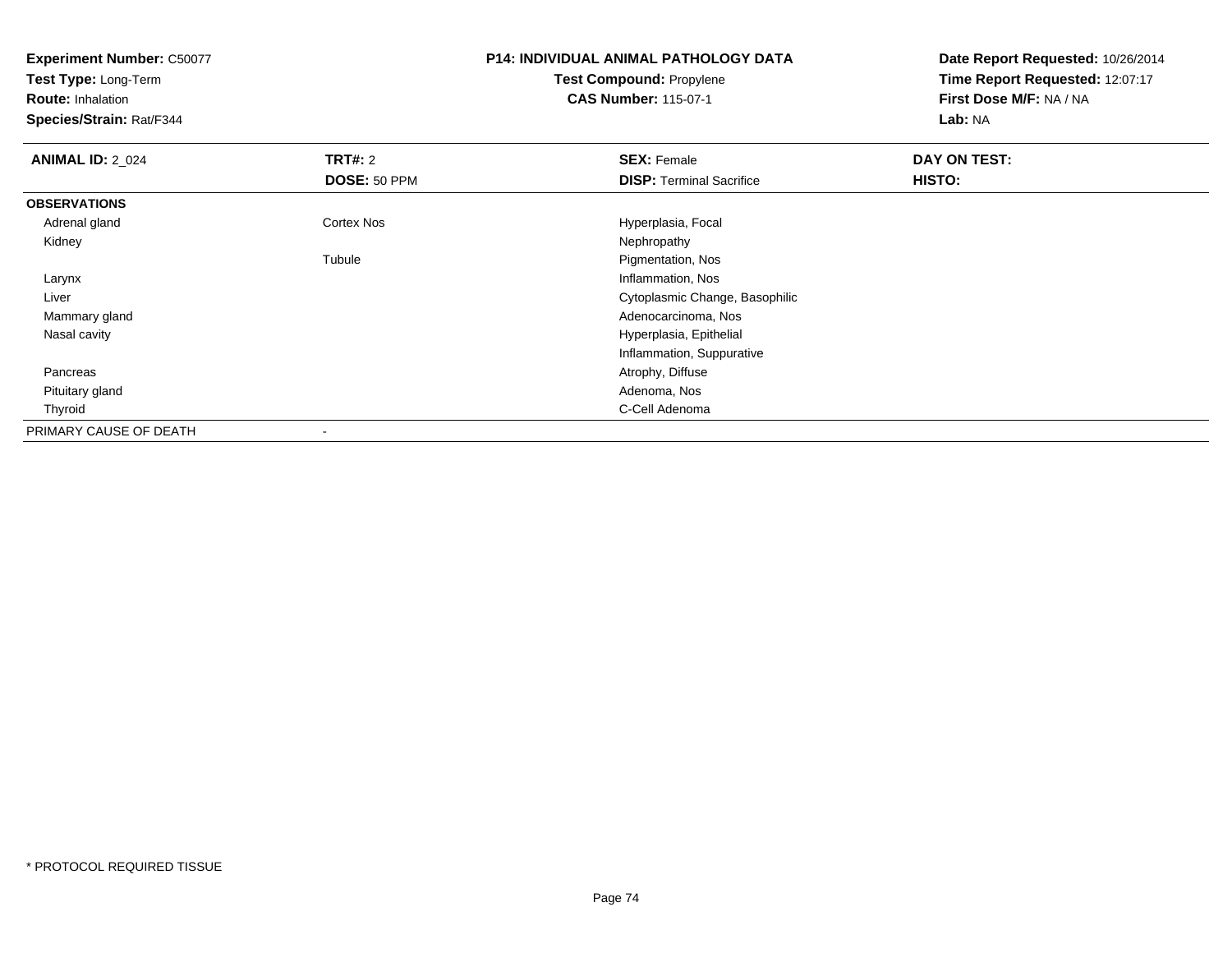| <b>Experiment Number: C50077</b><br><b>Test Type: Long-Term</b><br><b>Route: Inhalation</b><br>Species/Strain: Rat/F344 |                     | <b>P14: INDIVIDUAL ANIMAL PATHOLOGY DATA</b><br><b>Test Compound: Propylene</b><br><b>CAS Number: 115-07-1</b> | Date Report Requested: 10/26/2014<br>Time Report Requested: 12:07:17<br>First Dose M/F: NA / NA<br>Lab: NA |
|-------------------------------------------------------------------------------------------------------------------------|---------------------|----------------------------------------------------------------------------------------------------------------|------------------------------------------------------------------------------------------------------------|
| <b>ANIMAL ID: 2 025</b>                                                                                                 | TRT#: 2             | <b>SEX: Female</b>                                                                                             | DAY ON TEST:                                                                                               |
|                                                                                                                         | DOSE: 50 PPM        | <b>DISP:</b> Natural Death                                                                                     | <b>HISTO:</b>                                                                                              |
| <b>OBSERVATIONS</b>                                                                                                     |                     |                                                                                                                |                                                                                                            |
| Adrenal gland                                                                                                           |                     | Degeneration, Lipoid                                                                                           |                                                                                                            |
| <b>Brain</b>                                                                                                            |                     | Hemorrhage                                                                                                     |                                                                                                            |
|                                                                                                                         |                     | Necrosis, Focal                                                                                                |                                                                                                            |
| Nasal cavity                                                                                                            |                     | Inflammation, Suppurative                                                                                      |                                                                                                            |
| Unspecified                                                                                                             | Multiple Organs Nos | Leukemia, Mononuclear Cell                                                                                     |                                                                                                            |
| PRIMARY CAUSE OF DEATH                                                                                                  |                     |                                                                                                                |                                                                                                            |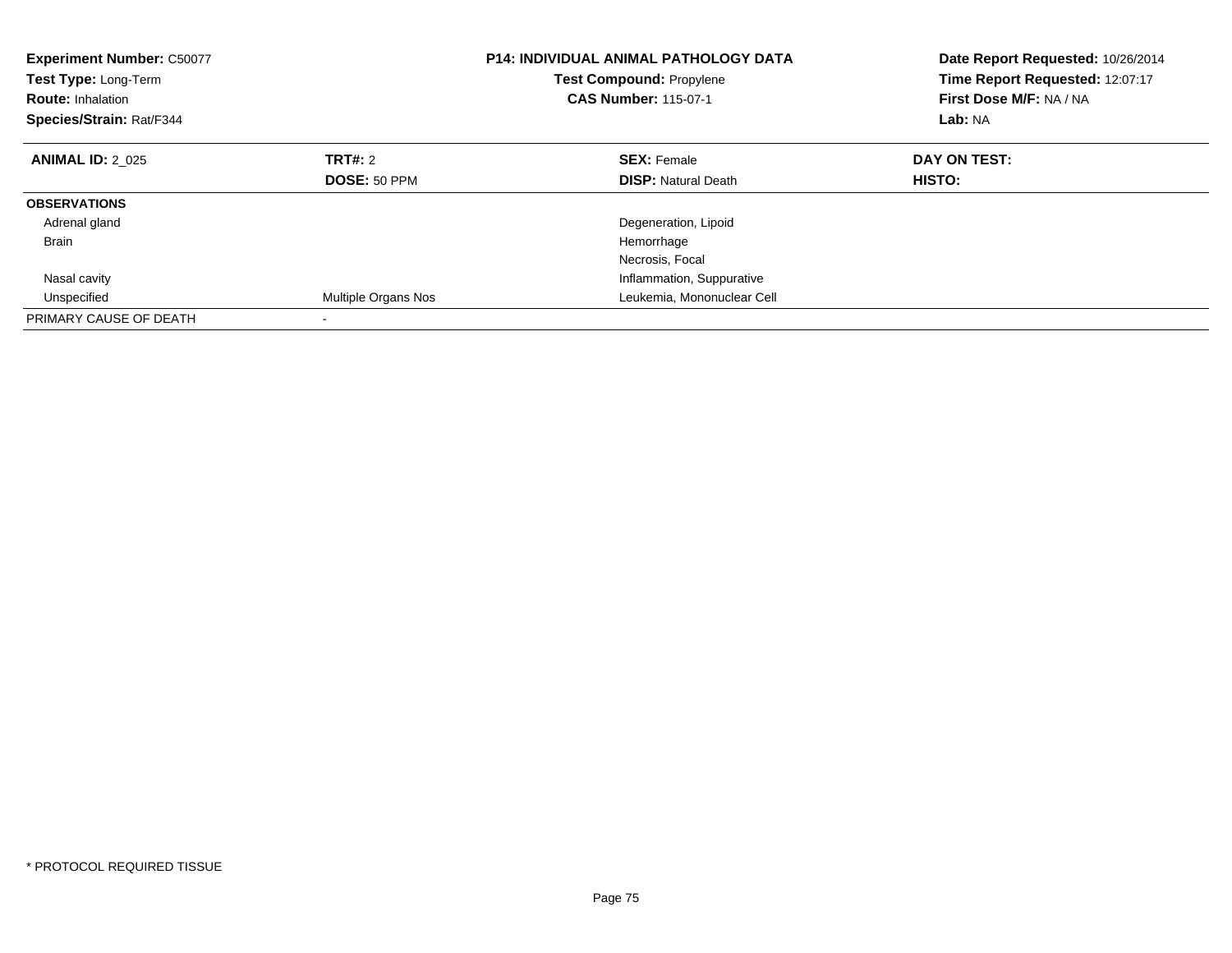| <b>Experiment Number: C50077</b><br>Test Type: Long-Term<br><b>Route: Inhalation</b><br>Species/Strain: Rat/F344 |                                | <b>P14: INDIVIDUAL ANIMAL PATHOLOGY DATA</b><br><b>Test Compound: Propylene</b><br><b>CAS Number: 115-07-1</b> | Date Report Requested: 10/26/2014<br>Time Report Requested: 12:07:17<br>First Dose M/F: NA / NA<br>Lab: NA |
|------------------------------------------------------------------------------------------------------------------|--------------------------------|----------------------------------------------------------------------------------------------------------------|------------------------------------------------------------------------------------------------------------|
| <b>ANIMAL ID: 2 026</b>                                                                                          | <b>TRT#: 2</b><br>DOSE: 50 PPM | <b>SEX: Female</b><br><b>DISP:</b> Moribund Sacrifice                                                          | DAY ON TEST:<br>HISTO:                                                                                     |
|                                                                                                                  |                                |                                                                                                                |                                                                                                            |
| <b>OBSERVATIONS</b>                                                                                              |                                |                                                                                                                |                                                                                                            |
| Kidney                                                                                                           |                                | Nephropathy                                                                                                    |                                                                                                            |
|                                                                                                                  | Tubule                         | Pigmentation, Nos                                                                                              |                                                                                                            |
| Liver                                                                                                            |                                | Cytoplasmic Change, Basophilic                                                                                 |                                                                                                            |
|                                                                                                                  | <b>Bile Duct</b>               | Hyperplasia, Nos                                                                                               |                                                                                                            |
| Mammary gland                                                                                                    |                                | Hyperplasia, Nos                                                                                               |                                                                                                            |
| Pancreas                                                                                                         | <b>Islets</b>                  | Islet-Cell Adenoma                                                                                             |                                                                                                            |
| Pituitary gland                                                                                                  |                                | Adenoma, Nos                                                                                                   |                                                                                                            |
| Spleen                                                                                                           |                                | Pigmentation, Nos                                                                                              |                                                                                                            |
| PRIMARY CAUSE OF DEATH                                                                                           |                                |                                                                                                                |                                                                                                            |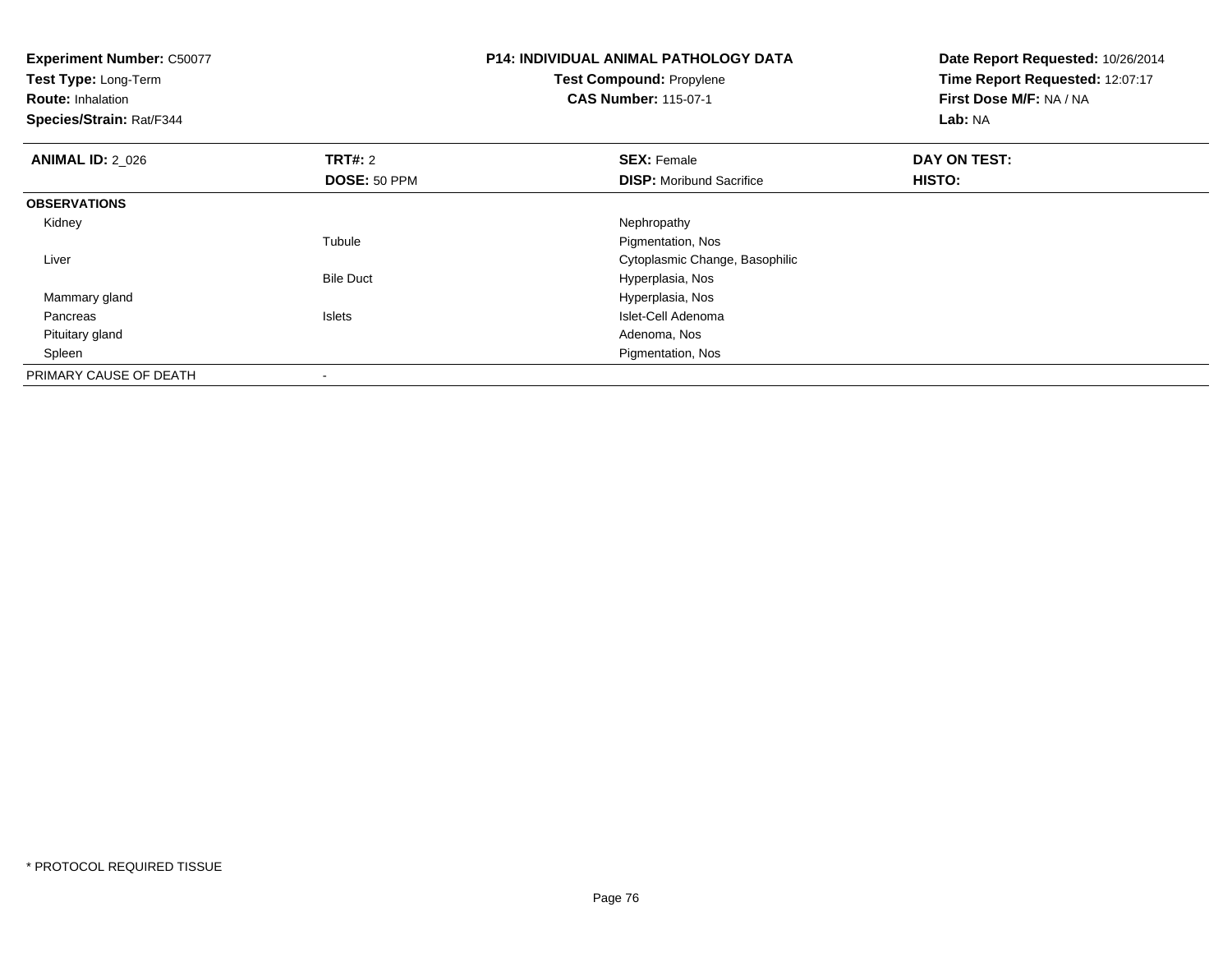| <b>Experiment Number: C50077</b><br>Test Type: Long-Term<br><b>Route: Inhalation</b><br>Species/Strain: Rat/F344 |                     | <b>P14: INDIVIDUAL ANIMAL PATHOLOGY DATA</b><br><b>Test Compound: Propylene</b><br><b>CAS Number: 115-07-1</b> | Date Report Requested: 10/26/2014<br>Time Report Requested: 12:07:17<br>First Dose M/F: NA / NA<br>Lab: NA |
|------------------------------------------------------------------------------------------------------------------|---------------------|----------------------------------------------------------------------------------------------------------------|------------------------------------------------------------------------------------------------------------|
| <b>ANIMAL ID: 2 027</b>                                                                                          | <b>TRT#: 2</b>      | <b>SEX: Female</b>                                                                                             | DAY ON TEST:                                                                                               |
|                                                                                                                  | <b>DOSE: 50 PPM</b> | <b>DISP: Natural Death</b>                                                                                     | <b>HISTO:</b>                                                                                              |
| <b>OBSERVATIONS</b>                                                                                              |                     |                                                                                                                |                                                                                                            |
| Eye                                                                                                              | Nasolacrimal Duct   | Inflammation, Suppurative                                                                                      |                                                                                                            |
| Lung                                                                                                             |                     | Congestion, Nos                                                                                                |                                                                                                            |
| Spleen                                                                                                           |                     | Hemosiderosis                                                                                                  |                                                                                                            |
| PRIMARY CAUSE OF DEATH                                                                                           |                     |                                                                                                                |                                                                                                            |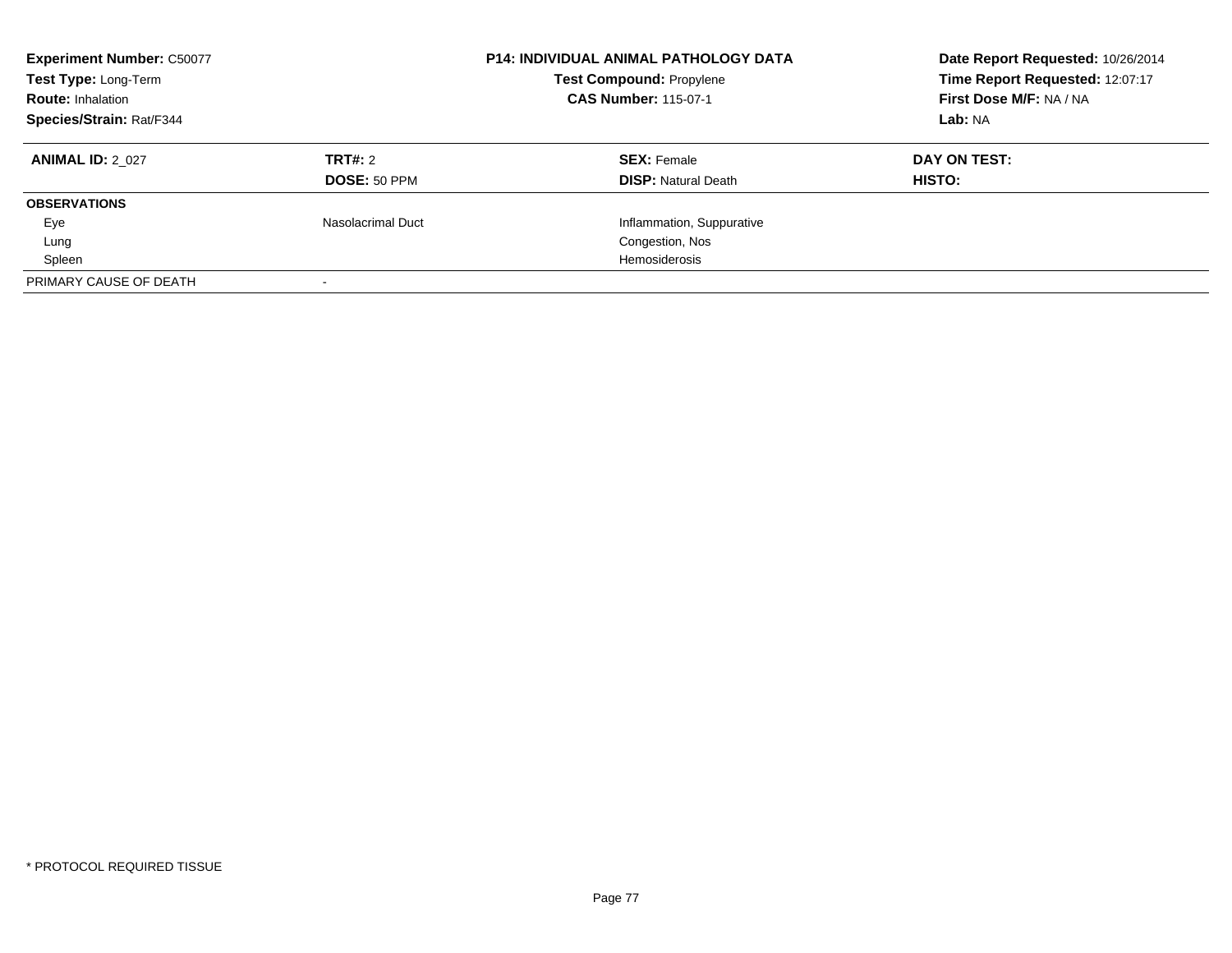| <b>Experiment Number: C50077</b><br>Test Type: Long-Term<br><b>Route: Inhalation</b><br>Species/Strain: Rat/F344 |                | <b>P14: INDIVIDUAL ANIMAL PATHOLOGY DATA</b><br>Test Compound: Propylene<br><b>CAS Number: 115-07-1</b> | Date Report Requested: 10/26/2014<br>Time Report Requested: 12:07:17<br>First Dose M/F: NA / NA<br>Lab: NA |
|------------------------------------------------------------------------------------------------------------------|----------------|---------------------------------------------------------------------------------------------------------|------------------------------------------------------------------------------------------------------------|
| <b>ANIMAL ID: 2_028</b>                                                                                          | <b>TRT#: 2</b> | <b>SEX: Female</b>                                                                                      | DAY ON TEST:                                                                                               |
|                                                                                                                  | DOSE: 50 PPM   | <b>DISP: Terminal Sacrifice</b>                                                                         | HISTO:                                                                                                     |
| <b>OBSERVATIONS</b>                                                                                              |                |                                                                                                         |                                                                                                            |
| Kidney                                                                                                           |                | Nephropathy                                                                                             |                                                                                                            |
|                                                                                                                  | Tubule         | Pigmentation, Nos                                                                                       |                                                                                                            |
| Liver                                                                                                            |                | Degeneration, Lipoid                                                                                    |                                                                                                            |
| Mammary gland                                                                                                    |                | Galactocele                                                                                             |                                                                                                            |
|                                                                                                                  |                | Hyperplasia, Nos                                                                                        |                                                                                                            |
| Nasal cavity                                                                                                     |                | Inflammation, Suppurative                                                                               |                                                                                                            |
| Ovary                                                                                                            |                | Atrophy, Nos                                                                                            |                                                                                                            |
| Pituitary gland                                                                                                  |                | Adenoma, Nos                                                                                            |                                                                                                            |
| Stomach                                                                                                          |                | Hyperplasia, Epithelial                                                                                 |                                                                                                            |
| PRIMARY CAUSE OF DEATH                                                                                           |                |                                                                                                         |                                                                                                            |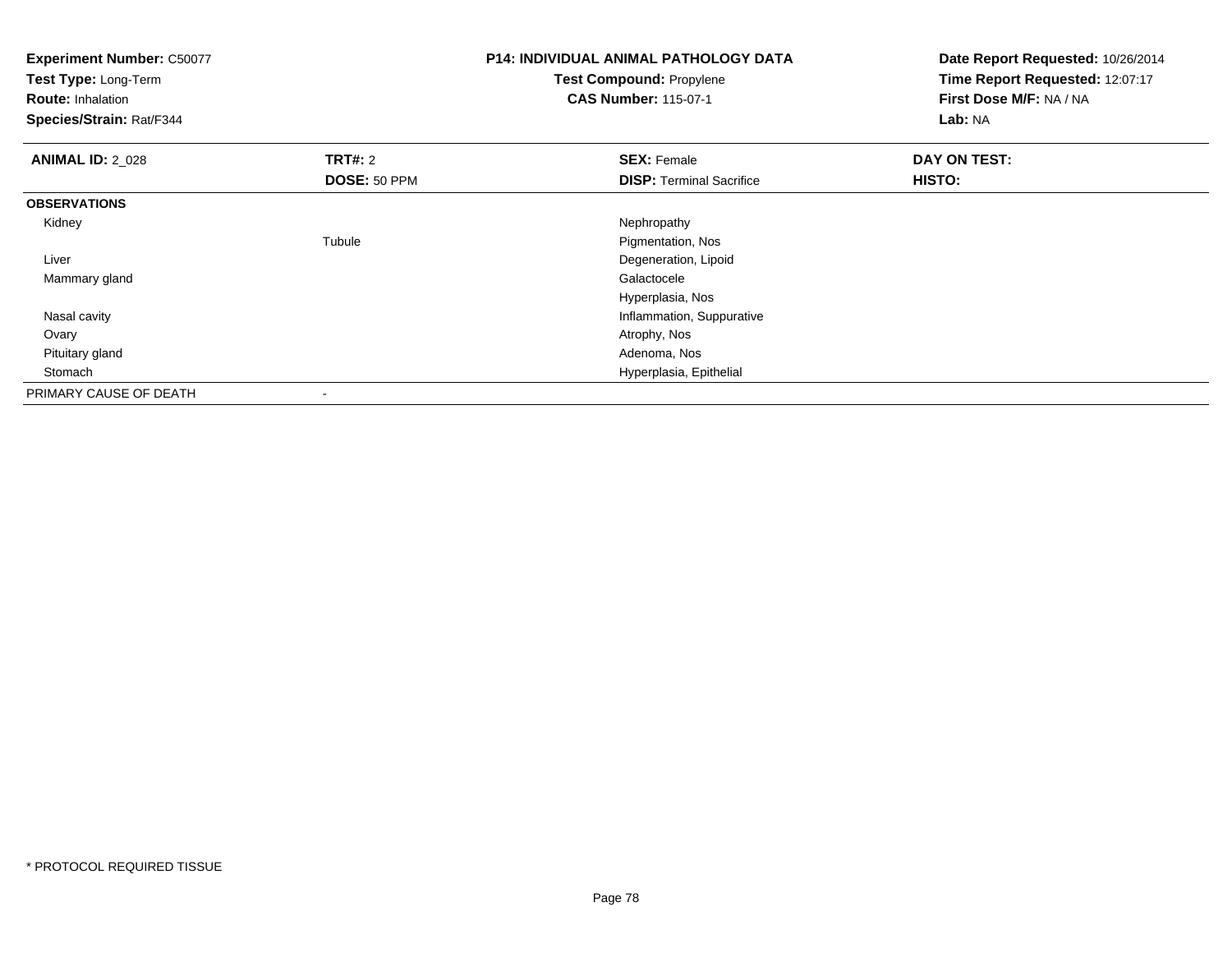**Test Type:** Long-Term

**Route:** Inhalation

**Species/Strain:** Rat/F344

# **P14: INDIVIDUAL ANIMAL PATHOLOGY DATATest Compound:** Propylene

**CAS Number:** 115-07-1

| <b>ANIMAL ID: 2_029</b> | <b>TRT#: 2</b>             | <b>SEX: Female</b>         | DAY ON TEST: |  |
|-------------------------|----------------------------|----------------------------|--------------|--|
|                         | DOSE: 50 PPM               | <b>DISP: Natural Death</b> | HISTO:       |  |
| <b>OBSERVATIONS</b>     |                            |                            |              |  |
| Adrenal gland           |                            | Degeneration, Lipoid       |              |  |
|                         | Cortex Nos                 | Hyperplasia, Focal         |              |  |
| Intestine Large         | Colon                      | Parasitism                 |              |  |
| Kidney                  | Pelvis                     | Mineralization             |              |  |
|                         | Tubule                     | Pigmentation, Nos          |              |  |
| Liver                   |                            | Degeneration, Nos          |              |  |
| Mammary gland           |                            | Hyperplasia, Nos           |              |  |
| Nasal cavity            |                            | Thrombosis, Nos            |              |  |
| Unspecified             | <b>Multiple Organs Nos</b> | Leukemia, Mononuclear Cell |              |  |
| Uterus                  | Endometrium                | Hyperplasia, Nos           |              |  |
|                         |                            | Inflammation, Suppurative  |              |  |
| PRIMARY CAUSE OF DEATH  | ۰                          |                            |              |  |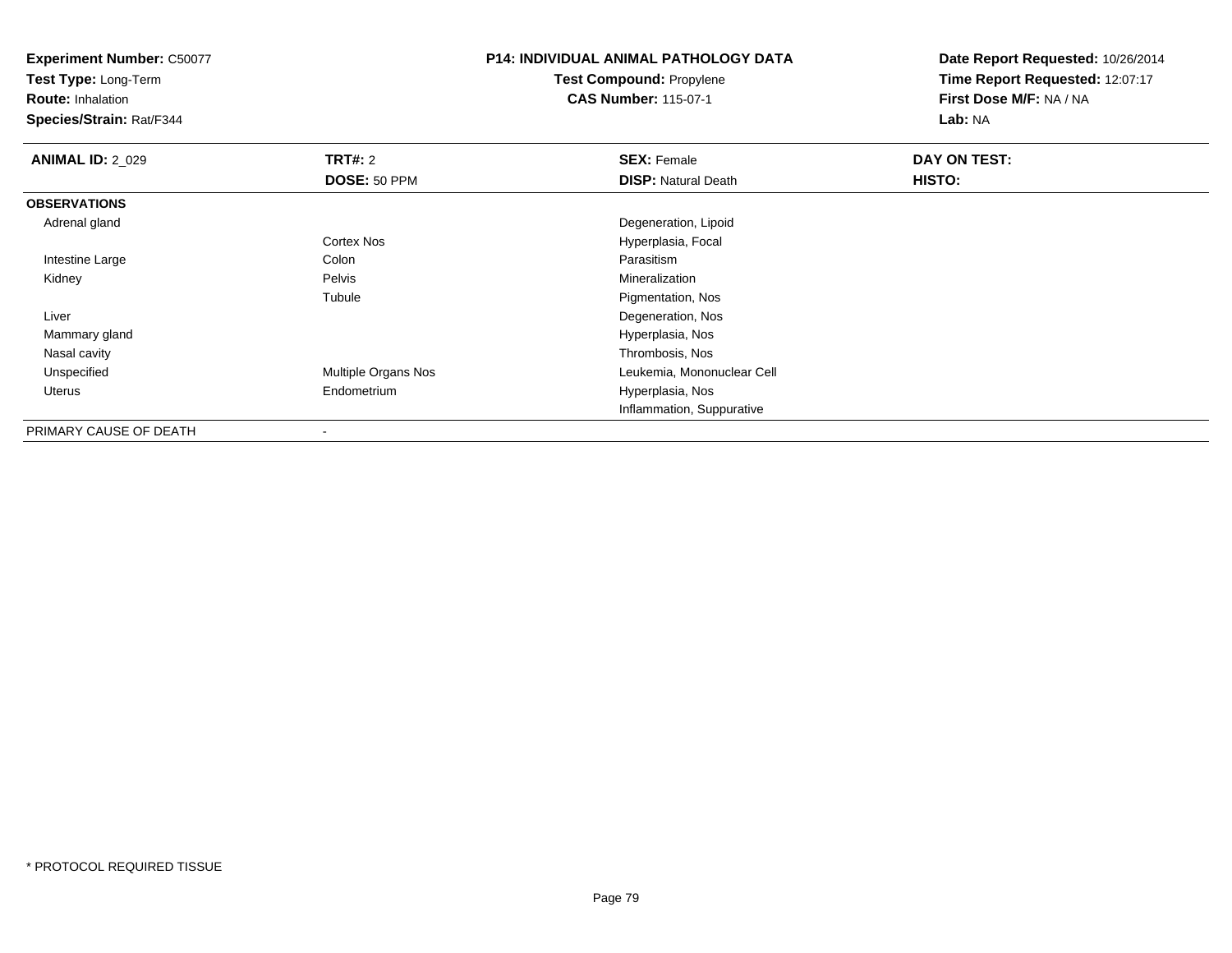| <b>Experiment Number: C50077</b><br>Test Type: Long-Term |                | <b>P14: INDIVIDUAL ANIMAL PATHOLOGY DATA</b> | Date Report Requested: 10/26/2014<br>Time Report Requested: 12:07:17 |
|----------------------------------------------------------|----------------|----------------------------------------------|----------------------------------------------------------------------|
|                                                          |                | <b>Test Compound: Propylene</b>              |                                                                      |
| <b>Route: Inhalation</b>                                 |                | <b>CAS Number: 115-07-1</b>                  | First Dose M/F: NA / NA                                              |
| <b>Species/Strain: Rat/F344</b>                          |                |                                              | Lab: NA                                                              |
| <b>ANIMAL ID: 2_030</b>                                  | <b>TRT#: 2</b> | <b>SEX: Female</b>                           | DAY ON TEST:                                                         |
|                                                          | DOSE: 50 PPM   | <b>DISP: Terminal Sacrifice</b>              | HISTO:                                                               |
| <b>OBSERVATIONS</b>                                      |                |                                              |                                                                      |
| Adrenal gland                                            | Cortex Nos     | Hyperplasia, Focal                           |                                                                      |
| Heart                                                    |                | <b>Fibrosis</b>                              |                                                                      |
| Intestine Large                                          | Colon          | Parasitism                                   |                                                                      |
| Kidney                                                   |                | Nephropathy                                  |                                                                      |
|                                                          | Tubule         | Pigmentation, Nos                            |                                                                      |
| Liver                                                    |                | Cytoplasmic Change, Basophilic               |                                                                      |
|                                                          |                | Inflammation, Focal                          |                                                                      |
| Lung                                                     |                | Inflammation, Acute/Chronic                  |                                                                      |
| Pituitary gland                                          |                | Hyperplasia, Focal                           |                                                                      |
| PRIMARY CAUSE OF DEATH                                   |                |                                              |                                                                      |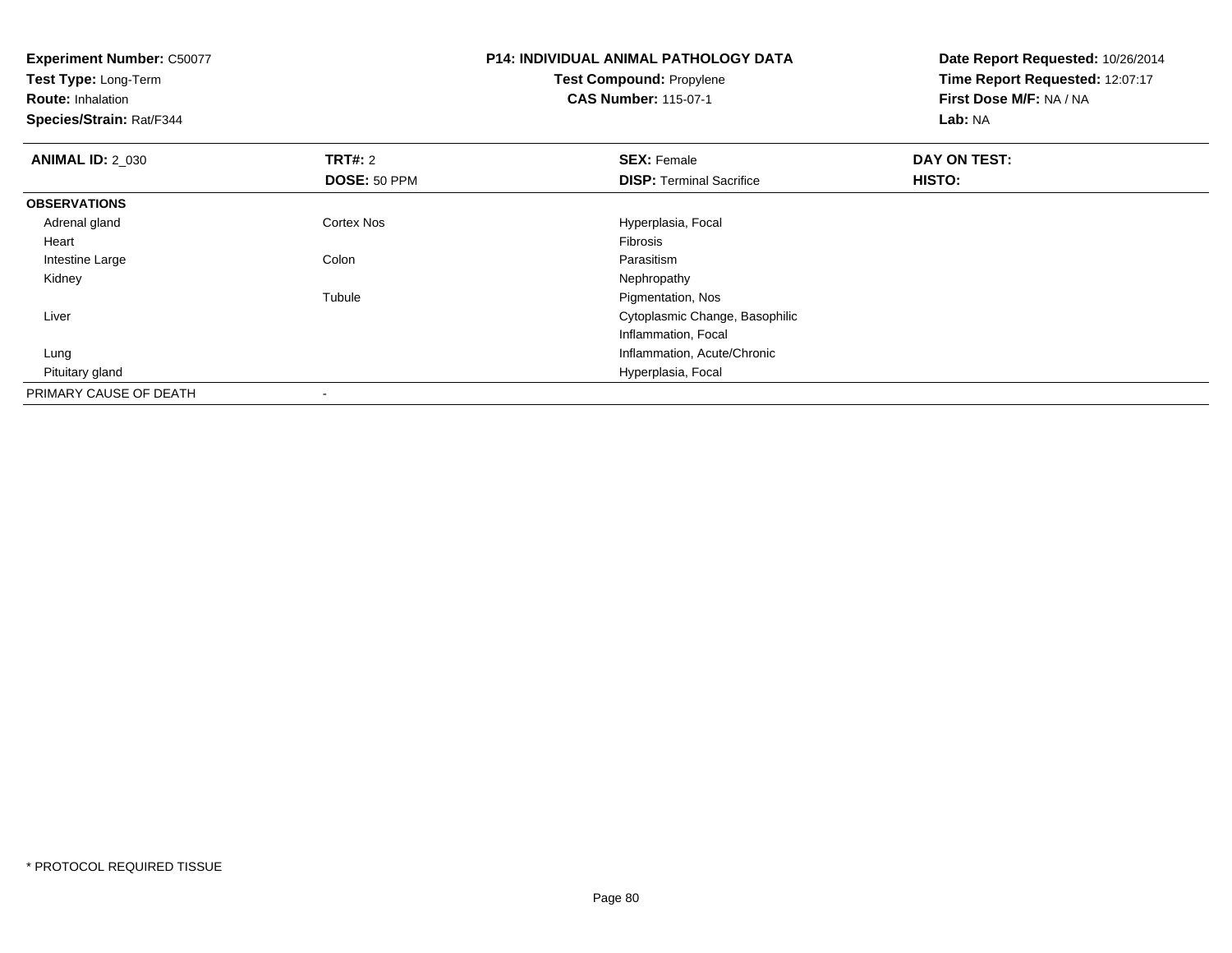| <b>Experiment Number: C50077</b><br>Test Type: Long-Term<br><b>Route: Inhalation</b><br>Species/Strain: Rat/F344 |                     | <b>P14: INDIVIDUAL ANIMAL PATHOLOGY DATA</b><br><b>Test Compound: Propylene</b><br><b>CAS Number: 115-07-1</b> | Date Report Requested: 10/26/2014<br>Time Report Requested: 12:07:17<br>First Dose M/F: NA / NA<br>Lab: NA |
|------------------------------------------------------------------------------------------------------------------|---------------------|----------------------------------------------------------------------------------------------------------------|------------------------------------------------------------------------------------------------------------|
| <b>ANIMAL ID: 2 031</b>                                                                                          | <b>TRT#: 2</b>      | <b>SEX: Female</b>                                                                                             | DAY ON TEST:                                                                                               |
|                                                                                                                  | <b>DOSE: 50 PPM</b> | <b>DISP:</b> Natural Death                                                                                     | <b>HISTO:</b>                                                                                              |
| <b>OBSERVATIONS</b>                                                                                              |                     |                                                                                                                |                                                                                                            |
| Heart                                                                                                            |                     | Thrombus, Mural                                                                                                |                                                                                                            |
| Liver                                                                                                            |                     | Degeneration, Lipoid                                                                                           |                                                                                                            |
| Mammary gland                                                                                                    |                     | Galactocele                                                                                                    |                                                                                                            |
| Ovary                                                                                                            |                     | Atrophy, Nos                                                                                                   |                                                                                                            |
| Pituitary gland                                                                                                  |                     | Adenoma, Nos                                                                                                   |                                                                                                            |
| Unspecified                                                                                                      | Multiple Organs Nos | Leukemia, Mononuclear Cell                                                                                     |                                                                                                            |
| PRIMARY CAUSE OF DEATH                                                                                           |                     |                                                                                                                |                                                                                                            |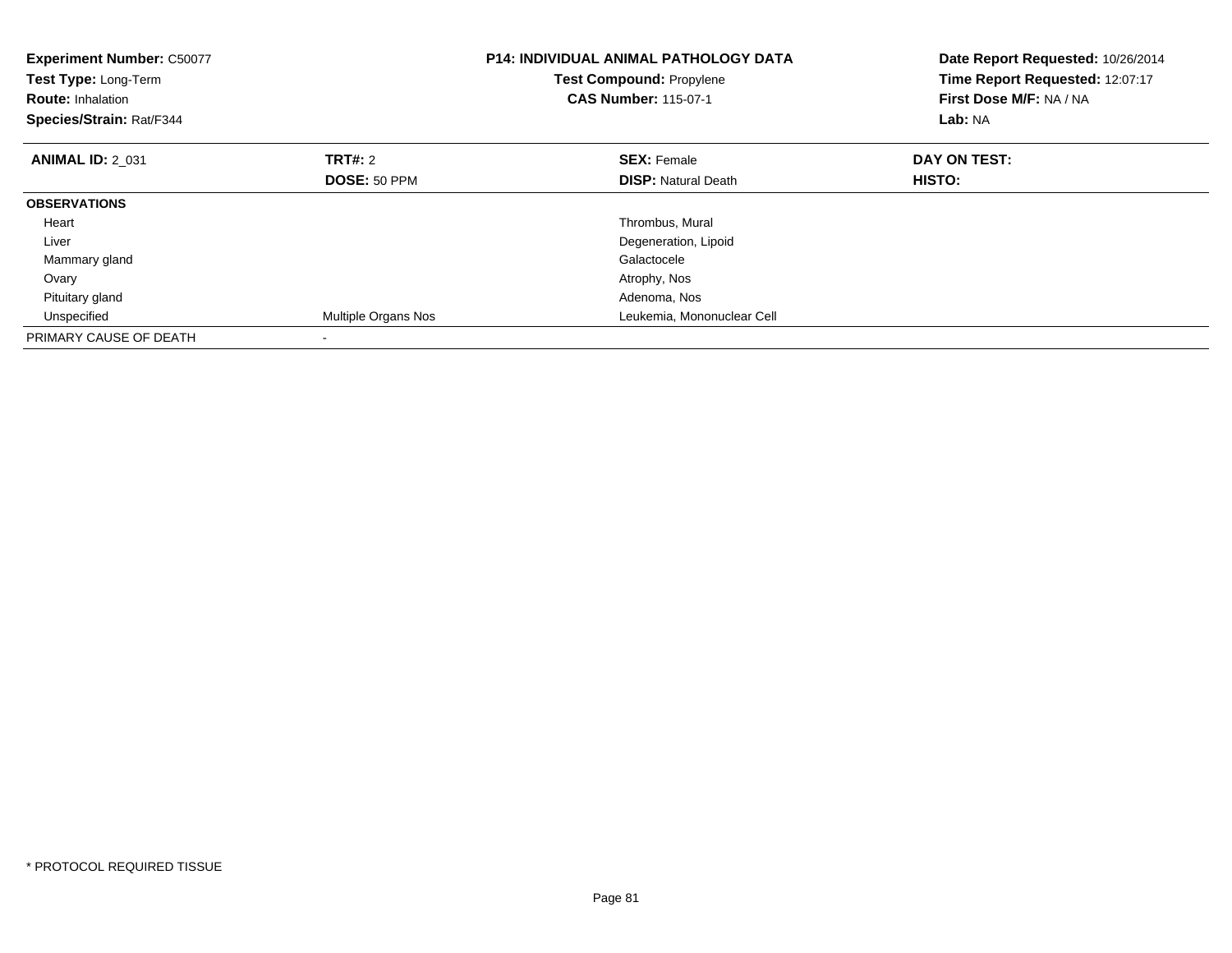| <b>Experiment Number: C50077</b><br>Test Type: Long-Term<br><b>Route: Inhalation</b><br>Species/Strain: Rat/F344 |                   | <b>P14: INDIVIDUAL ANIMAL PATHOLOGY DATA</b><br><b>Test Compound: Propylene</b><br><b>CAS Number: 115-07-1</b> | Date Report Requested: 10/26/2014<br>Time Report Requested: 12:07:17<br>First Dose M/F: NA / NA<br>Lab: NA |
|------------------------------------------------------------------------------------------------------------------|-------------------|----------------------------------------------------------------------------------------------------------------|------------------------------------------------------------------------------------------------------------|
| <b>ANIMAL ID: 2 032</b>                                                                                          | <b>TRT#: 2</b>    | <b>SEX: Female</b>                                                                                             | DAY ON TEST:                                                                                               |
|                                                                                                                  | DOSE: 50 PPM      | <b>DISP:</b> Terminal Sacrifice                                                                                | <b>HISTO:</b>                                                                                              |
| <b>OBSERVATIONS</b>                                                                                              |                   |                                                                                                                |                                                                                                            |
| Adrenal gland                                                                                                    |                   | Angiectasis                                                                                                    |                                                                                                            |
|                                                                                                                  | <b>Cortex Nos</b> | Hyperplasia, Focal                                                                                             |                                                                                                            |
| Kidney                                                                                                           |                   | Nephropathy                                                                                                    |                                                                                                            |
|                                                                                                                  | Tubule            | Pigmentation, Nos                                                                                              |                                                                                                            |
| Larynx                                                                                                           |                   | Inflammation, Suppurative                                                                                      |                                                                                                            |
| Liver                                                                                                            |                   | Degeneration, Lipoid                                                                                           |                                                                                                            |
|                                                                                                                  | <b>Bile Duct</b>  | Hyperplasia, Nos                                                                                               |                                                                                                            |
| Mammary gland                                                                                                    |                   | Galactocele                                                                                                    |                                                                                                            |
| PRIMARY CAUSE OF DEATH                                                                                           |                   |                                                                                                                |                                                                                                            |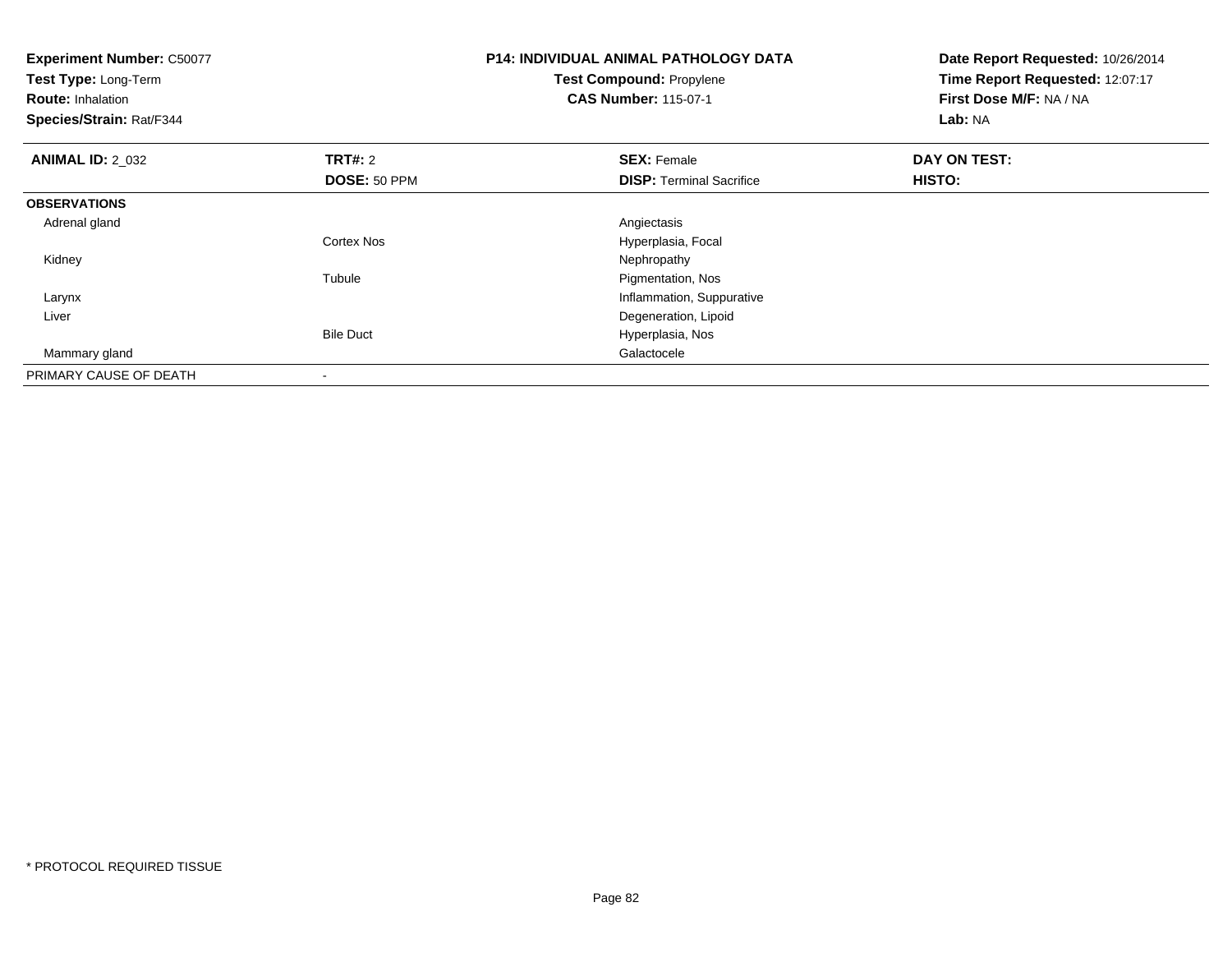**Test Type:** Long-Term

**Route:** Inhalation

**Species/Strain:** Rat/F344

# **P14: INDIVIDUAL ANIMAL PATHOLOGY DATATest Compound:** Propylene

**CAS Number:** 115-07-1

| <b>ANIMAL ID: 2_033</b> | <b>TRT#: 2</b>           | <b>SEX: Female</b>               | DAY ON TEST: |
|-------------------------|--------------------------|----------------------------------|--------------|
|                         | DOSE: 50 PPM             | <b>DISP: Terminal Sacrifice</b>  | HISTO:       |
| <b>OBSERVATIONS</b>     |                          |                                  |              |
| Adrenal gland           |                          | Degeneration, Lipoid             |              |
| Intestine Large         | Rectum                   | Leiomyosarcoma                   |              |
| Kidney                  |                          | Nephropathy                      |              |
|                         | Tubule                   | Pigmentation, Nos                |              |
| Liver                   |                          | Hematopoiesis                    |              |
| Lymph node              |                          | Hyperplasia, Nos                 |              |
| Mammary gland           |                          | Hyperplasia, Nos                 |              |
| Nasal cavity            |                          | Foreign Body, Nos                |              |
|                         |                          | Hyperplasia, Epithelial          |              |
|                         |                          | Inflammation, Nos                |              |
|                         |                          | Metaplasia, Squamous             |              |
| Spleen                  |                          | Hematopoiesis                    |              |
| Thyroid                 |                          | Hyperplasia, C Cell              |              |
| Uterus                  |                          | <b>Endometrial Stromal Polyp</b> |              |
| PRIMARY CAUSE OF DEATH  | $\overline{\phantom{a}}$ |                                  |              |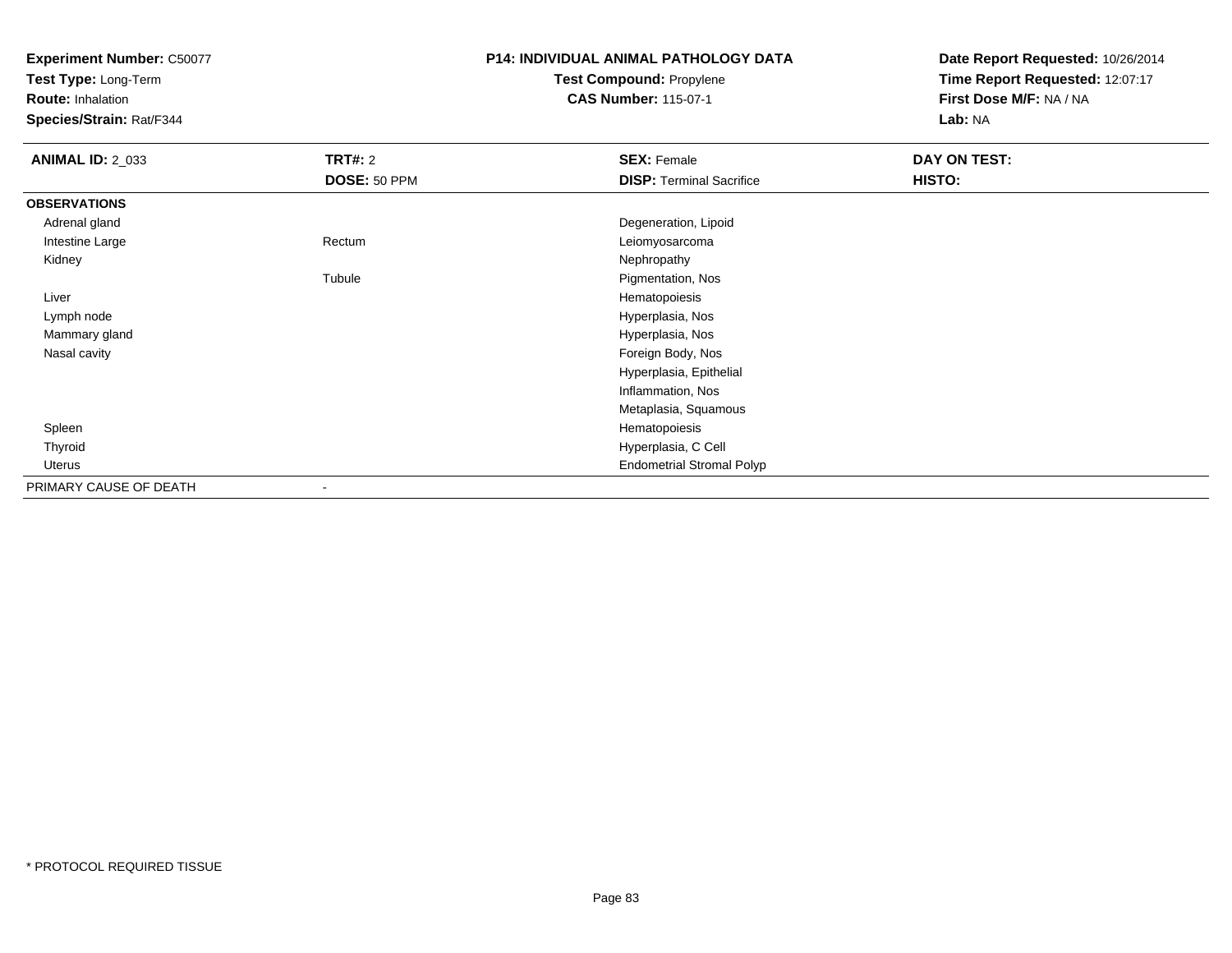| <b>Experiment Number: C50077</b><br>Test Type: Long-Term<br><b>Route: Inhalation</b><br>Species/Strain: Rat/F344 |                  | <b>P14: INDIVIDUAL ANIMAL PATHOLOGY DATA</b><br>Test Compound: Propylene<br><b>CAS Number: 115-07-1</b> | Date Report Requested: 10/26/2014<br>Time Report Requested: 12:07:17<br>First Dose M/F: NA / NA<br>Lab: NA |
|------------------------------------------------------------------------------------------------------------------|------------------|---------------------------------------------------------------------------------------------------------|------------------------------------------------------------------------------------------------------------|
| <b>ANIMAL ID: 2 034</b>                                                                                          | <b>TRT#: 2</b>   | <b>SEX: Female</b>                                                                                      | DAY ON TEST:                                                                                               |
|                                                                                                                  | DOSE: 50 PPM     | <b>DISP:</b> Terminal Sacrifice                                                                         | HISTO:                                                                                                     |
| <b>OBSERVATIONS</b>                                                                                              |                  |                                                                                                         |                                                                                                            |
| Kidney                                                                                                           |                  | Nephropathy                                                                                             |                                                                                                            |
|                                                                                                                  | Tubule           | Pigmentation, Nos                                                                                       |                                                                                                            |
| Liver                                                                                                            | <b>Bile Duct</b> | Hyperplasia, Nos                                                                                        |                                                                                                            |
| Lung                                                                                                             | Alveoli          | Histiocytosis                                                                                           |                                                                                                            |
| Mammary gland                                                                                                    |                  | Hyperplasia, Nos                                                                                        |                                                                                                            |
| Pituitary gland                                                                                                  |                  | Adenoma, Nos                                                                                            |                                                                                                            |
| PRIMARY CAUSE OF DEATH                                                                                           |                  |                                                                                                         |                                                                                                            |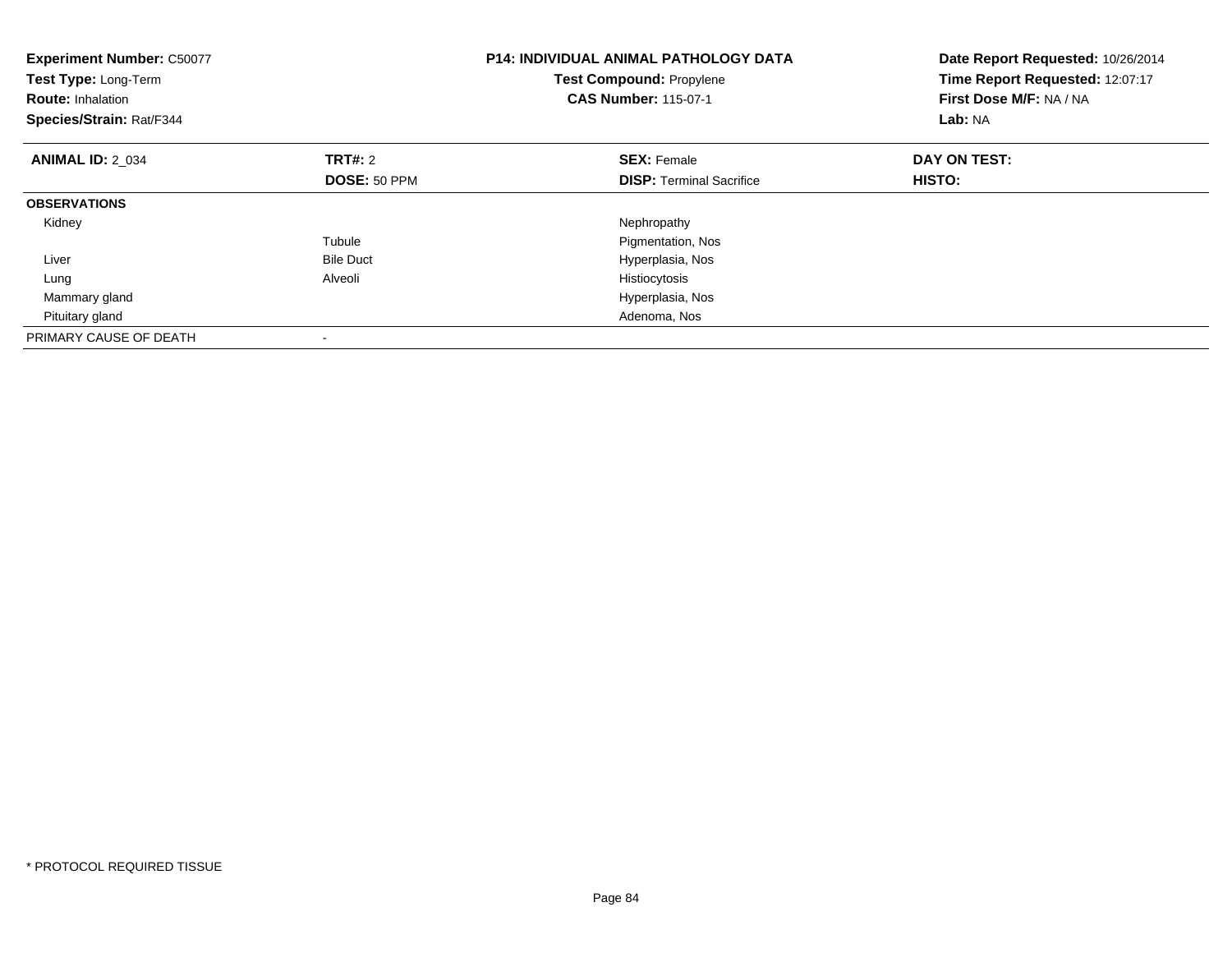| <b>Experiment Number: C50077</b><br>Test Type: Long-Term<br><b>Route: Inhalation</b><br>Species/Strain: Rat/F344 |                     | <b>P14: INDIVIDUAL ANIMAL PATHOLOGY DATA</b><br>Test Compound: Propylene<br><b>CAS Number: 115-07-1</b> | Date Report Requested: 10/26/2014<br>Time Report Requested: 12:07:17<br>First Dose M/F: NA / NA<br>Lab: NA |
|------------------------------------------------------------------------------------------------------------------|---------------------|---------------------------------------------------------------------------------------------------------|------------------------------------------------------------------------------------------------------------|
| <b>ANIMAL ID: 2_035</b>                                                                                          | <b>TRT#: 2</b>      | <b>SEX: Female</b>                                                                                      | DAY ON TEST:                                                                                               |
|                                                                                                                  | DOSE: 50 PPM        | <b>DISP: Terminal Sacrifice</b>                                                                         | HISTO:                                                                                                     |
| <b>OBSERVATIONS</b>                                                                                              |                     |                                                                                                         |                                                                                                            |
| Adrenal gland                                                                                                    | <b>Cortex Nos</b>   | Hyperplasia, Focal                                                                                      |                                                                                                            |
| Brain                                                                                                            |                     | Carcinoma, Nos, Invasive                                                                                |                                                                                                            |
| Kidney                                                                                                           | Pelvis              | <b>Mineralization</b>                                                                                   |                                                                                                            |
|                                                                                                                  |                     | Nephropathy                                                                                             |                                                                                                            |
|                                                                                                                  | Tubule              | Pigmentation, Nos                                                                                       |                                                                                                            |
| Liver                                                                                                            | <b>Bile Duct</b>    | Hyperplasia, Nos                                                                                        |                                                                                                            |
| Mammary gland                                                                                                    |                     | Hyperplasia, Nos                                                                                        |                                                                                                            |
| Pituitary gland                                                                                                  |                     | Carcinoma, Nos                                                                                          |                                                                                                            |
| Unspecified                                                                                                      | Multiple Organs Nos | Leukemia, Mononuclear Cell                                                                              |                                                                                                            |
| PRIMARY CAUSE OF DEATH                                                                                           |                     |                                                                                                         |                                                                                                            |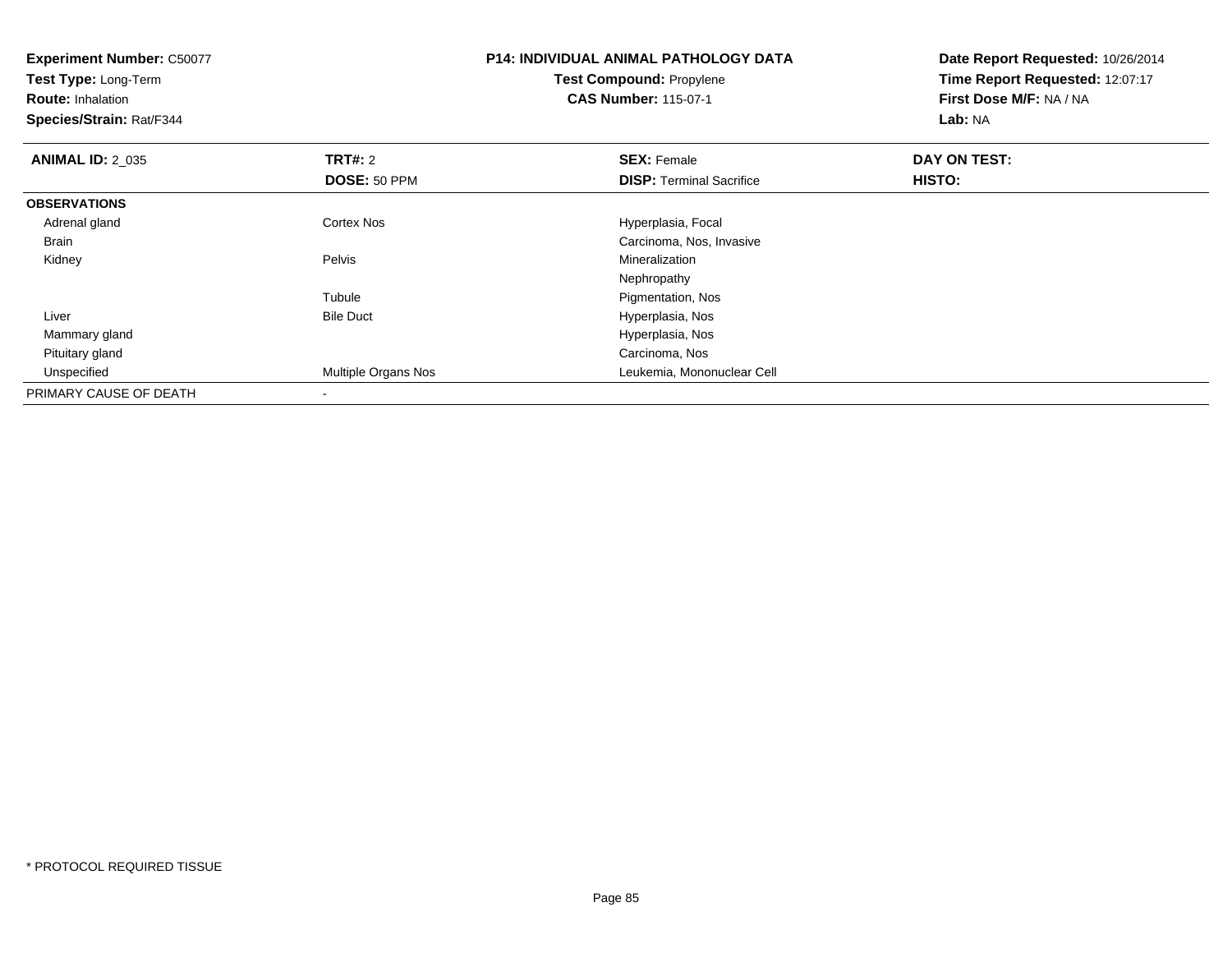| <b>Experiment Number: C50077</b><br>Test Type: Long-Term<br><b>Route: Inhalation</b><br>Species/Strain: Rat/F344 |                     | <b>P14: INDIVIDUAL ANIMAL PATHOLOGY DATA</b><br><b>Test Compound: Propylene</b><br><b>CAS Number: 115-07-1</b> | Date Report Requested: 10/26/2014<br>Time Report Requested: 12:07:17<br>First Dose M/F: NA / NA<br>Lab: NA |
|------------------------------------------------------------------------------------------------------------------|---------------------|----------------------------------------------------------------------------------------------------------------|------------------------------------------------------------------------------------------------------------|
| <b>ANIMAL ID: 2 036</b>                                                                                          | <b>TRT#: 2</b>      | <b>SEX: Female</b>                                                                                             | DAY ON TEST:                                                                                               |
|                                                                                                                  | DOSE: 50 PPM        | <b>DISP: Natural Death</b>                                                                                     | HISTO:                                                                                                     |
| <b>OBSERVATIONS</b>                                                                                              |                     |                                                                                                                |                                                                                                            |
| Kidney                                                                                                           |                     | Nephrosis, Nos                                                                                                 |                                                                                                            |
|                                                                                                                  | Tubule              | Pigmentation, Nos                                                                                              |                                                                                                            |
| Liver                                                                                                            |                     | Necrosis, Focal                                                                                                |                                                                                                            |
| Lung                                                                                                             |                     | Necrosis, Focal                                                                                                |                                                                                                            |
| Mammary gland                                                                                                    |                     | Hyperplasia, Nos                                                                                               |                                                                                                            |
| Pituitary gland                                                                                                  |                     | Adenoma, Nos                                                                                                   |                                                                                                            |
| Unspecified                                                                                                      | Multiple Organs Nos | Leukemia, Mononuclear Cell                                                                                     |                                                                                                            |
| Urinary bladder                                                                                                  |                     | Hyperplasia, Epithelial                                                                                        |                                                                                                            |
|                                                                                                                  |                     | Inflammation, Suppurative                                                                                      |                                                                                                            |
| DDII11ND17Q111QFQFQF1T11                                                                                         |                     |                                                                                                                |                                                                                                            |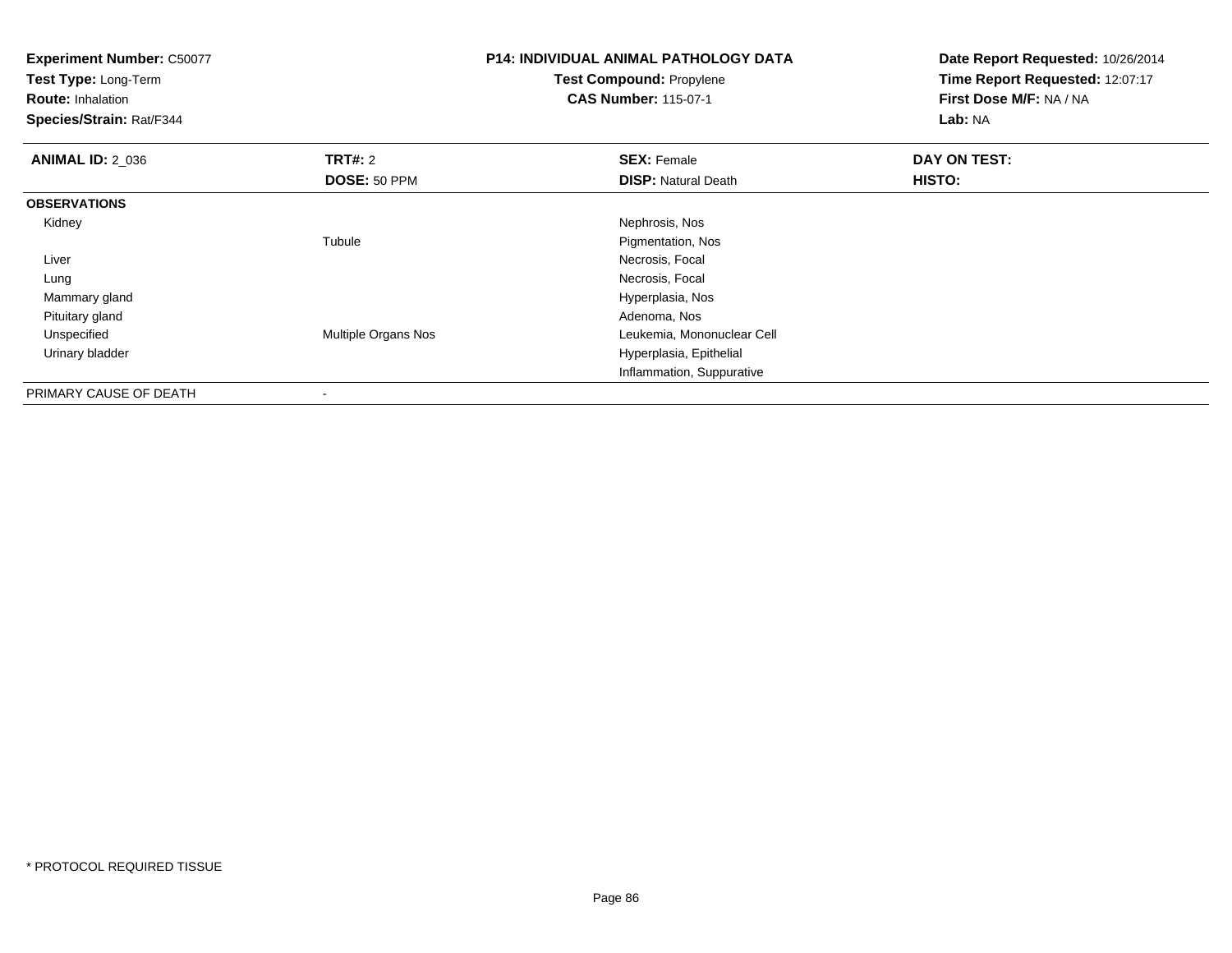**Test Type:** Long-Term

**Route:** Inhalation

**Species/Strain:** Rat/F344

## **P14: INDIVIDUAL ANIMAL PATHOLOGY DATATest Compound:** Propylene

**CAS Number:** 115-07-1

| <b>ANIMAL ID: 2 037</b> | TRT#: 2                  | <b>SEX: Female</b>               | DAY ON TEST:  |  |
|-------------------------|--------------------------|----------------------------------|---------------|--|
|                         | DOSE: 50 PPM             | <b>DISP: Terminal Sacrifice</b>  | <b>HISTO:</b> |  |
| <b>OBSERVATIONS</b>     |                          |                                  |               |  |
| Clitoral gland          |                          | Carcinoma, Nos                   |               |  |
| Kidney                  |                          | Nephropathy                      |               |  |
|                         | Tubule                   | Pigmentation, Nos                |               |  |
| Liver                   |                          | Cytoplasmic Change, Basophilic   |               |  |
|                         | <b>Bile Duct</b>         | Hyperplasia, Nos                 |               |  |
| Lymph node              |                          | Hyperplasia, Nos                 |               |  |
| Mammary gland           |                          | Fibroadenoma                     |               |  |
| Pituitary gland         |                          | Adenoma, Nos                     |               |  |
| Unspecified             | Multiple Organs Nos      | Leukemia, Mononuclear Cell       |               |  |
| Uterus                  |                          | <b>Endometrial Stromal Polyp</b> |               |  |
| PRIMARY CAUSE OF DEATH  | $\overline{\phantom{a}}$ |                                  |               |  |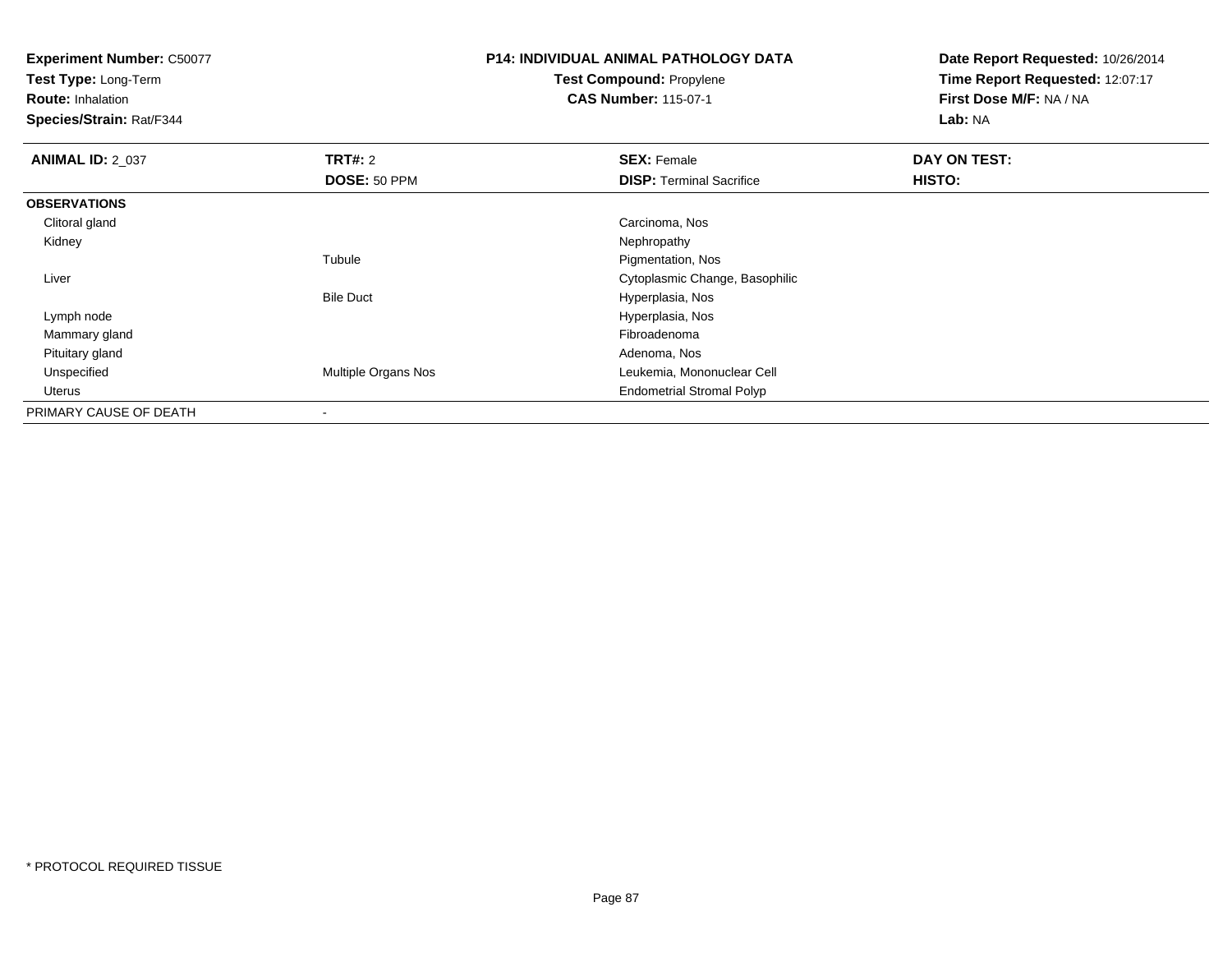| <b>Experiment Number: C50077</b><br>Test Type: Long-Term<br><b>Route: Inhalation</b><br>Species/Strain: Rat/F344 |                | <b>P14: INDIVIDUAL ANIMAL PATHOLOGY DATA</b><br>Test Compound: Propylene<br><b>CAS Number: 115-07-1</b> | Date Report Requested: 10/26/2014<br>Time Report Requested: 12:07:17<br>First Dose M/F: NA / NA<br>Lab: NA |
|------------------------------------------------------------------------------------------------------------------|----------------|---------------------------------------------------------------------------------------------------------|------------------------------------------------------------------------------------------------------------|
| <b>ANIMAL ID: 2_038</b>                                                                                          | <b>TRT#:</b> 2 | <b>SEX: Female</b>                                                                                      | DAY ON TEST:                                                                                               |
|                                                                                                                  | DOSE: 50 PPM   | <b>DISP:</b> Terminal Sacrifice                                                                         | HISTO:                                                                                                     |
| <b>OBSERVATIONS</b>                                                                                              |                |                                                                                                         |                                                                                                            |
| Kidney                                                                                                           | Pelvis         | Mineralization                                                                                          |                                                                                                            |
| Liver                                                                                                            |                | Inflammation, Focal                                                                                     |                                                                                                            |
|                                                                                                                  |                | Necrosis, Focal                                                                                         |                                                                                                            |
| Lymph node                                                                                                       |                | Hyperplasia, Nos                                                                                        |                                                                                                            |
| Nasal cavity                                                                                                     |                | Inflammation, Suppurative                                                                               |                                                                                                            |
|                                                                                                                  |                | Metaplasia, Squamous                                                                                    |                                                                                                            |
| Pituitary gland                                                                                                  |                | Adenoma, Nos                                                                                            |                                                                                                            |
| PRIMARY CAUSE OF DEATH                                                                                           |                |                                                                                                         |                                                                                                            |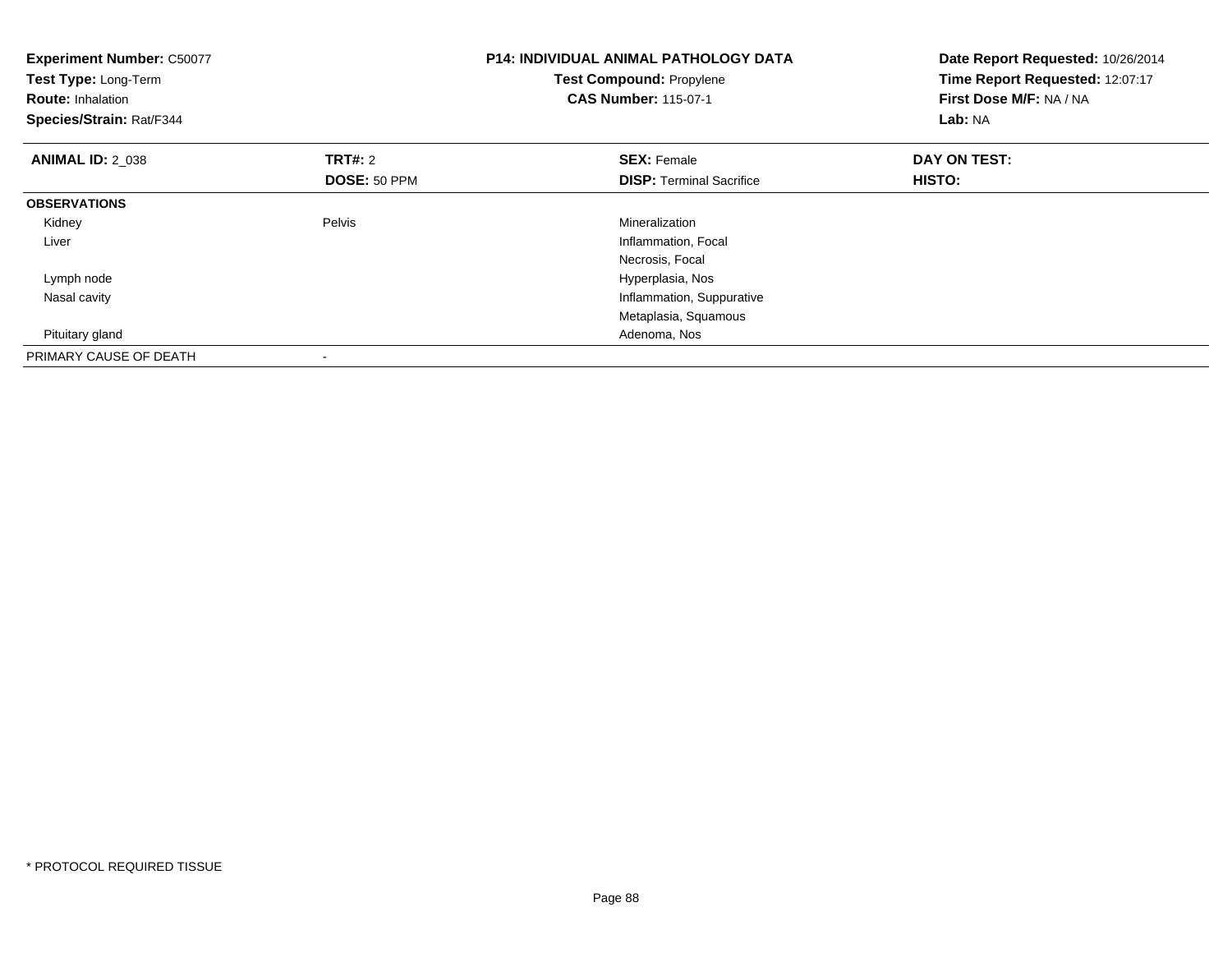| <b>Experiment Number: C50077</b><br>Test Type: Long-Term<br><b>Route: Inhalation</b><br>Species/Strain: Rat/F344 |                | <b>P14: INDIVIDUAL ANIMAL PATHOLOGY DATA</b><br>Test Compound: Propylene<br><b>CAS Number: 115-07-1</b> | Date Report Requested: 10/26/2014<br>Time Report Requested: 12:07:17<br>First Dose M/F: NA / NA<br>Lab: NA |
|------------------------------------------------------------------------------------------------------------------|----------------|---------------------------------------------------------------------------------------------------------|------------------------------------------------------------------------------------------------------------|
| <b>ANIMAL ID: 2 039</b>                                                                                          | <b>TRT#:</b> 2 | <b>SEX: Female</b>                                                                                      | DAY ON TEST:                                                                                               |
|                                                                                                                  | DOSE: 50 PPM   | <b>DISP:</b> Terminal Sacrifice                                                                         | HISTO:                                                                                                     |
| <b>OBSERVATIONS</b>                                                                                              |                |                                                                                                         |                                                                                                            |
| Adrenal gland                                                                                                    |                | Degeneration, Lipoid                                                                                    |                                                                                                            |
| Kidney                                                                                                           |                | Nephropathy                                                                                             |                                                                                                            |
|                                                                                                                  | Tubule         | Pigmentation, Nos                                                                                       |                                                                                                            |
| Liver                                                                                                            |                | Cytoplasmic Change, Basophilic                                                                          |                                                                                                            |
| Lymph node                                                                                                       |                | Inflammation, Acute/Chronic                                                                             |                                                                                                            |
| Nasal cavity                                                                                                     |                | Metaplasia, Squamous                                                                                    |                                                                                                            |
| Pituitary gland                                                                                                  |                | Adenoma, Nos                                                                                            |                                                                                                            |
| Trachea                                                                                                          |                | Inflammation, Nos                                                                                       |                                                                                                            |
| Uterus                                                                                                           | Endometrium    | Hyperplasia, Nos                                                                                        |                                                                                                            |
| PRIMARY CAUSE OF DEATH                                                                                           |                |                                                                                                         |                                                                                                            |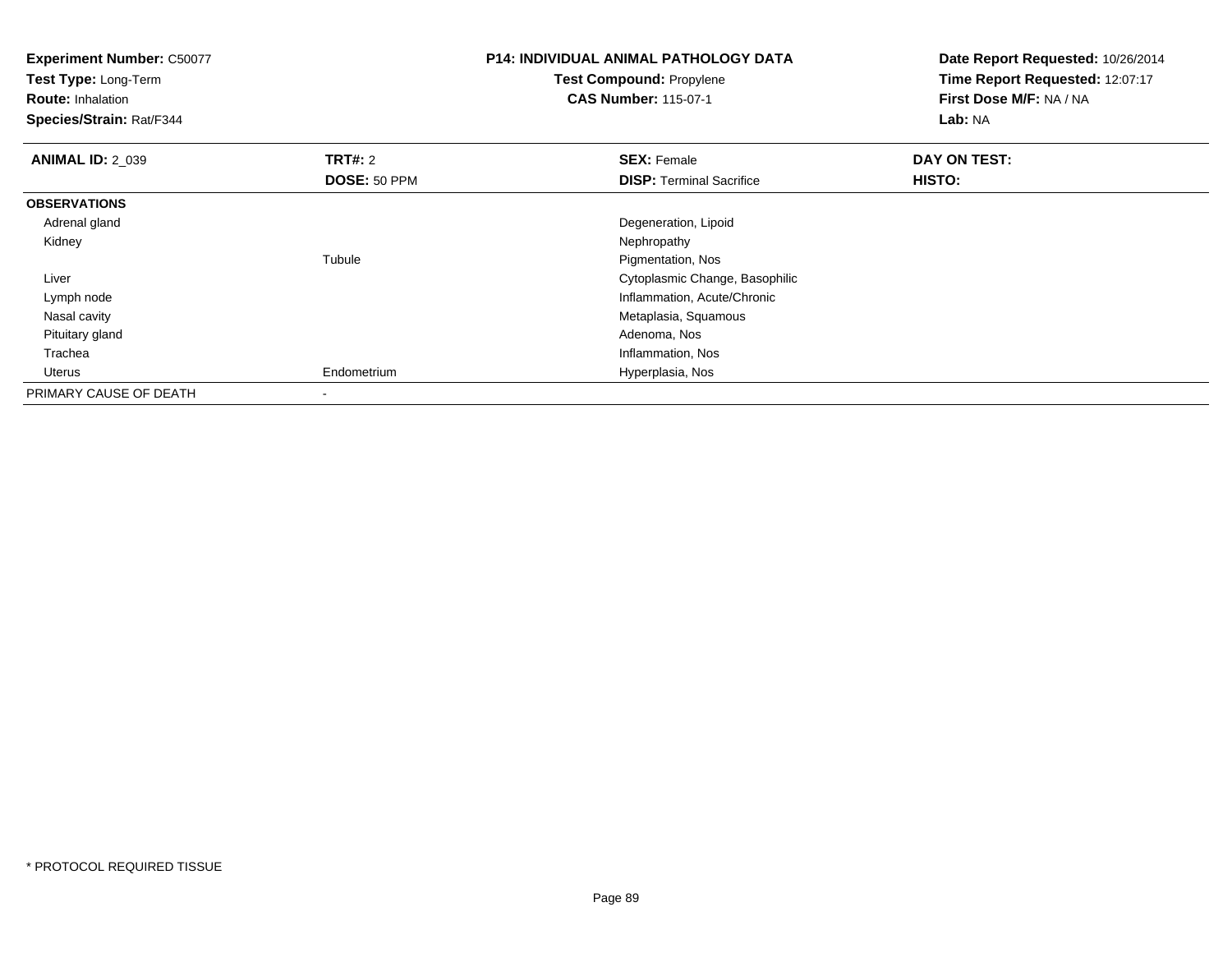**Test Type:** Long-Term

**Route:** Inhalation

**Species/Strain:** Rat/F344

## **P14: INDIVIDUAL ANIMAL PATHOLOGY DATATest Compound:** Propylene

**CAS Number:** 115-07-1

| <b>ANIMAL ID: 2_040</b> | <b>TRT#: 2</b>           | <b>SEX: Female</b>              | DAY ON TEST: |  |
|-------------------------|--------------------------|---------------------------------|--------------|--|
|                         | DOSE: 50 PPM             | <b>DISP: Terminal Sacrifice</b> | HISTO:       |  |
| <b>OBSERVATIONS</b>     |                          |                                 |              |  |
| Adrenal gland           | Cortex Nos               | Hyperplasia, Focal              |              |  |
|                         |                          | Pheochromocytoma                |              |  |
| Kidney                  |                          | Nephropathy                     |              |  |
|                         | Tubule                   | Pigmentation, Nos               |              |  |
| Liver                   |                          | Degeneration, Lipoid            |              |  |
| Lung                    |                          | Alveolar/Bronchiolar Adenoma    |              |  |
|                         | Alveoli                  | Histiocytosis                   |              |  |
| Lymph node              |                          | Hyperplasia, Nos                |              |  |
| Mammary gland           |                          | Hyperplasia, Nos                |              |  |
| Nasal cavity            |                          | Metaplasia, Squamous            |              |  |
| Pituitary gland         |                          | Adenoma, Nos                    |              |  |
| Thymus                  |                          | Hyperplasia, Epithelial         |              |  |
| Thyroid                 |                          | Hyperplasia, C Cell             |              |  |
| Uterus                  | Endometrium              | Hyperplasia, Nos                |              |  |
| PRIMARY CAUSE OF DEATH  | $\overline{\phantom{a}}$ |                                 |              |  |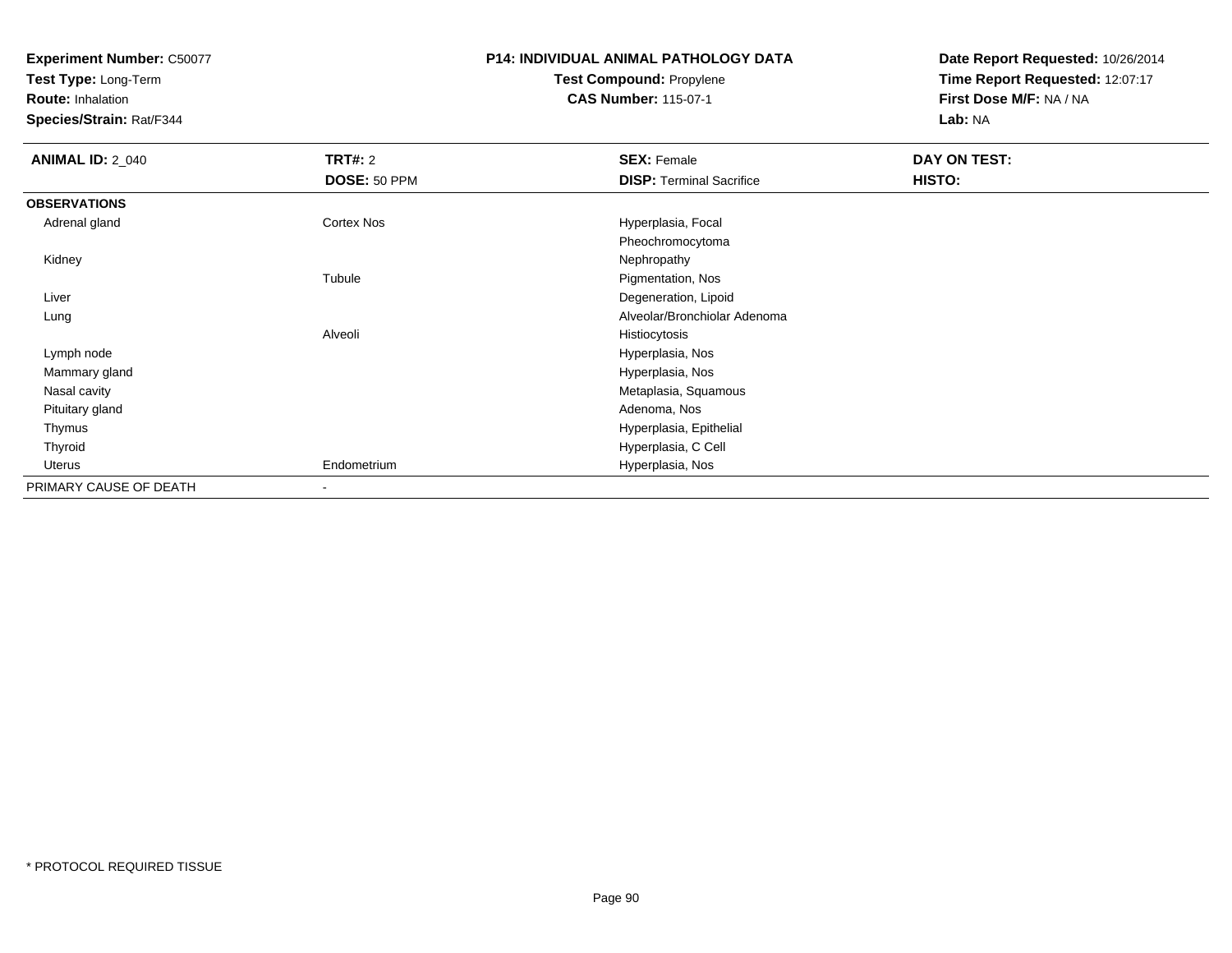**Test Type:** Long-Term

**Route:** Inhalation

**Species/Strain:** Rat/F344

# **P14: INDIVIDUAL ANIMAL PATHOLOGY DATATest Compound:** Propylene

**CAS Number:** 115-07-1

| <b>ANIMAL ID: 2_041</b> | <b>TRT#: 2</b> | <b>SEX: Female</b>              | DAY ON TEST: |  |
|-------------------------|----------------|---------------------------------|--------------|--|
|                         | DOSE: 50 PPM   | <b>DISP: Terminal Sacrifice</b> | HISTO:       |  |
| <b>OBSERVATIONS</b>     |                |                                 |              |  |
| Adrenal gland           |                | Degeneration, Lipoid            |              |  |
| Heart                   |                | Fibrosis                        |              |  |
| Kidney                  |                | Nephropathy                     |              |  |
|                         | Tubule         | Pigmentation, Nos               |              |  |
| Liver                   |                | Cytoplasmic Change, Basophilic  |              |  |
|                         |                | Necrosis, Focal                 |              |  |
| Lung                    |                | Hyperplasia, Lymphoid           |              |  |
| Lymph node              |                | Hyperplasia, Nos                |              |  |
| Nasal cavity            |                | Metaplasia, Squamous            |              |  |
| Ovary                   |                | Cyst, Nos                       |              |  |
| PRIMARY CAUSE OF DEATH  |                |                                 |              |  |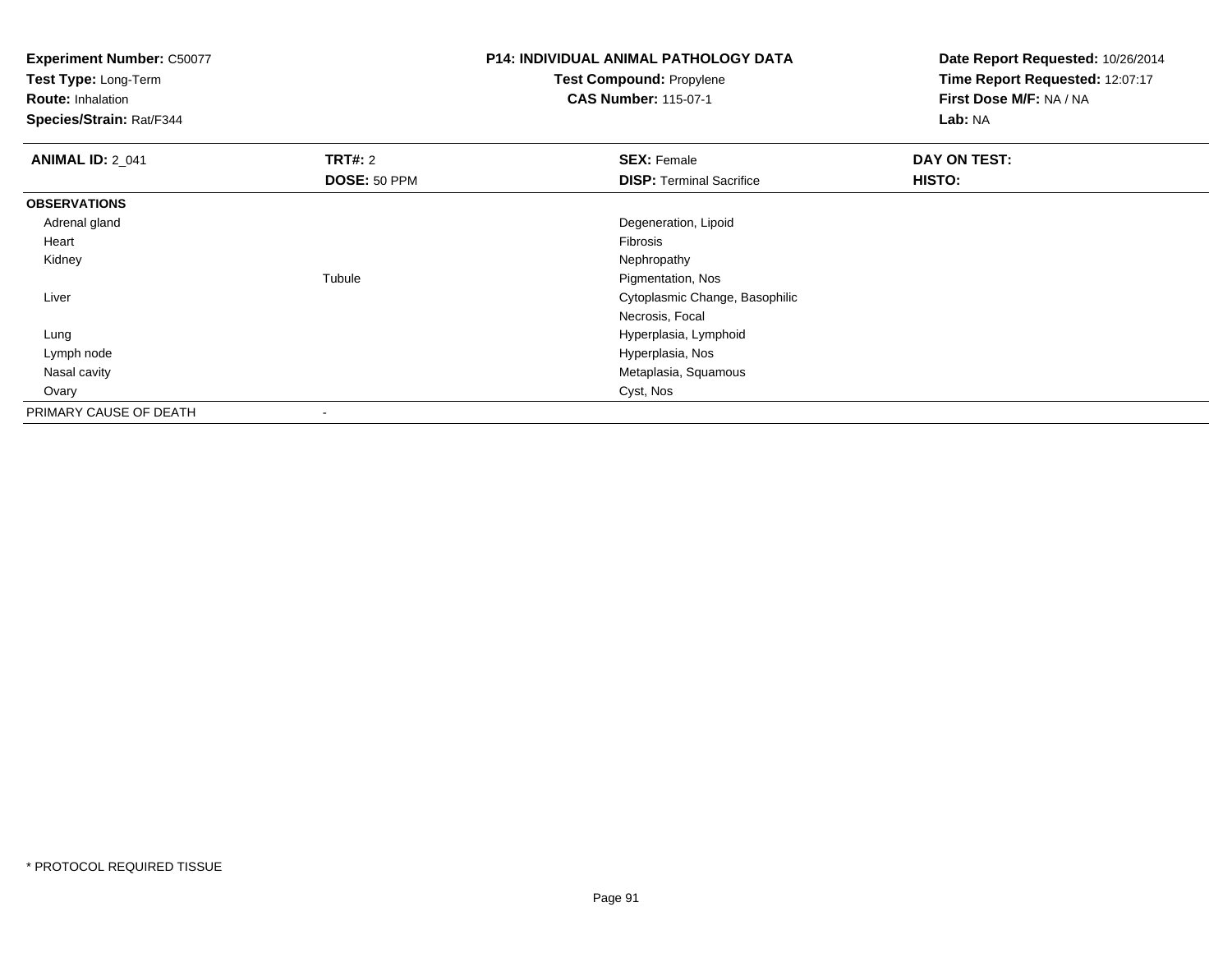**Test Type:** Long-Term

**Route:** Inhalation

**Species/Strain:** Rat/F344

# **P14: INDIVIDUAL ANIMAL PATHOLOGY DATATest Compound:** Propylene

**CAS Number:** 115-07-1

| <b>ANIMAL ID: 2_042</b> | <b>TRT#: 2</b>      | <b>SEX: Female</b>              | DAY ON TEST: |  |
|-------------------------|---------------------|---------------------------------|--------------|--|
|                         | DOSE: 50 PPM        | <b>DISP: Terminal Sacrifice</b> | HISTO:       |  |
| <b>OBSERVATIONS</b>     |                     |                                 |              |  |
| Heart                   |                     | Fibrosis                        |              |  |
| Kidney                  |                     | Nephropathy                     |              |  |
|                         | Tubule              | Pigmentation, Nos               |              |  |
| Liver                   |                     | Cytoplasmic Change, Basophilic  |              |  |
|                         | <b>Bile Duct</b>    | Hyperplasia, Nos                |              |  |
|                         |                     | Inflammation, Focal             |              |  |
|                         |                     | Necrosis, Focal                 |              |  |
| Lung                    | Alveoli             | Histiocytosis                   |              |  |
| Nasal cavity            |                     | Metaplasia, Squamous            |              |  |
| Pituitary gland         |                     | Cyst, Nos                       |              |  |
| Unspecified             | Multiple Organs Nos | Leukemia, Mononuclear Cell      |              |  |
| Uterus                  | Endometrium         | Hyperplasia, Nos                |              |  |
| PRIMARY CAUSE OF DEATH  |                     |                                 |              |  |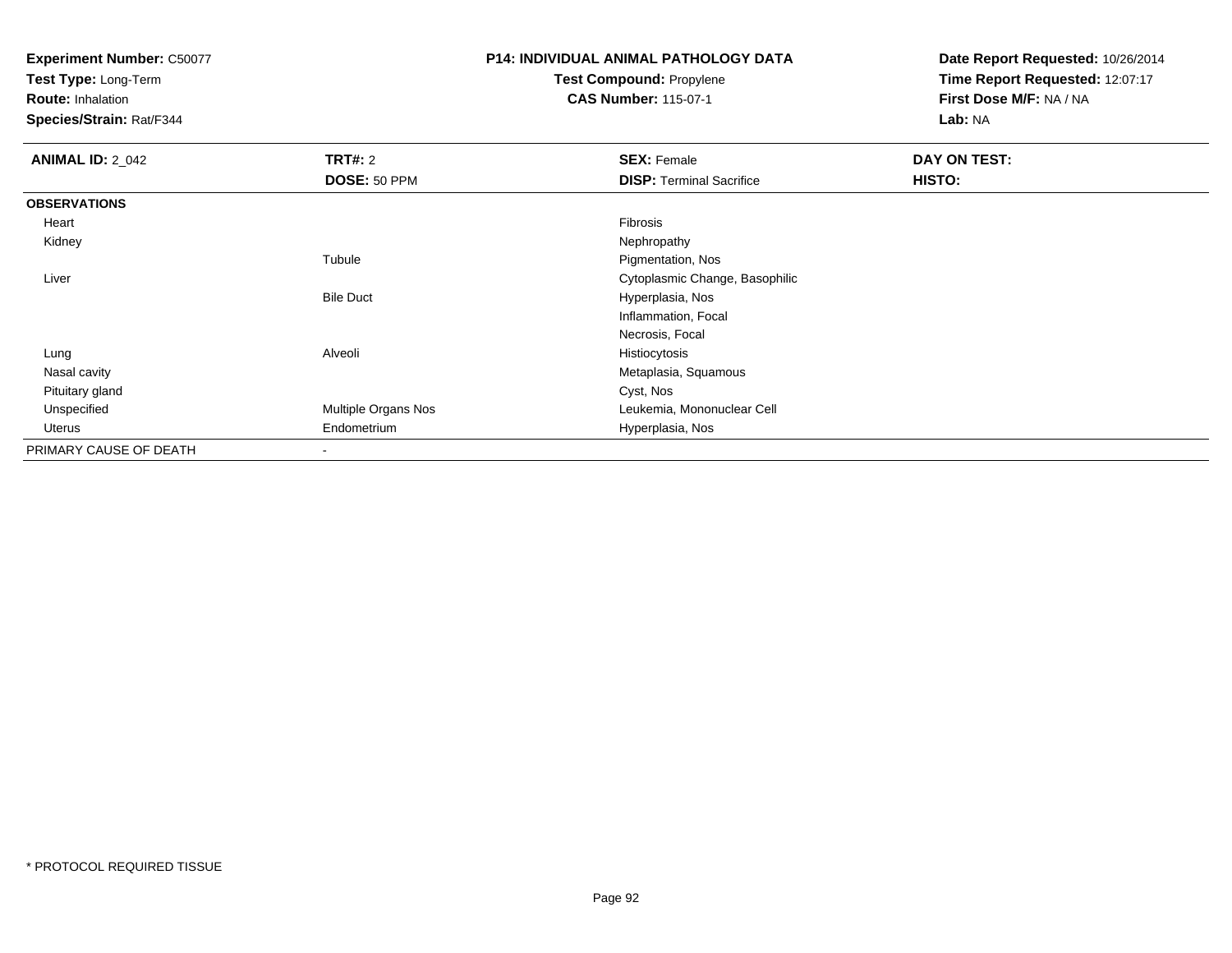**Experiment Number:** C50077**Test Type:** Long-Term**Route:** Inhalation **Species/Strain:** Rat/F344**P14: INDIVIDUAL ANIMAL PATHOLOGY DATATest Compound:** Propylene**CAS Number:** 115-07-1**Date Report Requested:** 10/26/2014**Time Report Requested:** 12:07:17**First Dose M/F:** NA / NA**Lab:** NA**ANIMAL ID: 2 043 TRT#:** 2 **SEX:** Female **DAY ON TEST: DOSE:** 50 PPM**DISP:** Terminal Sacrifice **HISTO: OBSERVATIONS** Adrenal glandCortex Nos **Exercía Exercía Exercía Exercía Exercía Exercía Exercía Exercía Exercía Exercía Exercía Exercía Exercía Exercía Exercía Exercía Exercía Exercía Exercía Exercía Exercía Exercía Exercía Exercía Exercía Exercía Ex**  Kidneyy Pelvis Mineralization e **Pigmentation**, Nos Tubule Larynx Inflammation, Nos Liver Cytoplasmic Change, Basophilic Lymph node Inflammation, Acute/Chronic Mammary gland Hyperplasia, Nos Nasal cavity Metaplasia, Squamous Pituitary gland Adenoma, Nos Thyroid Hyperplasia, C Cell PRIMARY CAUSE OF DEATH-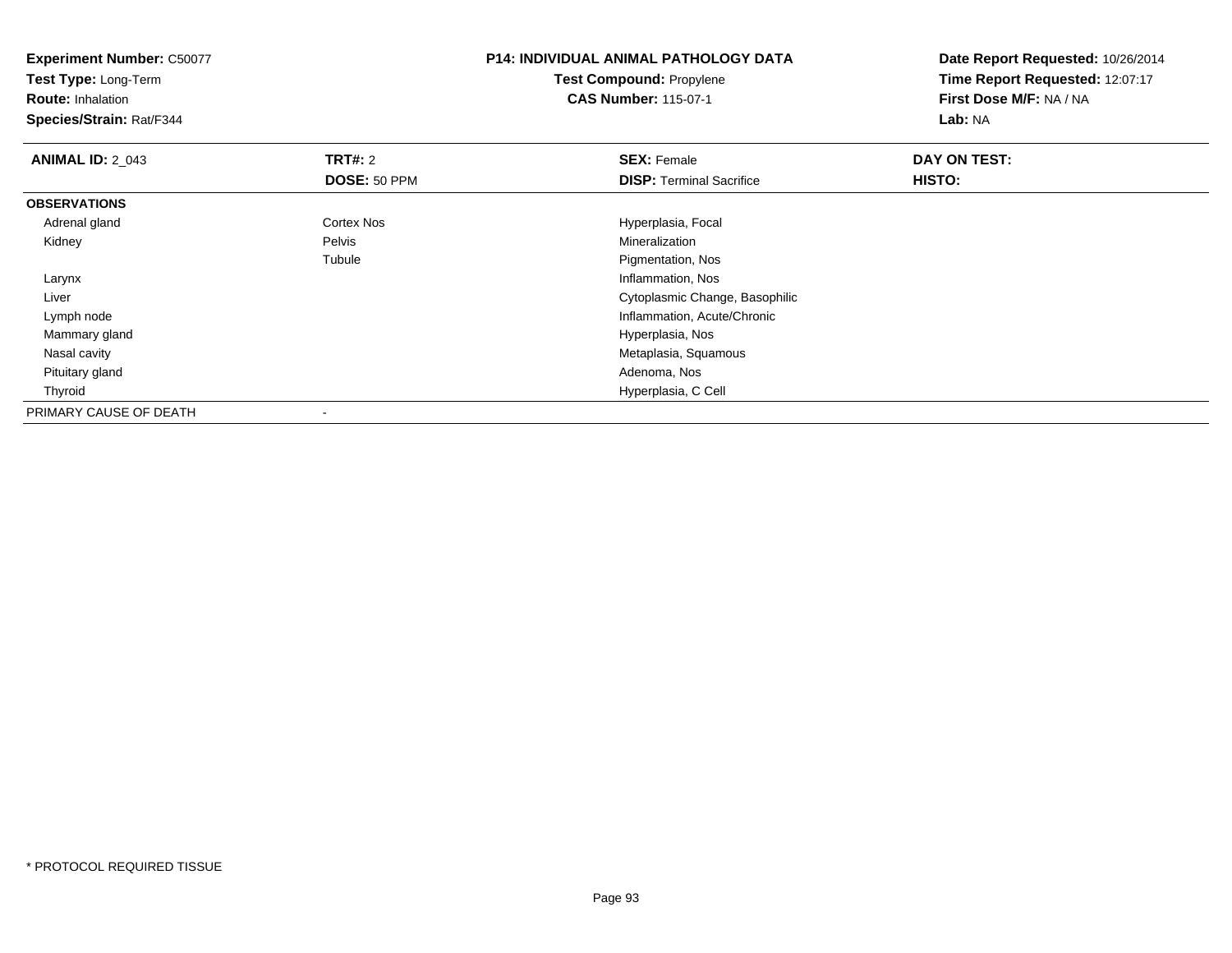**Test Type:** Long-Term

**Route:** Inhalation

**Species/Strain:** Rat/F344

### **P14: INDIVIDUAL ANIMAL PATHOLOGY DATATest Compound:** Propylene**CAS Number:** 115-07-1

| <b>ANIMAL ID: 2 044</b> | <b>TRT#: 2</b>   | <b>SEX: Female</b>              | DAY ON TEST: |  |
|-------------------------|------------------|---------------------------------|--------------|--|
|                         | DOSE: 50 PPM     | <b>DISP: Terminal Sacrifice</b> | HISTO:       |  |
| <b>OBSERVATIONS</b>     |                  |                                 |              |  |
| Adrenal gland           | Cortex Nos       | Hyperplasia, Focal              |              |  |
| Heart                   |                  | Fibrosis                        |              |  |
| Kidney                  | Pelvis           | Mineralization                  |              |  |
|                         |                  | Nephropathy                     |              |  |
|                         | Tubule           | Pigmentation, Nos               |              |  |
| Liver                   |                  | Cytoplasmic Change, Basophilic  |              |  |
|                         | <b>Bile Duct</b> | Hyperplasia, Nos                |              |  |
| Lymph node              |                  | Inflammation, Acute/Chronic     |              |  |
| Pituitary gland         |                  | Adenoma, Nos                    |              |  |
| Thyroid                 |                  | Hyperplasia, C Cell             |              |  |
| PRIMARY CAUSE OF DEATH  |                  |                                 |              |  |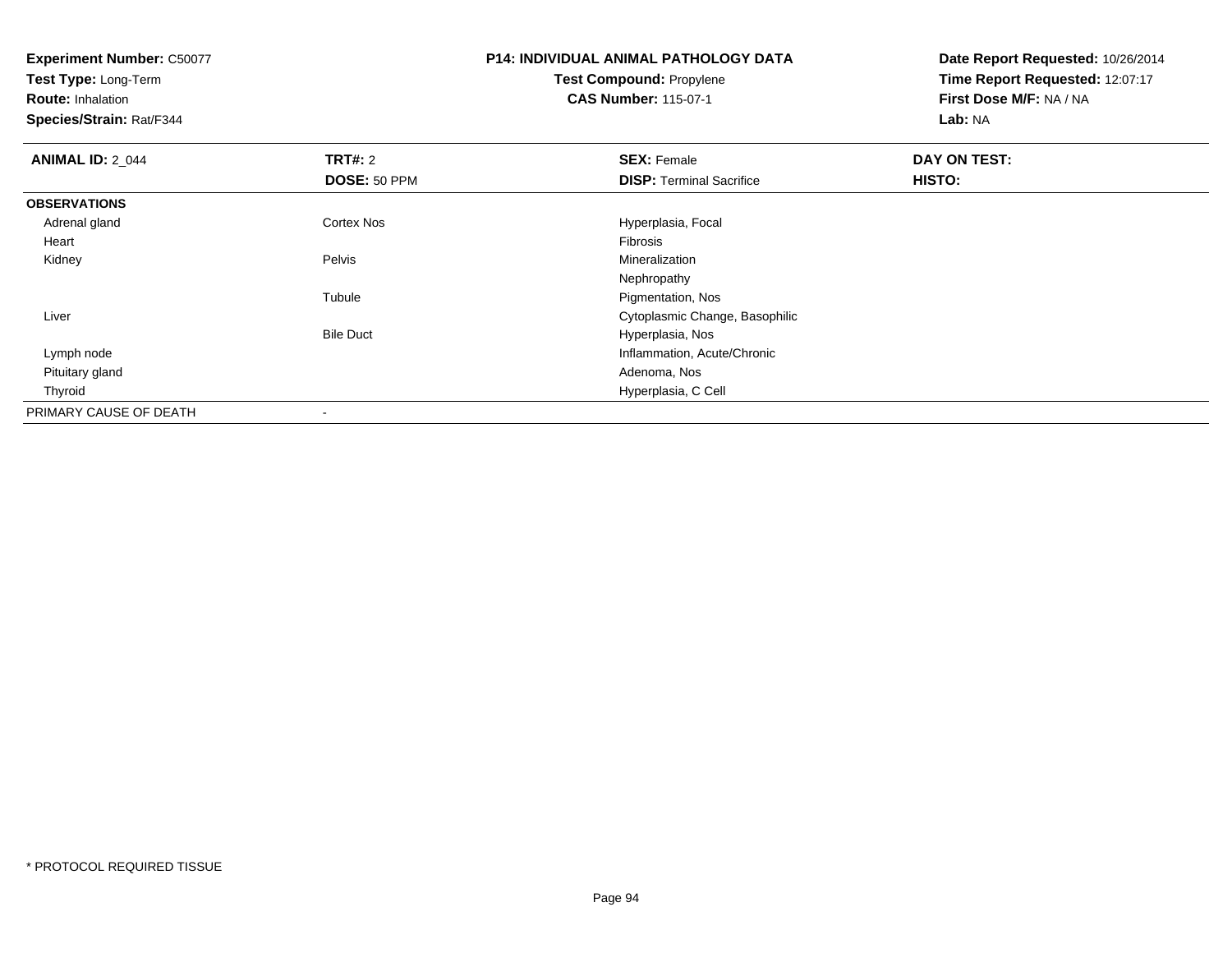**Test Type:** Long-Term

**Route:** Inhalation

**Species/Strain:** Rat/F344

# **P14: INDIVIDUAL ANIMAL PATHOLOGY DATATest Compound:** Propylene

**CAS Number:** 115-07-1

| <b>ANIMAL ID: 2 045</b> | TRT#: 2             | <b>SEX: Female</b>               | DAY ON TEST: |
|-------------------------|---------------------|----------------------------------|--------------|
|                         | DOSE: 50 PPM        | <b>DISP: Terminal Sacrifice</b>  | HISTO:       |
| <b>OBSERVATIONS</b>     |                     |                                  |              |
| Adrenal gland           |                     | Degeneration, Lipoid             |              |
|                         | Cortex Nos          | Hyperplasia, Focal               |              |
| Heart                   |                     | Fibrosis                         |              |
| Kidney                  |                     | Nephropathy                      |              |
|                         | Tubule              | Pigmentation, Nos                |              |
| Liver                   | <b>Bile Duct</b>    | Hyperplasia, Nos                 |              |
| Mammary gland           |                     | Hyperplasia, Nos                 |              |
| Ovary                   |                     | Atrophy, Nos                     |              |
| Pituitary gland         |                     | Adenoma, Nos                     |              |
| Unspecified             | Multiple Organs Nos | Leukemia, Mononuclear Cell       |              |
|                         | Flank               | Lipoma                           |              |
| Uterus                  |                     | <b>Endometrial Stromal Polyp</b> |              |
| PRIMARY CAUSE OF DEATH  | ۰                   |                                  |              |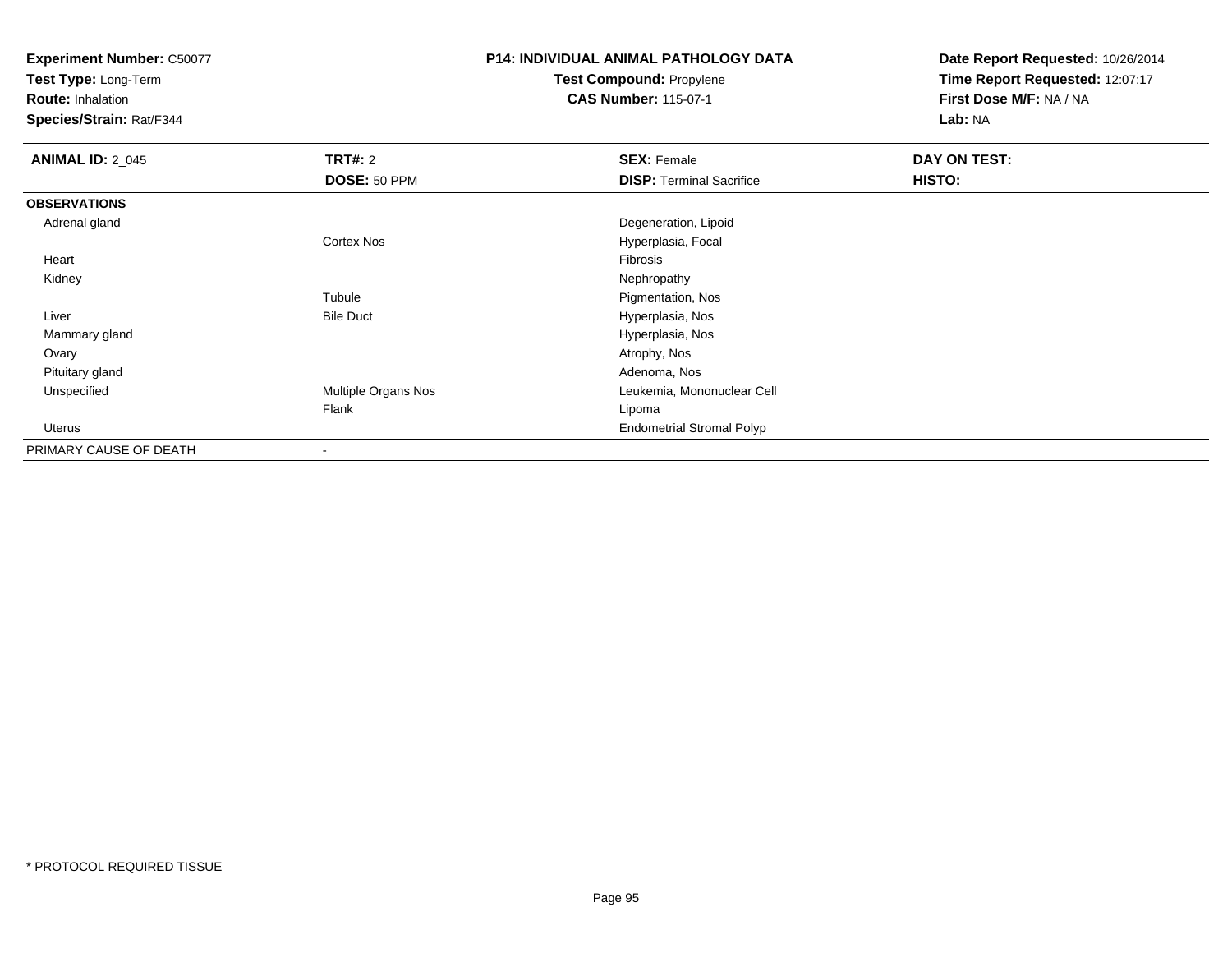**Experiment Number:** C50077**Test Type:** Long-Term**Route:** Inhalation **Species/Strain:** Rat/F344**P14: INDIVIDUAL ANIMAL PATHOLOGY DATATest Compound:** Propylene**CAS Number:** 115-07-1**Date Report Requested:** 10/26/2014**Time Report Requested:** 12:07:17**First Dose M/F:** NA / NA**Lab:** NA**ANIMAL ID: 2 046 6 DAY ON TEST: TRT#:** 2 **SEX:** Female **SEX:** Female **DOSE:** 50 PPM**DISP:** Terminal Sacrifice **HISTO: OBSERVATIONS** Heartt de la constitución de la constitución de la constitución de la constitución de la constitución de la constitución Mineralization Kidneyy Pelvis Mineralization e **Pigmentation**, Nos Tubule Larynx Inflammation, Nos Metaplasia, Squamous**Cytoplasmic Change, Basophilic Change, Basophilic Change, Basophilic Change, Basophilic Change, Basophilic Change, Basophilic Change, Basophilic Change, Basophilic Change, Basophilic Change, Basophilic Change, Basophilic**  LiverBile Duct Hyperplasia, Nos Mammary glandd and the control of the control of the control of the control of the control of the control of the control of the control of the control of the control of the control of the control of the control of the control of the co Hyperplasia, Nos Inflammation, Nos TracheaPRIMARY CAUSE OF DEATH-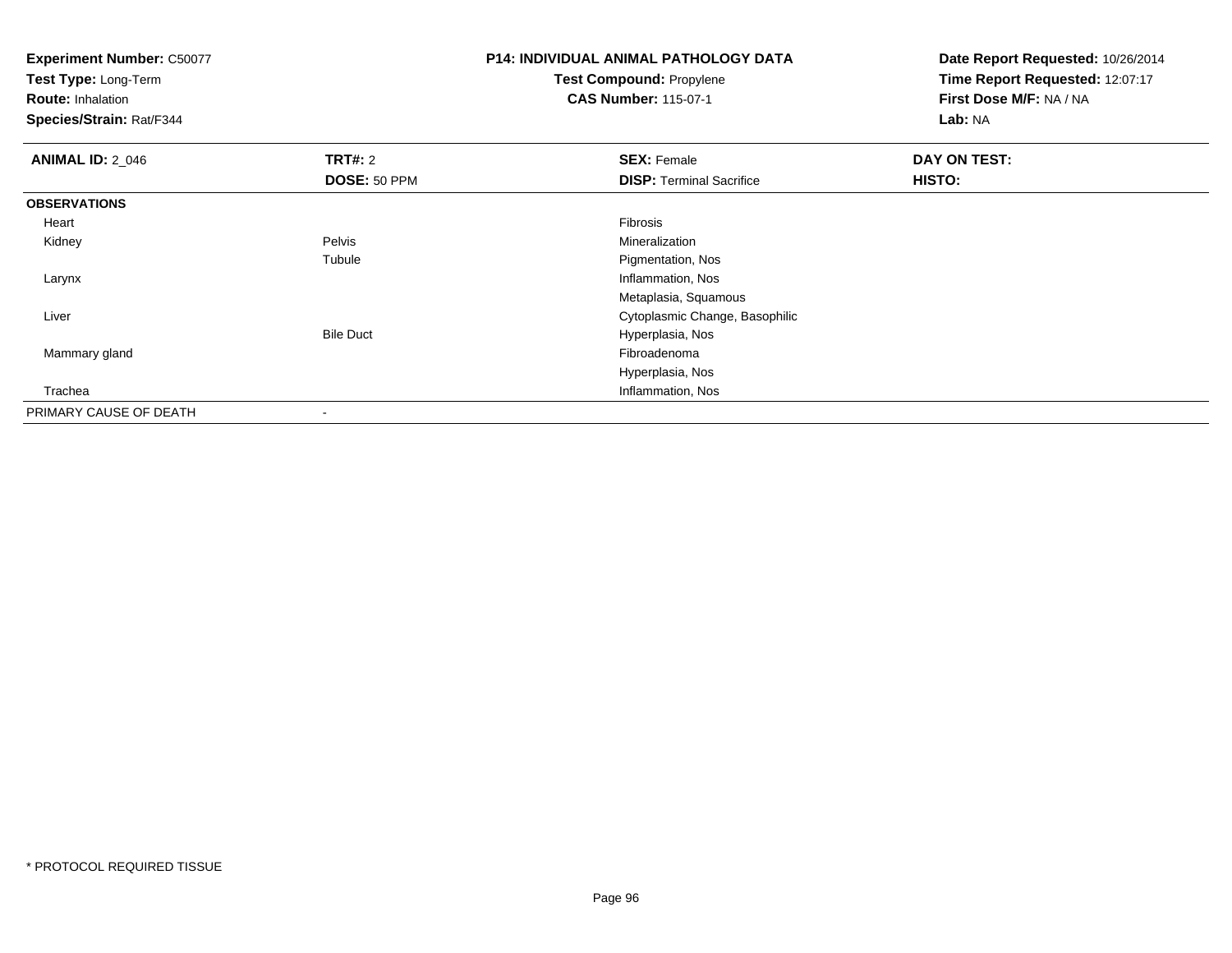| <b>Experiment Number: C50077</b><br>Test Type: Long-Term<br><b>Route: Inhalation</b><br>Species/Strain: Rat/F344 |                                | <b>P14: INDIVIDUAL ANIMAL PATHOLOGY DATA</b><br><b>Test Compound: Propylene</b><br><b>CAS Number: 115-07-1</b> | Date Report Requested: 10/26/2014<br>Time Report Requested: 12:07:17<br>First Dose M/F: NA / NA<br>Lab: NA |
|------------------------------------------------------------------------------------------------------------------|--------------------------------|----------------------------------------------------------------------------------------------------------------|------------------------------------------------------------------------------------------------------------|
| <b>ANIMAL ID: 2 047</b>                                                                                          | <b>TRT#:</b> 2<br>DOSE: 50 PPM | <b>SEX: Female</b><br><b>DISP:</b> Natural Death                                                               | DAY ON TEST:<br>HISTO:                                                                                     |
| <b>OBSERVATIONS</b>                                                                                              |                                |                                                                                                                |                                                                                                            |
| Liver                                                                                                            | <b>Bile Duct</b>               | Hyperplasia, Nos                                                                                               |                                                                                                            |
| Lung                                                                                                             |                                | Congestion, Nos                                                                                                |                                                                                                            |
| Mammary gland                                                                                                    |                                | Hyperplasia, Nos                                                                                               |                                                                                                            |
| Ovary                                                                                                            |                                | Atrophy, Nos                                                                                                   |                                                                                                            |
| Pituitary gland                                                                                                  |                                | Adenoma, Nos                                                                                                   |                                                                                                            |
| PRIMARY CAUSE OF DEATH                                                                                           |                                |                                                                                                                |                                                                                                            |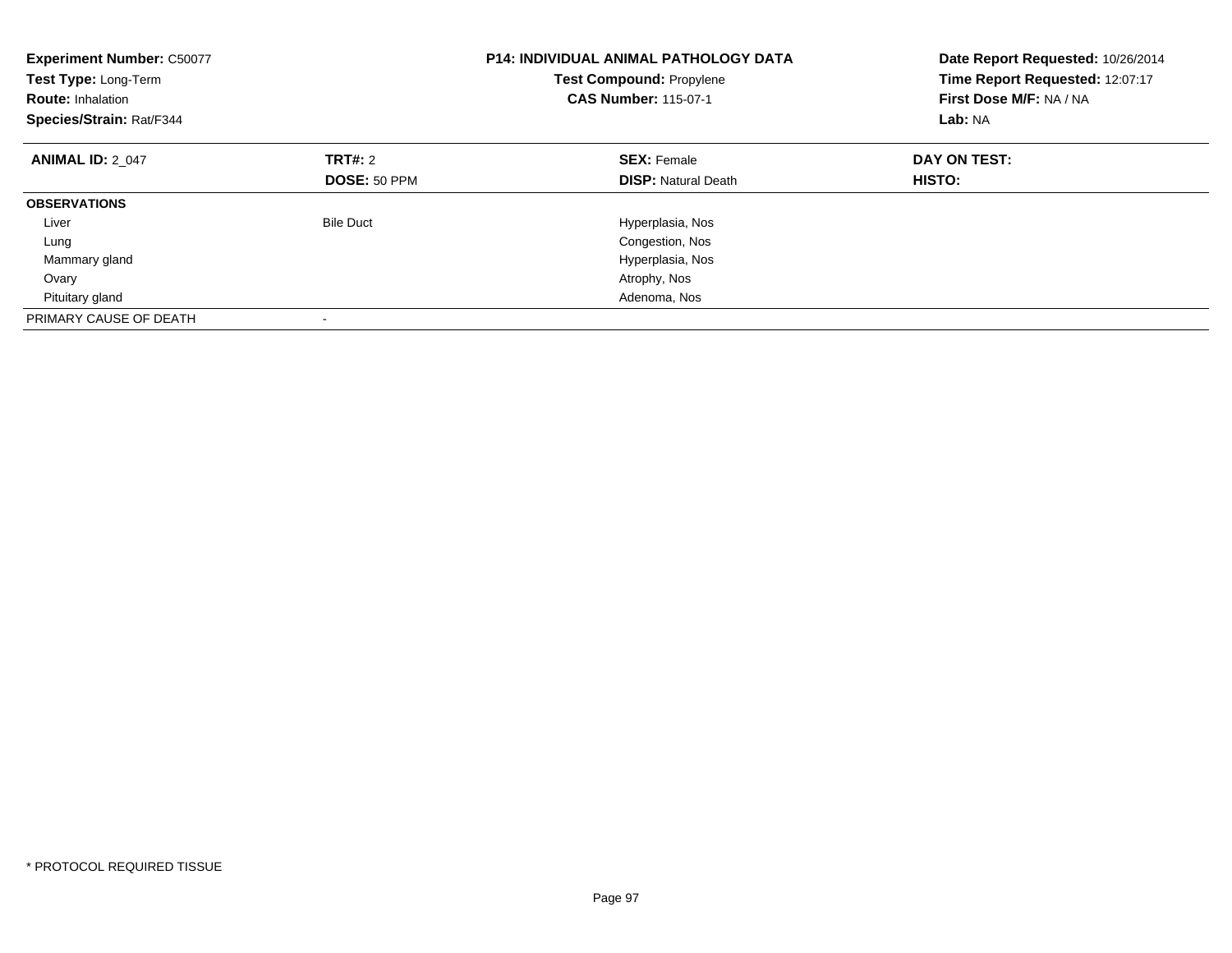**Experiment Number:** C50077**Test Type:** Long-Term**Route:** Inhalation **Species/Strain:** Rat/F344**P14: INDIVIDUAL ANIMAL PATHOLOGY DATATest Compound:** Propylene**CAS Number:** 115-07-1**Date Report Requested:** 10/26/2014**Time Report Requested:** 12:07:17**First Dose M/F:** NA / NA**Lab:** NA**ANIMAL ID: 2 048 REX:** Female **DAY ON TEST: CONSIST: SEX:** Female **DAY ON TEST: DOSE:** 50 PPM**DISP:** Natural Death **HISTO: OBSERVATIONS** Blood vessel Inflammation, Nos Kidneyy Pelvis Mineralization Nephropathye Pigmentation, Nos Tubule LiverBile Duct **Hyperplasia**, Nos Congestion, Nos LungInflammation, Granulomatous Mammary gland Hyperplasia, Nos Pituitary gland Adenoma, Nos PRIMARY CAUSE OF DEATH-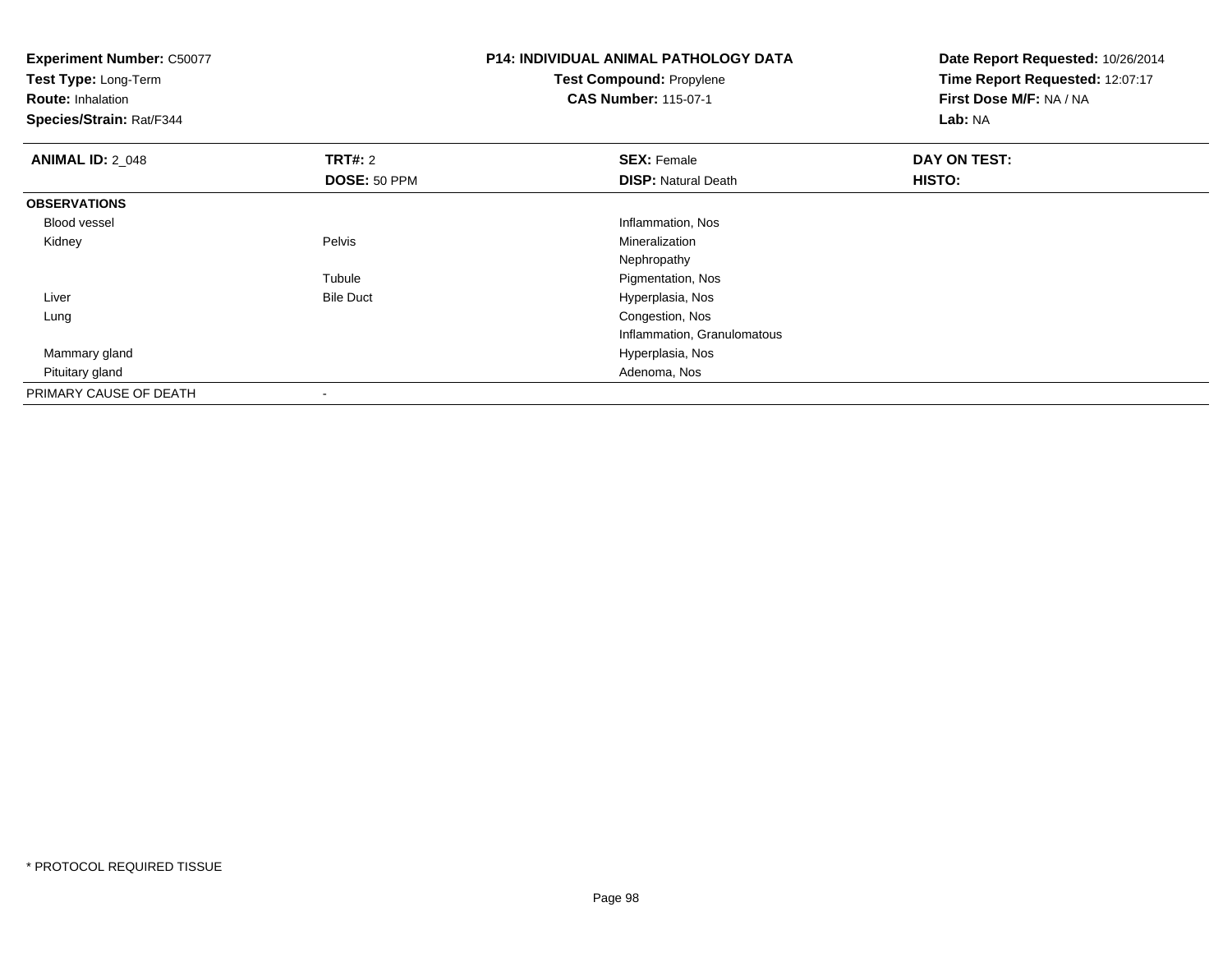**Test Type:** Long-Term

**Route:** Inhalation

**Species/Strain:** Rat/F344

### **P14: INDIVIDUAL ANIMAL PATHOLOGY DATATest Compound:** Propylene**CAS Number:** 115-07-1

| <b>ANIMAL ID: 2_049</b> | <b>TRT#: 2</b>    | <b>SEX: Female</b>              | DAY ON TEST: |  |
|-------------------------|-------------------|---------------------------------|--------------|--|
|                         | DOSE: 50 PPM      | <b>DISP: Terminal Sacrifice</b> | HISTO:       |  |
| <b>OBSERVATIONS</b>     |                   |                                 |              |  |
| Adrenal gland           | <b>Cortex Nos</b> | Hyperplasia, Focal              |              |  |
| Heart                   |                   | Fibrosis                        |              |  |
| Kidney                  |                   | Nephropathy                     |              |  |
|                         | Tubule            | Pigmentation, Nos               |              |  |
| Liver                   |                   | Cytoplasmic Change, Basophilic  |              |  |
|                         | <b>Bile Duct</b>  | Hyperplasia, Nos                |              |  |
|                         |                   | Inflammation, Focal             |              |  |
| Mammary gland           |                   | Hyperplasia, Nos                |              |  |
| Pituitary gland         |                   | Cyst, Nos                       |              |  |
|                         |                   | Hyperplasia, Focal              |              |  |
| PRIMARY CAUSE OF DEATH  | $\,$ $\,$         |                                 |              |  |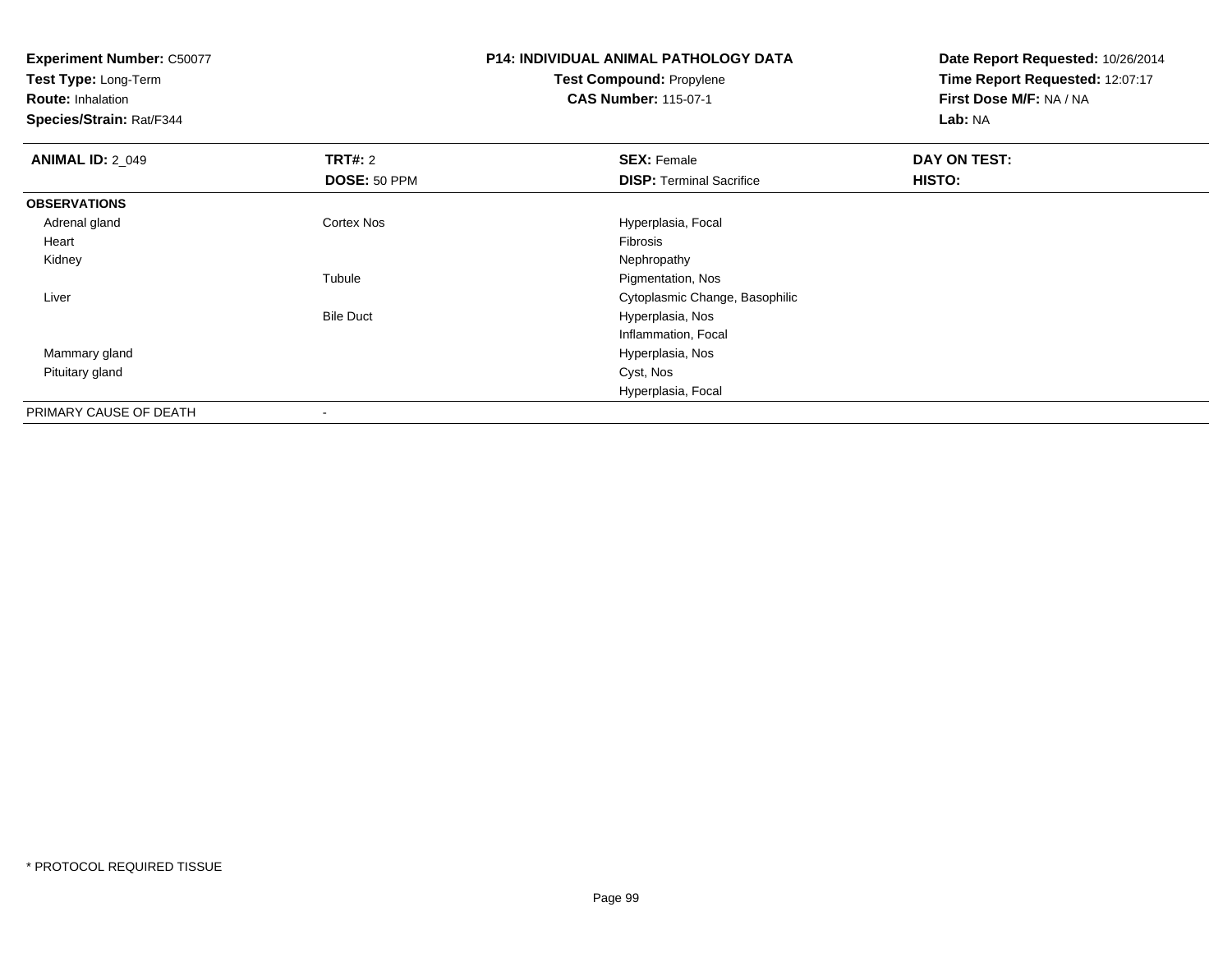| <b>Experiment Number: C50077</b><br>Test Type: Long-Term<br><b>Route: Inhalation</b><br>Species/Strain: Rat/F344 |                | <b>P14: INDIVIDUAL ANIMAL PATHOLOGY DATA</b><br>Test Compound: Propylene<br><b>CAS Number: 115-07-1</b> | Date Report Requested: 10/26/2014<br>Time Report Requested: 12:07:17<br>First Dose M/F: NA / NA<br>Lab: NA |  |
|------------------------------------------------------------------------------------------------------------------|----------------|---------------------------------------------------------------------------------------------------------|------------------------------------------------------------------------------------------------------------|--|
| <b>ANIMAL ID: 2 050</b>                                                                                          | <b>TRT#:</b> 2 | <b>SEX: Female</b>                                                                                      | DAY ON TEST:                                                                                               |  |
|                                                                                                                  | DOSE: 50 PPM   | <b>DISP: Terminal Sacrifice</b>                                                                         | HISTO:                                                                                                     |  |
| <b>OBSERVATIONS</b>                                                                                              |                |                                                                                                         |                                                                                                            |  |
| Adrenal gland                                                                                                    |                | Pheochromocytoma                                                                                        |                                                                                                            |  |
| Kidney                                                                                                           |                | Nephropathy                                                                                             |                                                                                                            |  |
|                                                                                                                  | Tubule         | Pigmentation, Nos                                                                                       |                                                                                                            |  |
| Lung                                                                                                             |                | Hyperplasia, Lymphoid                                                                                   |                                                                                                            |  |
| Mammary gland                                                                                                    |                | Fibroadenoma                                                                                            |                                                                                                            |  |
|                                                                                                                  |                | Hyperplasia, Nos                                                                                        |                                                                                                            |  |
| Ovary                                                                                                            |                | Cyst, Nos                                                                                               |                                                                                                            |  |
| Pituitary gland                                                                                                  |                | Adenoma, Nos                                                                                            |                                                                                                            |  |
| Uterus                                                                                                           | Endometrium    | Hyperplasia, Nos                                                                                        |                                                                                                            |  |
| PRIMARY CAUSE OF DEATH                                                                                           |                |                                                                                                         |                                                                                                            |  |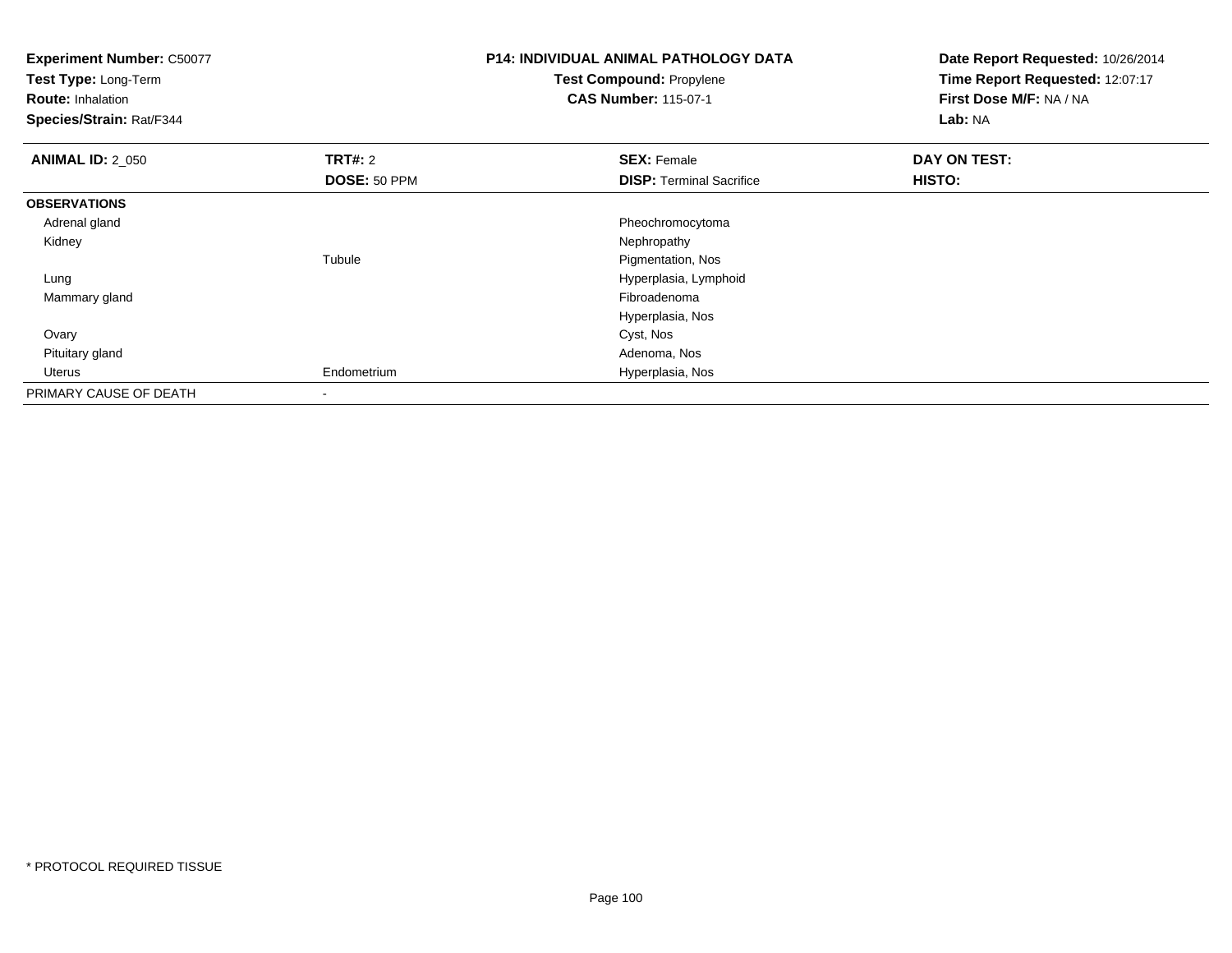**Experiment Number:** C50077**Test Type:** Long-Term**Route:** Inhalation **Species/Strain:** Rat/F344**P14: INDIVIDUAL ANIMAL PATHOLOGY DATATest Compound:** Propylene**CAS Number:** 115-07-1**Date Report Requested:** 10/26/2014**Time Report Requested:** 12:07:17**First Dose M/F:** NA / NA**Lab:** NA**ANIMAL ID:** 3\_001**TRT#:** 3 **SEX:** Female **DAY ON TEST: DOSE:** 0**DISP:** Terminal Sacrifice **HISTO: OBSERVATIONS** Adrenal glandCortex Nos<br>
Nasolacrimal Duct<br>
Nasolacrimal Duct<br>
Nasolacrimal Duct<br>
Nasolacrimal Duct<br>
Nasolacrimal Duct<br>
Nasolacrimal Duct<br>
Nasolacrimal Duct<br>
Nasolacrimal Duct<br>
Nasolacrimal Duct<br>
Nasolacrimal Duct<br>
Nasolacrimal Duct<br>
N EyeInflammation, Suppurative Crystalline Lens MineralizationNephropathy Kidneyy the control of the control of the control of the control of the control of the control of the control of the control of the control of the control of the control of the control of the control of the control of the contro Liver Cytoplasmic Change, Basophilic Cytoplasmic Change, EosinophilicBile Duct Hyperplasia, Nosd and the contract of the contract of the contract of the contract of the Hyperplasia, Nos Mammary gland Pituitary glandd and the control of the control of the control of the control of the control of the control of the control of the control of the control of the control of the control of the control of the control of the control of the co Thyroid Follicular-Cell Carcinoma PRIMARY CAUSE OF DEATH-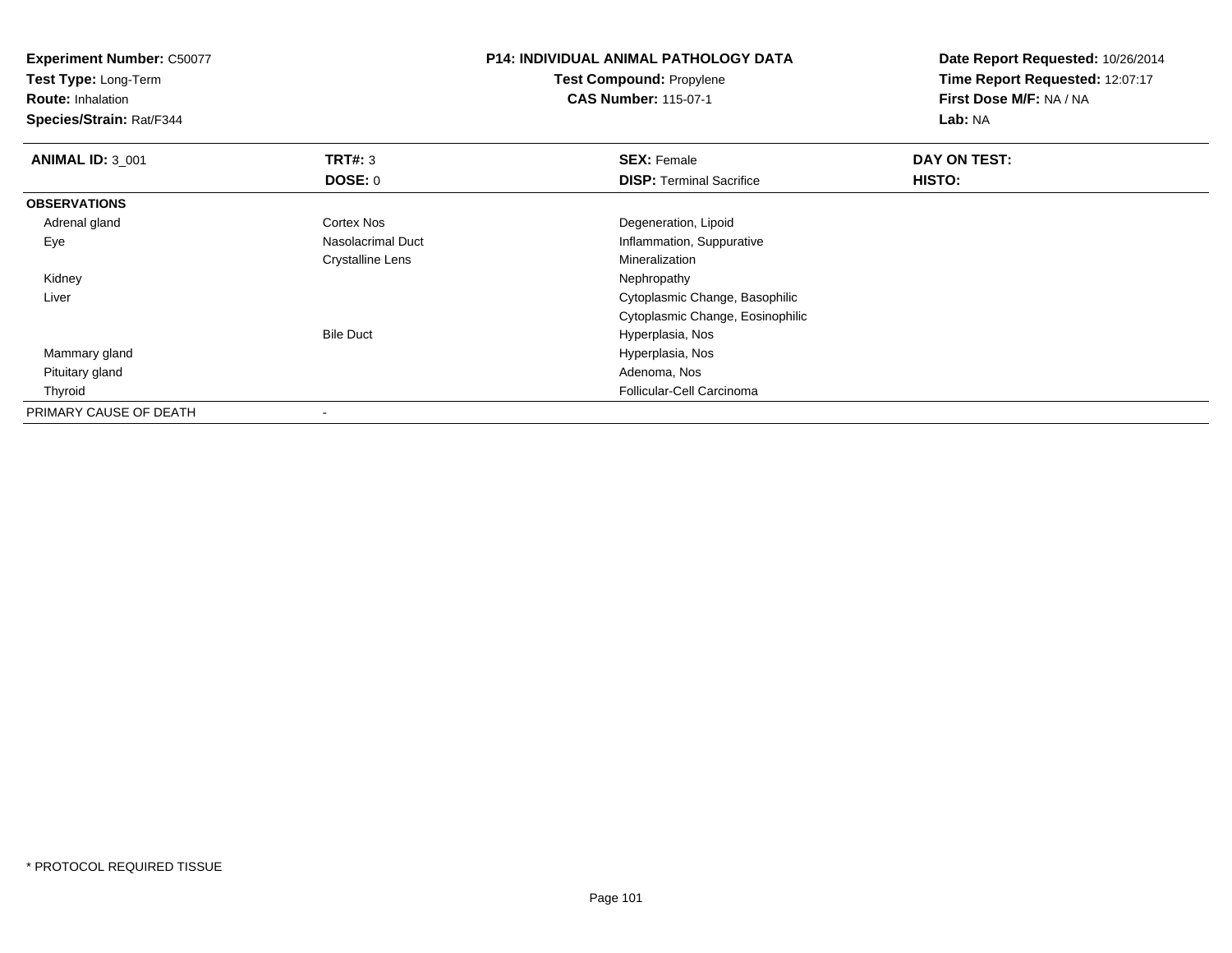| <b>Experiment Number: C50077</b><br>Test Type: Long-Term<br><b>Route: Inhalation</b><br>Species/Strain: Rat/F344 |             | <b>P14: INDIVIDUAL ANIMAL PATHOLOGY DATA</b><br><b>Test Compound: Propylene</b><br><b>CAS Number: 115-07-1</b> | Date Report Requested: 10/26/2014<br>Time Report Requested: 12:07:17<br>First Dose M/F: NA / NA<br>Lab: NA |  |
|------------------------------------------------------------------------------------------------------------------|-------------|----------------------------------------------------------------------------------------------------------------|------------------------------------------------------------------------------------------------------------|--|
| <b>ANIMAL ID: 3 002</b>                                                                                          | TRT#: 3     | <b>SEX: Female</b>                                                                                             | DAY ON TEST:                                                                                               |  |
|                                                                                                                  | DOSE: 0     | <b>DISP:</b> Terminal Sacrifice                                                                                | <b>HISTO:</b>                                                                                              |  |
| <b>OBSERVATIONS</b>                                                                                              |             |                                                                                                                |                                                                                                            |  |
| Heart                                                                                                            |             | Inflammation, Acute/Chronic                                                                                    |                                                                                                            |  |
| Kidney                                                                                                           | Nephropathy |                                                                                                                |                                                                                                            |  |
| Mammary gland<br>Hyperplasia, Nos                                                                                |             |                                                                                                                |                                                                                                            |  |
| Pituitary gland                                                                                                  |             | Angiectasis                                                                                                    |                                                                                                            |  |
| Thyroid                                                                                                          |             | C-Cell Carcinoma                                                                                               |                                                                                                            |  |
| PRIMARY CAUSE OF DEATH                                                                                           |             |                                                                                                                |                                                                                                            |  |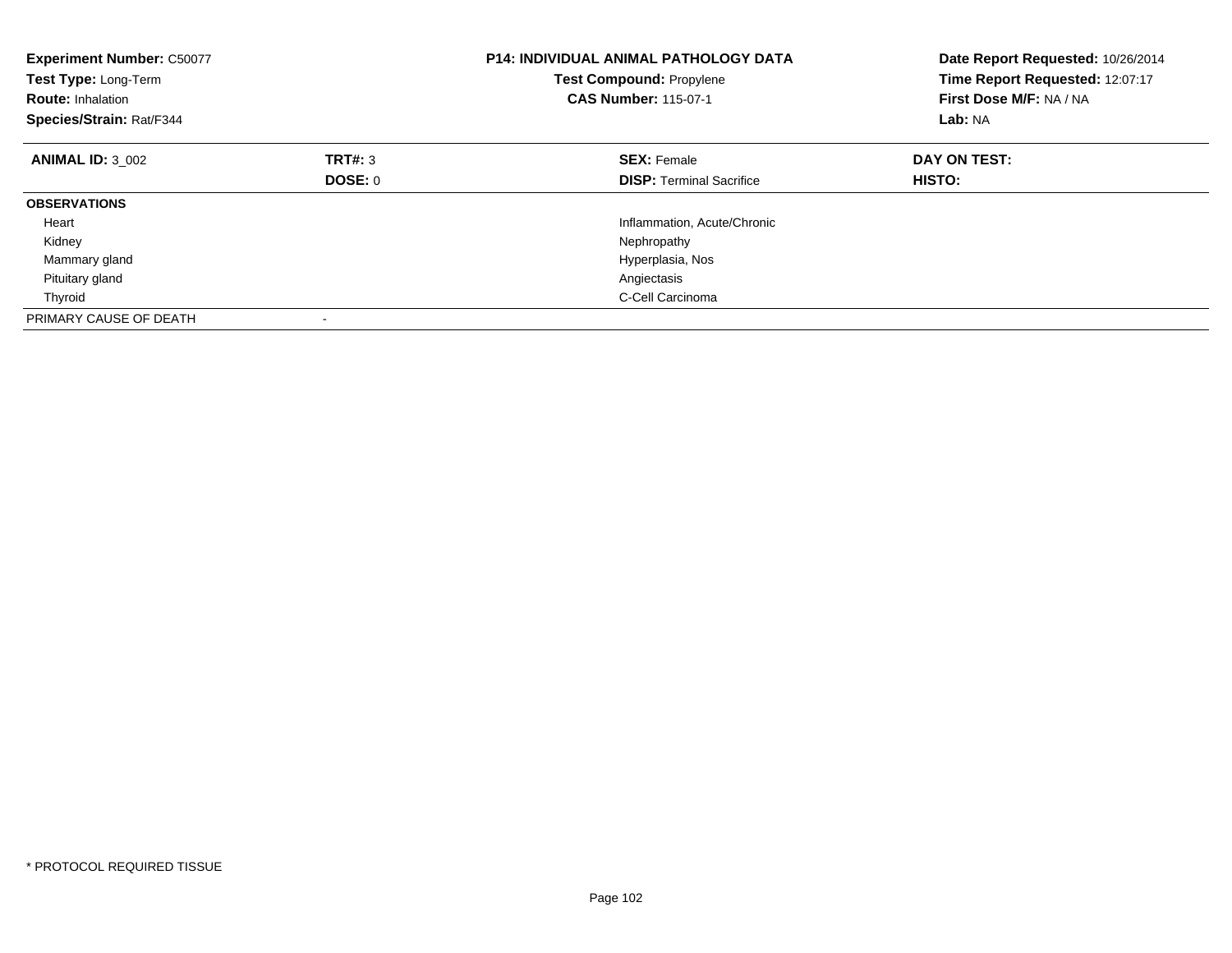| <b>Experiment Number: C50077</b><br>Test Type: Long-Term<br><b>Route: Inhalation</b><br>Species/Strain: Rat/F344 |                                | <b>P14: INDIVIDUAL ANIMAL PATHOLOGY DATA</b><br>Test Compound: Propylene<br><b>CAS Number: 115-07-1</b> | Date Report Requested: 10/26/2014<br>Time Report Requested: 12:07:17<br>First Dose M/F: NA / NA<br>Lab: NA |  |
|------------------------------------------------------------------------------------------------------------------|--------------------------------|---------------------------------------------------------------------------------------------------------|------------------------------------------------------------------------------------------------------------|--|
| <b>ANIMAL ID: 3 003</b>                                                                                          | <b>TRT#: 3</b>                 | <b>SEX: Female</b>                                                                                      | DAY ON TEST:                                                                                               |  |
|                                                                                                                  | <b>DOSE: 0</b>                 | <b>DISP:</b> Moribund Sacrifice                                                                         | HISTO:                                                                                                     |  |
| <b>OBSERVATIONS</b>                                                                                              |                                |                                                                                                         |                                                                                                            |  |
| Kidney                                                                                                           |                                | Nephropathy                                                                                             |                                                                                                            |  |
| Liver                                                                                                            | Cytoplasmic Change, Basophilic |                                                                                                         |                                                                                                            |  |
| Lymph node                                                                                                       |                                | Inflammation, Acute/Chronic                                                                             |                                                                                                            |  |
| Ovary                                                                                                            |                                | Atrophy, Nos                                                                                            |                                                                                                            |  |
|                                                                                                                  |                                | Cyst, Nos                                                                                               |                                                                                                            |  |
| Pituitary gland                                                                                                  |                                | Adenoma, Nos                                                                                            |                                                                                                            |  |
| PRIMARY CAUSE OF DEATH                                                                                           |                                |                                                                                                         |                                                                                                            |  |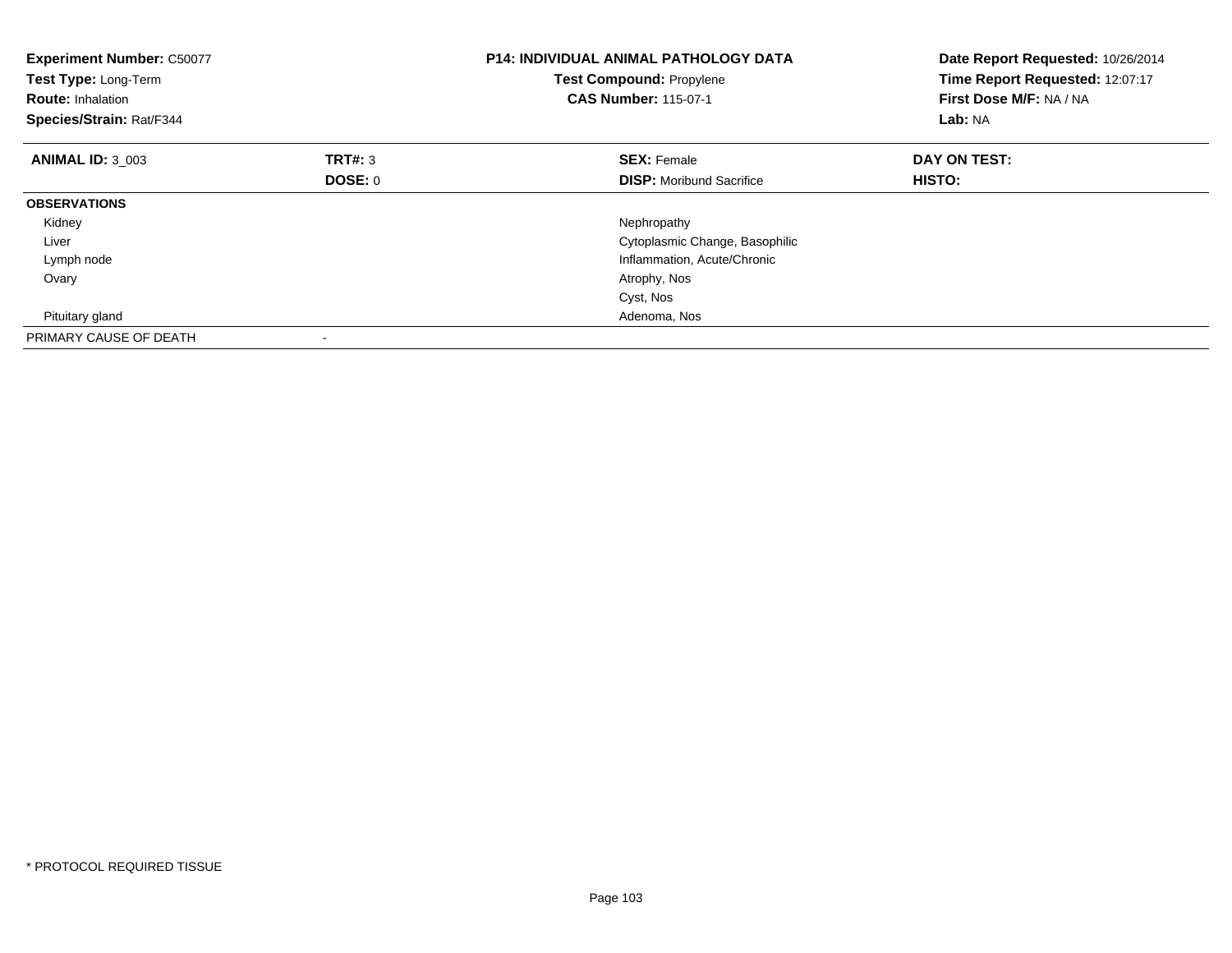| <b>Experiment Number: C50077</b><br><b>Test Type: Long-Term</b><br><b>Route: Inhalation</b><br>Species/Strain: Rat/F344 |                          | <b>P14: INDIVIDUAL ANIMAL PATHOLOGY DATA</b><br><b>Test Compound: Propylene</b><br><b>CAS Number: 115-07-1</b> | Date Report Requested: 10/26/2014<br>Time Report Requested: 12:07:17<br>First Dose M/F: NA / NA<br>Lab: NA |  |
|-------------------------------------------------------------------------------------------------------------------------|--------------------------|----------------------------------------------------------------------------------------------------------------|------------------------------------------------------------------------------------------------------------|--|
| <b>ANIMAL ID: 3 004</b>                                                                                                 | TRT#: 3<br>DOSE: 0       | <b>SEX: Female</b><br><b>DISP:</b> Terminal Sacrifice                                                          | DAY ON TEST:<br>HISTO:                                                                                     |  |
| <b>OBSERVATIONS</b>                                                                                                     |                          |                                                                                                                |                                                                                                            |  |
| Adrenal gland<br>Kidney                                                                                                 | Cortex Nos               | Hyperplasia, Nos<br>Nephropathy                                                                                |                                                                                                            |  |
| Liver                                                                                                                   |                          | Cytoplasmic Change, Basophilic                                                                                 |                                                                                                            |  |
| Mammary gland                                                                                                           |                          | Hyperplasia, Nos                                                                                               |                                                                                                            |  |
| PRIMARY CAUSE OF DEATH                                                                                                  | $\overline{\phantom{a}}$ |                                                                                                                |                                                                                                            |  |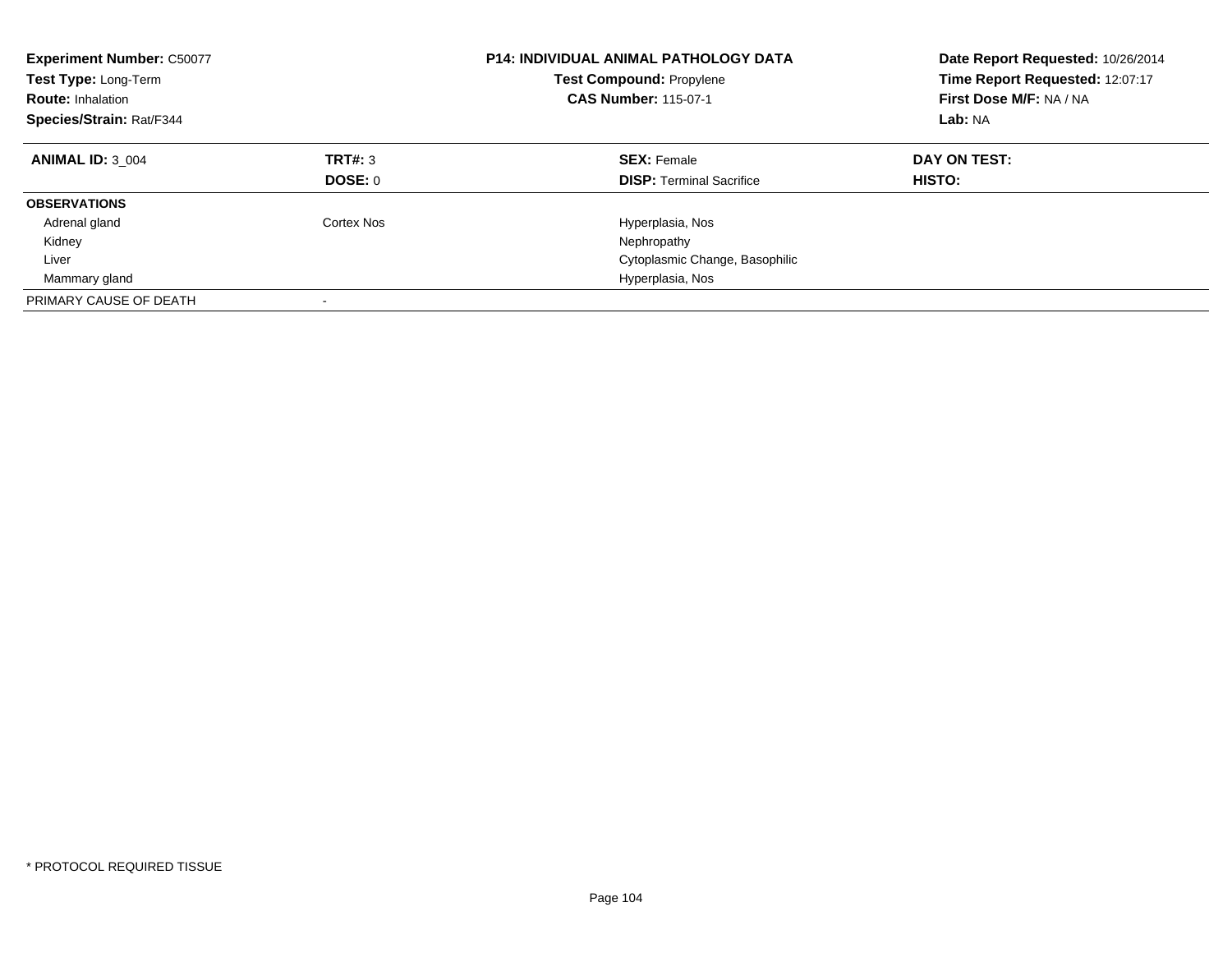| <b>Experiment Number: C50077</b><br>Test Type: Long-Term<br><b>Route: Inhalation</b><br>Species/Strain: Rat/F344 |                            | <b>P14: INDIVIDUAL ANIMAL PATHOLOGY DATA</b><br>Test Compound: Propylene<br><b>CAS Number: 115-07-1</b> | Date Report Requested: 10/26/2014<br>Time Report Requested: 12:07:17<br>First Dose M/F: NA / NA<br>Lab: NA |  |
|------------------------------------------------------------------------------------------------------------------|----------------------------|---------------------------------------------------------------------------------------------------------|------------------------------------------------------------------------------------------------------------|--|
| <b>ANIMAL ID: 3 005</b>                                                                                          | TRT#: 3                    | <b>SEX: Female</b>                                                                                      | DAY ON TEST:                                                                                               |  |
|                                                                                                                  | DOSE: 0                    | <b>DISP:</b> Moribund Sacrifice                                                                         | HISTO:                                                                                                     |  |
| <b>OBSERVATIONS</b>                                                                                              |                            |                                                                                                         |                                                                                                            |  |
| Kidney                                                                                                           |                            | Nephropathy                                                                                             |                                                                                                            |  |
|                                                                                                                  | Tubule                     | Pigmentation, Nos                                                                                       |                                                                                                            |  |
| Liver                                                                                                            |                            | Degeneration, Nos                                                                                       |                                                                                                            |  |
| Mammary gland                                                                                                    |                            | Fibroadenoma                                                                                            |                                                                                                            |  |
| Ovary                                                                                                            |                            | Atrophy, Nos                                                                                            |                                                                                                            |  |
| Unspecified                                                                                                      | <b>Multiple Organs Nos</b> | Leukemia, Mononuclear Cell                                                                              |                                                                                                            |  |
| PRIMARY CAUSE OF DEATH                                                                                           |                            |                                                                                                         |                                                                                                            |  |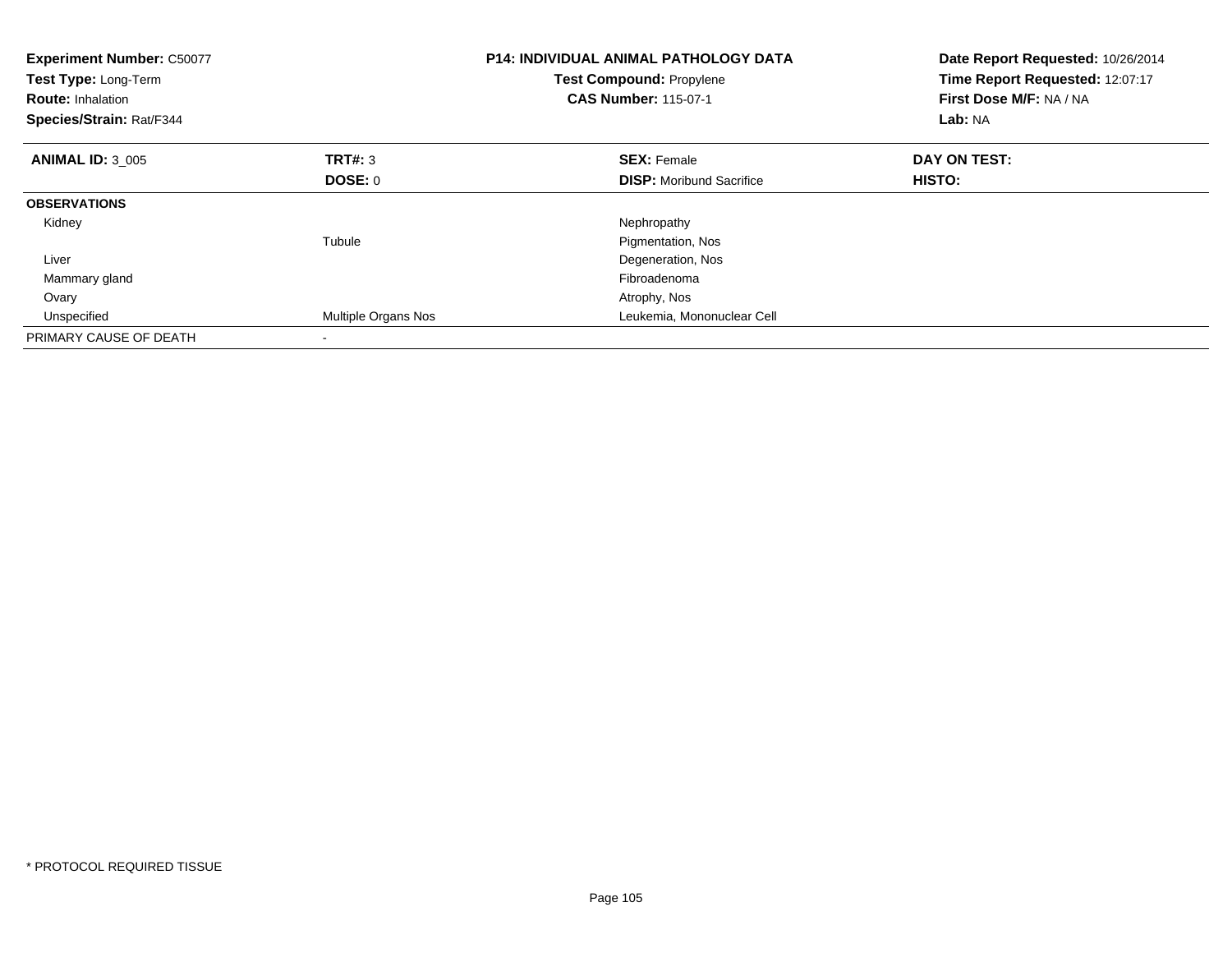| <b>Experiment Number: C50077</b><br>Test Type: Long-Term<br><b>Route: Inhalation</b><br>Species/Strain: Rat/F344 |                    | <b>P14: INDIVIDUAL ANIMAL PATHOLOGY DATA</b><br><b>Test Compound: Propylene</b><br><b>CAS Number: 115-07-1</b> | Date Report Requested: 10/26/2014<br>Time Report Requested: 12:07:17<br>First Dose M/F: NA / NA<br>Lab: NA |  |
|------------------------------------------------------------------------------------------------------------------|--------------------|----------------------------------------------------------------------------------------------------------------|------------------------------------------------------------------------------------------------------------|--|
| <b>ANIMAL ID: 3 006</b>                                                                                          | TRT#: 3<br>DOSE: 0 | <b>SEX: Female</b><br><b>DISP:</b> Terminal Sacrifice                                                          | DAY ON TEST:<br>HISTO:                                                                                     |  |
| <b>OBSERVATIONS</b>                                                                                              |                    |                                                                                                                |                                                                                                            |  |
| Kidney                                                                                                           | Tubule             | Pigmentation, Nos                                                                                              |                                                                                                            |  |
| Liver                                                                                                            |                    | Cytoplasmic Change, Basophilic                                                                                 |                                                                                                            |  |
| Lymph node                                                                                                       |                    | Inflammation, Acute/Chronic                                                                                    |                                                                                                            |  |
| Thyroid                                                                                                          |                    | Hyperplasia, C Cell                                                                                            |                                                                                                            |  |
| PRIMARY CAUSE OF DEATH                                                                                           |                    |                                                                                                                |                                                                                                            |  |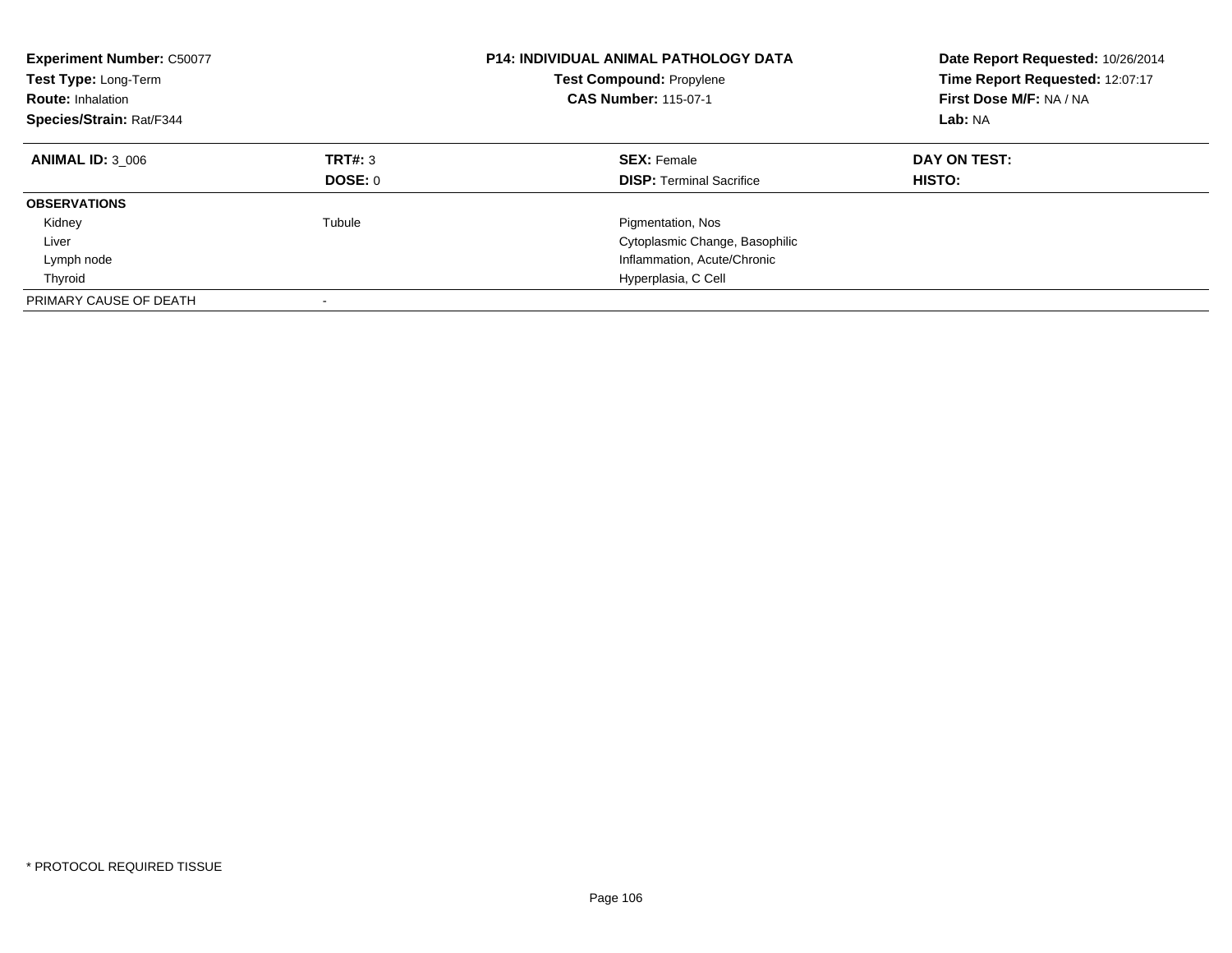**Test Type:** Long-Term

**Route:** Inhalation

**Species/Strain:** Rat/F344

## **P14: INDIVIDUAL ANIMAL PATHOLOGY DATATest Compound:** Propylene

**CAS Number:** 115-07-1

| <b>ANIMAL ID: 3_007</b> | <b>TRT#: 3</b>      | <b>SEX: Female</b>               | DAY ON TEST: |  |
|-------------------------|---------------------|----------------------------------|--------------|--|
|                         | <b>DOSE: 0</b>      | <b>DISP: Natural Death</b>       | HISTO:       |  |
| <b>OBSERVATIONS</b>     |                     |                                  |              |  |
| Adrenal gland           | Cortex Nos          | Hyperplasia, Focal               |              |  |
| Brain                   |                     | Hemorrhage                       |              |  |
|                         |                     | Necrosis, Focal                  |              |  |
| Heart                   |                     | Fibrosis                         |              |  |
| Kidney                  |                     | Nephropathy                      |              |  |
|                         |                     | Nephrosis, Nos                   |              |  |
|                         | Tubule              | Pigmentation, Nos                |              |  |
| Liver                   | Centrilobular       | Degeneration, Nos                |              |  |
|                         | <b>Bile Duct</b>    | Hyperplasia, Nos                 |              |  |
|                         |                     | Necrosis, Focal                  |              |  |
| Lung                    |                     | Fibrosis, Focal                  |              |  |
|                         |                     | Hyperplasia, Alveolar Epithelium |              |  |
| Mammary gland           |                     | Hyperplasia, Nos                 |              |  |
| Ovary                   |                     | Atrophy, Nos                     |              |  |
| Thyroid                 |                     | C-Cell Adenoma                   |              |  |
| Unspecified             | Multiple Organs Nos | Leukemia, Mononuclear Cell       |              |  |
| PRIMARY CAUSE OF DEATH  | $\blacksquare$      |                                  |              |  |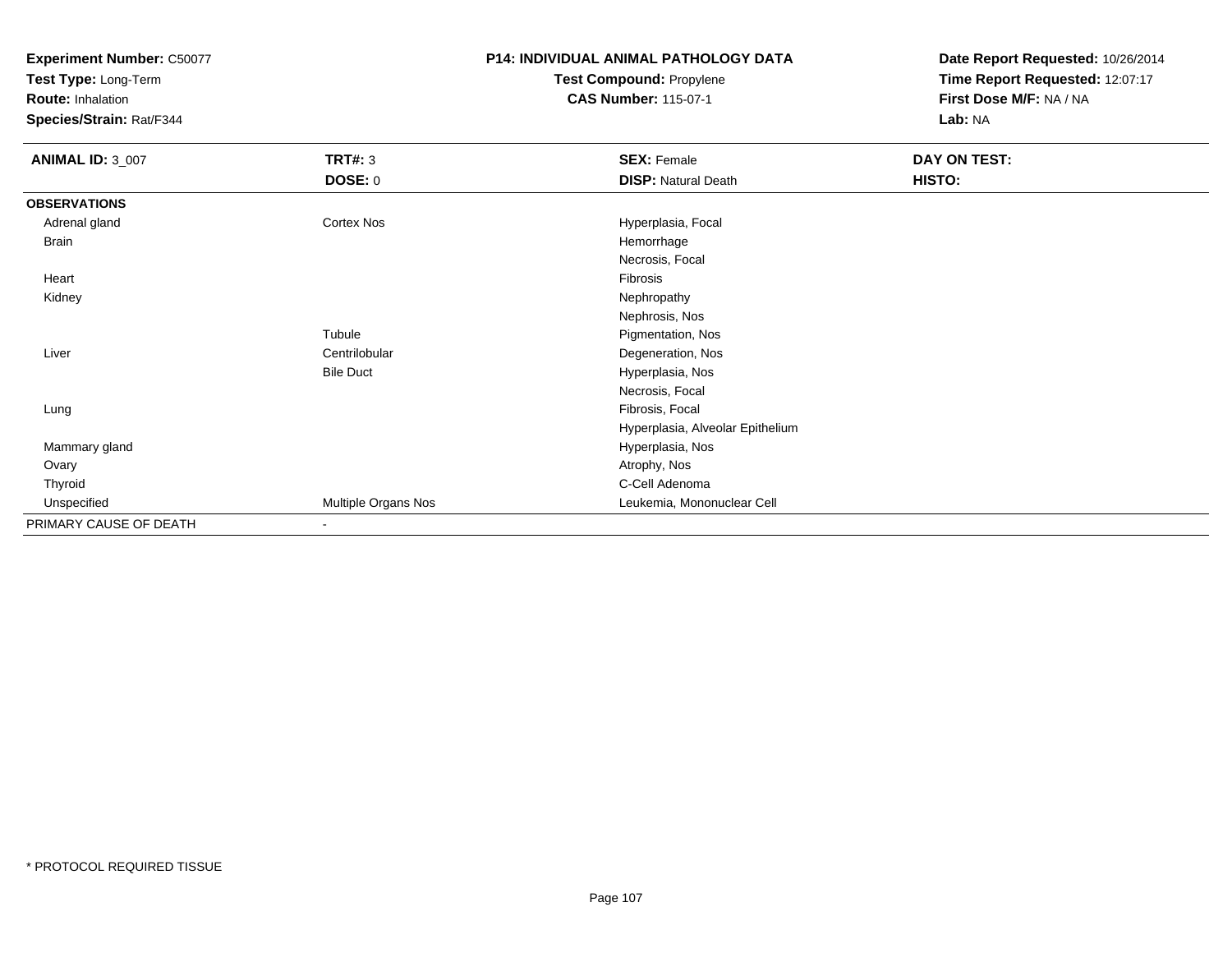**Test Type:** Long-Term

**Route:** Inhalation

**Species/Strain:** Rat/F344

# **P14: INDIVIDUAL ANIMAL PATHOLOGY DATATest Compound:** Propylene

**CAS Number:** 115-07-1

| <b>ANIMAL ID: 3_008</b> | <b>TRT#: 3</b>    | <b>SEX: Female</b>              | DAY ON TEST: |  |
|-------------------------|-------------------|---------------------------------|--------------|--|
|                         | <b>DOSE: 0</b>    | <b>DISP:</b> Moribund Sacrifice | HISTO:       |  |
| <b>OBSERVATIONS</b>     |                   |                                 |              |  |
| Eye                     | Nasolacrimal Duct | Inflammation, Suppurative       |              |  |
| Kidney                  |                   | Nephropathy                     |              |  |
|                         | Tubule            | Pigmentation, Nos               |              |  |
| Liver                   |                   | Degeneration, Lipoid            |              |  |
|                         | <b>Bile Duct</b>  | Hyperplasia, Nos                |              |  |
| Mammary gland           |                   | Hyperplasia, Nos                |              |  |
| Pituitary gland         |                   | Adenoma, Nos                    |              |  |
| Spleen                  |                   | Pigmentation, Nos               |              |  |
| Stomach                 |                   | Erosion                         |              |  |
|                         |                   | Hyperplasia, Epithelial         |              |  |
|                         |                   | Inflammation, Nos               |              |  |
| Trachea                 |                   | Inflammation, Nos               |              |  |
| Uterus                  | Cervix Uteri      | Inflammation, Suppurative       |              |  |
| PRIMARY CAUSE OF DEATH  |                   |                                 |              |  |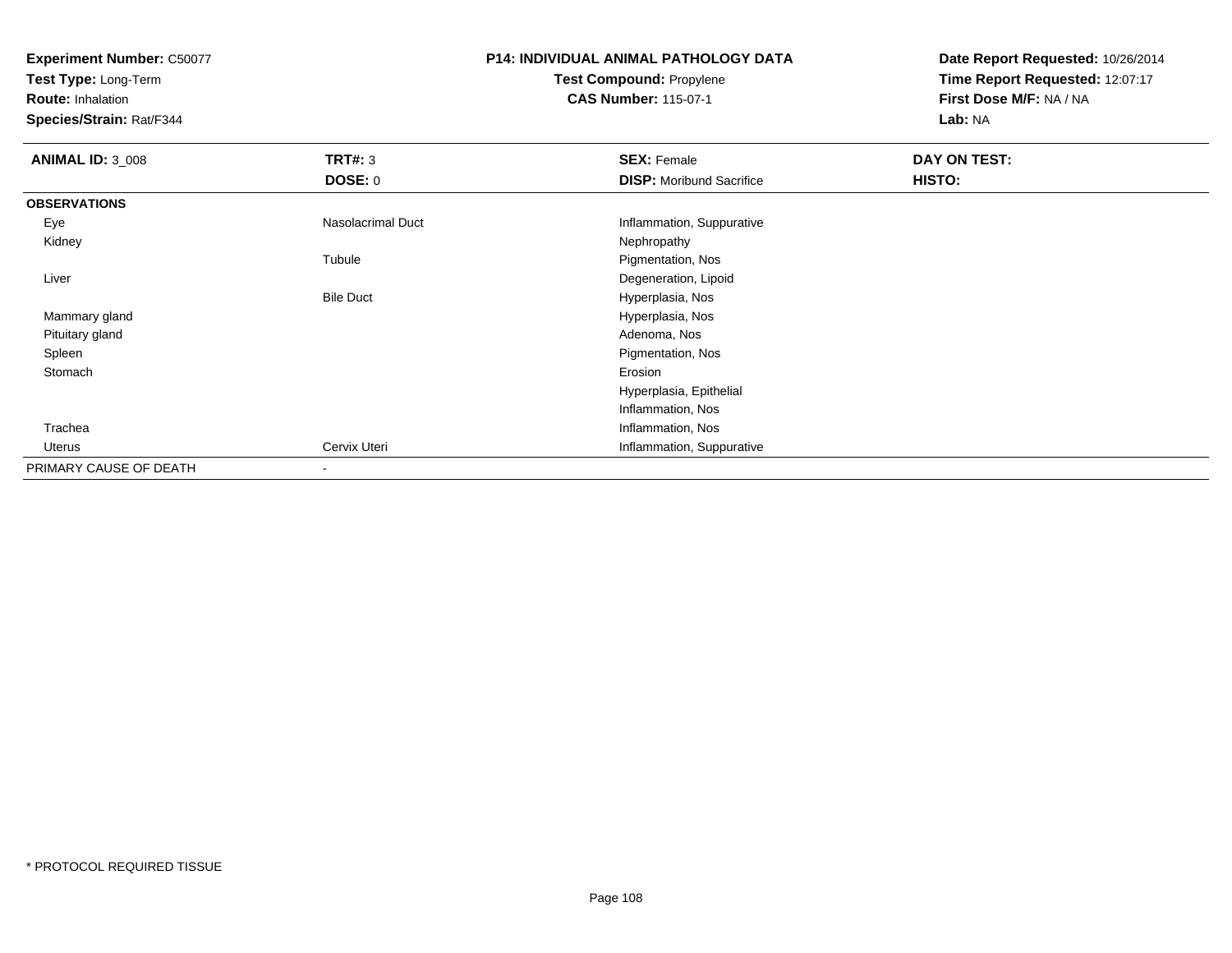| <b>Experiment Number: C50077</b><br>Test Type: Long-Term<br><b>Route: Inhalation</b><br>Species/Strain: Rat/F344 |                   | <b>P14: INDIVIDUAL ANIMAL PATHOLOGY DATA</b><br><b>Test Compound: Propylene</b><br><b>CAS Number: 115-07-1</b> | Date Report Requested: 10/26/2014<br>Time Report Requested: 12:07:17<br>First Dose M/F: NA / NA<br>Lab: NA |
|------------------------------------------------------------------------------------------------------------------|-------------------|----------------------------------------------------------------------------------------------------------------|------------------------------------------------------------------------------------------------------------|
| <b>ANIMAL ID: 3 009</b>                                                                                          | <b>TRT#: 3</b>    | <b>SEX: Female</b>                                                                                             | DAY ON TEST:                                                                                               |
|                                                                                                                  | DOSE: 0           | <b>DISP:</b> Terminal Sacrifice                                                                                | <b>HISTO:</b>                                                                                              |
| <b>OBSERVATIONS</b>                                                                                              |                   |                                                                                                                |                                                                                                            |
| Adrenal gland                                                                                                    | Cortex Nos        | Hyperplasia, Focal                                                                                             |                                                                                                            |
| Eye                                                                                                              | Nasolacrimal Duct | Inflammation, Suppurative                                                                                      |                                                                                                            |
| Kidney                                                                                                           |                   | Nephropathy                                                                                                    |                                                                                                            |
|                                                                                                                  | Tubule            | Pigmentation, Nos                                                                                              |                                                                                                            |
| Liver                                                                                                            |                   | Cytoplasmic Change, Basophilic                                                                                 |                                                                                                            |
| Nasal cavity                                                                                                     |                   | Inflammation, Suppurative                                                                                      |                                                                                                            |
| Pituitary gland                                                                                                  |                   | Hyperplasia, Focal                                                                                             |                                                                                                            |
| PRIMARY CAUSE OF DEATH                                                                                           |                   |                                                                                                                |                                                                                                            |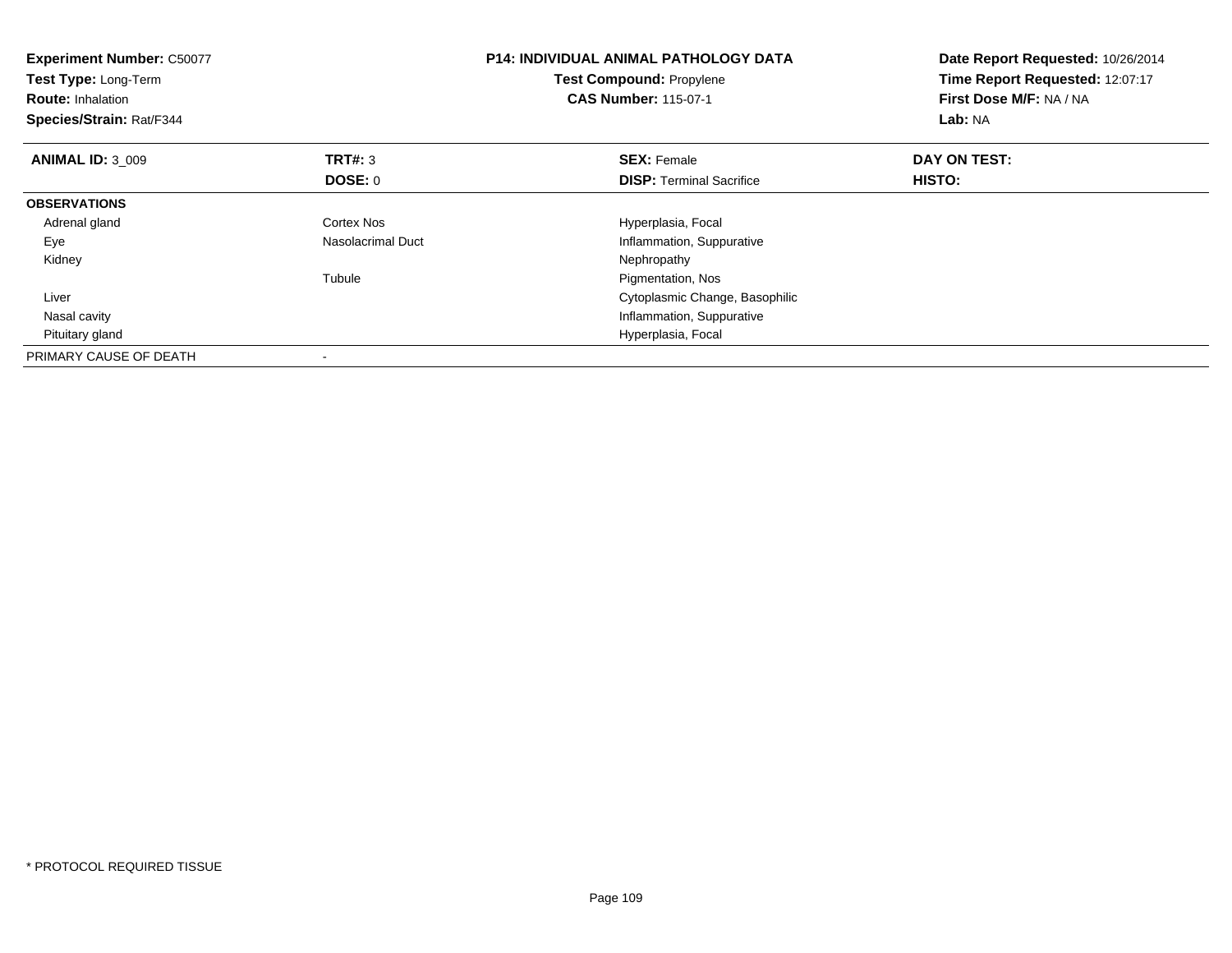| <b>Experiment Number: C50077</b><br>Test Type: Long-Term<br><b>Route: Inhalation</b><br>Species/Strain: Rat/F344 |                | <b>P14: INDIVIDUAL ANIMAL PATHOLOGY DATA</b><br>Test Compound: Propylene<br><b>CAS Number: 115-07-1</b> | Date Report Requested: 10/26/2014<br>Time Report Requested: 12:07:17<br>First Dose M/F: NA / NA<br>Lab: NA |
|------------------------------------------------------------------------------------------------------------------|----------------|---------------------------------------------------------------------------------------------------------|------------------------------------------------------------------------------------------------------------|
| <b>ANIMAL ID: 3 010</b>                                                                                          | <b>TRT#: 3</b> | <b>SEX: Female</b>                                                                                      | DAY ON TEST:                                                                                               |
|                                                                                                                  | DOSE: 0        | <b>DISP:</b> Terminal Sacrifice                                                                         | HISTO:                                                                                                     |
| <b>OBSERVATIONS</b>                                                                                              |                |                                                                                                         |                                                                                                            |
| Kidney                                                                                                           | Pelvis         | Mineralization                                                                                          |                                                                                                            |
|                                                                                                                  |                | Nephropathy                                                                                             |                                                                                                            |
|                                                                                                                  | Tubule         | Pigmentation, Nos                                                                                       |                                                                                                            |
| Liver                                                                                                            |                | Cytoplasmic Change, Basophilic                                                                          |                                                                                                            |
| Lung                                                                                                             |                | Hemorrhage                                                                                              |                                                                                                            |
| Lymph node                                                                                                       |                | Inflammation, Acute/Chronic                                                                             |                                                                                                            |
| Mammary gland                                                                                                    |                | Hyperplasia, Nos                                                                                        |                                                                                                            |
| PRIMARY CAUSE OF DEATH                                                                                           |                |                                                                                                         |                                                                                                            |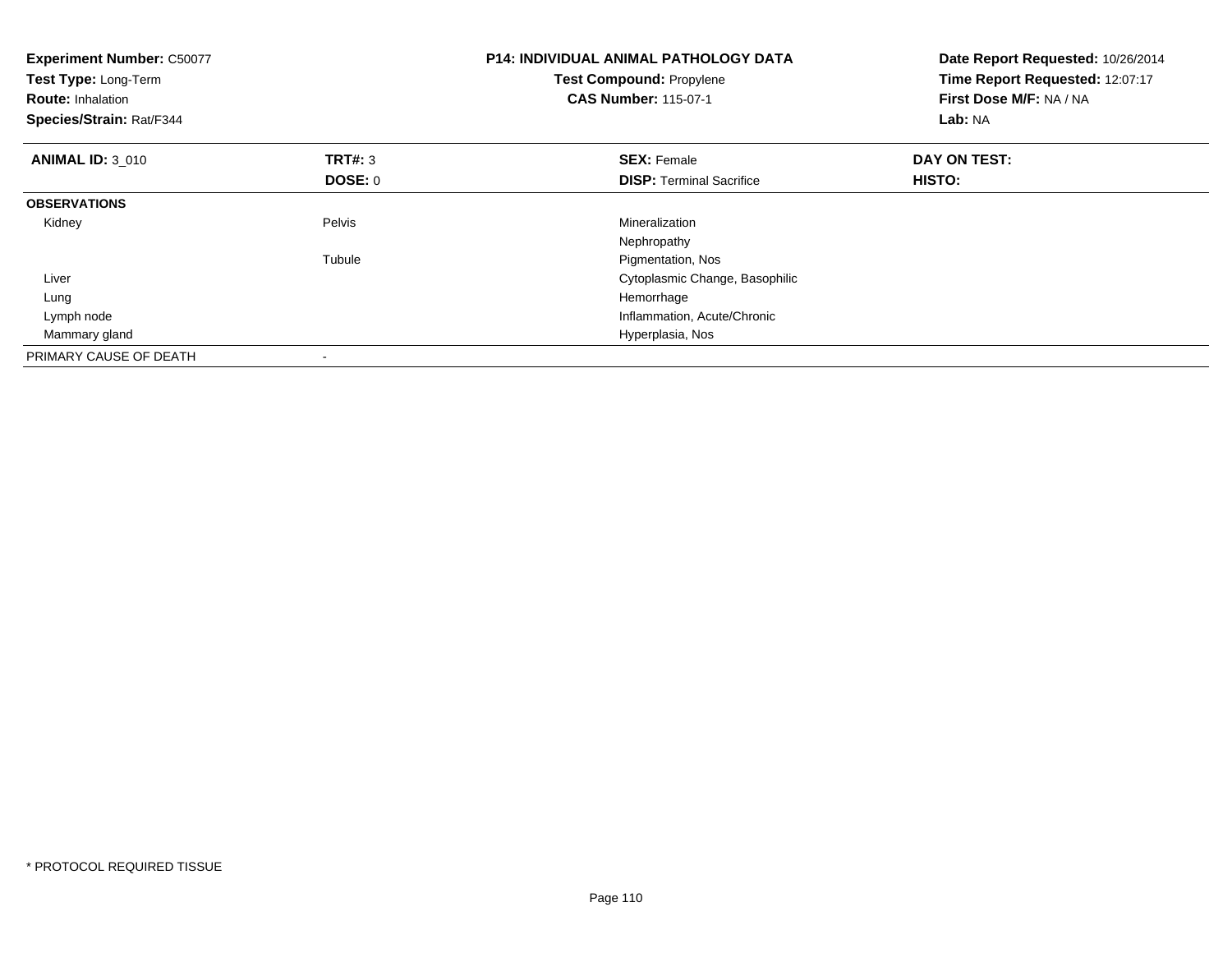| <b>Experiment Number: C50077</b><br>Test Type: Long-Term<br><b>Route: Inhalation</b><br>Species/Strain: Rat/F344 |                | P14: INDIVIDUAL ANIMAL PATHOLOGY DATA<br>Test Compound: Propylene<br><b>CAS Number: 115-07-1</b> | Date Report Requested: 10/26/2014<br>Time Report Requested: 12:07:17<br>First Dose M/F: NA / NA<br>Lab: NA |
|------------------------------------------------------------------------------------------------------------------|----------------|--------------------------------------------------------------------------------------------------|------------------------------------------------------------------------------------------------------------|
| <b>ANIMAL ID: 3 011</b>                                                                                          | <b>TRT#: 3</b> | <b>SEX: Female</b>                                                                               | DAY ON TEST:                                                                                               |
|                                                                                                                  | DOSE: 0        | <b>DISP:</b> Terminal Sacrifice                                                                  | <b>HISTO:</b>                                                                                              |
| <b>OBSERVATIONS</b>                                                                                              |                |                                                                                                  |                                                                                                            |
| Adrenal gland                                                                                                    | Cortex Nos     | Hyperplasia, Focal                                                                               |                                                                                                            |
| Kidney                                                                                                           |                | Nephropathy                                                                                      |                                                                                                            |
|                                                                                                                  | Tubule         | Pigmentation, Nos                                                                                |                                                                                                            |
| Liver                                                                                                            |                | Cytoplasmic Change, Basophilic                                                                   |                                                                                                            |
| Lung                                                                                                             |                | Hyperplasia, Alveolar Epithelium                                                                 |                                                                                                            |
| Mammary gland                                                                                                    |                | Hyperplasia, Nos                                                                                 |                                                                                                            |
| Pituitary gland                                                                                                  |                | Adenoma, Nos                                                                                     |                                                                                                            |
| PRIMARY CAUSE OF DEATH                                                                                           |                |                                                                                                  |                                                                                                            |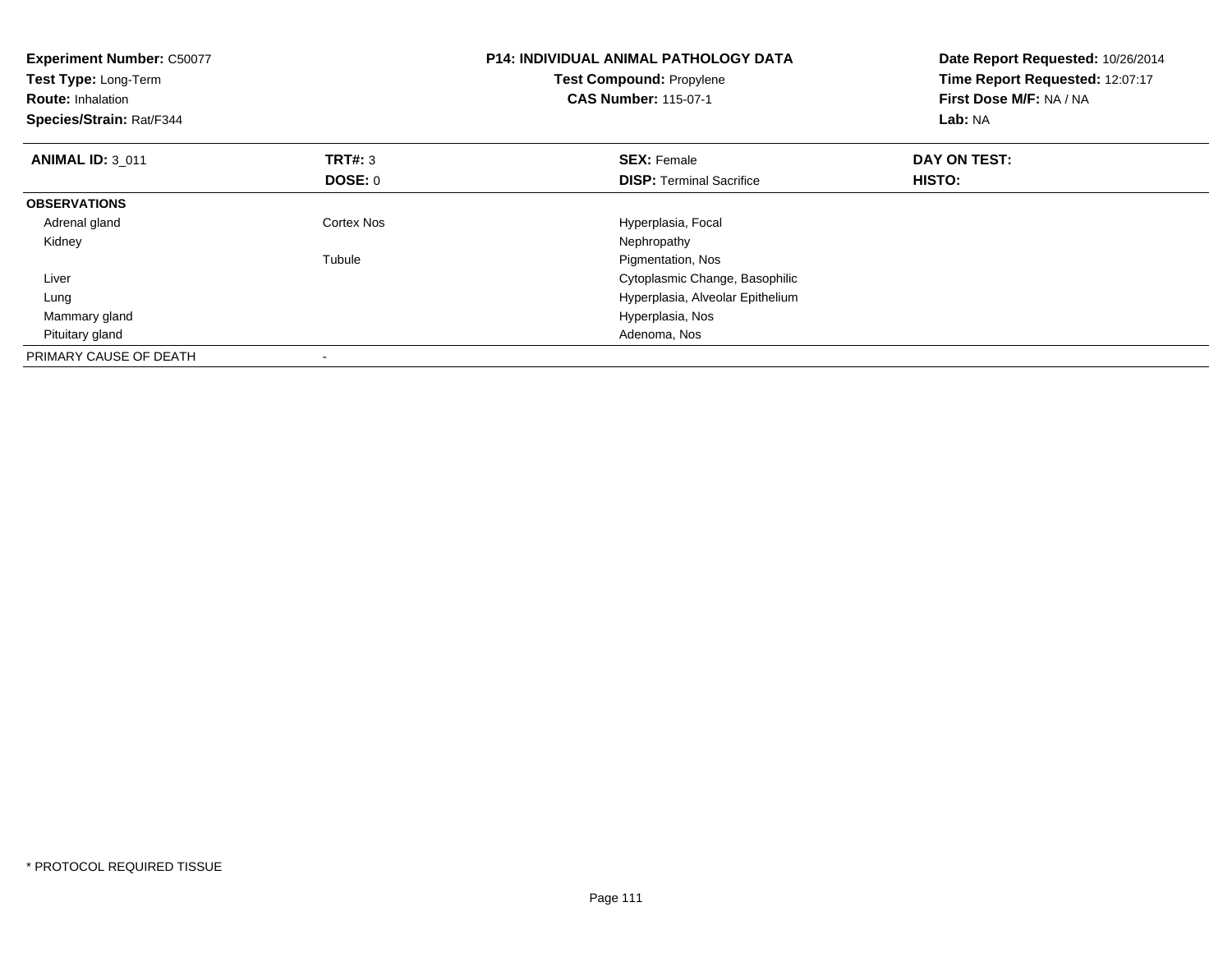| <b>Experiment Number: C50077</b><br>Test Type: Long-Term<br><b>Route: Inhalation</b><br>Species/Strain: Rat/F344 |                | <b>P14: INDIVIDUAL ANIMAL PATHOLOGY DATA</b><br><b>Test Compound: Propylene</b><br><b>CAS Number: 115-07-1</b> | Date Report Requested: 10/26/2014<br>Time Report Requested: 12:07:17<br>First Dose M/F: NA / NA<br>Lab: NA |
|------------------------------------------------------------------------------------------------------------------|----------------|----------------------------------------------------------------------------------------------------------------|------------------------------------------------------------------------------------------------------------|
| <b>ANIMAL ID: 3 012</b>                                                                                          | <b>TRT#: 3</b> | <b>SEX: Female</b>                                                                                             | DAY ON TEST:                                                                                               |
|                                                                                                                  | DOSE: 0        | <b>DISP:</b> Terminal Sacrifice                                                                                | HISTO:                                                                                                     |
| <b>OBSERVATIONS</b>                                                                                              |                |                                                                                                                |                                                                                                            |
| Adrenal gland                                                                                                    | Cortex Nos     | Hyperplasia, Focal                                                                                             |                                                                                                            |
| Kidney                                                                                                           |                | Nephropathy                                                                                                    |                                                                                                            |
|                                                                                                                  | Tubule         | Pigmentation, Nos                                                                                              |                                                                                                            |
| Larynx                                                                                                           |                | Inflammation, Suppurative                                                                                      |                                                                                                            |
| Liver                                                                                                            |                | Cytoplasmic Change, Basophilic                                                                                 |                                                                                                            |
| Pituitary gland                                                                                                  |                | Hyperplasia, Focal                                                                                             |                                                                                                            |
| PRIMARY CAUSE OF DEATH                                                                                           |                |                                                                                                                |                                                                                                            |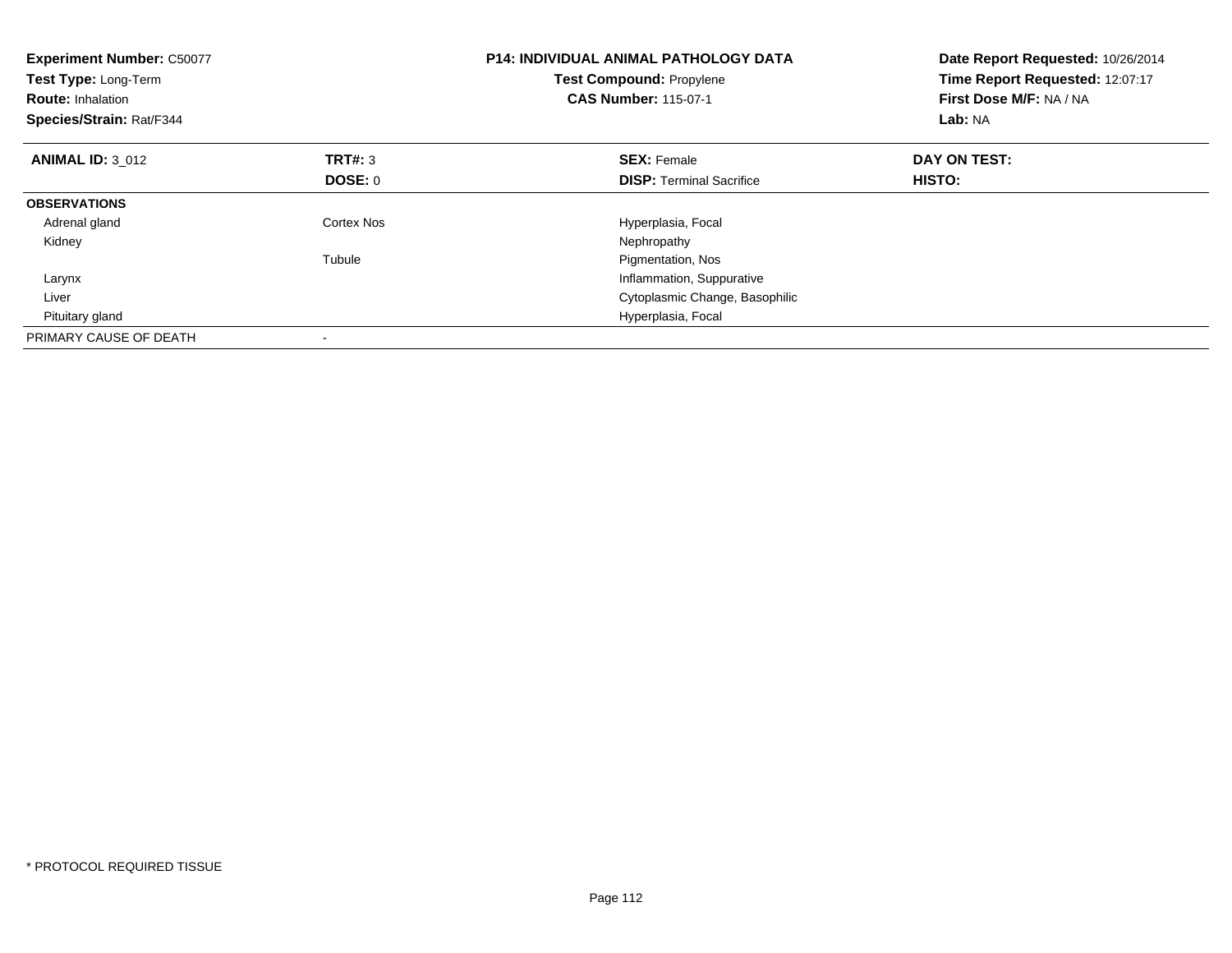**Test Type:** Long-Term

**Route:** Inhalation

**Species/Strain:** Rat/F344

# **P14: INDIVIDUAL ANIMAL PATHOLOGY DATATest Compound:** Propylene

**CAS Number:** 115-07-1

| <b>ANIMAL ID: 3_013</b> | TRT#: 3                      | <b>SEX: Female</b>              | DAY ON TEST: |  |
|-------------------------|------------------------------|---------------------------------|--------------|--|
|                         | <b>DOSE: 0</b>               | <b>DISP:</b> Moribund Sacrifice | HISTO:       |  |
| <b>OBSERVATIONS</b>     |                              |                                 |              |  |
| Brain                   |                              | Hemorrhage                      |              |  |
|                         |                              | Necrosis, Focal                 |              |  |
| Eye                     | <b>Crystalline Lens</b>      | Mineralization                  |              |  |
|                         |                              | Retinopathy                     |              |  |
|                         |                              | Synechia, Anterior              |              |  |
| Kidney                  |                              | Nephropathy                     |              |  |
|                         | Tubule                       | Pigmentation, Nos               |              |  |
| Liver                   | Centrilobular                | Degeneration, Nos               |              |  |
| Mammary gland           |                              | Hyperplasia, Nos                |              |  |
| Peritoneum              | <b>Peritoneal Cavity Nos</b> | Necrosis, Fat                   |              |  |
| Stomach                 |                              | Hyperplasia, Epithelial         |              |  |
| Unspecified             | Multiple Organs Nos          | Leukemia, Mononuclear Cell      |              |  |
| PRIMARY CAUSE OF DEATH  |                              |                                 |              |  |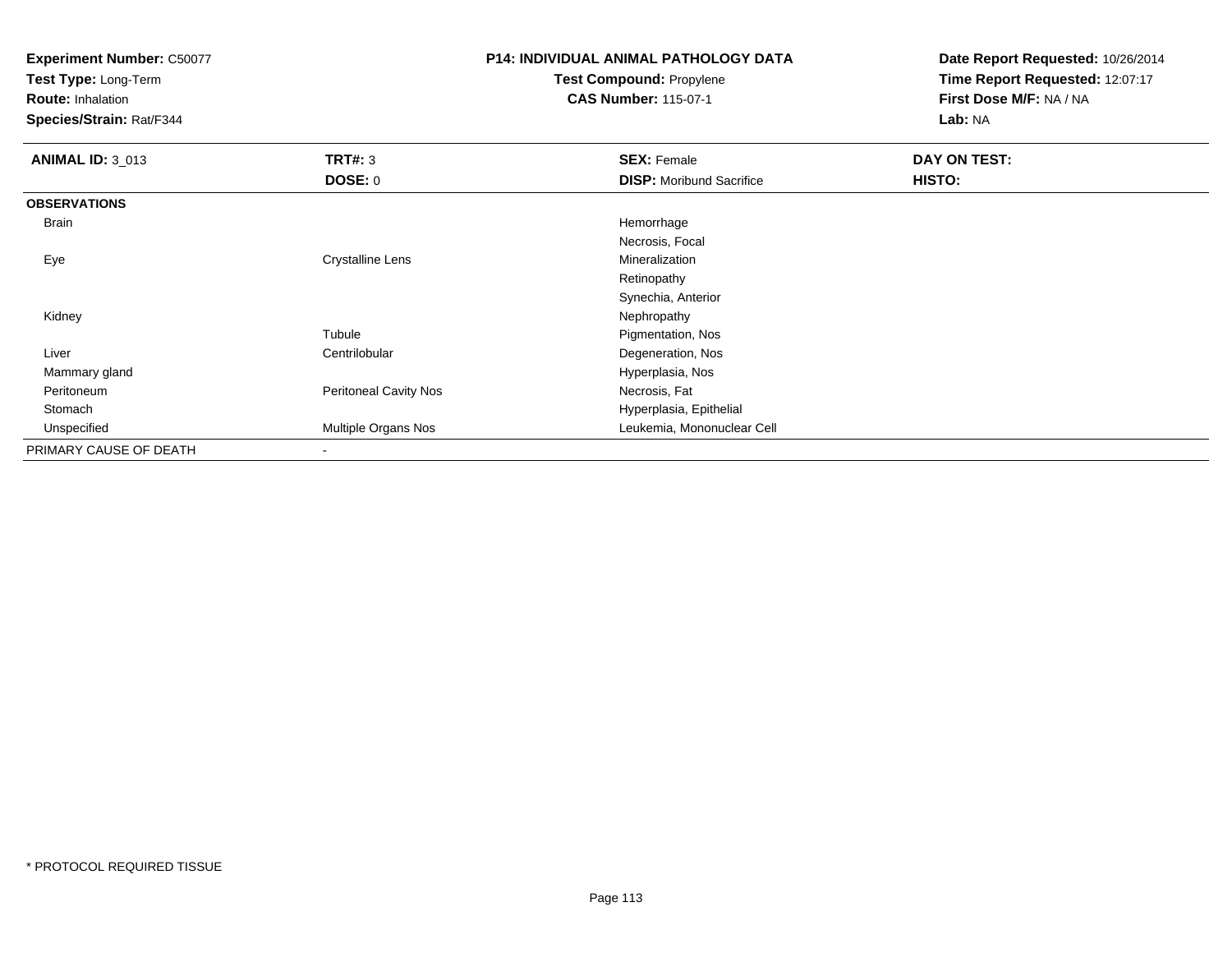| <b>P14: INDIVIDUAL ANIMAL PATHOLOGY DATA</b><br><b>Experiment Number: C50077</b><br><b>Test Compound: Propylene</b><br>Test Type: Long-Term<br><b>CAS Number: 115-07-1</b><br><b>Route: Inhalation</b><br>Species/Strain: Rat/F344 |                | Date Report Requested: 10/26/2014<br>Time Report Requested: 12:07:17<br>First Dose M/F: NA / NA<br>Lab: NA |              |
|------------------------------------------------------------------------------------------------------------------------------------------------------------------------------------------------------------------------------------|----------------|------------------------------------------------------------------------------------------------------------|--------------|
| <b>ANIMAL ID: 3_014</b>                                                                                                                                                                                                            | <b>TRT#: 3</b> | <b>SEX: Female</b>                                                                                         | DAY ON TEST: |
|                                                                                                                                                                                                                                    | DOSE: 0        | <b>DISP:</b> Terminal Sacrifice                                                                            | HISTO:       |
| <b>OBSERVATIONS</b>                                                                                                                                                                                                                |                |                                                                                                            |              |
| Kidney                                                                                                                                                                                                                             |                | Nephropathy                                                                                                |              |
|                                                                                                                                                                                                                                    | Tubule         | Pigmentation, Nos                                                                                          |              |
| Liver                                                                                                                                                                                                                              |                | Angiectasis                                                                                                |              |
|                                                                                                                                                                                                                                    |                | Cytoplasmic Change, Basophilic                                                                             |              |
| Lung                                                                                                                                                                                                                               |                | Granuloma, Foreign Body                                                                                    |              |
| Mammary gland                                                                                                                                                                                                                      |                | Hyperplasia, Nos                                                                                           |              |
| Ovary                                                                                                                                                                                                                              |                | Inflammation, Acute/Chronic                                                                                |              |
| Pituitary gland                                                                                                                                                                                                                    |                | Adenoma, Nos                                                                                               |              |
| PRIMARY CAUSE OF DEATH                                                                                                                                                                                                             |                |                                                                                                            |              |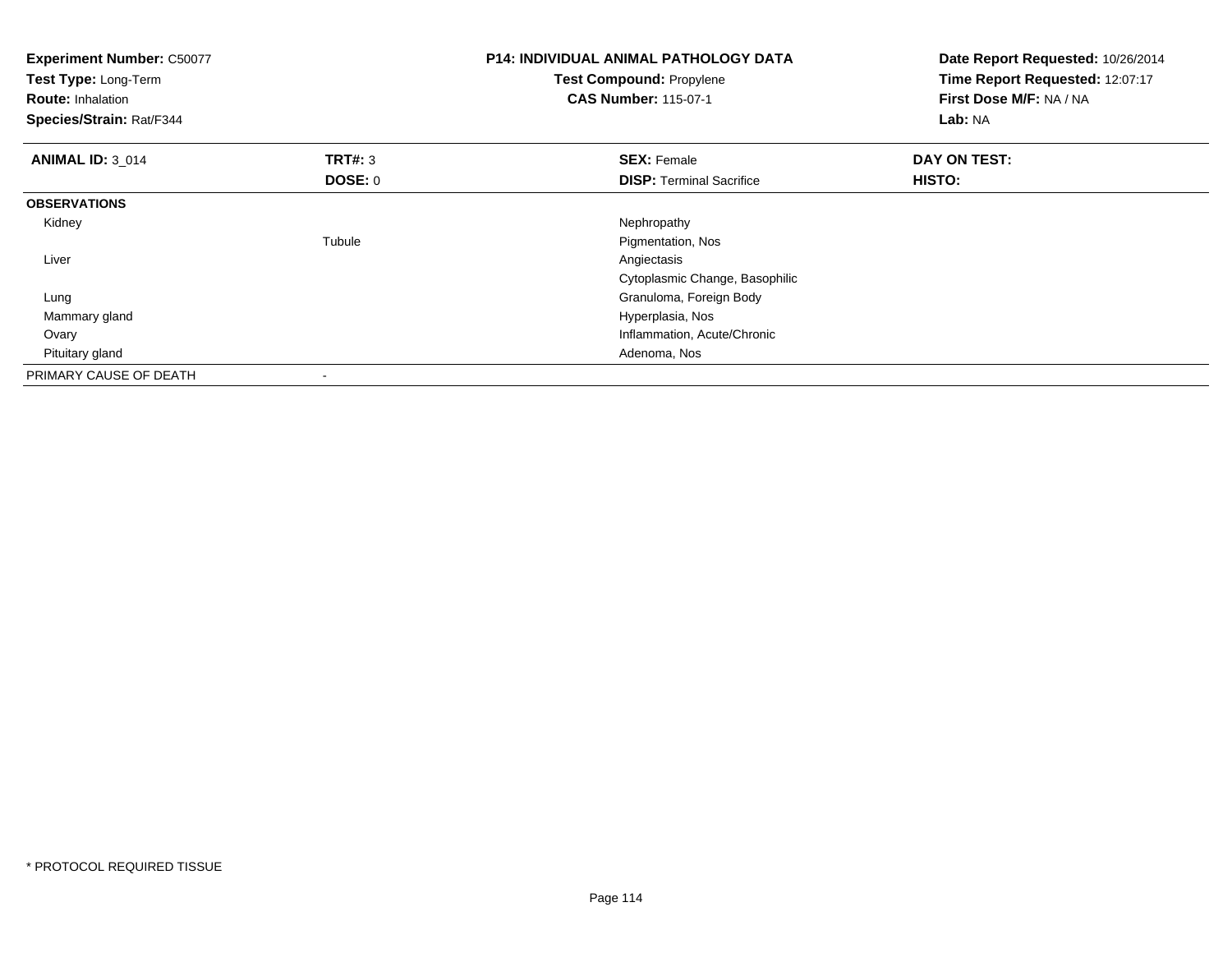| <b>Experiment Number: C50077</b><br>Test Type: Long-Term |                   | <b>P14: INDIVIDUAL ANIMAL PATHOLOGY DATA</b> | Date Report Requested: 10/26/2014<br>Time Report Requested: 12:07:17 |  |
|----------------------------------------------------------|-------------------|----------------------------------------------|----------------------------------------------------------------------|--|
|                                                          |                   | <b>Test Compound: Propylene</b>              |                                                                      |  |
| <b>Route: Inhalation</b>                                 |                   | <b>CAS Number: 115-07-1</b>                  | First Dose M/F: NA / NA                                              |  |
| Species/Strain: Rat/F344                                 |                   |                                              | Lab: NA                                                              |  |
| <b>ANIMAL ID: 3_015</b>                                  | <b>TRT#: 3</b>    | <b>SEX: Female</b>                           | DAY ON TEST:                                                         |  |
|                                                          | <b>DOSE: 0</b>    | <b>DISP:</b> Terminal Sacrifice              | HISTO:                                                               |  |
| <b>OBSERVATIONS</b>                                      |                   |                                              |                                                                      |  |
| Adrenal gland                                            | Cortex Nos        | Hyperplasia, Nos                             |                                                                      |  |
| Eye                                                      | Nasolacrimal Duct | Inflammation, Suppurative                    |                                                                      |  |
| Kidney                                                   |                   | Nephropathy                                  |                                                                      |  |
|                                                          | Tubule            | Pigmentation, Nos                            |                                                                      |  |
| Liver                                                    |                   | Cytoplasmic Change, Basophilic               |                                                                      |  |
|                                                          | Centrilobular     | Degeneration, Nos                            |                                                                      |  |
| Mammary gland                                            |                   | Fibroadenoma                                 |                                                                      |  |
|                                                          |                   | Hyperplasia, Nos                             |                                                                      |  |
| Pituitary gland                                          |                   | Adenoma, Nos                                 |                                                                      |  |
| PRIMARY CAUSE OF DEATH                                   |                   |                                              |                                                                      |  |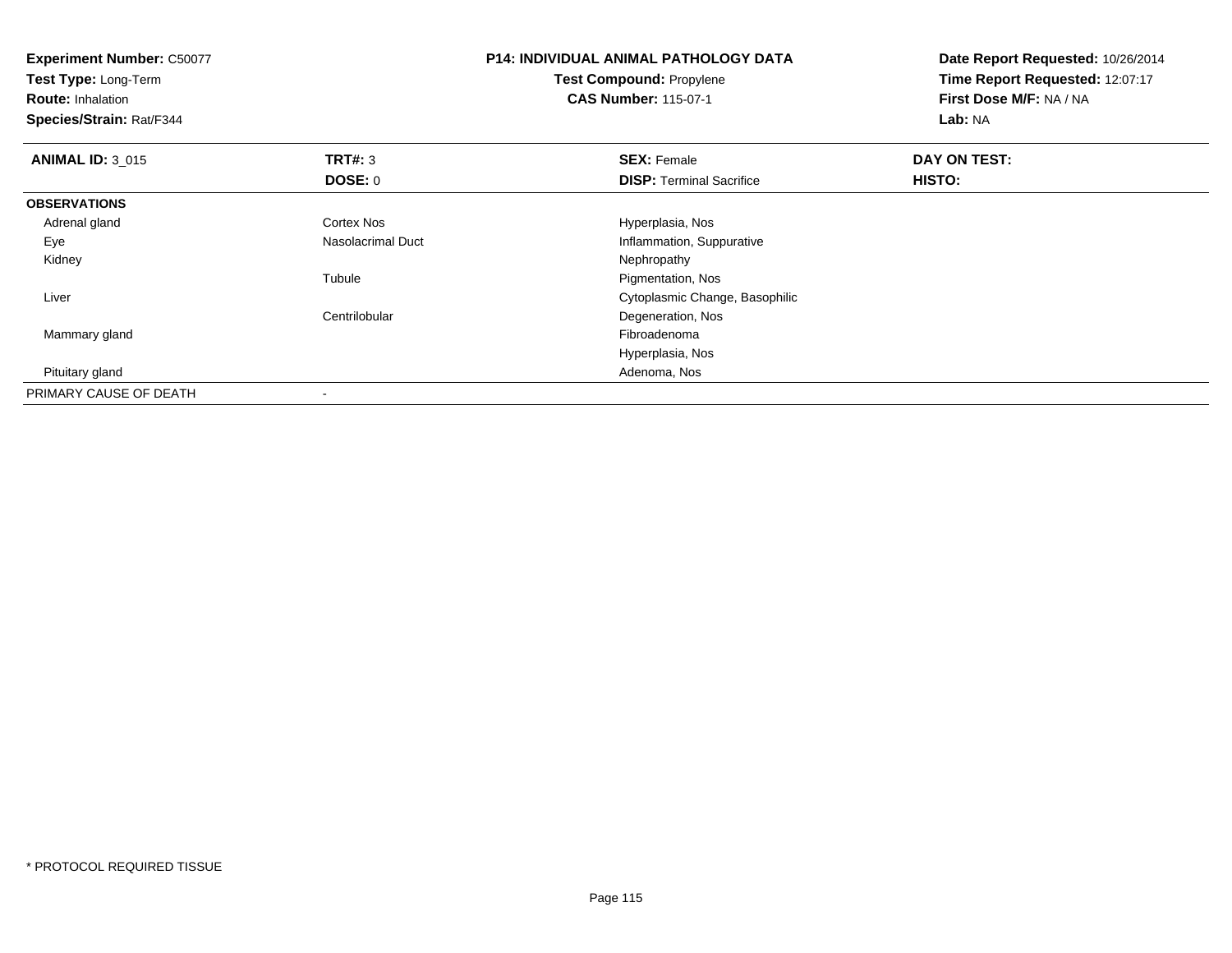| <b>Experiment Number: C50077</b><br>Test Type: Long-Term<br><b>Route: Inhalation</b><br>Species/Strain: Rat/F344 |                  | <b>P14: INDIVIDUAL ANIMAL PATHOLOGY DATA</b><br>Test Compound: Propylene<br><b>CAS Number: 115-07-1</b> | Date Report Requested: 10/26/2014<br>Time Report Requested: 12:07:17<br>First Dose M/F: NA / NA<br>Lab: NA |
|------------------------------------------------------------------------------------------------------------------|------------------|---------------------------------------------------------------------------------------------------------|------------------------------------------------------------------------------------------------------------|
| <b>ANIMAL ID: 3 016</b>                                                                                          | <b>TRT#: 3</b>   | <b>SEX: Female</b>                                                                                      | DAY ON TEST:                                                                                               |
|                                                                                                                  | DOSE: 0          | <b>DISP:</b> Terminal Sacrifice                                                                         | HISTO:                                                                                                     |
| <b>OBSERVATIONS</b>                                                                                              |                  |                                                                                                         |                                                                                                            |
| Kidney                                                                                                           |                  | Nephropathy                                                                                             |                                                                                                            |
|                                                                                                                  | Tubule           | Pigmentation, Nos                                                                                       |                                                                                                            |
| Liver                                                                                                            |                  | Cytoplasmic Change, Basophilic                                                                          |                                                                                                            |
|                                                                                                                  | <b>Bile Duct</b> | Hyperplasia, Nos                                                                                        |                                                                                                            |
| Lung                                                                                                             |                  | Hemorrhage                                                                                              |                                                                                                            |
| Mammary gland                                                                                                    |                  | Hyperplasia, Nos                                                                                        |                                                                                                            |
| Pituitary gland                                                                                                  |                  | Adenoma, Nos                                                                                            |                                                                                                            |
| PRIMARY CAUSE OF DEATH                                                                                           |                  |                                                                                                         |                                                                                                            |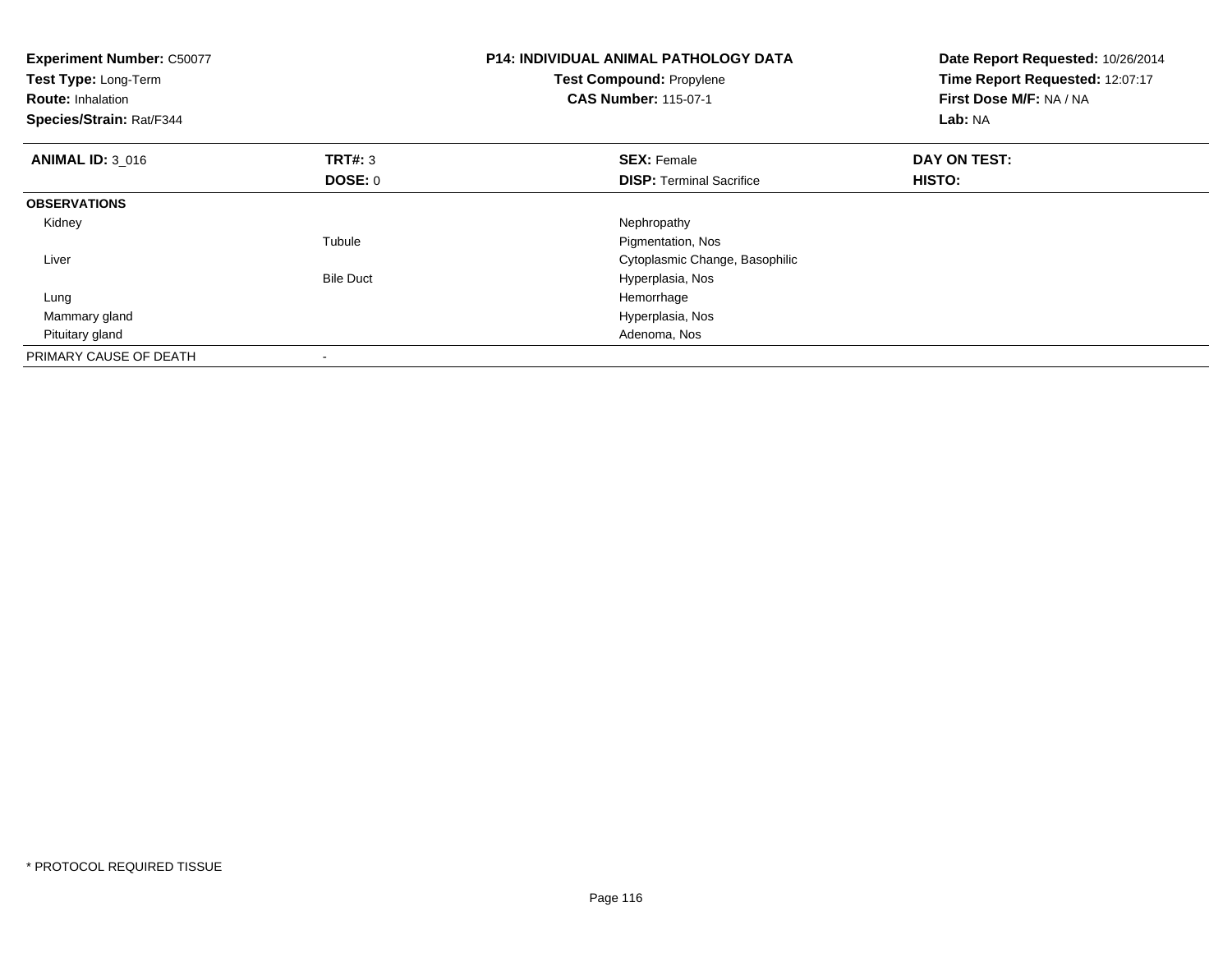| <b>Experiment Number: C50077</b><br>Test Type: Long-Term<br><b>Route: Inhalation</b><br>Species/Strain: Rat/F344 |                          | <b>P14: INDIVIDUAL ANIMAL PATHOLOGY DATA</b><br><b>Test Compound: Propylene</b><br><b>CAS Number: 115-07-1</b> | Date Report Requested: 10/26/2014<br>Time Report Requested: 12:07:17<br>First Dose M/F: NA / NA<br>Lab: NA |
|------------------------------------------------------------------------------------------------------------------|--------------------------|----------------------------------------------------------------------------------------------------------------|------------------------------------------------------------------------------------------------------------|
| <b>ANIMAL ID: 3 017</b>                                                                                          | <b>TRT#: 3</b>           | <b>SEX: Female</b>                                                                                             | DAY ON TEST:                                                                                               |
|                                                                                                                  | <b>DOSE: 0</b>           | <b>DISP: Terminal Sacrifice</b>                                                                                | <b>HISTO:</b>                                                                                              |
| <b>OBSERVATIONS</b>                                                                                              |                          |                                                                                                                |                                                                                                            |
| Adrenal gland                                                                                                    | <b>Cortex Nos</b>        | Degeneration, Lipoid                                                                                           |                                                                                                            |
| Kidney                                                                                                           | Pelvis                   | Mineralization                                                                                                 |                                                                                                            |
|                                                                                                                  |                          | Nephropathy                                                                                                    |                                                                                                            |
|                                                                                                                  | Tubule                   | Pigmentation, Nos                                                                                              |                                                                                                            |
| Liver                                                                                                            |                          | Cytoplasmic Change, Basophilic                                                                                 |                                                                                                            |
| Mammary gland                                                                                                    |                          | Hyperplasia, Nos                                                                                               |                                                                                                            |
| Ovary                                                                                                            |                          | Cyst, Nos                                                                                                      |                                                                                                            |
| Pituitary gland                                                                                                  |                          | Adenoma, Nos                                                                                                   |                                                                                                            |
| PRIMARY CAUSE OF DEATH                                                                                           | $\overline{\phantom{a}}$ |                                                                                                                |                                                                                                            |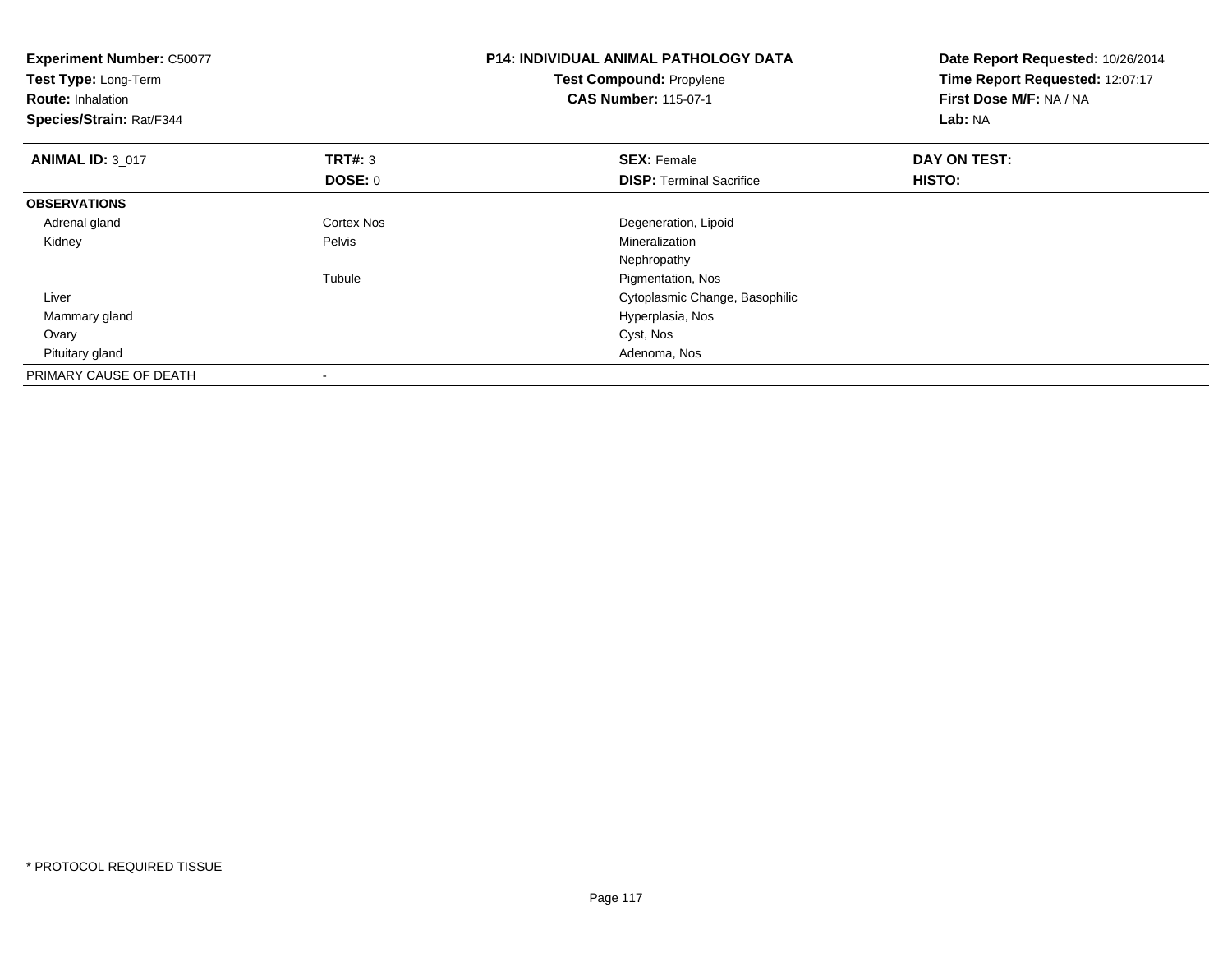| <b>Experiment Number: C50077</b><br>Test Type: Long-Term<br><b>Route: Inhalation</b><br>Species/Strain: Rat/F344 |         | <b>P14: INDIVIDUAL ANIMAL PATHOLOGY DATA</b><br><b>Test Compound: Propylene</b><br><b>CAS Number: 115-07-1</b> | Date Report Requested: 10/26/2014<br>Time Report Requested: 12:07:17<br>First Dose M/F: NA / NA<br>Lab: NA |
|------------------------------------------------------------------------------------------------------------------|---------|----------------------------------------------------------------------------------------------------------------|------------------------------------------------------------------------------------------------------------|
| <b>ANIMAL ID: 3 018</b>                                                                                          | TRT#: 3 | <b>SEX: Female</b>                                                                                             | DAY ON TEST:                                                                                               |
|                                                                                                                  | DOSE: 0 | <b>DISP:</b> Terminal Sacrifice                                                                                | HISTO:                                                                                                     |
| <b>OBSERVATIONS</b>                                                                                              |         |                                                                                                                |                                                                                                            |
| Kidney                                                                                                           |         | Nephropathy                                                                                                    |                                                                                                            |
|                                                                                                                  | Tubule  | Pigmentation, Nos                                                                                              |                                                                                                            |
| Larynx                                                                                                           |         | Inflammation, Nos                                                                                              |                                                                                                            |
| Liver                                                                                                            |         | Cytoplasmic Change, Basophilic                                                                                 |                                                                                                            |
| Pituitary gland                                                                                                  |         | Cyst, Nos                                                                                                      |                                                                                                            |
| PRIMARY CAUSE OF DEATH                                                                                           |         |                                                                                                                |                                                                                                            |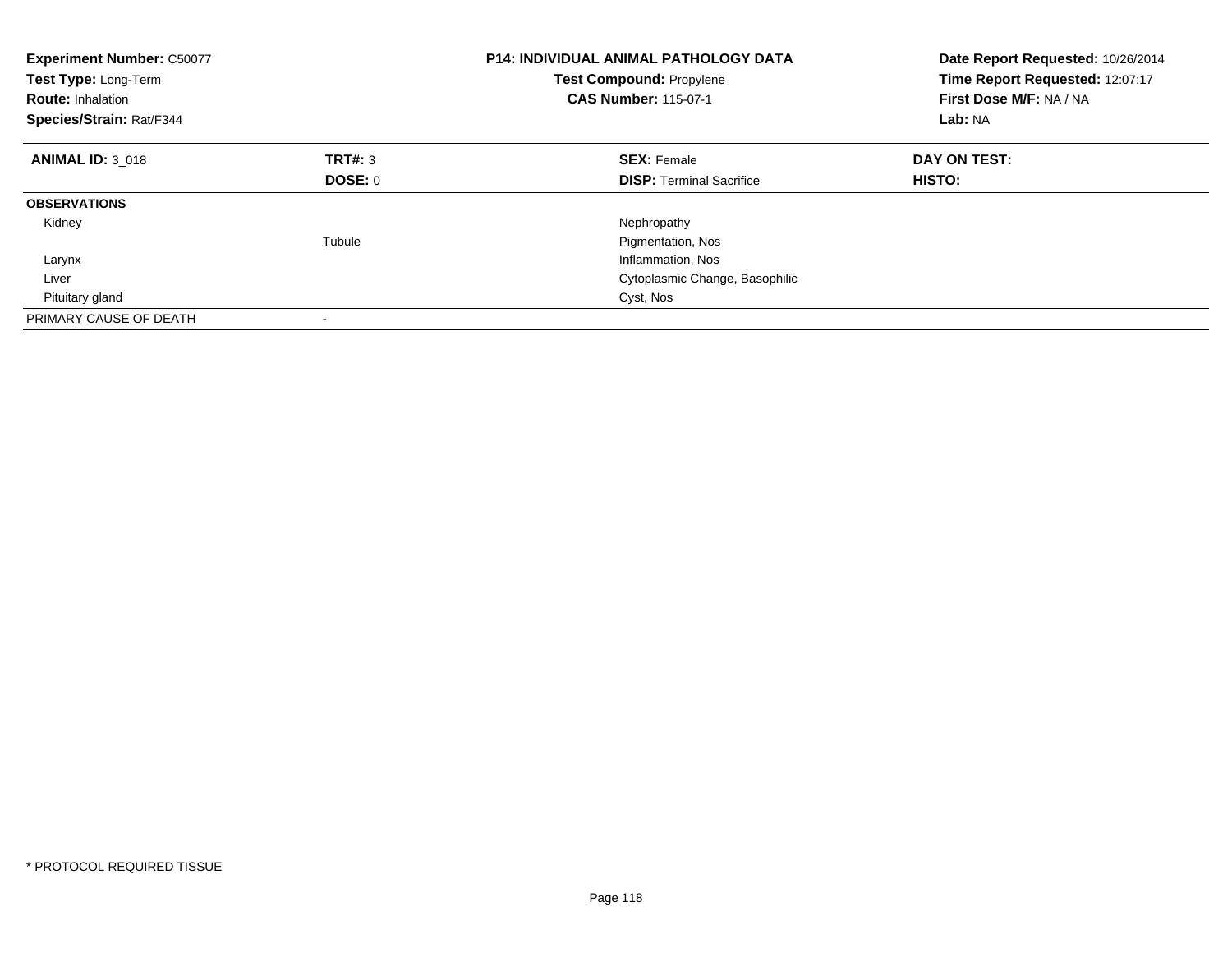**Test Type:** Long-Term

**Route:** Inhalation

**Species/Strain:** Rat/F344

### **P14: INDIVIDUAL ANIMAL PATHOLOGY DATATest Compound:** Propylene**CAS Number:** 115-07-1

| <b>ANIMAL ID: 3_019</b> | TRT#: 3             | <b>SEX: Female</b>              | DAY ON TEST: |  |
|-------------------------|---------------------|---------------------------------|--------------|--|
|                         | <b>DOSE: 0</b>      | <b>DISP:</b> Terminal Sacrifice | HISTO:       |  |
| <b>OBSERVATIONS</b>     |                     |                                 |              |  |
| Adrenal gland           | Medulla             | Hyperplasia, Nos                |              |  |
| Intestine Large         | Colon               | Parasitism                      |              |  |
| Kidney                  |                     | Nephropathy                     |              |  |
|                         | Tubule              | Pigmentation, Nos               |              |  |
| Liver                   |                     | Cytoplasmic Change, Basophilic  |              |  |
|                         | <b>Bile Duct</b>    | Hyperplasia, Nos                |              |  |
| Lung                    |                     | Inflammation, Interstitial      |              |  |
| Mammary gland           |                     | Hyperplasia, Nos                |              |  |
| Nasal cavity            |                     | Inflammation, Suppurative       |              |  |
| Pituitary gland         |                     | Angiectasis                     |              |  |
|                         |                     | Hyperplasia, Focal              |              |  |
| Unspecified             | Multiple Organs Nos | Leukemia, Mononuclear Cell      |              |  |
| PRIMARY CAUSE OF DEATH  |                     |                                 |              |  |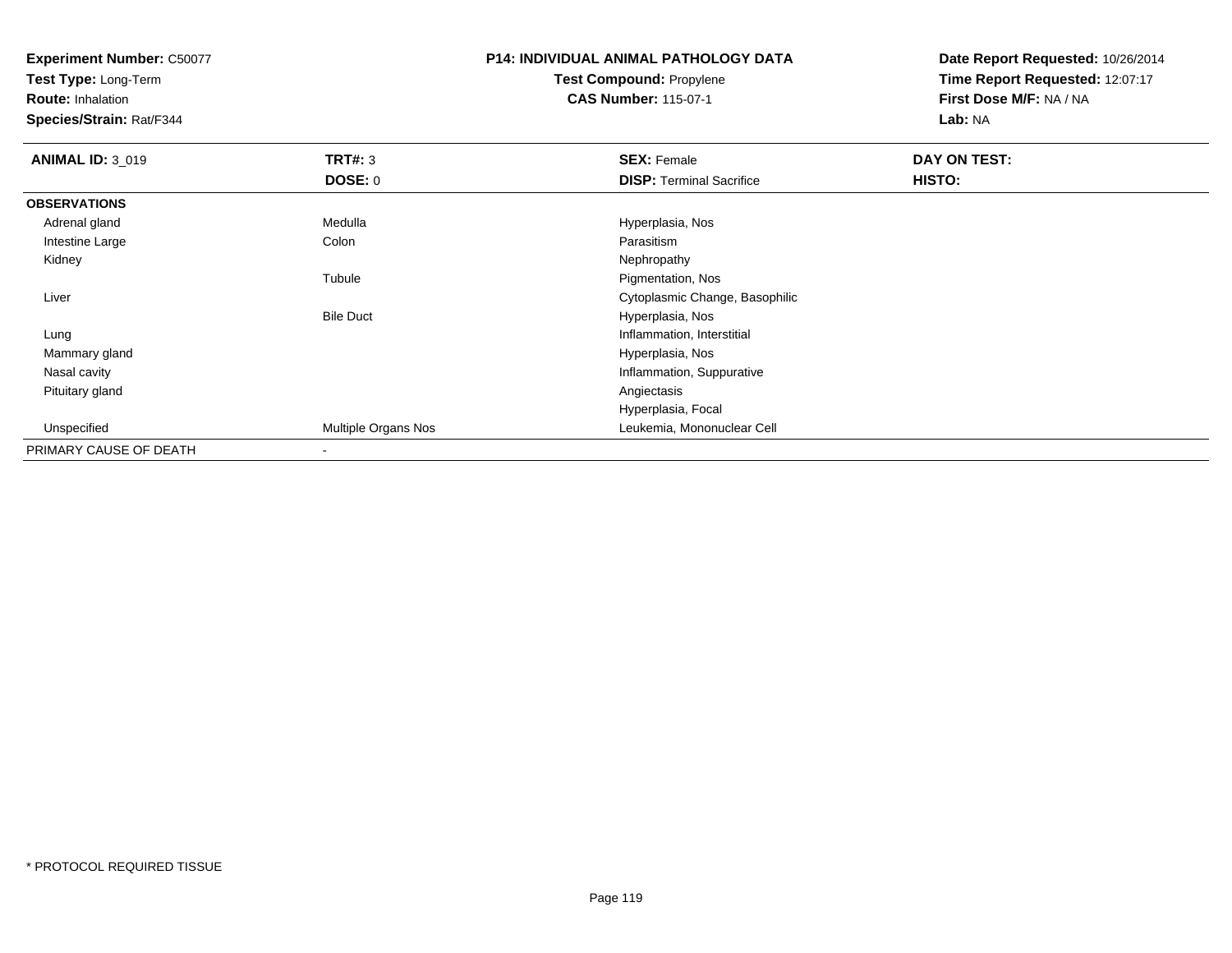| <b>Experiment Number: C50077</b><br>Test Type: Long-Term<br><b>Route: Inhalation</b><br>Species/Strain: Rat/F344 |                | <b>P14: INDIVIDUAL ANIMAL PATHOLOGY DATA</b><br>Test Compound: Propylene<br><b>CAS Number: 115-07-1</b> | Date Report Requested: 10/26/2014<br>Time Report Requested: 12:07:17<br>First Dose M/F: NA / NA<br>Lab: NA |
|------------------------------------------------------------------------------------------------------------------|----------------|---------------------------------------------------------------------------------------------------------|------------------------------------------------------------------------------------------------------------|
| <b>ANIMAL ID: 3 020</b>                                                                                          | TRT#: 3        | <b>SEX: Female</b>                                                                                      | DAY ON TEST:                                                                                               |
|                                                                                                                  | <b>DOSE: 0</b> | <b>DISP:</b> Natural Death                                                                              | HISTO:                                                                                                     |
| <b>OBSERVATIONS</b>                                                                                              |                |                                                                                                         |                                                                                                            |
| Adrenal gland                                                                                                    |                | <b>Cortical Adenoma</b>                                                                                 |                                                                                                            |
| Heart                                                                                                            |                | Thrombosis, Nos                                                                                         |                                                                                                            |
| Liver                                                                                                            | Centrilobular  | Degeneration, Nos                                                                                       |                                                                                                            |
|                                                                                                                  |                | Necrosis, Central                                                                                       |                                                                                                            |
| Lung                                                                                                             |                | Hyperplasia, Alveolar Epithelium                                                                        |                                                                                                            |
| Spleen                                                                                                           |                | Atrophy, Nos                                                                                            |                                                                                                            |
| PRIMARY CAUSE OF DEATH                                                                                           |                |                                                                                                         |                                                                                                            |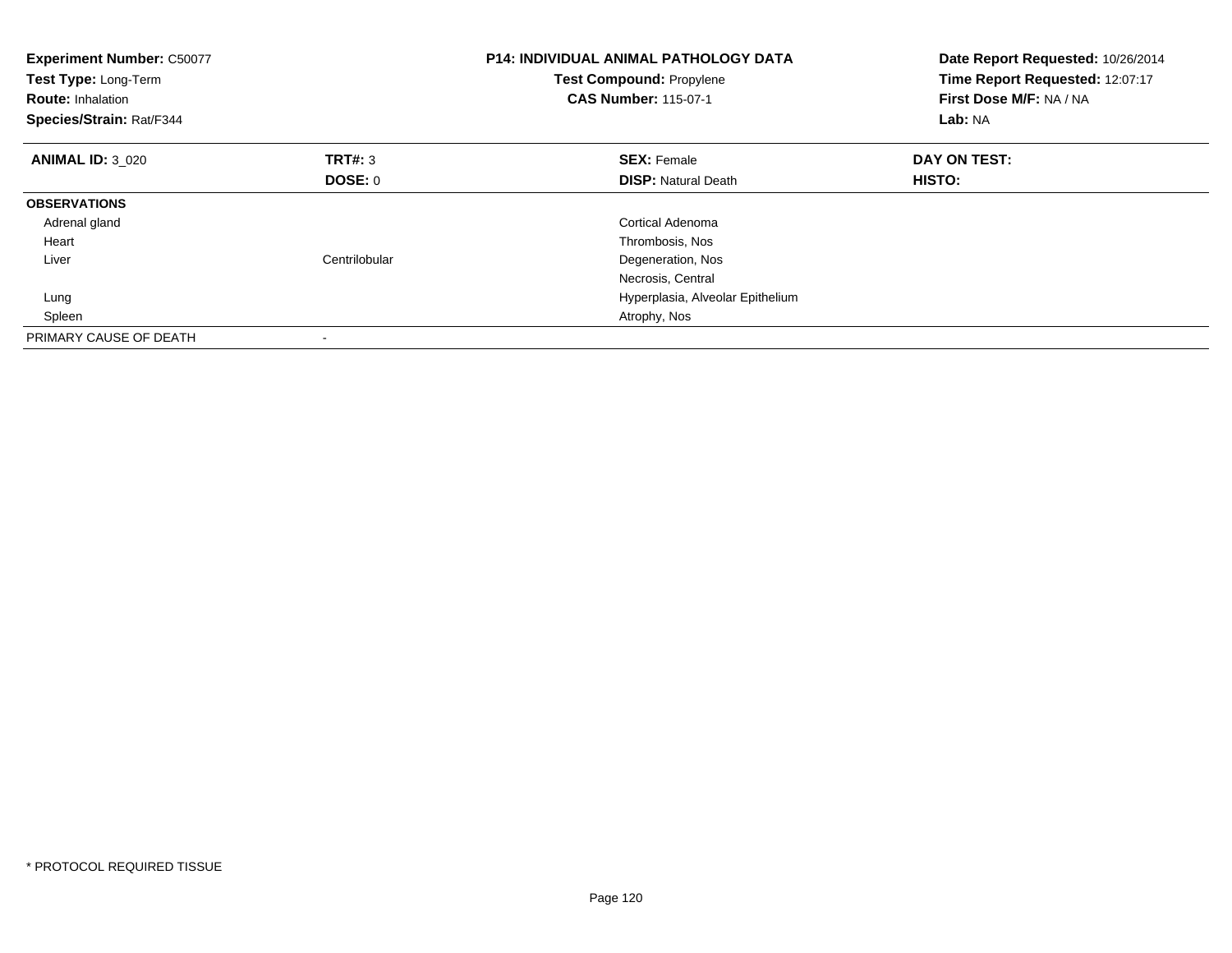**Test Type:** Long-Term

**Route:** Inhalation

**Species/Strain:** Rat/F344

### **P14: INDIVIDUAL ANIMAL PATHOLOGY DATATest Compound:** Propylene**CAS Number:** 115-07-1

| <b>ANIMAL ID: 3 022</b> | TRT#: 3             | <b>SEX: Female</b>              | DAY ON TEST: |  |
|-------------------------|---------------------|---------------------------------|--------------|--|
|                         | <b>DOSE: 0</b>      | <b>DISP:</b> Moribund Sacrifice | HISTO:       |  |
| <b>OBSERVATIONS</b>     |                     |                                 |              |  |
| Eye                     | Nasolacrimal Duct   | Inflammation, Suppurative       |              |  |
| Kidney                  |                     | Nephropathy                     |              |  |
|                         | Tubule              | Pigmentation, Nos               |              |  |
| Liver                   |                     | Cytoplasmic Change, Basophilic  |              |  |
| Mammary gland           |                     | Hyperplasia, Nos                |              |  |
| Pituitary gland         |                     | Adenoma, Nos                    |              |  |
| Stomach                 |                     | Hyperplasia, Epithelial         |              |  |
|                         |                     | Inflammation, Suppurative       |              |  |
| Thymus                  |                     | Atrophy, Nos                    |              |  |
| Unspecified             | Multiple Organs Nos | Leukemia, Mononuclear Cell      |              |  |
| Uterus                  | Endometrium         | Hyperplasia, Cystic             |              |  |
| PRIMARY CAUSE OF DEATH  |                     |                                 |              |  |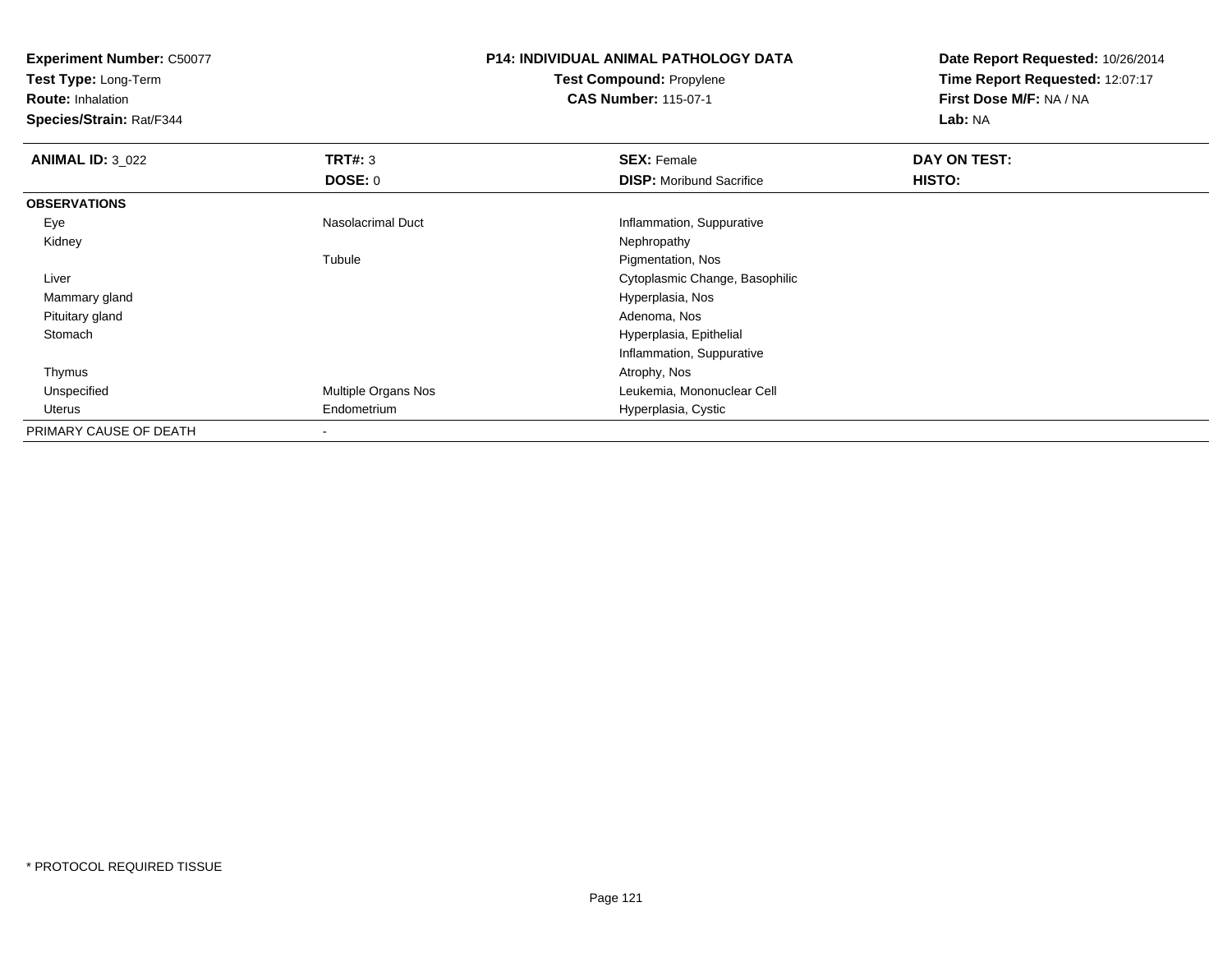**Test Type:** Long-Term

**Route:** Inhalation

**Species/Strain:** Rat/F344

### **P14: INDIVIDUAL ANIMAL PATHOLOGY DATATest Compound:** Propylene**CAS Number:** 115-07-1

| <b>ANIMAL ID: 3_023</b> | TRT#: 3           | <b>SEX: Female</b>              | DAY ON TEST: |  |
|-------------------------|-------------------|---------------------------------|--------------|--|
|                         | <b>DOSE: 0</b>    | <b>DISP:</b> Moribund Sacrifice | HISTO:       |  |
| <b>OBSERVATIONS</b>     |                   |                                 |              |  |
| Adrenal gland           | <b>Cortex Nos</b> | Hyperplasia, Focal              |              |  |
| Intestine Large         | Colon             | Parasitism                      |              |  |
| Kidney                  |                   | Nephropathy                     |              |  |
|                         | Tubule            | Pigmentation, Nos               |              |  |
| Liver                   |                   | Cytoplasmic Change, Basophilic  |              |  |
|                         |                   | Leukocytosis, Nos               |              |  |
| Lung                    | Bronchiole        | Hyperplasia, Epithelial         |              |  |
|                         |                   | Hyperplasia, Lymphoid           |              |  |
|                         | <b>Bronchiole</b> | Inflammation, Suppurative       |              |  |
| Lymph node              |                   | Inflammation, Acute/Chronic     |              |  |
| Mammary gland           |                   | Fibroadenoma                    |              |  |
| Nasal cavity            |                   | Inflammation, Suppurative       |              |  |
| Spleen                  |                   | Hematopoiesis                   |              |  |
| Thyroid                 |                   | C-Cell Adenoma                  |              |  |
| Trachea                 |                   | Inflammation, Nos               |              |  |
| Unspecified             | Abdomen           | Fibroma                         |              |  |
| PRIMARY CAUSE OF DEATH  |                   |                                 |              |  |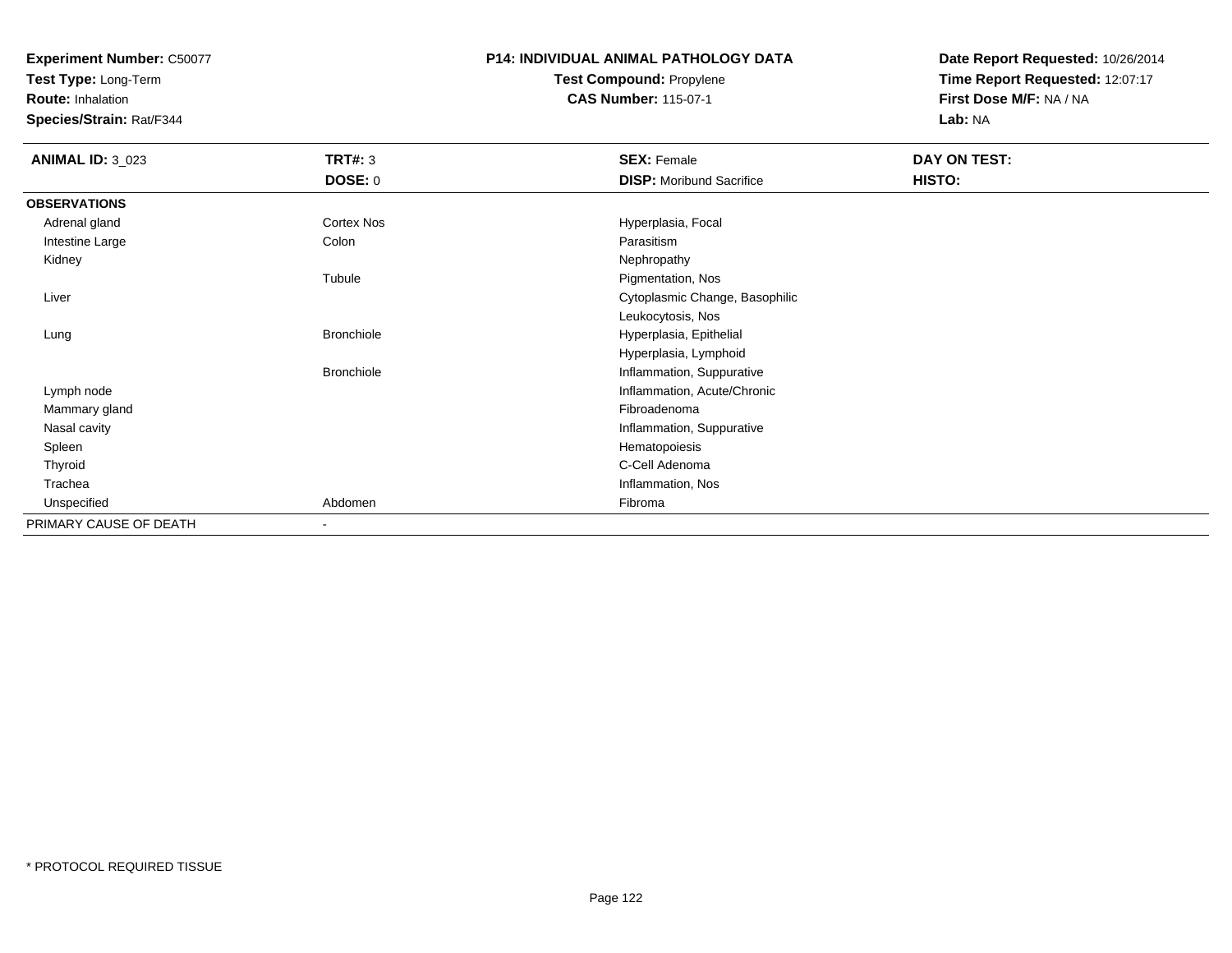| <b>Experiment Number: C50077</b><br>Test Type: Long-Term<br><b>Route: Inhalation</b><br>Species/Strain: Rat/F344 |            | <b>P14: INDIVIDUAL ANIMAL PATHOLOGY DATA</b><br><b>Test Compound: Propylene</b><br><b>CAS Number: 115-07-1</b> | Date Report Requested: 10/26/2014<br>Time Report Requested: 12:07:17<br>First Dose M/F: NA / NA<br>Lab: NA |  |
|------------------------------------------------------------------------------------------------------------------|------------|----------------------------------------------------------------------------------------------------------------|------------------------------------------------------------------------------------------------------------|--|
| <b>ANIMAL ID: 3 024</b>                                                                                          | TRT#: 3    | <b>SEX: Female</b>                                                                                             | DAY ON TEST:                                                                                               |  |
|                                                                                                                  | DOSE: 0    | <b>DISP:</b> Natural Death                                                                                     | HISTO:                                                                                                     |  |
| <b>OBSERVATIONS</b>                                                                                              |            |                                                                                                                |                                                                                                            |  |
| Adrenal gland                                                                                                    | Cortex Nos | Hyperplasia, Focal                                                                                             |                                                                                                            |  |
| Kidney                                                                                                           | Pelvis     | Mineralization                                                                                                 |                                                                                                            |  |
|                                                                                                                  |            | Nephropathy                                                                                                    |                                                                                                            |  |
|                                                                                                                  | Tubule     | Pigmentation, Nos                                                                                              |                                                                                                            |  |
| Stomach                                                                                                          |            | Hemorrhage                                                                                                     |                                                                                                            |  |
| PRIMARY CAUSE OF DEATH                                                                                           |            |                                                                                                                |                                                                                                            |  |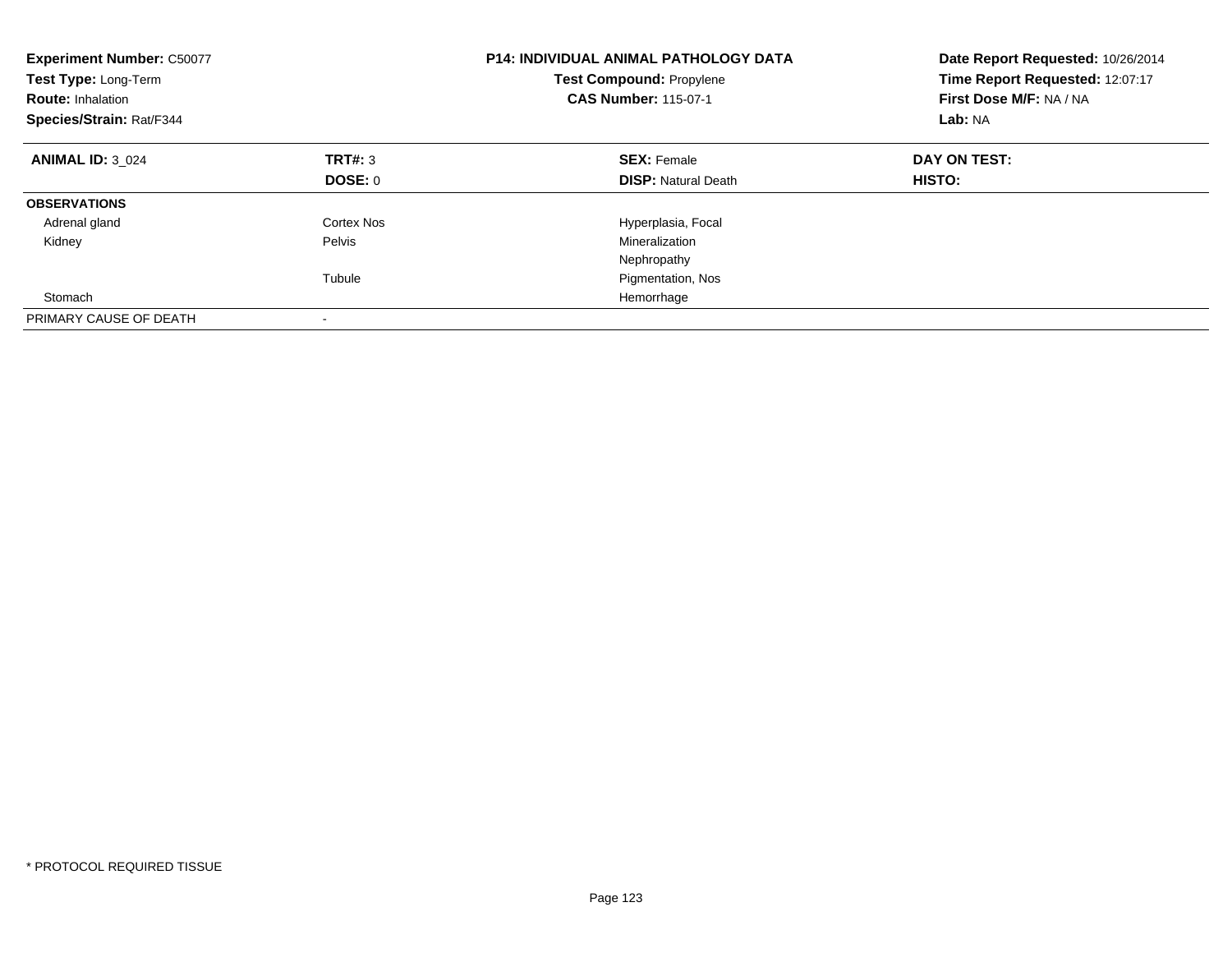| <b>Experiment Number: C50077</b><br>Test Type: Long-Term<br><b>Route: Inhalation</b><br>Species/Strain: Rat/F344 |                     | <b>P14: INDIVIDUAL ANIMAL PATHOLOGY DATA</b><br><b>Test Compound: Propylene</b><br><b>CAS Number: 115-07-1</b> | Date Report Requested: 10/26/2014<br>Time Report Requested: 12:07:17<br>First Dose M/F: NA / NA<br>Lab: NA |
|------------------------------------------------------------------------------------------------------------------|---------------------|----------------------------------------------------------------------------------------------------------------|------------------------------------------------------------------------------------------------------------|
| <b>ANIMAL ID: 3 025</b>                                                                                          | TRT#: 3             | <b>SEX: Female</b>                                                                                             | DAY ON TEST:                                                                                               |
|                                                                                                                  | DOSE: 0             | <b>DISP:</b> Natural Death                                                                                     | <b>HISTO:</b>                                                                                              |
| <b>OBSERVATIONS</b>                                                                                              |                     |                                                                                                                |                                                                                                            |
| Adrenal gland                                                                                                    | Cortex Nos          | Degeneration, Lipoid                                                                                           |                                                                                                            |
| Kidney                                                                                                           |                     | Nephropathy                                                                                                    |                                                                                                            |
| Larynx                                                                                                           |                     | Inflammation, Suppurative                                                                                      |                                                                                                            |
| Liver                                                                                                            |                     | Degeneration, Lipoid                                                                                           |                                                                                                            |
| Stomach                                                                                                          |                     | Hyperplasia, Epithelial                                                                                        |                                                                                                            |
| Unspecified                                                                                                      | Multiple Organs Nos | Lymphoma, Nos-Malignant                                                                                        |                                                                                                            |
| PRIMARY CAUSE OF DEATH                                                                                           |                     |                                                                                                                |                                                                                                            |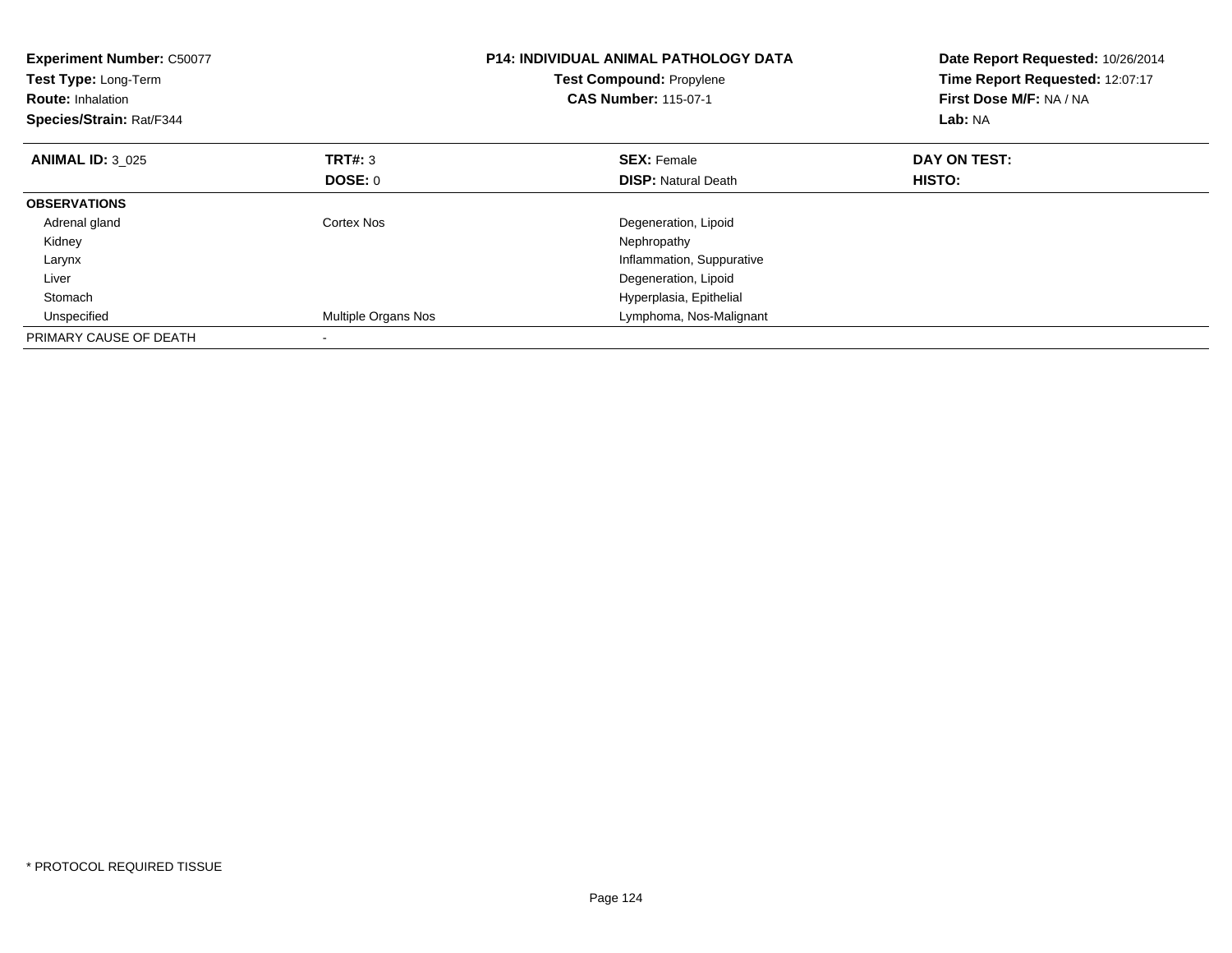| <b>Experiment Number: C50077</b><br>Test Type: Long-Term<br><b>Route: Inhalation</b><br>Species/Strain: Rat/F344 |                     | <b>P14: INDIVIDUAL ANIMAL PATHOLOGY DATA</b><br><b>Test Compound: Propylene</b><br><b>CAS Number: 115-07-1</b> | Date Report Requested: 10/26/2014<br>Time Report Requested: 12:07:17<br>First Dose M/F: NA / NA<br>Lab: NA |
|------------------------------------------------------------------------------------------------------------------|---------------------|----------------------------------------------------------------------------------------------------------------|------------------------------------------------------------------------------------------------------------|
| <b>ANIMAL ID: 3_026</b>                                                                                          | <b>TRT#: 3</b>      | <b>SEX: Female</b>                                                                                             | DAY ON TEST:                                                                                               |
|                                                                                                                  | <b>DOSE: 0</b>      | <b>DISP:</b> Moribund Sacrifice                                                                                | HISTO:                                                                                                     |
| <b>OBSERVATIONS</b>                                                                                              |                     |                                                                                                                |                                                                                                            |
| Kidney                                                                                                           |                     | Nephropathy                                                                                                    |                                                                                                            |
|                                                                                                                  | Tubule              | Pigmentation, Nos                                                                                              |                                                                                                            |
| Liver                                                                                                            |                     | Cytoplasmic Change, Basophilic                                                                                 |                                                                                                            |
|                                                                                                                  | <b>Bile Duct</b>    | Hyperplasia, Nos                                                                                               |                                                                                                            |
| Mammary gland                                                                                                    |                     | Fibroadenoma                                                                                                   |                                                                                                            |
| Pituitary gland                                                                                                  |                     | Adenoma, Nos                                                                                                   |                                                                                                            |
| Unspecified                                                                                                      | Multiple Organs Nos | Leukemia, Mononuclear Cell                                                                                     |                                                                                                            |
| PRIMARY CAUSE OF DEATH                                                                                           |                     |                                                                                                                |                                                                                                            |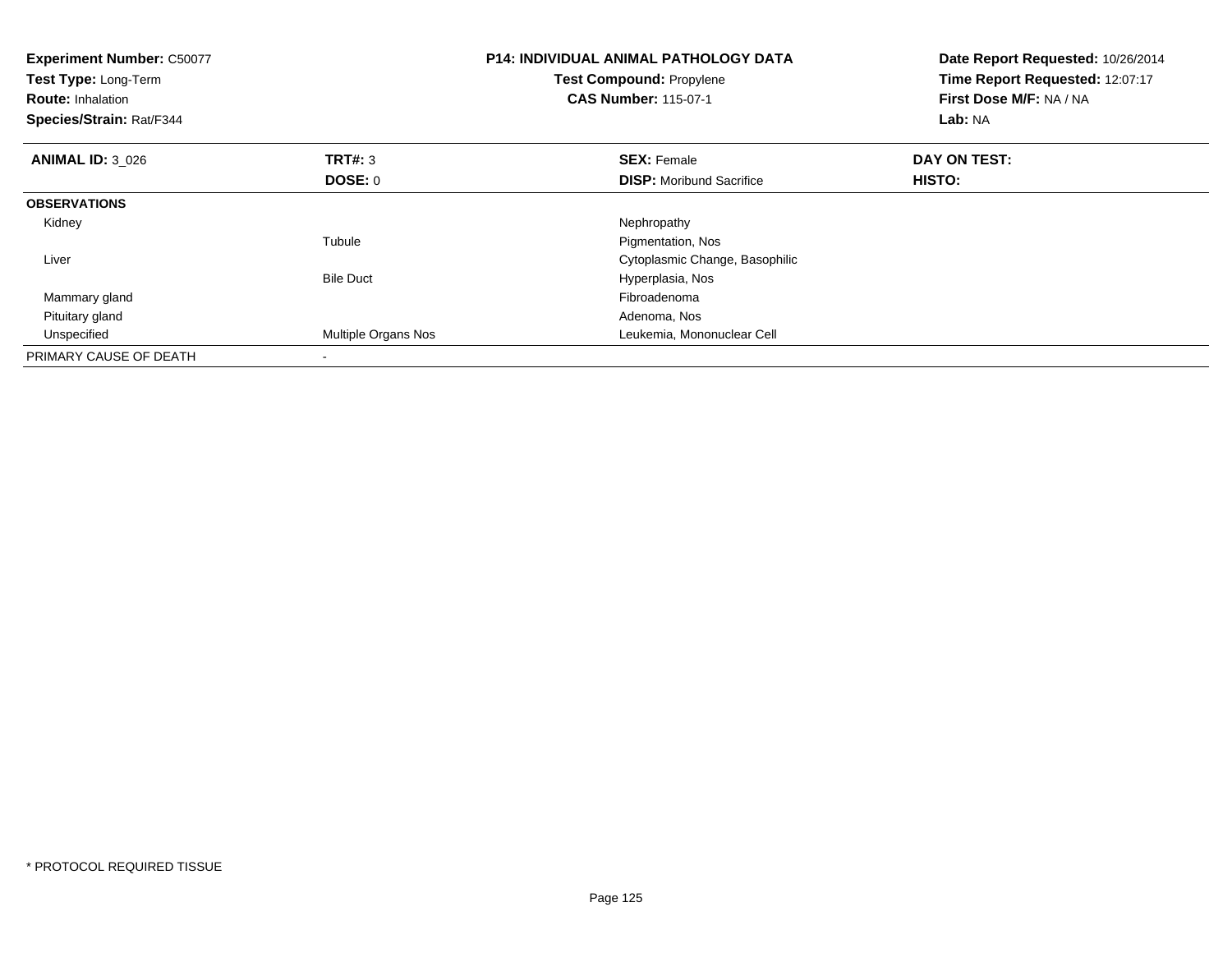| <b>Experiment Number: C50077</b><br>Test Type: Long-Term<br><b>Route: Inhalation</b><br>Species/Strain: Rat/F344 |                  | <b>P14: INDIVIDUAL ANIMAL PATHOLOGY DATA</b><br>Test Compound: Propylene<br><b>CAS Number: 115-07-1</b> | Date Report Requested: 10/26/2014<br>Time Report Requested: 12:07:17<br>First Dose M/F: NA / NA<br>Lab: NA |
|------------------------------------------------------------------------------------------------------------------|------------------|---------------------------------------------------------------------------------------------------------|------------------------------------------------------------------------------------------------------------|
| <b>ANIMAL ID: 3 027</b>                                                                                          | <b>TRT#: 3</b>   | <b>SEX: Female</b>                                                                                      | DAY ON TEST:                                                                                               |
|                                                                                                                  | <b>DOSE: 0</b>   | <b>DISP:</b> Terminal Sacrifice                                                                         | HISTO:                                                                                                     |
| <b>OBSERVATIONS</b>                                                                                              |                  |                                                                                                         |                                                                                                            |
| Bone marrow                                                                                                      |                  | Histiocytosis                                                                                           |                                                                                                            |
| Kidney                                                                                                           | Tubule           | Pigmentation, Nos                                                                                       |                                                                                                            |
| Larynx                                                                                                           |                  | Inflammation, Suppurative                                                                               |                                                                                                            |
| Liver                                                                                                            |                  | Cytoplasmic Change, Basophilic                                                                          |                                                                                                            |
|                                                                                                                  | <b>Bile Duct</b> | Hyperplasia, Nos                                                                                        |                                                                                                            |
| Ovary                                                                                                            |                  | Cyst, Nos                                                                                               |                                                                                                            |
| <b>Uterus</b>                                                                                                    |                  | <b>Endometrial Stromal Polyp</b>                                                                        |                                                                                                            |
| PRIMARY CAUSE OF DEATH                                                                                           |                  |                                                                                                         |                                                                                                            |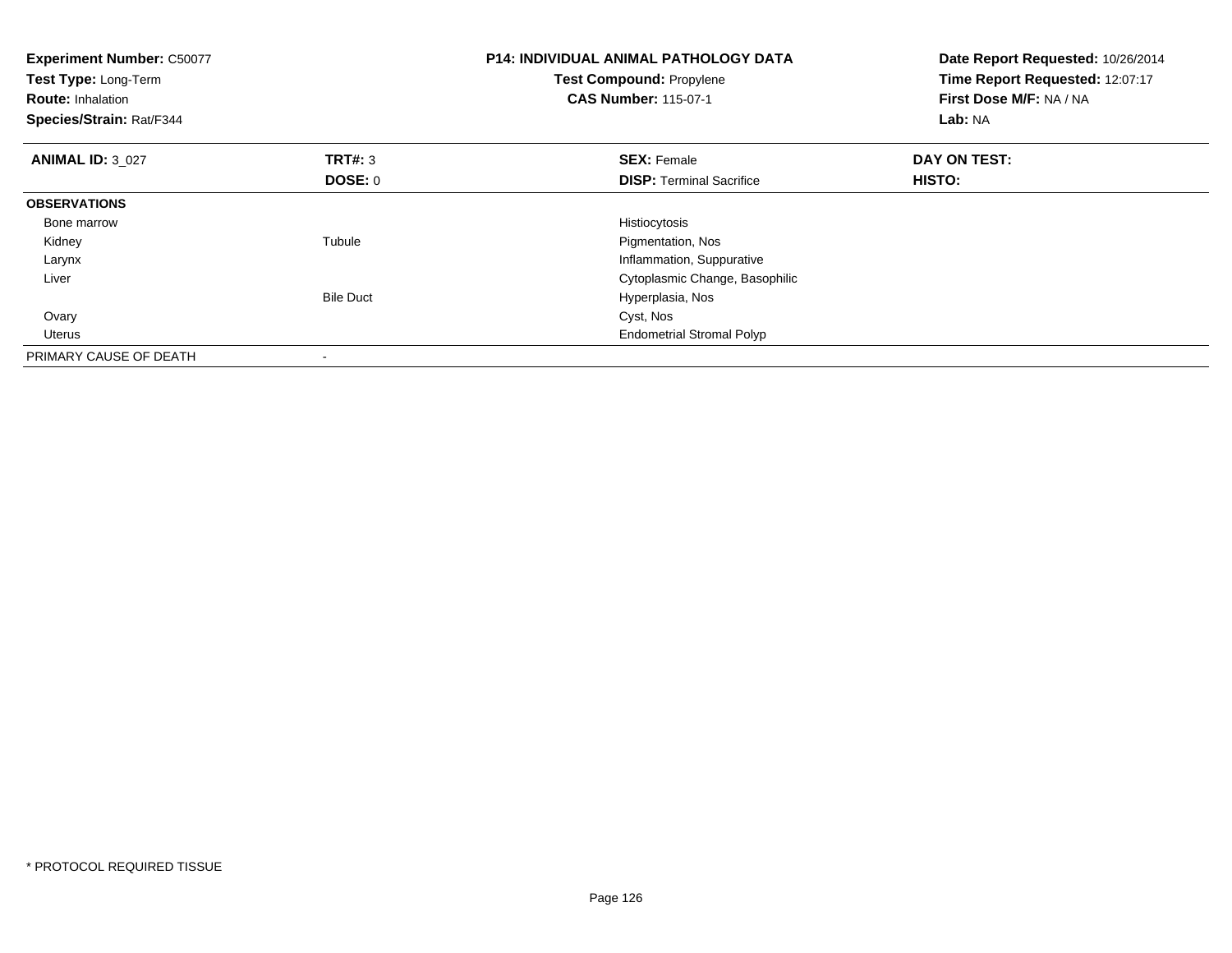**Test Type:** Long-Term

**Route:** Inhalation

**Species/Strain:** Rat/F344

# **P14: INDIVIDUAL ANIMAL PATHOLOGY DATATest Compound:** Propylene

**CAS Number:** 115-07-1

| <b>ANIMAL ID: 3_028</b> | <b>TRT#: 3</b>   | <b>SEX: Female</b>               | DAY ON TEST: |
|-------------------------|------------------|----------------------------------|--------------|
|                         | <b>DOSE: 0</b>   | <b>DISP: Terminal Sacrifice</b>  | HISTO:       |
| <b>OBSERVATIONS</b>     |                  |                                  |              |
| Adrenal gland           | Cortex Nos       | Degeneration, Lipoid             |              |
| Eye                     | Crystalline Lens | Mineralization                   |              |
|                         |                  | Retinopathy                      |              |
|                         |                  | Synechia, Posterior              |              |
| Kidney                  |                  | Nephropathy                      |              |
|                         | Tubule           | Pigmentation, Nos                |              |
| Larynx                  |                  | Inflammation, Suppurative        |              |
| Liver                   |                  | Clear-Cell Change                |              |
|                         |                  | Cytoplasmic Change, Basophilic   |              |
| Lung                    |                  | Hemorrhage                       |              |
| Mammary gland           |                  | Hyperplasia, Nos                 |              |
| Nasal cavity            |                  | Inflammation, Suppurative        |              |
| Ovary                   |                  | Atrophy, Nos                     |              |
| Pituitary gland         |                  | Angiectasis                      |              |
|                         |                  | Hyperplasia, Focal               |              |
| Uterus                  |                  | <b>Endometrial Stromal Polyp</b> |              |
|                         | Endometrium      | Hyperplasia, Cystic              |              |
| PRIMARY CAUSE OF DEATH  | $\blacksquare$   |                                  |              |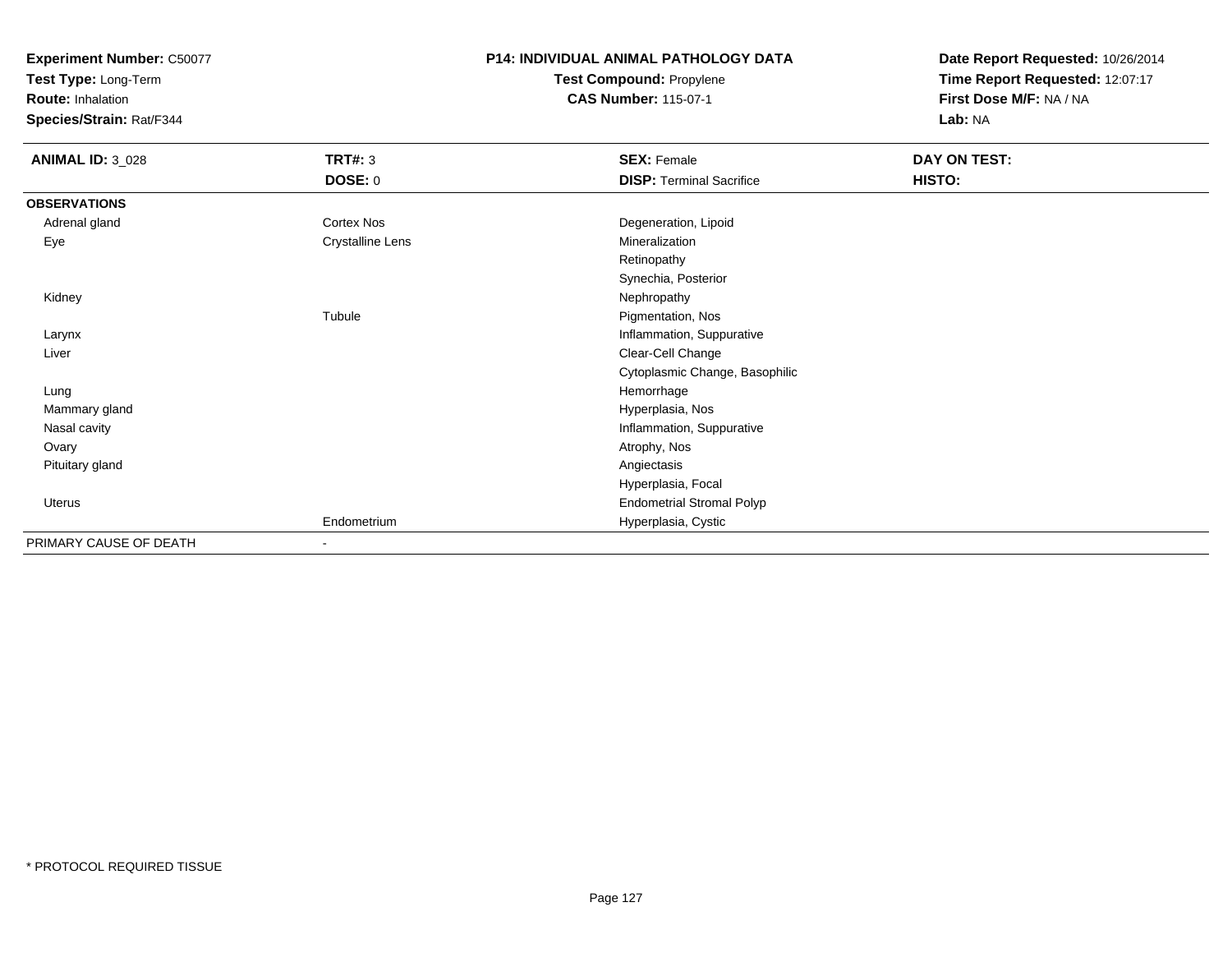**Test Type:** Long-Term

**Route:** Inhalation

**Species/Strain:** Rat/F344

# **P14: INDIVIDUAL ANIMAL PATHOLOGY DATATest Compound:** Propylene

**CAS Number:** 115-07-1

| <b>ANIMAL ID: 3 029</b> | TRT#: 3                  | <b>SEX: Female</b>         | DAY ON TEST: |  |
|-------------------------|--------------------------|----------------------------|--------------|--|
|                         | <b>DOSE: 0</b>           | <b>DISP: Natural Death</b> | HISTO:       |  |
| <b>OBSERVATIONS</b>     |                          |                            |              |  |
| Adrenal gland           | <b>Cortex Nos</b>        | Hyperplasia, Focal         |              |  |
| Kidney                  |                          | Nephropathy                |              |  |
|                         |                          | Nephrosis, Nos             |              |  |
|                         | Tubule                   | Pigmentation, Nos          |              |  |
| Liver                   | <b>Bile Duct</b>         | Hyperplasia, Nos           |              |  |
|                         |                          | Necrosis, Focal            |              |  |
| Mammary gland           |                          | Hyperplasia, Nos           |              |  |
| Nasal cavity            |                          | Thrombosis, Nos            |              |  |
| Ovary                   |                          | Cyst, Nos                  |              |  |
| Unspecified             | Multiple Organs Nos      | Leukemia, Mononuclear Cell |              |  |
| Uterus                  | Endometrium              | Hyperplasia, Cystic        |              |  |
| PRIMARY CAUSE OF DEATH  | $\overline{\phantom{a}}$ |                            |              |  |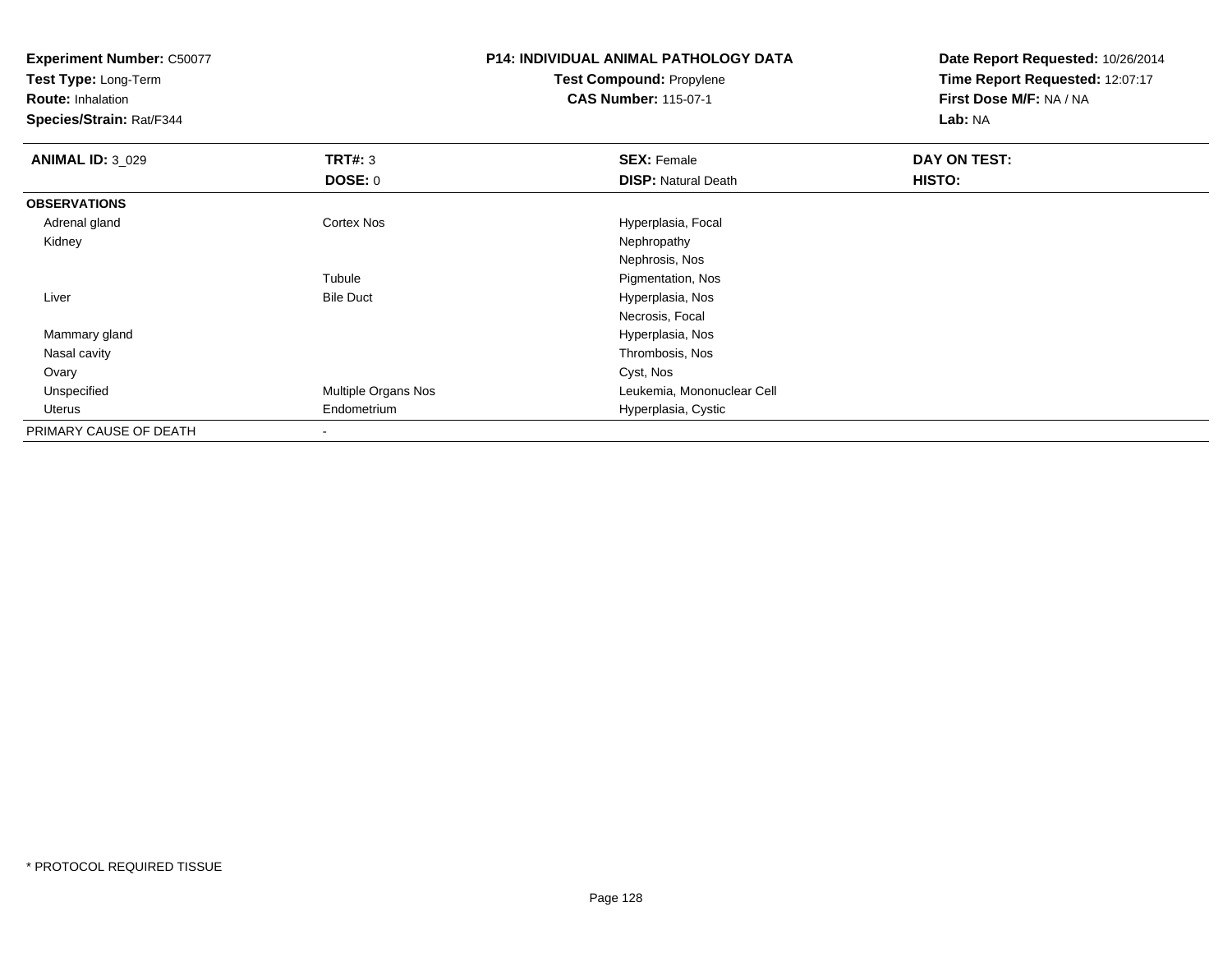| <b>Experiment Number: C50077</b><br>Test Type: Long-Term<br><b>Route: Inhalation</b><br>Species/Strain: Rat/F344 |                | <b>P14: INDIVIDUAL ANIMAL PATHOLOGY DATA</b><br>Test Compound: Propylene<br><b>CAS Number: 115-07-1</b> | Date Report Requested: 10/26/2014<br>Time Report Requested: 12:07:17<br>First Dose M/F: NA / NA<br>Lab: NA |  |
|------------------------------------------------------------------------------------------------------------------|----------------|---------------------------------------------------------------------------------------------------------|------------------------------------------------------------------------------------------------------------|--|
| <b>ANIMAL ID: 3 030</b>                                                                                          | <b>TRT#: 3</b> | <b>SEX: Female</b>                                                                                      | DAY ON TEST:                                                                                               |  |
|                                                                                                                  | <b>DOSE: 0</b> | <b>DISP:</b> Terminal Sacrifice                                                                         | HISTO:                                                                                                     |  |
| <b>OBSERVATIONS</b>                                                                                              |                |                                                                                                         |                                                                                                            |  |
| Adrenal gland                                                                                                    | Cortex Nos     | Hyperplasia, Focal                                                                                      |                                                                                                            |  |
| Kidney                                                                                                           |                | Nephropathy                                                                                             |                                                                                                            |  |
|                                                                                                                  | Tubule         | Pigmentation, Nos                                                                                       |                                                                                                            |  |
| Liver                                                                                                            |                | Cytoplasmic Change, Basophilic                                                                          |                                                                                                            |  |
|                                                                                                                  |                | Inflammation, Focal                                                                                     |                                                                                                            |  |
| Pituitary gland                                                                                                  |                | Cyst, Nos                                                                                               |                                                                                                            |  |
| Uterus                                                                                                           | Endometrium    | Hyperplasia, Cystic                                                                                     |                                                                                                            |  |
| PRIMARY CAUSE OF DEATH                                                                                           |                |                                                                                                         |                                                                                                            |  |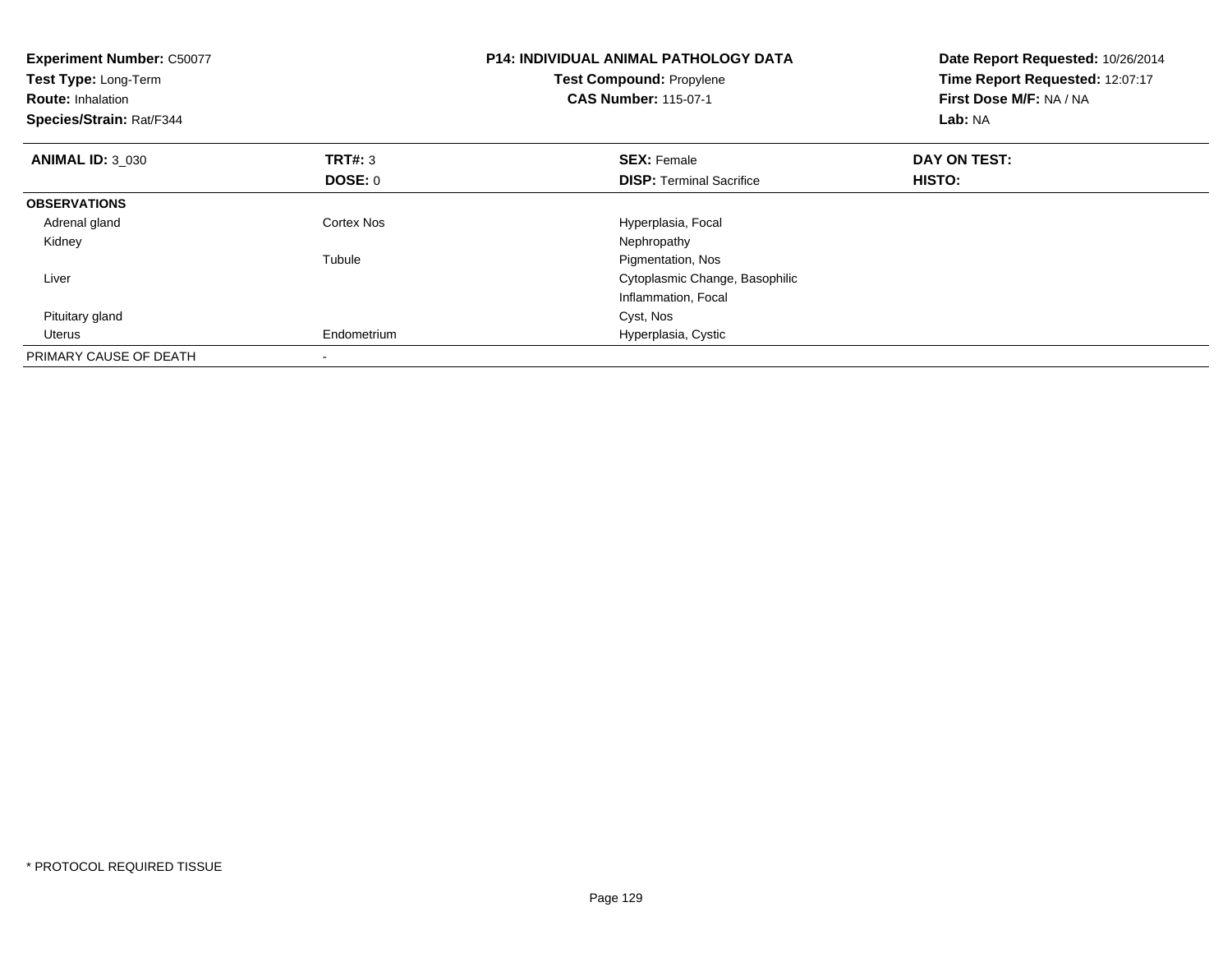| <b>Experiment Number: C50077</b><br>Test Type: Long-Term<br><b>Route: Inhalation</b><br>Species/Strain: Rat/F344 |                | <b>P14: INDIVIDUAL ANIMAL PATHOLOGY DATA</b><br>Test Compound: Propylene<br><b>CAS Number: 115-07-1</b> | Date Report Requested: 10/26/2014<br>Time Report Requested: 12:07:17<br>First Dose M/F: NA / NA<br>Lab: NA |
|------------------------------------------------------------------------------------------------------------------|----------------|---------------------------------------------------------------------------------------------------------|------------------------------------------------------------------------------------------------------------|
| <b>ANIMAL ID: 3 031</b>                                                                                          | <b>TRT#: 3</b> | <b>SEX: Female</b>                                                                                      | DAY ON TEST:                                                                                               |
|                                                                                                                  | <b>DOSE: 0</b> | <b>DISP:</b> Natural Death                                                                              | HISTO:                                                                                                     |
| <b>OBSERVATIONS</b>                                                                                              |                |                                                                                                         |                                                                                                            |
| Kidney                                                                                                           |                | Nephropathy                                                                                             |                                                                                                            |
|                                                                                                                  | Tubule         | Pigmentation, Nos                                                                                       |                                                                                                            |
| Larynx                                                                                                           |                | Inflammation, Suppurative                                                                               |                                                                                                            |
| Liver                                                                                                            |                | Cytoplasmic Change, Basophilic                                                                          |                                                                                                            |
| Nasal cavity                                                                                                     |                | Inflammation, Suppurative                                                                               |                                                                                                            |
| Ovary                                                                                                            |                | Atrophy, Nos                                                                                            |                                                                                                            |
| <b>Uterus</b>                                                                                                    |                | <b>Endometrial Stromal Sarcoma</b>                                                                      |                                                                                                            |
| PRIMARY CAUSE OF DEATH                                                                                           |                |                                                                                                         |                                                                                                            |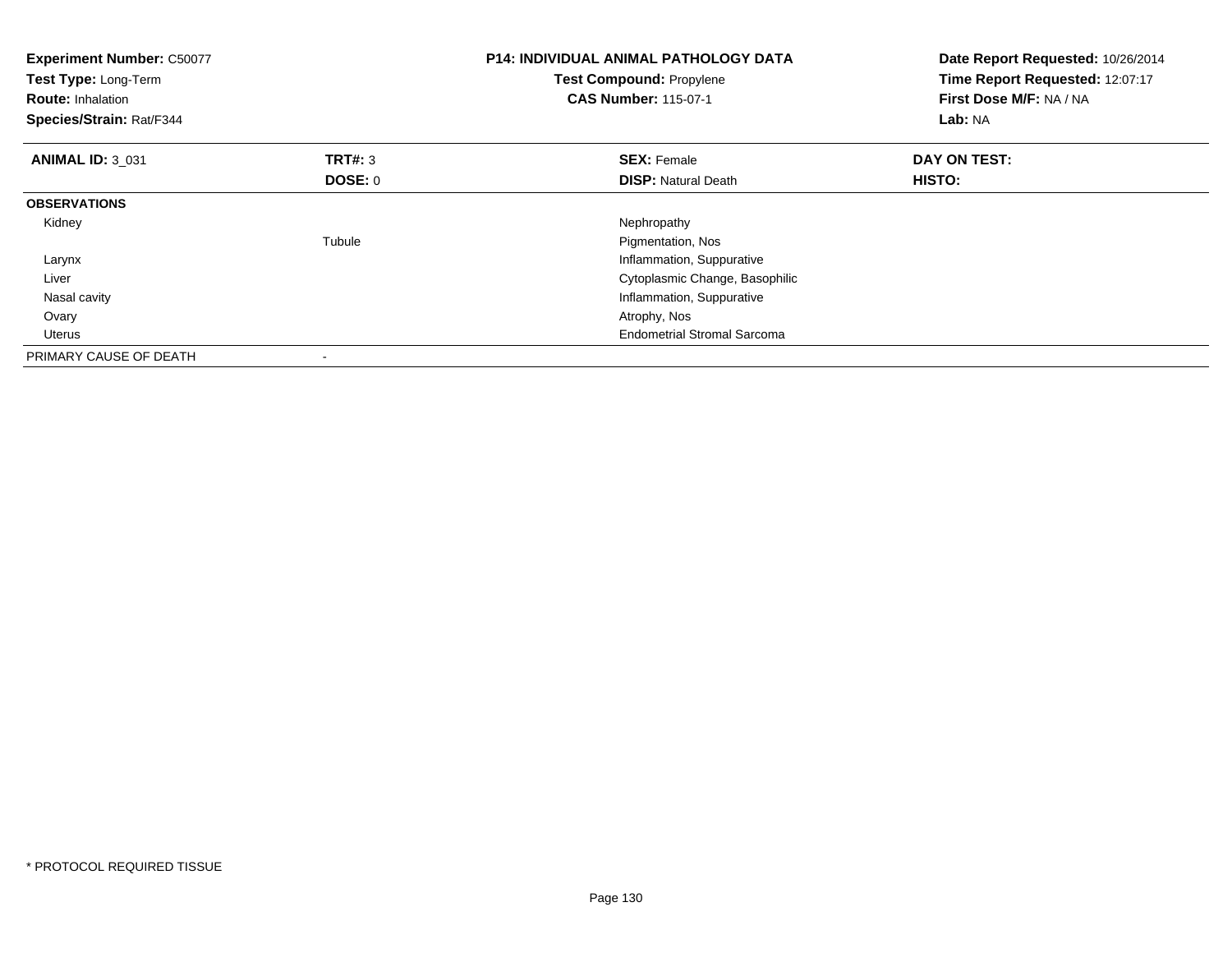| <b>Experiment Number: C50077</b><br>Test Type: Long-Term<br><b>Route: Inhalation</b><br>Species/Strain: Rat/F344 |                           | <b>P14: INDIVIDUAL ANIMAL PATHOLOGY DATA</b><br><b>Test Compound: Propylene</b><br><b>CAS Number: 115-07-1</b> | Date Report Requested: 10/26/2014<br>Time Report Requested: 12:07:17<br>First Dose M/F: NA / NA<br>Lab: NA |
|------------------------------------------------------------------------------------------------------------------|---------------------------|----------------------------------------------------------------------------------------------------------------|------------------------------------------------------------------------------------------------------------|
| <b>ANIMAL ID: 3 032</b>                                                                                          | TRT#: 3<br><b>DOSE: 0</b> | <b>SEX: Female</b><br><b>DISP:</b> Natural Death                                                               | DAY ON TEST:<br>HISTO:                                                                                     |
| <b>OBSERVATIONS</b>                                                                                              |                           |                                                                                                                |                                                                                                            |
| Kidney                                                                                                           | Pelvis                    | Mineralization                                                                                                 |                                                                                                            |
| Mammary gland                                                                                                    |                           | Fibroadenoma                                                                                                   |                                                                                                            |
| Unspecified                                                                                                      | Multiple Organs Nos       | Leukemia, Mononuclear Cell                                                                                     |                                                                                                            |
| PRIMARY CAUSE OF DEATH                                                                                           |                           |                                                                                                                |                                                                                                            |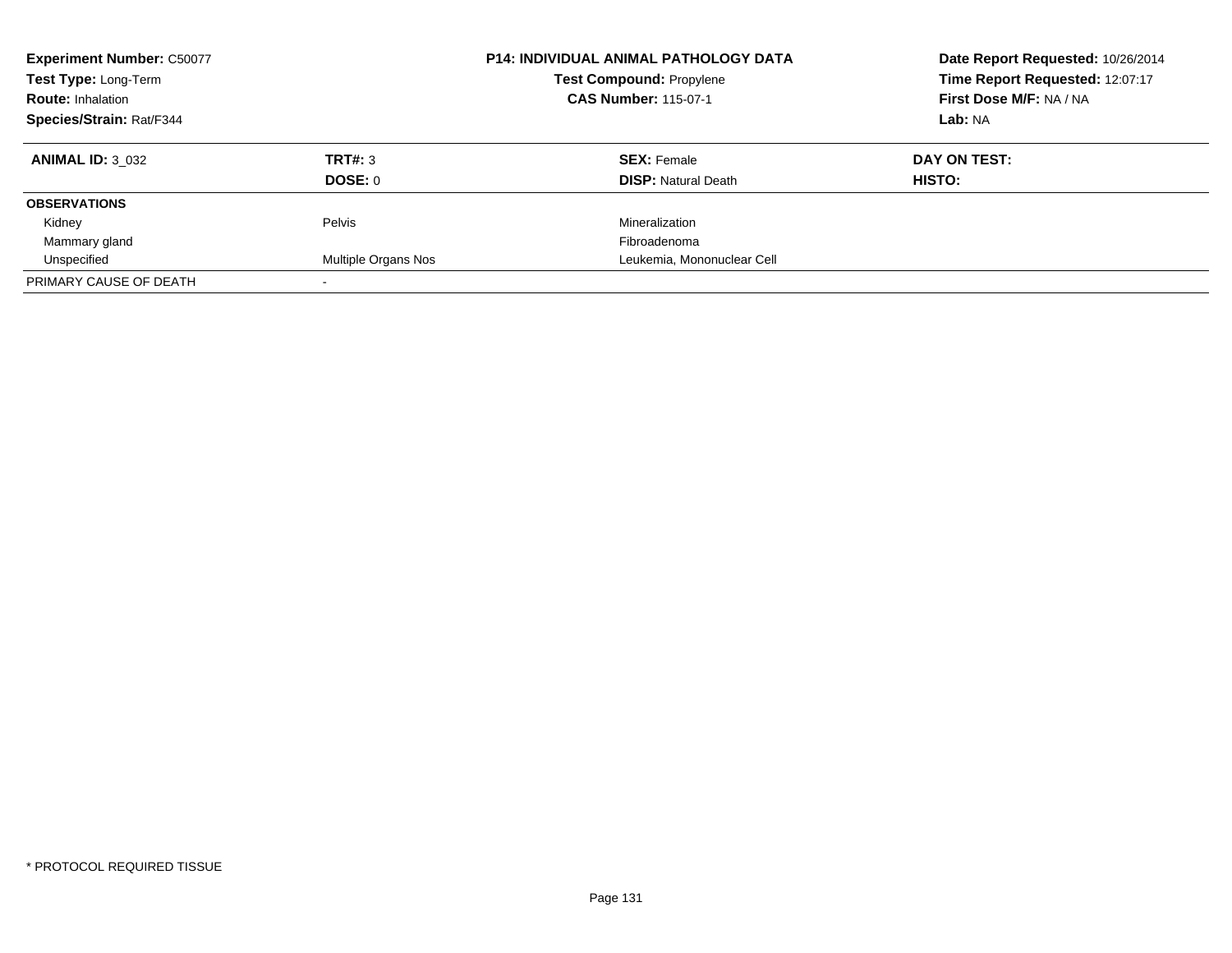| <b>Experiment Number: C50077</b><br>Test Type: Long-Term<br><b>Route: Inhalation</b><br>Species/Strain: Rat/F344 |         | <b>P14: INDIVIDUAL ANIMAL PATHOLOGY DATA</b><br><b>Test Compound: Propylene</b><br><b>CAS Number: 115-07-1</b> | Date Report Requested: 10/26/2014<br>Time Report Requested: 12:07:17<br>First Dose M/F: NA / NA<br>Lab: NA |
|------------------------------------------------------------------------------------------------------------------|---------|----------------------------------------------------------------------------------------------------------------|------------------------------------------------------------------------------------------------------------|
| <b>ANIMAL ID: 3 033</b>                                                                                          | TRT#: 3 | <b>SEX: Female</b>                                                                                             | DAY ON TEST:                                                                                               |
|                                                                                                                  | DOSE: 0 | <b>DISP:</b> Terminal Sacrifice                                                                                | HISTO:                                                                                                     |
| <b>OBSERVATIONS</b>                                                                                              |         |                                                                                                                |                                                                                                            |
| Kidney                                                                                                           |         | Nephropathy                                                                                                    |                                                                                                            |
|                                                                                                                  | Tubule  | Pigmentation, Nos                                                                                              |                                                                                                            |
| Liver                                                                                                            |         | Cytoplasmic Change, Basophilic                                                                                 |                                                                                                            |
| Mammary gland                                                                                                    |         | Hyperplasia, Nos                                                                                               |                                                                                                            |
| Pituitary gland                                                                                                  |         | Adenoma, Nos                                                                                                   |                                                                                                            |
| PRIMARY CAUSE OF DEATH                                                                                           |         |                                                                                                                |                                                                                                            |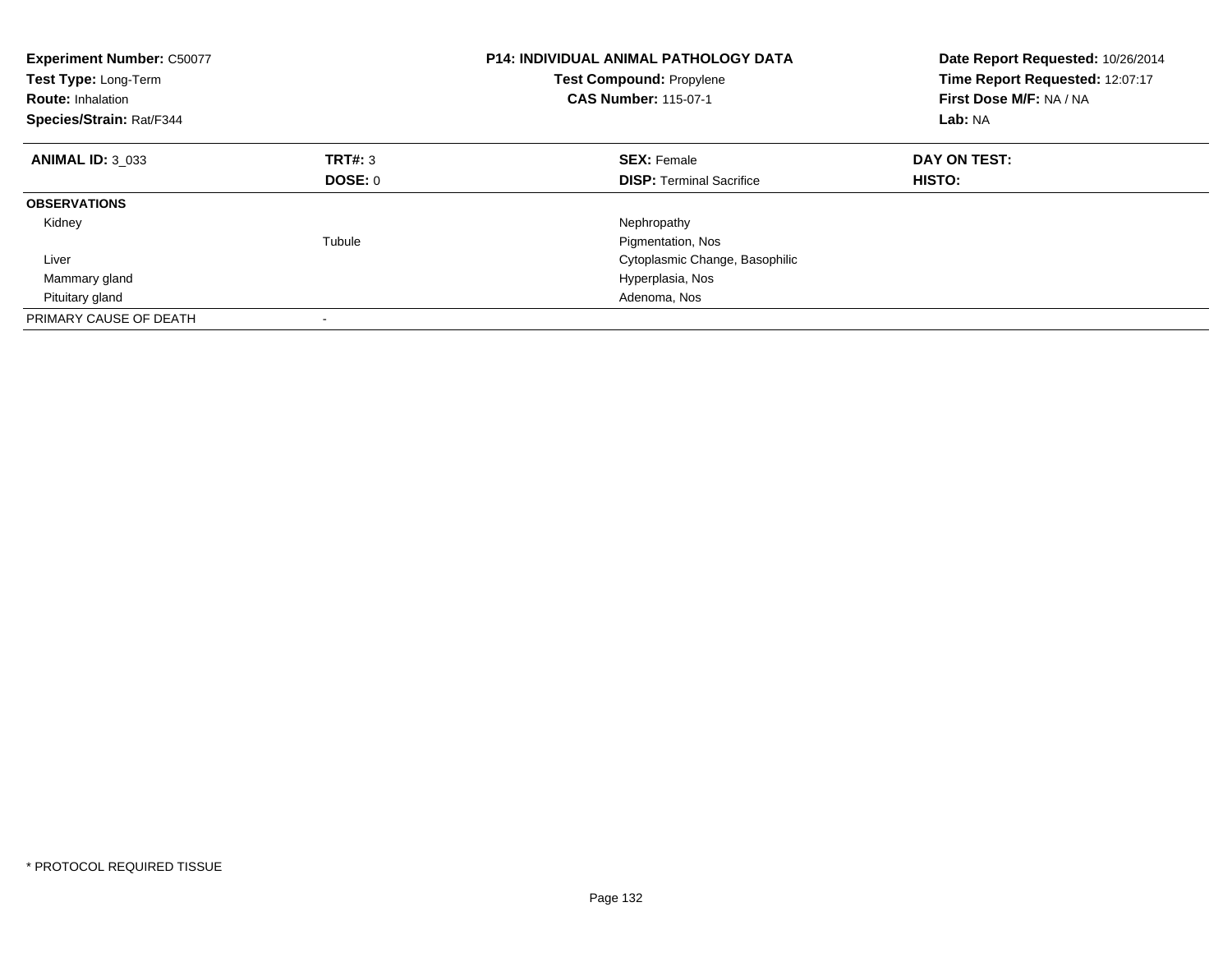| <b>Experiment Number: C50077</b><br>Test Type: Long-Term<br><b>Route: Inhalation</b> |                | <b>P14: INDIVIDUAL ANIMAL PATHOLOGY DATA</b><br>Test Compound: Propylene<br><b>CAS Number: 115-07-1</b> | Date Report Requested: 10/26/2014<br>Time Report Requested: 12:07:17<br>First Dose M/F: NA / NA |
|--------------------------------------------------------------------------------------|----------------|---------------------------------------------------------------------------------------------------------|-------------------------------------------------------------------------------------------------|
| Species/Strain: Rat/F344                                                             |                |                                                                                                         | Lab: NA                                                                                         |
| <b>ANIMAL ID: 3_034</b>                                                              | <b>TRT#: 3</b> | <b>SEX: Female</b>                                                                                      | DAY ON TEST:                                                                                    |
|                                                                                      | <b>DOSE: 0</b> | <b>DISP:</b> Moribund Sacrifice                                                                         | <b>HISTO:</b>                                                                                   |
| <b>OBSERVATIONS</b>                                                                  |                |                                                                                                         |                                                                                                 |
| Kidney                                                                               |                | Nephropathy                                                                                             |                                                                                                 |
|                                                                                      | Tubule         | Pigmentation, Nos                                                                                       |                                                                                                 |
| Liver                                                                                |                | Cytoplasmic Change, Basophilic                                                                          |                                                                                                 |
| Lung                                                                                 | Alveoli        | Histiocytosis                                                                                           |                                                                                                 |
| Mammary gland                                                                        |                | Fibroadenoma                                                                                            |                                                                                                 |
|                                                                                      |                | Galactocele                                                                                             |                                                                                                 |
| Ovary                                                                                |                | Atrophy, Nos                                                                                            |                                                                                                 |
| Pituitary gland                                                                      |                | Adenoma, Nos                                                                                            |                                                                                                 |
| Spleen                                                                               |                | Hematopoiesis                                                                                           |                                                                                                 |
| Thyroid                                                                              |                | C-Cell Adenoma                                                                                          |                                                                                                 |
| PRIMARY CAUSE OF DEATH                                                               |                |                                                                                                         |                                                                                                 |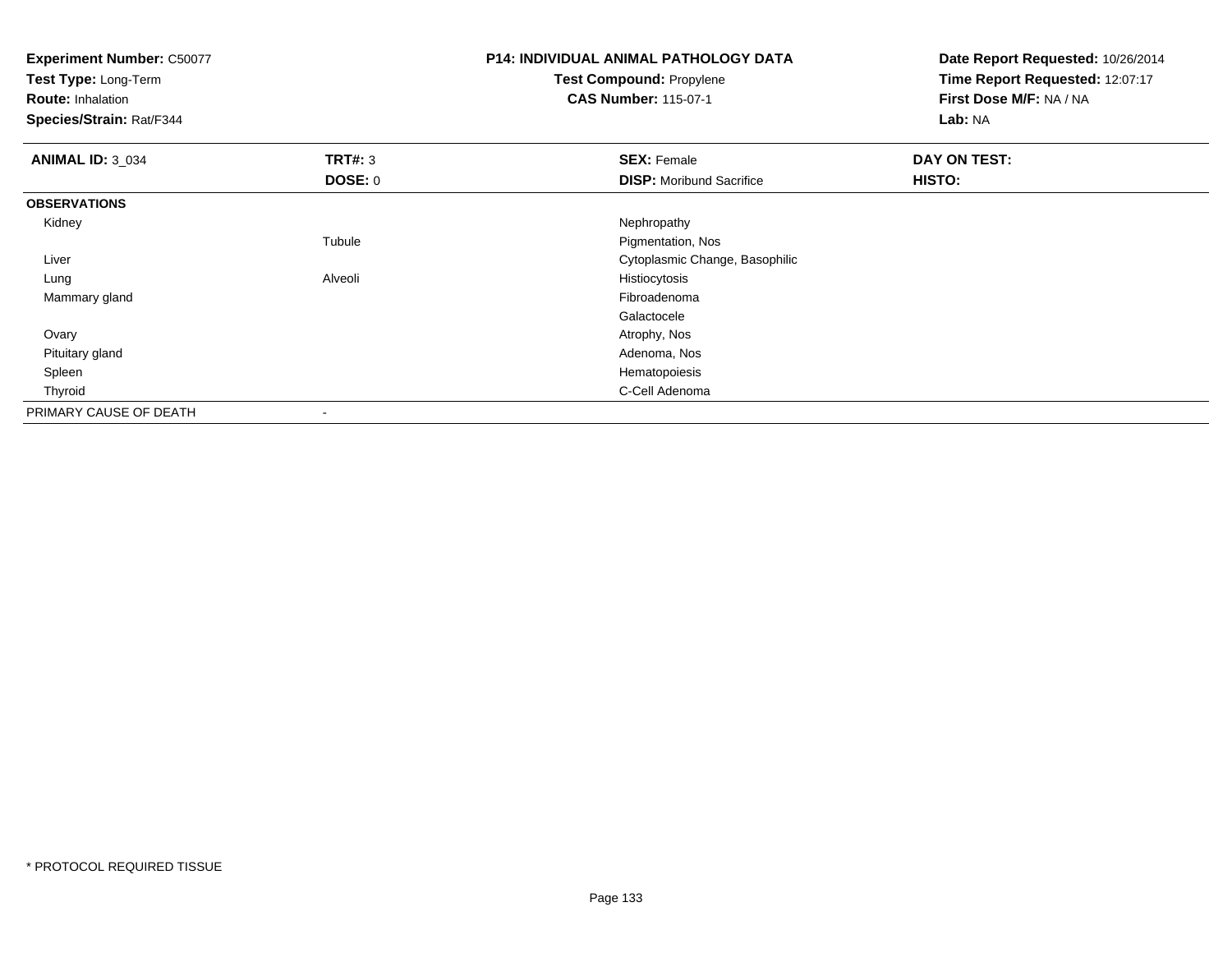| <b>Experiment Number: C50077</b><br>Test Type: Long-Term<br><b>Route: Inhalation</b><br>Species/Strain: Rat/F344 |         | <b>P14: INDIVIDUAL ANIMAL PATHOLOGY DATA</b> | Date Report Requested: 10/26/2014 |  |
|------------------------------------------------------------------------------------------------------------------|---------|----------------------------------------------|-----------------------------------|--|
|                                                                                                                  |         | <b>Test Compound: Propylene</b>              | Time Report Requested: 12:07:17   |  |
|                                                                                                                  |         | <b>CAS Number: 115-07-1</b>                  | First Dose M/F: NA / NA           |  |
|                                                                                                                  |         |                                              | Lab: NA                           |  |
| <b>ANIMAL ID: 3 035</b>                                                                                          | TRT#: 3 | <b>SEX: Female</b>                           | DAY ON TEST:                      |  |
|                                                                                                                  | DOSE: 0 | <b>DISP:</b> Natural Death                   | HISTO:                            |  |
| <b>OBSERVATIONS</b>                                                                                              |         |                                              |                                   |  |
| Liver                                                                                                            |         | Necrosis, Focal                              |                                   |  |
| Lung                                                                                                             |         | Congestion, Nos                              |                                   |  |
| PRIMARY CAUSE OF DEATH                                                                                           |         |                                              |                                   |  |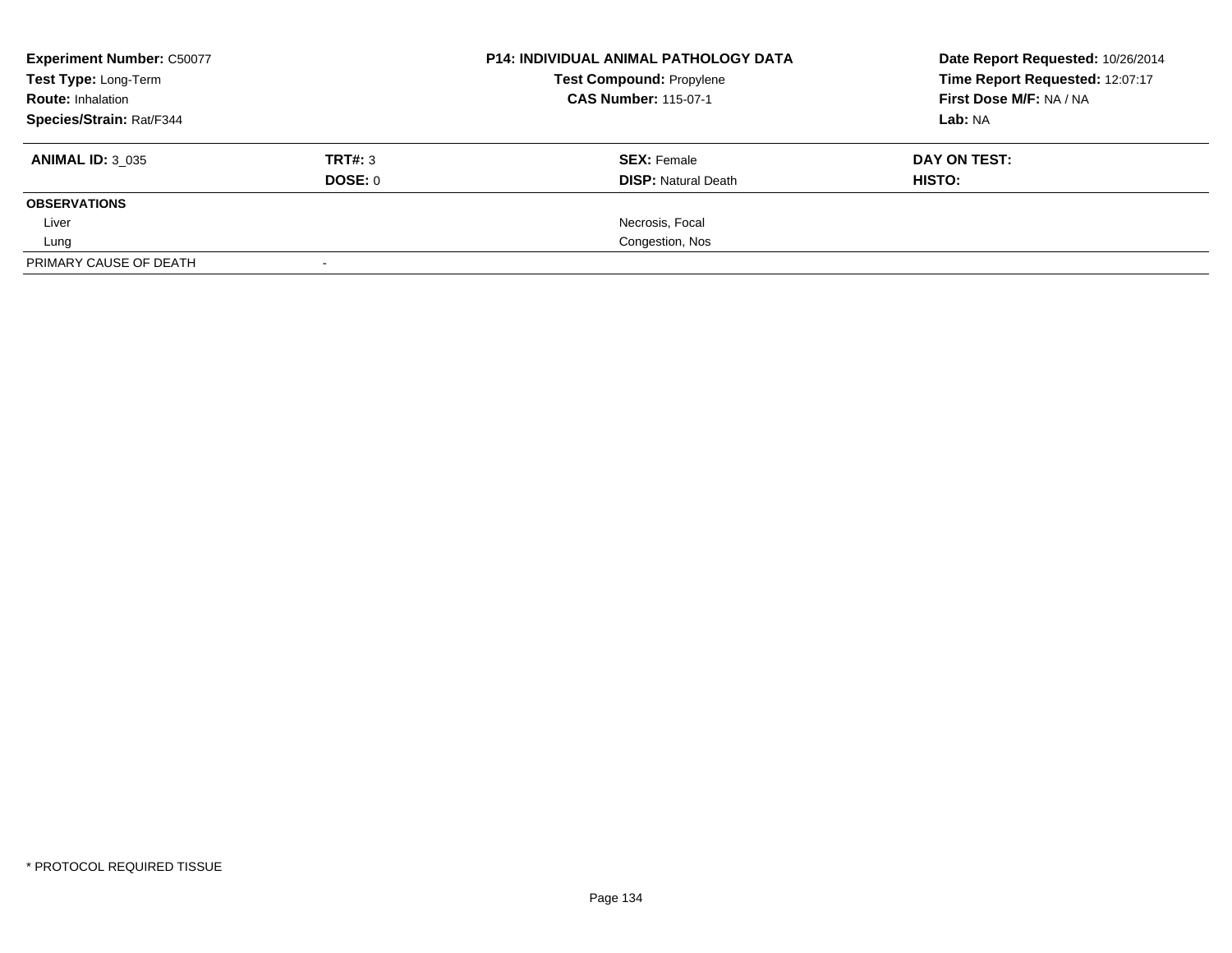**Test Type:** Long-Term

**Route:** Inhalation

**Species/Strain:** Rat/F344

# **P14: INDIVIDUAL ANIMAL PATHOLOGY DATATest Compound:** Propylene

**CAS Number:** 115-07-1

| <b>ANIMAL ID: 3_036</b> | <b>TRT#: 3</b>               | <b>SEX: Female</b>              | DAY ON TEST: |  |
|-------------------------|------------------------------|---------------------------------|--------------|--|
|                         | DOSE: 0                      | <b>DISP:</b> Moribund Sacrifice | HISTO:       |  |
| <b>OBSERVATIONS</b>     |                              |                                 |              |  |
| Adrenal gland           |                              | Pigmentation, Nos               |              |  |
| Kidney                  |                              | Nephropathy                     |              |  |
|                         | Tubule                       | Pigmentation, Nos               |              |  |
| Larynx                  |                              | Inflammation, Suppurative       |              |  |
| Liver                   |                              | Degeneration, Nos               |              |  |
|                         |                              | Hematopoiesis                   |              |  |
|                         | <b>Bile Duct</b>             | Hyperplasia, Nos                |              |  |
| Lung                    |                              | Edema, Nos                      |              |  |
|                         |                              | Hemorrhage                      |              |  |
|                         | <b>Bronchiole</b>            | Hyperplasia, Epithelial         |              |  |
|                         |                              | Inflammation, Acute/Chronic     |              |  |
| Lymph node              |                              | Erythrophagocytosis             |              |  |
|                         |                              | Hematopoiesis                   |              |  |
|                         |                              | Inflammation, Acute/Chronic     |              |  |
| Mammary gland           |                              | Galactocele                     |              |  |
| Nasal cavity            |                              | Inflammation, Suppurative       |              |  |
| Ovary                   |                              | Atrophy, Nos                    |              |  |
| Pituitary gland         |                              | Angiectasis                     |              |  |
| Spleen                  |                              | Fibrosis                        |              |  |
| Thymus                  |                              | Atrophy, Nos                    |              |  |
| Unspecified             | Multiple Organs Nos          | Leukemia, Mononuclear Cell      |              |  |
| PRIMARY CAUSE OF DEATH  | $\qquad \qquad \blacksquare$ |                                 |              |  |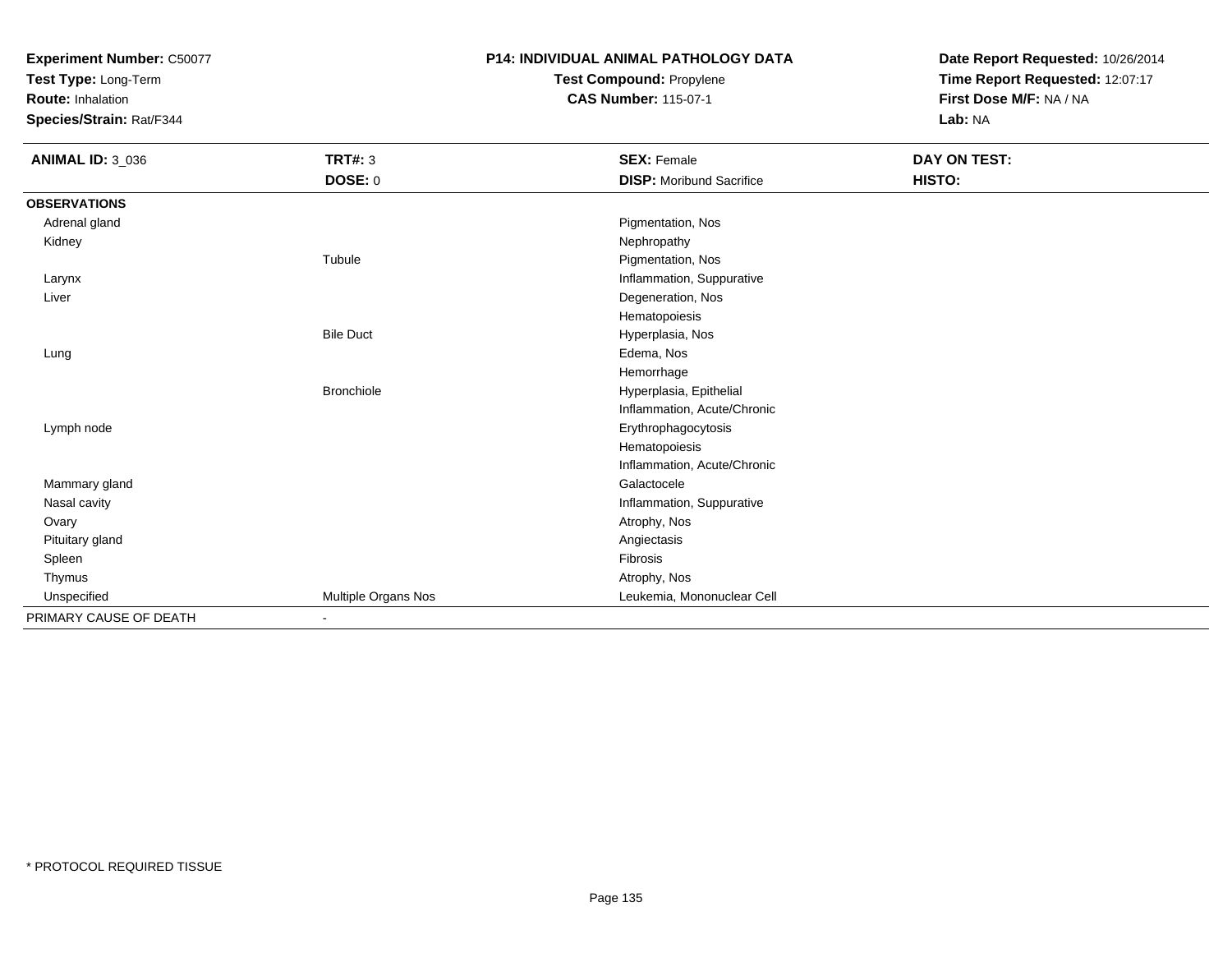**Test Type:** Long-Term

**Route:** Inhalation

**Species/Strain:** Rat/F344

# **P14: INDIVIDUAL ANIMAL PATHOLOGY DATATest Compound:** Propylene

**CAS Number:** 115-07-1

| <b>ANIMAL ID: 3_037</b> | TRT#: 3           | <b>SEX: Female</b>             | DAY ON TEST: |
|-------------------------|-------------------|--------------------------------|--------------|
|                         | <b>DOSE: 0</b>    | <b>DISP: Natural Death</b>     | HISTO:       |
| <b>OBSERVATIONS</b>     |                   |                                |              |
| Eye                     | Nasolacrimal Duct | Inflammation, Suppurative      |              |
| Heart                   |                   | Fibrosis                       |              |
| Kidney                  |                   | Nephropathy                    |              |
|                         | Tubule            | Pigmentation, Nos              |              |
| Liver                   |                   | Cytoplasmic Change, Basophilic |              |
| Lung                    |                   | Congestion, Nos                |              |
| Mammary gland           |                   | Hyperplasia, Nos               |              |
| Ovary                   |                   | Atrophy, Nos                   |              |
| Pituitary gland         |                   | Adenoma, Nos                   |              |
| Thyroid                 |                   | C-Cell Adenoma                 |              |
| PRIMARY CAUSE OF DEATH  |                   |                                |              |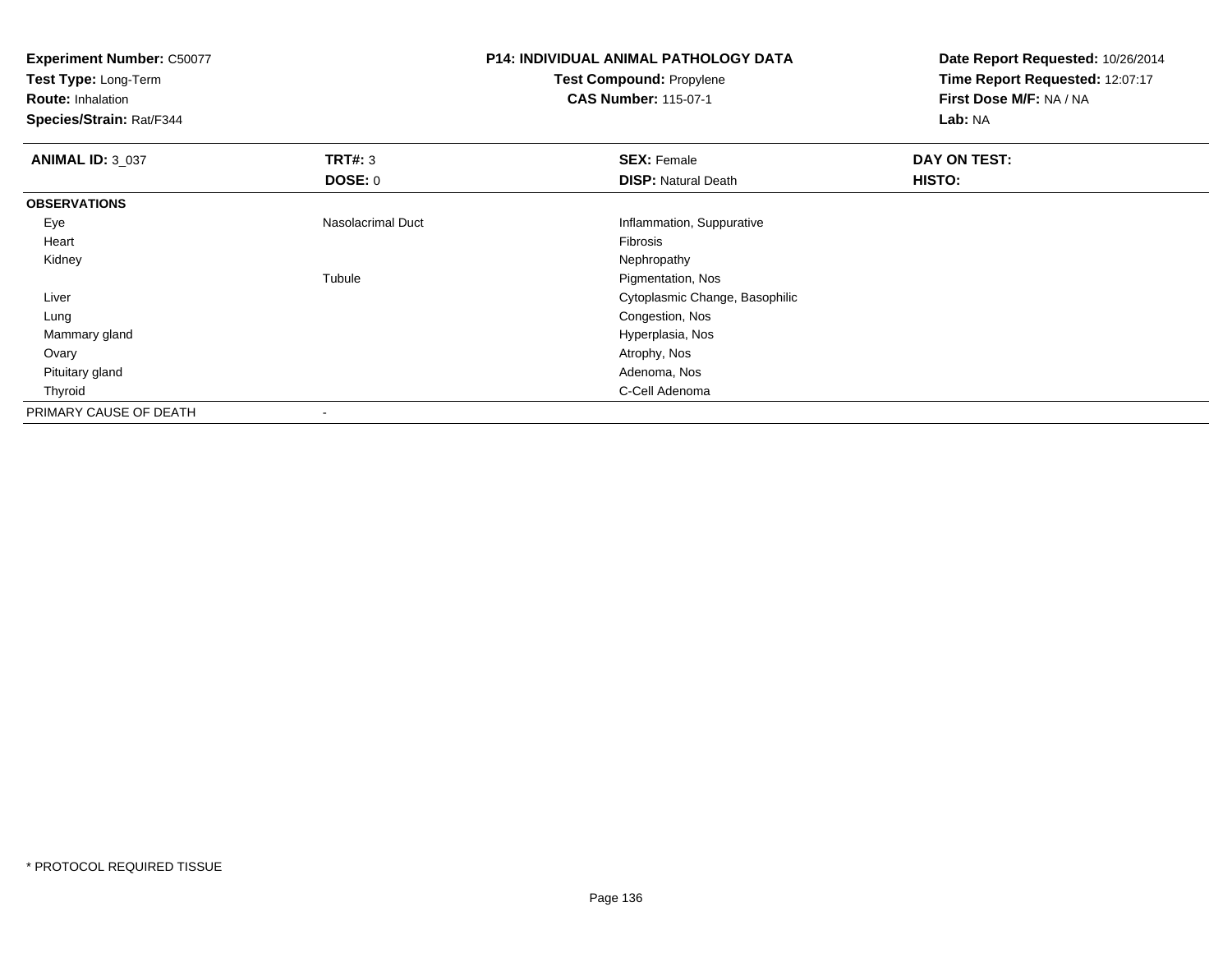**Test Type:** Long-Term

**Route:** Inhalation

**Species/Strain:** Rat/F344

### **P14: INDIVIDUAL ANIMAL PATHOLOGY DATATest Compound:** Propylene

**CAS Number:** 115-07-1

| <b>ANIMAL ID: 3_038</b> | <b>TRT#: 3</b>               | <b>SEX: Female</b>              | DAY ON TEST: |  |
|-------------------------|------------------------------|---------------------------------|--------------|--|
|                         | <b>DOSE: 0</b>               | <b>DISP:</b> Moribund Sacrifice | HISTO:       |  |
| <b>OBSERVATIONS</b>     |                              |                                 |              |  |
| Bone marrow             |                              | Fibrosis                        |              |  |
| <b>Brain</b>            |                              | Hemorrhage                      |              |  |
| Kidney                  |                              | Nephropathy                     |              |  |
|                         | Tubule                       | Pigmentation, Nos               |              |  |
| Larynx                  |                              | Inflammation, Suppurative       |              |  |
| Liver                   | Centrilobular                | Degeneration, Nos               |              |  |
| Lung                    |                              | Fibrosis, Focal                 |              |  |
|                         |                              | Pigmentation, Nos               |              |  |
| Lymph node              |                              | Hematopoiesis                   |              |  |
|                         |                              | Inflammation, Acute/Chronic     |              |  |
| Mammary gland           |                              | Hyperplasia, Nos                |              |  |
| Ovary                   |                              | Atrophy, Nos                    |              |  |
| Peritoneum              | Peritoneal Cavity Nos        | Necrosis, Fat                   |              |  |
| Spleen                  | Capsule                      | Necrosis, Focal                 |              |  |
| Stomach                 |                              | Hyperplasia, Epithelial         |              |  |
|                         |                              | Inflammation, Nos               |              |  |
| Unspecified             | Multiple Organs Nos          | Leukemia, Mononuclear Cell      |              |  |
| Uterus                  | Cervix Uteri                 | Inflammation, Suppurative       |              |  |
| PRIMARY CAUSE OF DEATH  | $\qquad \qquad \blacksquare$ |                                 |              |  |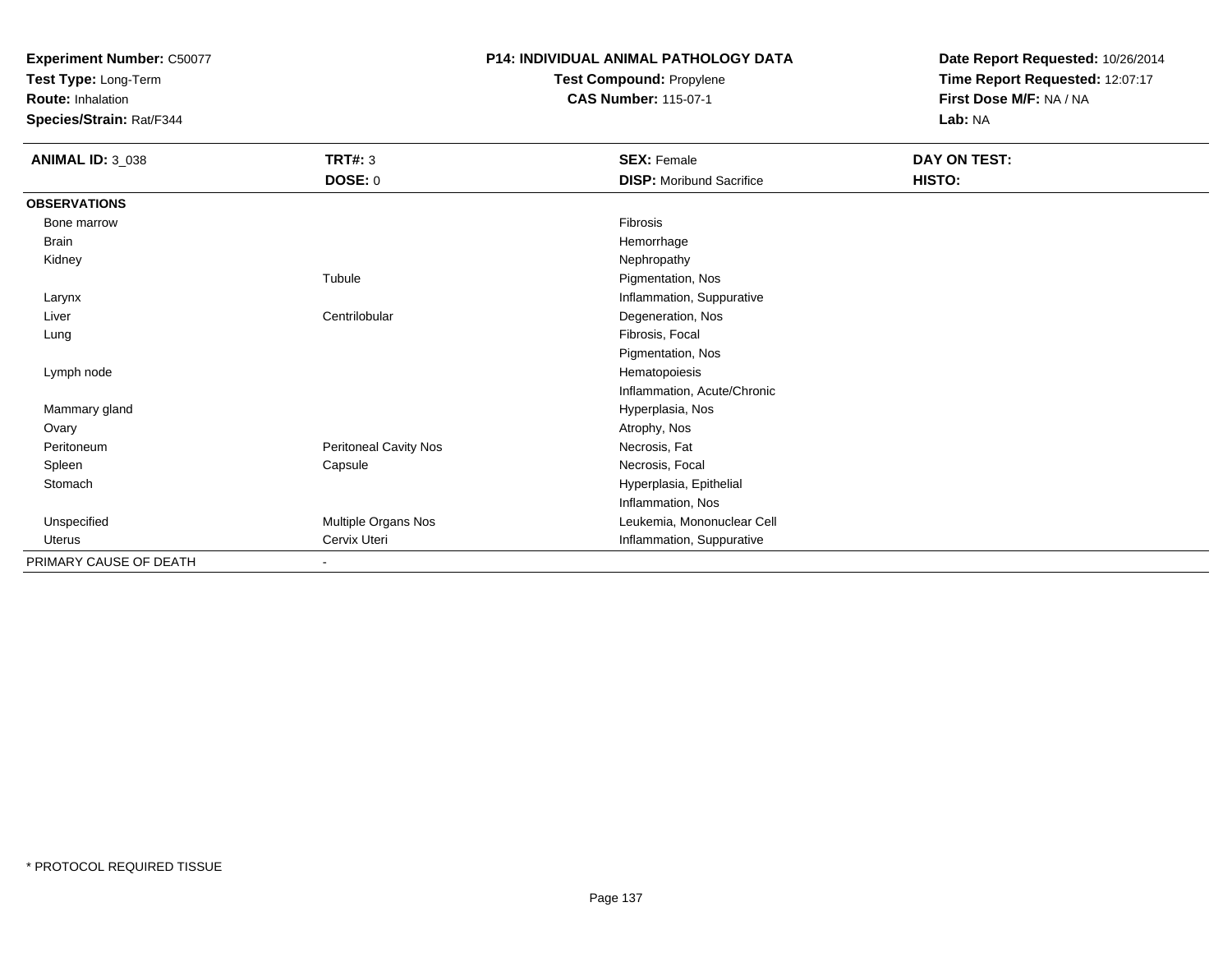**Test Type:** Long-Term

**Route:** Inhalation

**Species/Strain:** Rat/F344

### **P14: INDIVIDUAL ANIMAL PATHOLOGY DATATest Compound:** Propylene**CAS Number:** 115-07-1

| <b>ANIMAL ID: 3_039</b> | TRT#: 3                  | <b>SEX: Female</b>                 | DAY ON TEST: |  |
|-------------------------|--------------------------|------------------------------------|--------------|--|
|                         | <b>DOSE: 0</b>           | <b>DISP: Terminal Sacrifice</b>    | HISTO:       |  |
| <b>OBSERVATIONS</b>     |                          |                                    |              |  |
| Eye                     | Lacrimal Gland           | Inflammation, Acute/Chronic        |              |  |
| Kidney                  |                          | Nephropathy                        |              |  |
|                         | Tubule                   | Pigmentation, Nos                  |              |  |
| Liver                   |                          | Cytoplasmic Change, Basophilic     |              |  |
|                         |                          | Leukocytosis, Nos                  |              |  |
| Mammary gland           |                          | Fibroadenoma                       |              |  |
|                         |                          | Hyperplasia, Nos                   |              |  |
| Pituitary gland         |                          | Hyperplasia, Focal                 |              |  |
| Spleen                  |                          | Hematopoiesis                      |              |  |
| Uterus                  | Endometrium              | Cyst, Nos                          |              |  |
|                         |                          | <b>Endometrial Stromal Sarcoma</b> |              |  |
|                         |                          | Hemorrhage                         |              |  |
| PRIMARY CAUSE OF DEATH  | $\overline{\phantom{a}}$ |                                    |              |  |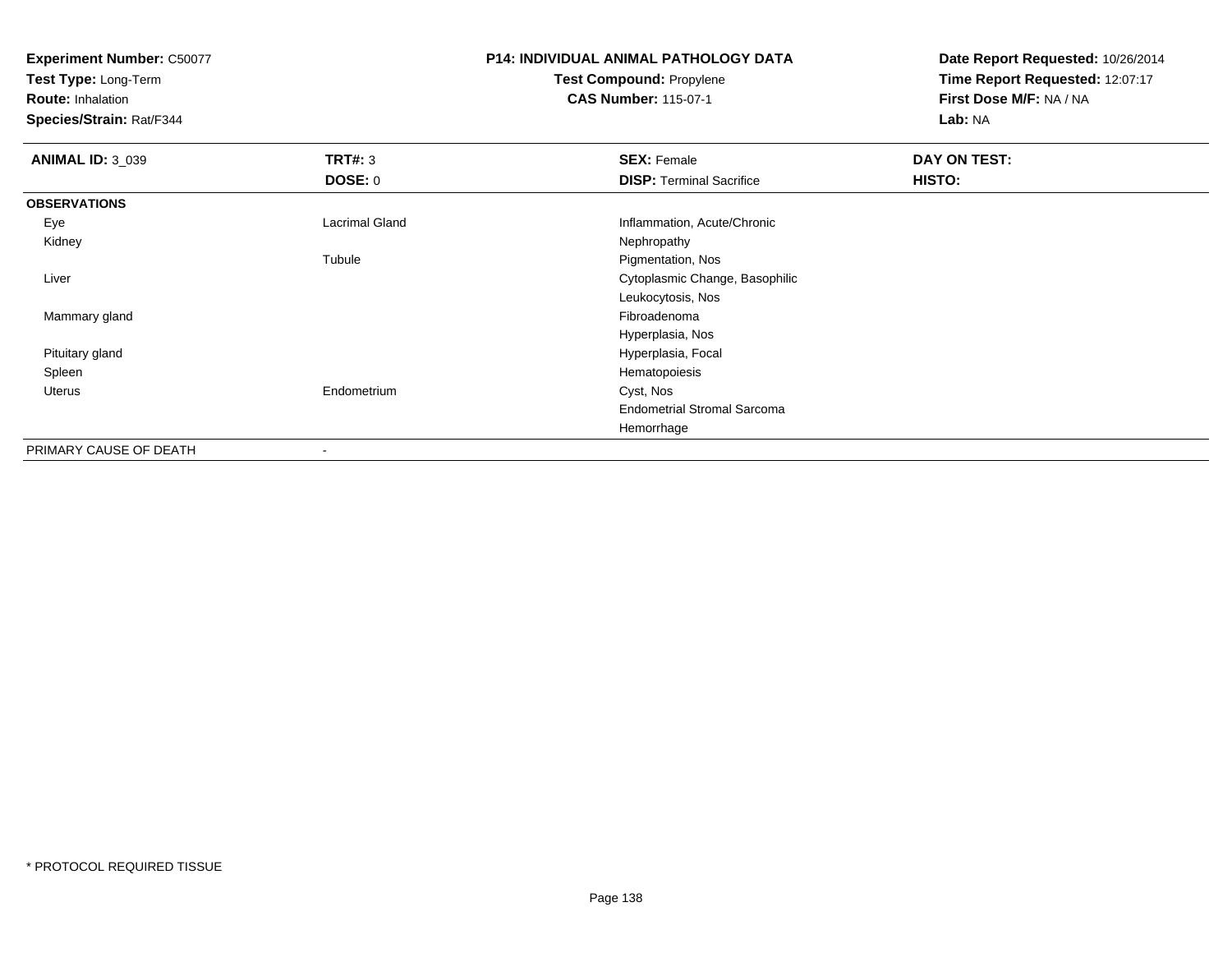| <b>Experiment Number: C50077</b><br>Test Type: Long-Term<br><b>Route: Inhalation</b><br>Species/Strain: Rat/F344 |                          | P14: INDIVIDUAL ANIMAL PATHOLOGY DATA<br><b>Test Compound: Propylene</b><br><b>CAS Number: 115-07-1</b> | Date Report Requested: 10/26/2014<br>Time Report Requested: 12:07:17<br>First Dose M/F: NA / NA<br>Lab: NA |
|------------------------------------------------------------------------------------------------------------------|--------------------------|---------------------------------------------------------------------------------------------------------|------------------------------------------------------------------------------------------------------------|
| <b>ANIMAL ID: 3 040</b>                                                                                          | <b>TRT#: 3</b>           | <b>SEX: Female</b>                                                                                      | DAY ON TEST:                                                                                               |
|                                                                                                                  | DOSE: 0                  | <b>DISP: Terminal Sacrifice</b>                                                                         | HISTO:                                                                                                     |
| <b>OBSERVATIONS</b>                                                                                              |                          |                                                                                                         |                                                                                                            |
| Kidney                                                                                                           | Pelvis                   | Mineralization                                                                                          |                                                                                                            |
|                                                                                                                  |                          | Nephropathy                                                                                             |                                                                                                            |
|                                                                                                                  | Tubule                   | Pigmentation, Nos                                                                                       |                                                                                                            |
| Liver                                                                                                            |                          | Cytoplasmic Change, Basophilic                                                                          |                                                                                                            |
|                                                                                                                  | <b>Bile Duct</b>         | Hyperplasia, Nos                                                                                        |                                                                                                            |
| Mammary gland                                                                                                    |                          | Hyperplasia, Nos                                                                                        |                                                                                                            |
| Pituitary gland                                                                                                  |                          | Adenoma, Nos                                                                                            |                                                                                                            |
| Thyroid                                                                                                          |                          | Hyperplasia, C Cell                                                                                     |                                                                                                            |
| PRIMARY CAUSE OF DEATH                                                                                           | $\overline{\phantom{a}}$ |                                                                                                         |                                                                                                            |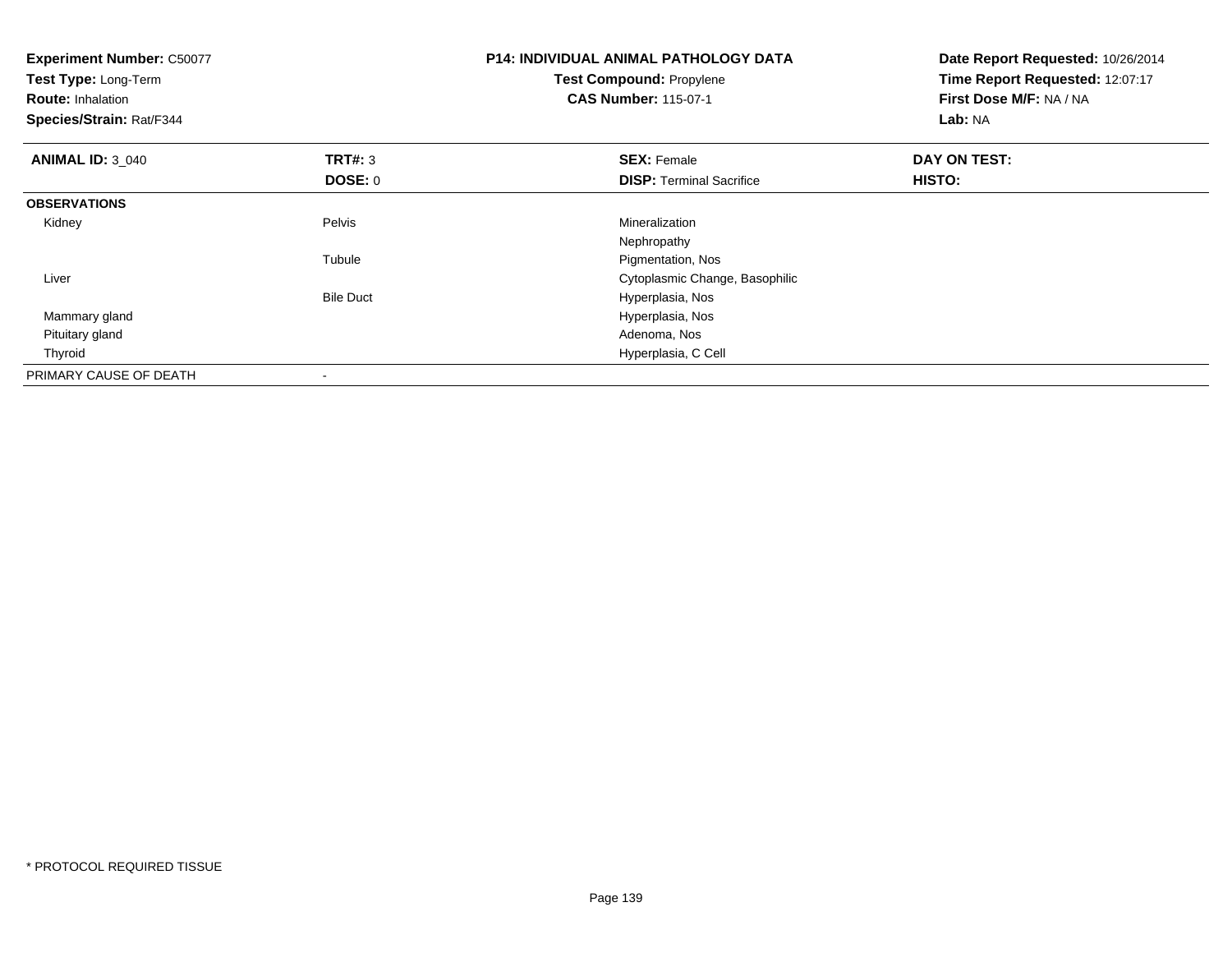**Test Type:** Long-Term

**Route:** Inhalation

**Species/Strain:** Rat/F344

# **P14: INDIVIDUAL ANIMAL PATHOLOGY DATATest Compound:** Propylene

**CAS Number:** 115-07-1

| <b>ANIMAL ID: 3_041</b> | <b>TRT#: 3</b>      | <b>SEX: Female</b>              | DAY ON TEST: |
|-------------------------|---------------------|---------------------------------|--------------|
|                         | <b>DOSE: 0</b>      | <b>DISP:</b> Moribund Sacrifice | HISTO:       |
| <b>OBSERVATIONS</b>     |                     |                                 |              |
| Adrenal gland           |                     | Degeneration, Lipoid            |              |
| Brain                   |                     | Hemorrhage                      |              |
| Kidney                  |                     | Nephropathy                     |              |
|                         | Tubule              | Pigmentation, Nos               |              |
| Liver                   |                     | Degeneration, Lipoid            |              |
| Nasal cavity            |                     | Inflammation, Suppurative       |              |
| Pituitary gland         |                     | Adenoma, Nos                    |              |
| Stomach                 |                     | Erosion                         |              |
|                         |                     | Hyperplasia, Epithelial         |              |
|                         |                     | Inflammation, Suppurative       |              |
| Unspecified             | Multiple Organs Nos | Leukemia, Mononuclear Cell      |              |
| PRIMARY CAUSE OF DEATH  | ۰                   |                                 |              |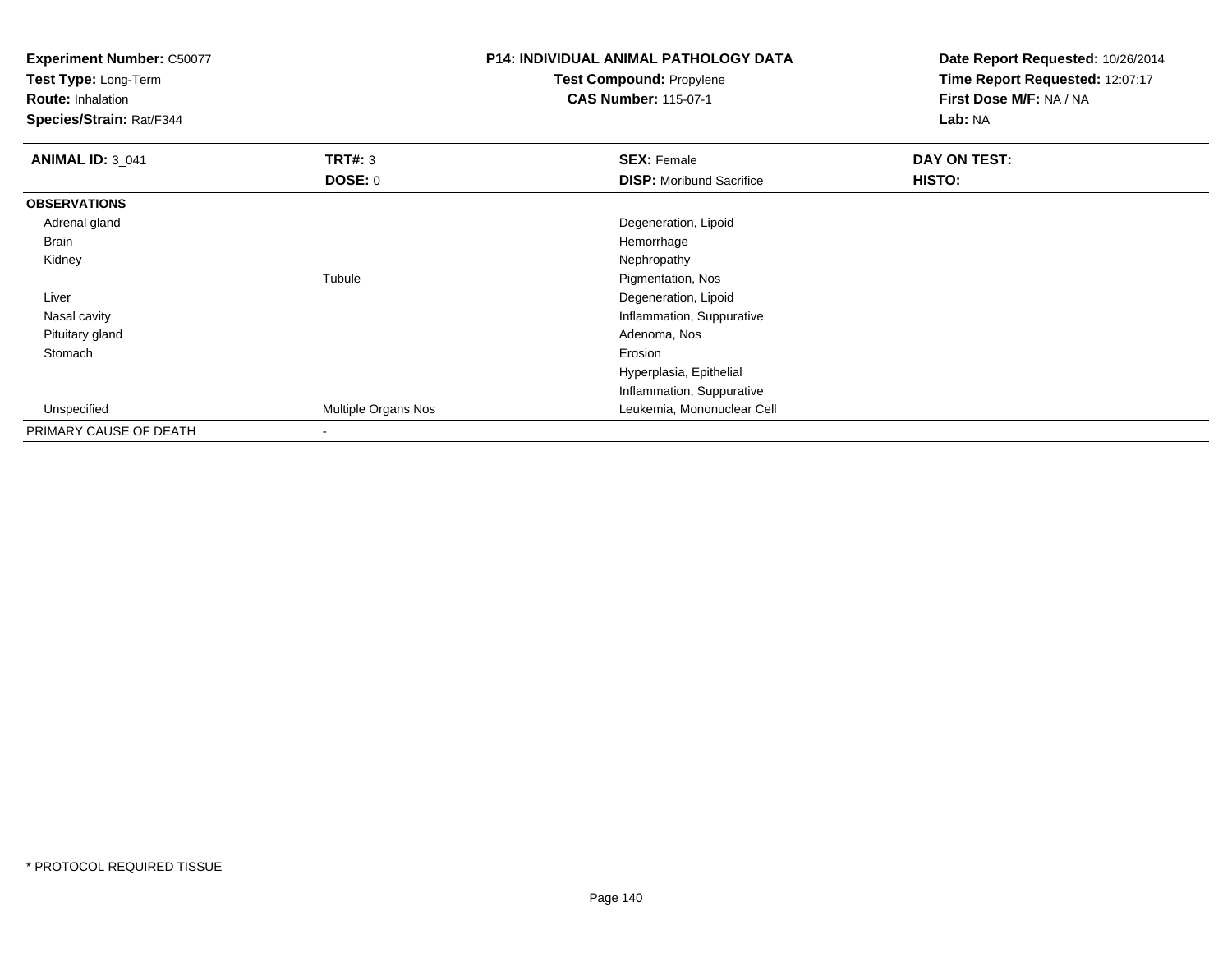| <b>Experiment Number: C50077</b><br>Test Type: Long-Term<br><b>Route: Inhalation</b><br>Species/Strain: Rat/F344 |                                  | <b>P14: INDIVIDUAL ANIMAL PATHOLOGY DATA</b><br><b>Test Compound: Propylene</b><br><b>CAS Number: 115-07-1</b> | Date Report Requested: 10/26/2014<br>Time Report Requested: 12:07:17<br>First Dose M/F: NA / NA<br>Lab: NA |
|------------------------------------------------------------------------------------------------------------------|----------------------------------|----------------------------------------------------------------------------------------------------------------|------------------------------------------------------------------------------------------------------------|
| <b>ANIMAL ID: 3_042</b>                                                                                          | <b>TRT#: 3</b><br><b>DOSE: 0</b> | <b>SEX: Female</b><br><b>DISP: Terminal Sacrifice</b>                                                          | DAY ON TEST:<br><b>HISTO:</b>                                                                              |
| <b>OBSERVATIONS</b>                                                                                              |                                  |                                                                                                                |                                                                                                            |
| Adrenal gland                                                                                                    |                                  | Pheochromocytoma                                                                                               |                                                                                                            |
| Kidney                                                                                                           |                                  | Nephropathy                                                                                                    |                                                                                                            |
|                                                                                                                  | Tubule                           | Pigmentation, Nos                                                                                              |                                                                                                            |
| Liver                                                                                                            |                                  | Cytoplasmic Change, Basophilic                                                                                 |                                                                                                            |
|                                                                                                                  |                                  | Degeneration, Lipoid                                                                                           |                                                                                                            |
| Lung                                                                                                             |                                  | Granuloma, Foreign Body                                                                                        |                                                                                                            |
| Mammary gland                                                                                                    |                                  | Hyperplasia, Nos                                                                                               |                                                                                                            |
| Pituitary gland                                                                                                  |                                  | Carcinoma, Nos                                                                                                 |                                                                                                            |
| PRIMARY CAUSE OF DEATH                                                                                           |                                  |                                                                                                                |                                                                                                            |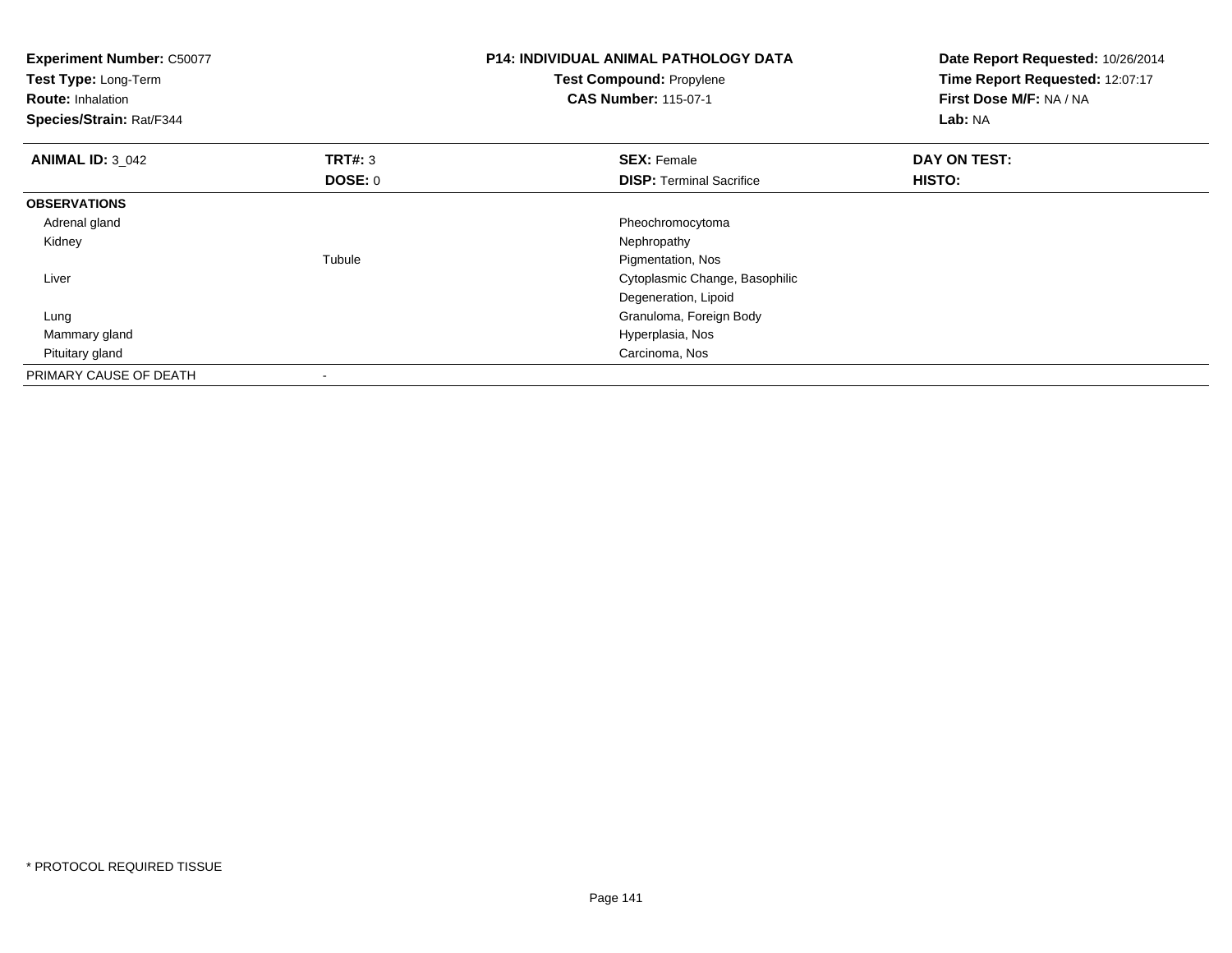**Test Type:** Long-Term

**Route:** Inhalation

**Species/Strain:** Rat/F344

# **P14: INDIVIDUAL ANIMAL PATHOLOGY DATATest Compound:** Propylene

**CAS Number:** 115-07-1

| <b>ANIMAL ID: 3_043</b> | <b>TRT#: 3</b>           | <b>SEX: Female</b>              | <b>DAY ON TEST:</b> |
|-------------------------|--------------------------|---------------------------------|---------------------|
|                         | <b>DOSE: 0</b>           | <b>DISP: Terminal Sacrifice</b> | HISTO:              |
| <b>OBSERVATIONS</b>     |                          |                                 |                     |
| Adrenal gland           |                          | Congestion, Nos                 |                     |
|                         |                          | Degeneration, Lipoid            |                     |
| Heart                   |                          | Fibrosis                        |                     |
|                         |                          | Inflammation, Acute/Chronic     |                     |
| Intestine Large         | Colon                    | Parasitism                      |                     |
| Kidney                  |                          | Nephropathy                     |                     |
|                         | Tubule                   | Pigmentation, Nos               |                     |
| Liver                   |                          | Cytoplasmic Change, Basophilic  |                     |
|                         |                          | Degeneration, Lipoid            |                     |
| Mammary gland           |                          | Fibroadenoma                    |                     |
|                         |                          | Galactocele                     |                     |
| Nasal cavity            |                          | Inflammation, Suppurative       |                     |
| Ovary                   |                          | Atrophy, Nos                    |                     |
| Pituitary gland         |                          | Adenoma, Nos                    |                     |
| Thyroid                 |                          | C-Cell Adenoma                  |                     |
| PRIMARY CAUSE OF DEATH  | $\overline{\phantom{a}}$ |                                 |                     |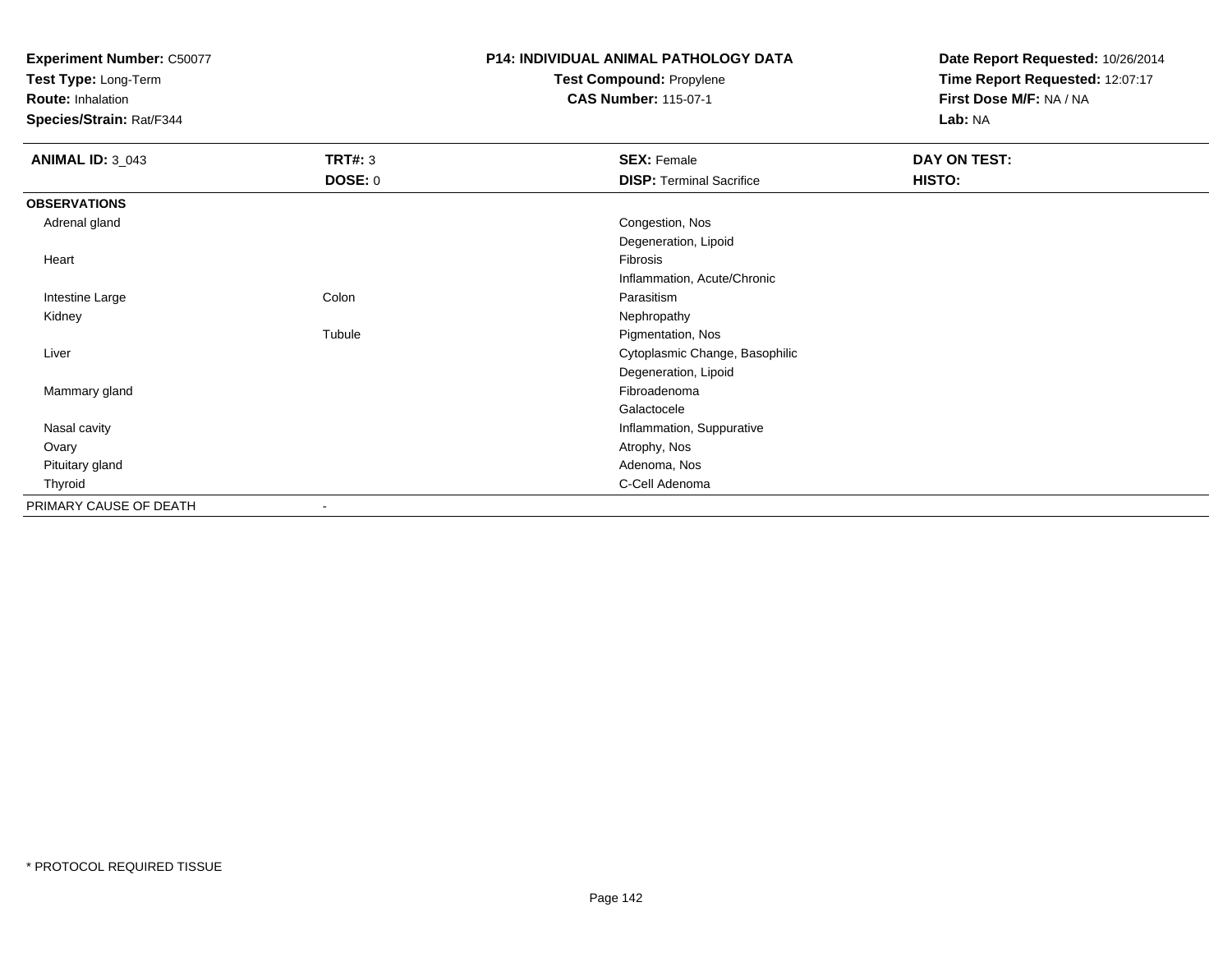**Test Type:** Long-Term

**Route:** Inhalation

**Species/Strain:** Rat/F344

# **P14: INDIVIDUAL ANIMAL PATHOLOGY DATATest Compound:** Propylene

**CAS Number:** 115-07-1

| <b>ANIMAL ID: 3_044</b> | <b>TRT#: 3</b>      | <b>SEX: Female</b>              | DAY ON TEST: |  |
|-------------------------|---------------------|---------------------------------|--------------|--|
|                         | <b>DOSE: 0</b>      | <b>DISP:</b> Moribund Sacrifice | HISTO:       |  |
| <b>OBSERVATIONS</b>     |                     |                                 |              |  |
| Adrenal gland           |                     | Degeneration, Cystic            |              |  |
|                         | Cortex Nos          | Hyperplasia, Focal              |              |  |
| Eye                     | Nasolacrimal Duct   | Inflammation, Suppurative       |              |  |
|                         | Lacrimal Gland      | Pigmentation, Nos               |              |  |
| Kidney                  |                     | Nephropathy                     |              |  |
|                         | Tubule              | Pigmentation, Nos               |              |  |
| Liver                   | <b>Bile Duct</b>    | Hyperplasia, Nos                |              |  |
|                         |                     | Necrosis, Central               |              |  |
| Lung                    | Alveoli             | Histiocytosis                   |              |  |
|                         |                     | Inflammation, Interstitial      |              |  |
| Mammary gland           |                     | Fibroadenoma                    |              |  |
|                         |                     | Hyperplasia, Nos                |              |  |
| Ovary                   |                     | Atrophy, Nos                    |              |  |
| Stomach                 |                     | Hyperplasia, Epithelial         |              |  |
| Unspecified             | Multiple Organs Nos | Leukemia, Mononuclear Cell      |              |  |
| Uterus                  | Endometrium         | Hyperplasia, Cystic             |              |  |
| PRIMARY CAUSE OF DEATH  | ٠                   |                                 |              |  |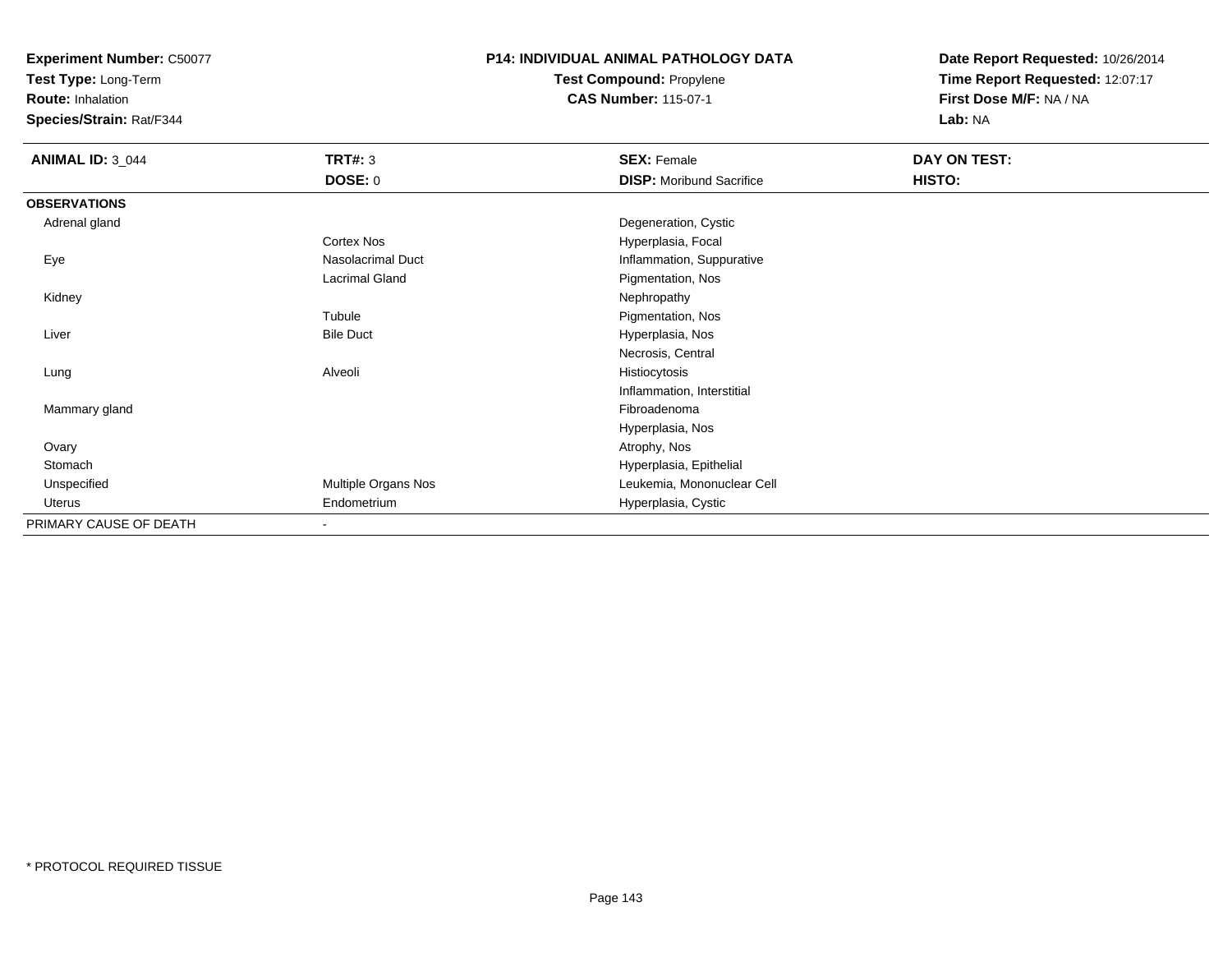| <b>Experiment Number: C50077</b><br>Test Type: Long-Term |                  | <b>P14: INDIVIDUAL ANIMAL PATHOLOGY DATA</b> | Date Report Requested: 10/26/2014 |
|----------------------------------------------------------|------------------|----------------------------------------------|-----------------------------------|
|                                                          |                  | <b>Test Compound: Propylene</b>              | Time Report Requested: 12:07:17   |
| <b>Route: Inhalation</b>                                 |                  | <b>CAS Number: 115-07-1</b>                  | First Dose M/F: NA / NA           |
| Species/Strain: Rat/F344                                 |                  |                                              | Lab: NA                           |
| <b>ANIMAL ID: 3_045</b>                                  | <b>TRT#: 3</b>   | <b>SEX: Female</b>                           | DAY ON TEST:                      |
|                                                          | <b>DOSE: 0</b>   | <b>DISP: Terminal Sacrifice</b>              | <b>HISTO:</b>                     |
| <b>OBSERVATIONS</b>                                      |                  |                                              |                                   |
| Adrenal gland                                            | Cortex Nos       | Degeneration, Lipoid                         |                                   |
| Kidney                                                   |                  | Nephropathy                                  |                                   |
|                                                          | Tubule           | Pigmentation, Nos                            |                                   |
| Liver                                                    |                  | Cytoplasmic Change, Basophilic               |                                   |
|                                                          | <b>Bile Duct</b> | Hyperplasia, Nos                             |                                   |
| Lung                                                     |                  | Hemorrhage                                   |                                   |
| Mammary gland                                            |                  | Hyperplasia, Nos                             |                                   |
| Pituitary gland                                          |                  | Angiectasis                                  |                                   |
|                                                          |                  | Hyperplasia, Focal                           |                                   |
| PRIMARY CAUSE OF DEATH                                   | -                |                                              |                                   |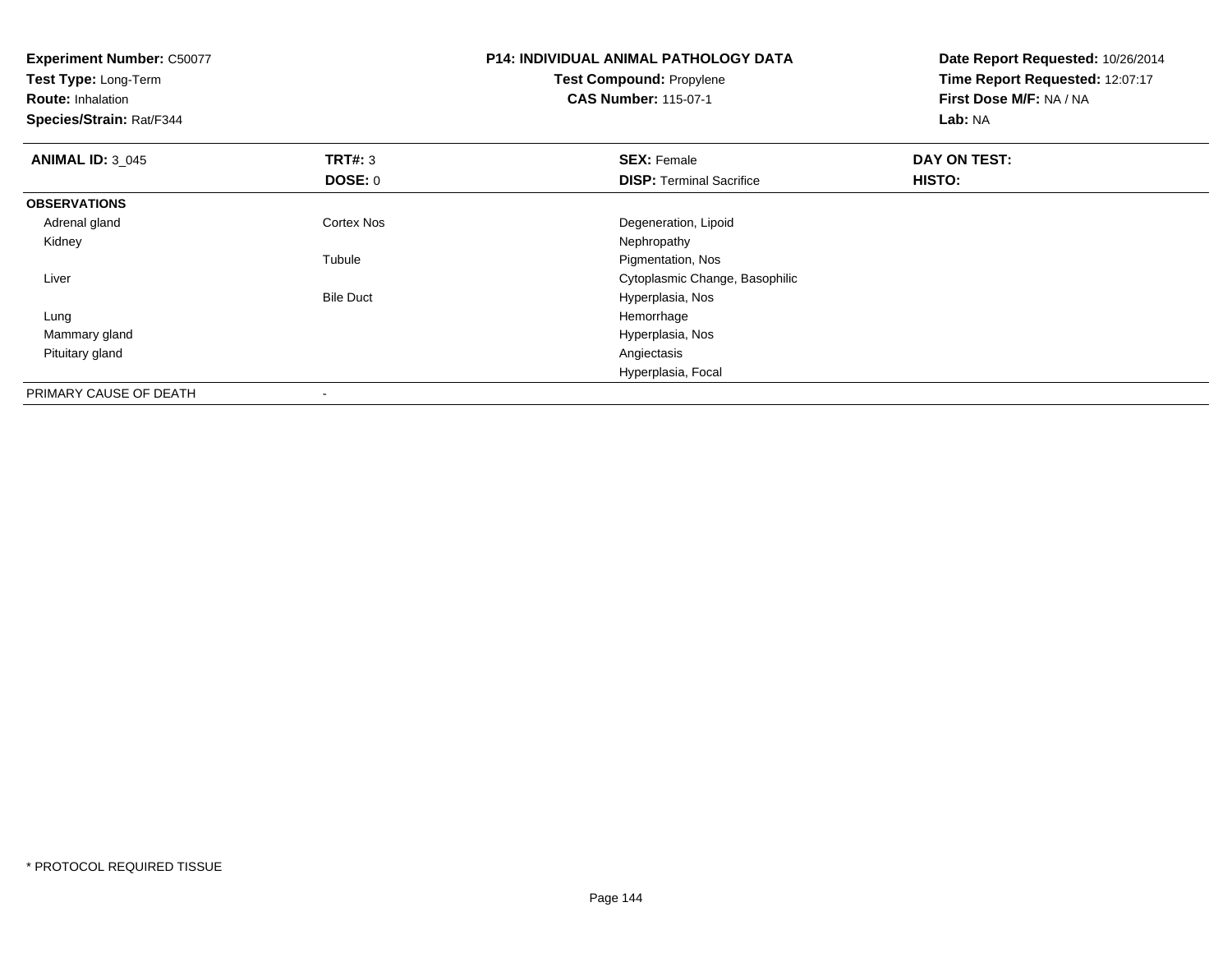| <b>Experiment Number: C50077</b><br>Test Type: Long-Term<br><b>Route: Inhalation</b><br>Species/Strain: Rat/F344 |         | <b>P14: INDIVIDUAL ANIMAL PATHOLOGY DATA</b><br>Test Compound: Propylene<br><b>CAS Number: 115-07-1</b> | Date Report Requested: 10/26/2014<br>Time Report Requested: 12:07:17<br>First Dose M/F: NA / NA<br>Lab: NA |
|------------------------------------------------------------------------------------------------------------------|---------|---------------------------------------------------------------------------------------------------------|------------------------------------------------------------------------------------------------------------|
| <b>ANIMAL ID: 3 046</b>                                                                                          | TRT#: 3 | <b>SEX: Female</b>                                                                                      | DAY ON TEST:                                                                                               |
|                                                                                                                  | DOSE: 0 | <b>DISP:</b> Terminal Sacrifice                                                                         | HISTO:                                                                                                     |
| <b>OBSERVATIONS</b>                                                                                              |         |                                                                                                         |                                                                                                            |
| Adrenal gland                                                                                                    |         | Degeneration, Lipoid                                                                                    |                                                                                                            |
| Kidney                                                                                                           | Tubule  | Pigmentation, Nos                                                                                       |                                                                                                            |
| Liver                                                                                                            |         | Cytoplasmic Change, Basophilic                                                                          |                                                                                                            |
|                                                                                                                  |         | Degeneration, Lipoid                                                                                    |                                                                                                            |
| Mammary gland                                                                                                    |         | Hyperplasia, Nos                                                                                        |                                                                                                            |
| Pituitary gland                                                                                                  |         | Adenoma, Nos                                                                                            |                                                                                                            |
| PRIMARY CAUSE OF DEATH                                                                                           |         |                                                                                                         |                                                                                                            |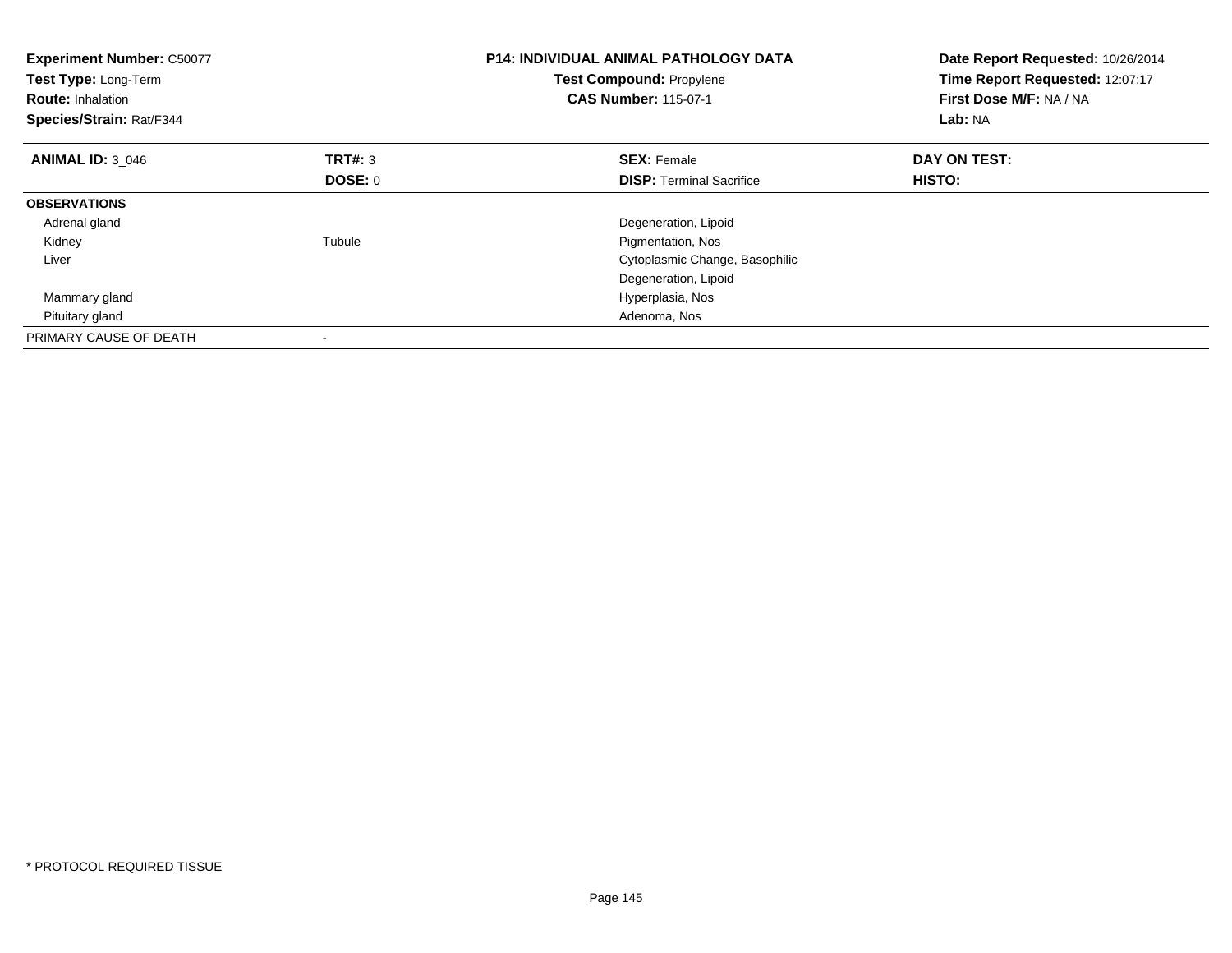| <b>Experiment Number: C50077</b><br>Test Type: Long-Term<br><b>Route: Inhalation</b><br>Species/Strain: Rat/F344 |                | <b>P14: INDIVIDUAL ANIMAL PATHOLOGY DATA</b><br>Test Compound: Propylene<br><b>CAS Number: 115-07-1</b> | Date Report Requested: 10/26/2014<br>Time Report Requested: 12:07:17<br>First Dose M/F: NA / NA<br>Lab: NA |
|------------------------------------------------------------------------------------------------------------------|----------------|---------------------------------------------------------------------------------------------------------|------------------------------------------------------------------------------------------------------------|
| <b>ANIMAL ID: 3 047</b>                                                                                          | TRT#: 3        | <b>SEX: Female</b>                                                                                      | DAY ON TEST:                                                                                               |
|                                                                                                                  | <b>DOSE: 0</b> | <b>DISP:</b> Terminal Sacrifice                                                                         | <b>HISTO:</b>                                                                                              |
| <b>OBSERVATIONS</b>                                                                                              |                |                                                                                                         |                                                                                                            |
| Adrenal gland                                                                                                    |                | Degeneration, Lipoid                                                                                    |                                                                                                            |
| Kidney                                                                                                           |                | Nephropathy                                                                                             |                                                                                                            |
|                                                                                                                  | Tubule         | Pigmentation, Nos                                                                                       |                                                                                                            |
| Liver                                                                                                            |                | Cytoplasmic Change, Basophilic                                                                          |                                                                                                            |
| Mammary gland                                                                                                    |                | Hyperplasia, Nos                                                                                        |                                                                                                            |
| Uterus                                                                                                           | Endometrium    | Hyperplasia, Cystic                                                                                     |                                                                                                            |
| PRIMARY CAUSE OF DEATH                                                                                           |                |                                                                                                         |                                                                                                            |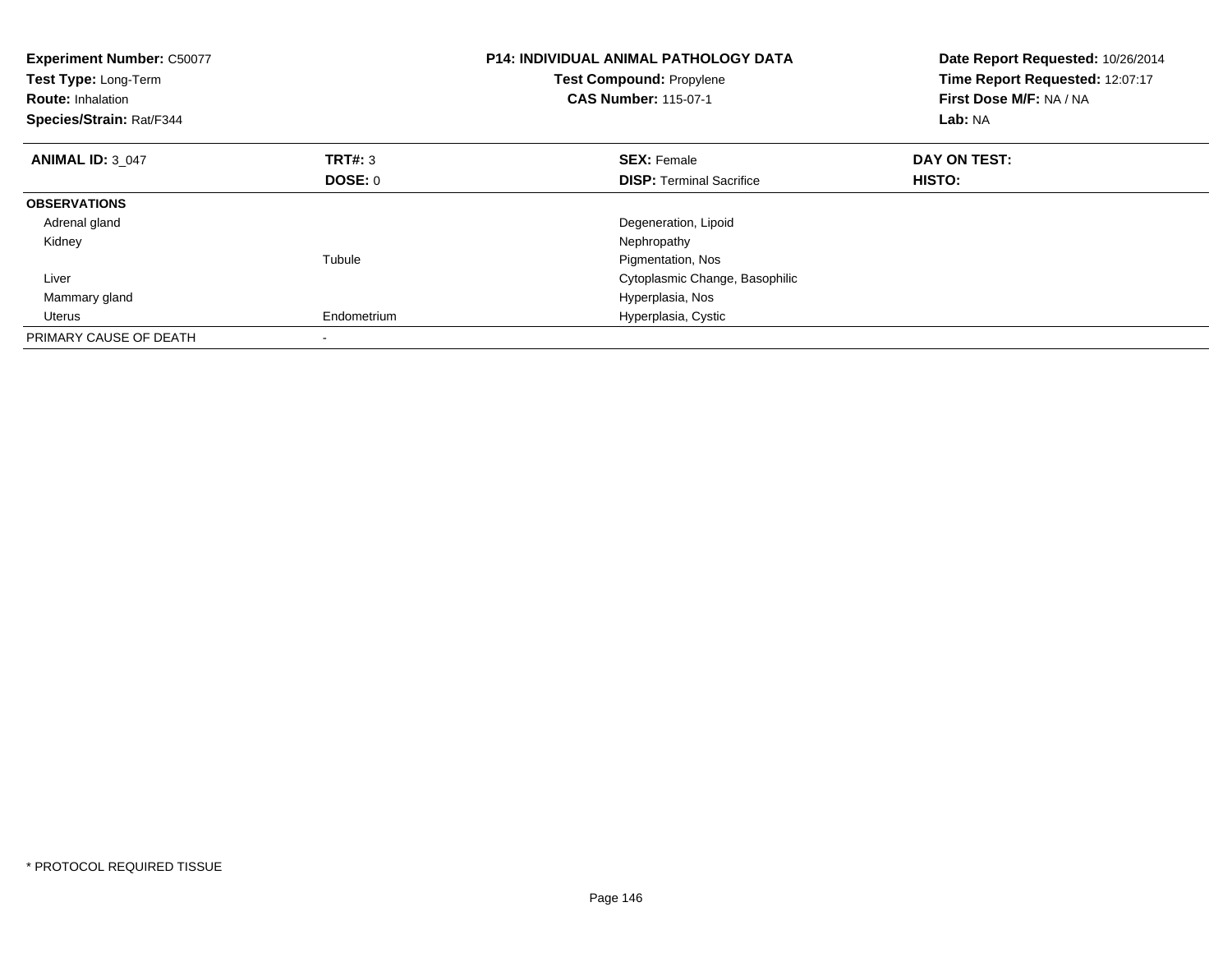| <b>Experiment Number: C50077</b><br>Test Type: Long-Term<br><b>Route: Inhalation</b><br>Species/Strain: Rat/F344 |         | <b>P14: INDIVIDUAL ANIMAL PATHOLOGY DATA</b><br><b>Test Compound: Propylene</b><br><b>CAS Number: 115-07-1</b> | Date Report Requested: 10/26/2014<br>Time Report Requested: 12:07:17<br>First Dose M/F: NA / NA<br>Lab: NA |
|------------------------------------------------------------------------------------------------------------------|---------|----------------------------------------------------------------------------------------------------------------|------------------------------------------------------------------------------------------------------------|
| <b>ANIMAL ID: 3 048</b>                                                                                          | TRT#: 3 | <b>SEX: Female</b>                                                                                             | DAY ON TEST:                                                                                               |
|                                                                                                                  | DOSE: 0 | <b>DISP: Natural Death</b>                                                                                     | <b>HISTO:</b>                                                                                              |
| <b>OBSERVATIONS</b>                                                                                              |         |                                                                                                                |                                                                                                            |
| Liver                                                                                                            |         | Degeneration, Nos                                                                                              |                                                                                                            |
| Lung                                                                                                             |         | Congestion, Nos                                                                                                |                                                                                                            |
|                                                                                                                  |         | Hemorrhage                                                                                                     |                                                                                                            |
| Ovary                                                                                                            |         | Atrophy, Nos                                                                                                   |                                                                                                            |
| Pituitary gland                                                                                                  |         | Pigmentation, Nos                                                                                              |                                                                                                            |
| PRIMARY CAUSE OF DEATH                                                                                           |         |                                                                                                                |                                                                                                            |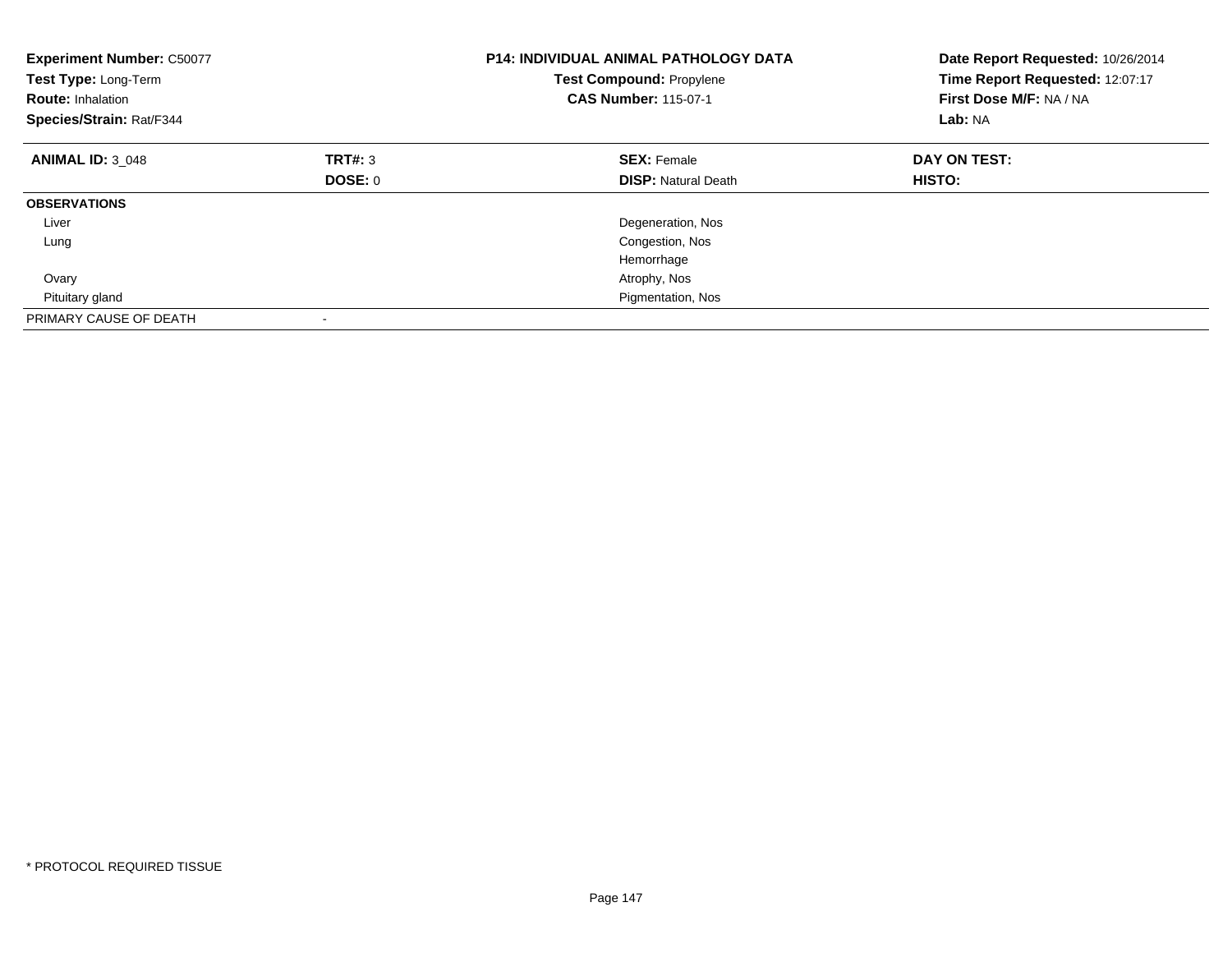| <b>Experiment Number: C50077</b><br>Test Type: Long-Term<br><b>Route: Inhalation</b><br>Species/Strain: Rat/F344 |                     | <b>P14: INDIVIDUAL ANIMAL PATHOLOGY DATA</b><br><b>Test Compound: Propylene</b><br><b>CAS Number: 115-07-1</b> | Date Report Requested: 10/26/2014<br>Time Report Requested: 12:07:17<br>First Dose M/F: NA / NA<br>Lab: NA |
|------------------------------------------------------------------------------------------------------------------|---------------------|----------------------------------------------------------------------------------------------------------------|------------------------------------------------------------------------------------------------------------|
| <b>ANIMAL ID: 3 049</b>                                                                                          | TRT#: 3             | <b>SEX: Female</b>                                                                                             | DAY ON TEST:                                                                                               |
|                                                                                                                  | DOSE: 0             | <b>DISP:</b> Moribund Sacrifice                                                                                | <b>HISTO:</b>                                                                                              |
| <b>OBSERVATIONS</b>                                                                                              |                     |                                                                                                                |                                                                                                            |
| Kidney                                                                                                           | Pelvis              | Mineralization                                                                                                 |                                                                                                            |
|                                                                                                                  |                     | Nephropathy                                                                                                    |                                                                                                            |
|                                                                                                                  | Tubule              | Pigmentation, Nos                                                                                              |                                                                                                            |
| Mammary gland                                                                                                    |                     | Hyperplasia, Nos                                                                                               |                                                                                                            |
| Pituitary gland                                                                                                  |                     | Adenoma, Nos                                                                                                   |                                                                                                            |
| Unspecified                                                                                                      | Multiple Organs Nos | Leukemia, Mononuclear Cell                                                                                     |                                                                                                            |
| PRIMARY CAUSE OF DEATH                                                                                           |                     |                                                                                                                |                                                                                                            |